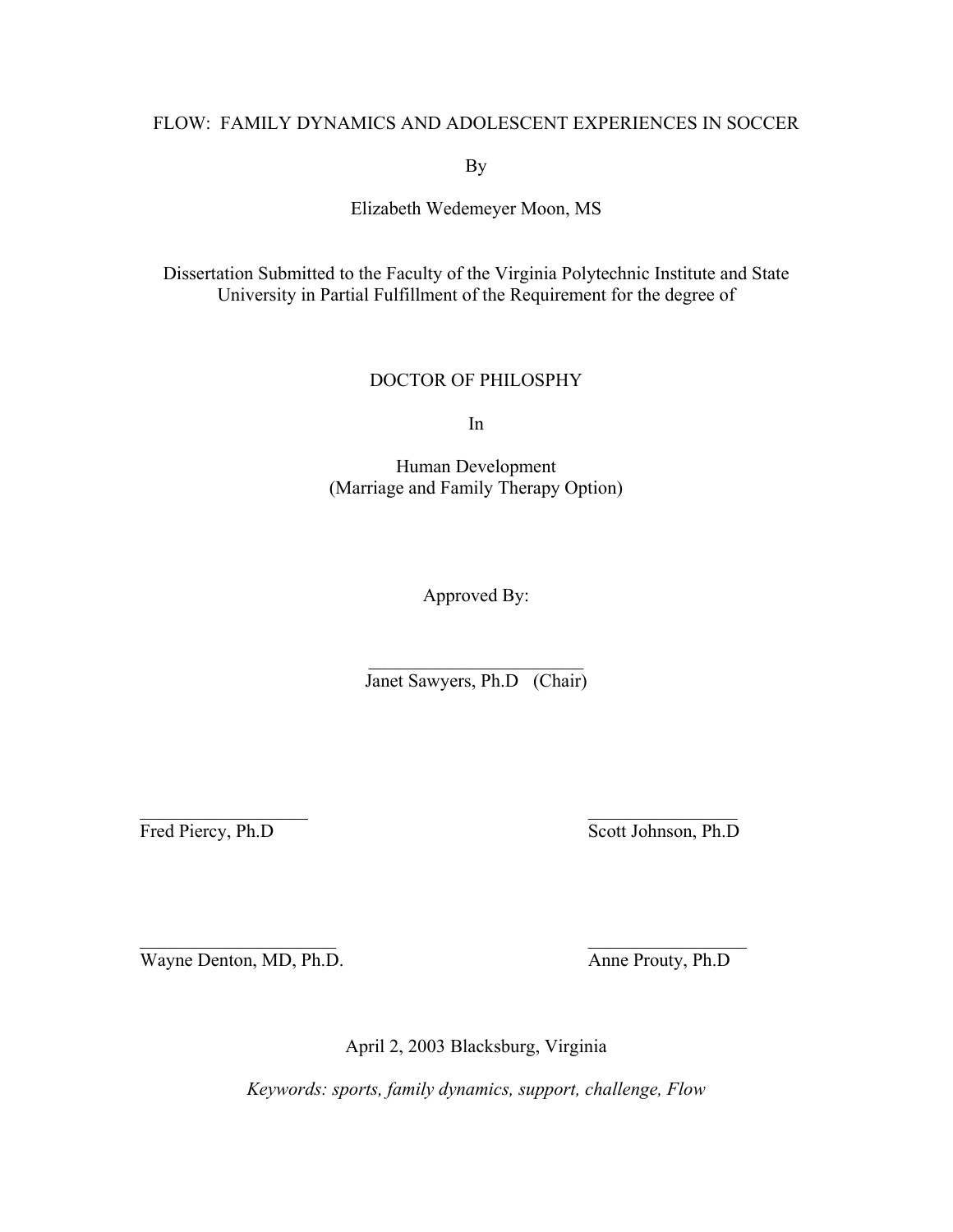Flow: Family Dynamics and Adolescent Participation in Soccer by Elizabeth Wedemeyer Moon

# ABSTRACT

 The purpose of this research was to conduct an exploratory study of parental involvement in youth sports. The Flow Model developed by Mihalyi Csikszentmihalyi is used as the basis of my theory behind the research. Although there has been recognition that it is important to study young athletes, little is known about parental involvement. Thus, my three main research questions are: (a) How do adolescents experience their participation in soccer? (b) What are the family dynamics, as expressed by parents, related to challenging and supporting their children? And (c) How do adolescents experience the relationship between these family dynamics and their participation in soccer?

 My methods of inquiry of this study included collecting data through two questionnaires: (a) Experience Sampling Method (ESM) and (b) Support/Challenge Questionnaire (SCQ). I also conducted in-depth interviews. My participants included 11 males and 10 females 14-15 years of age. Each of these participants were administered the two questionnaires. Of these 21 participants, eight adolescent athletes and their parents were followed up with in-depth interviews.

 The results of this research are organized into four main categories including communication, family interaction, goals and beliefs, and expectations. From these themes, three categories for implications were developed to encompass soccer implications, therapy implications, and research implications. Ultimately, acknowledging how adults affect the outcomes of children's stress and enjoyment, parents can deal more successfully with the social, emotional, and psychological needs of their young athletes (Scanlan & Lewthwaite, 1986).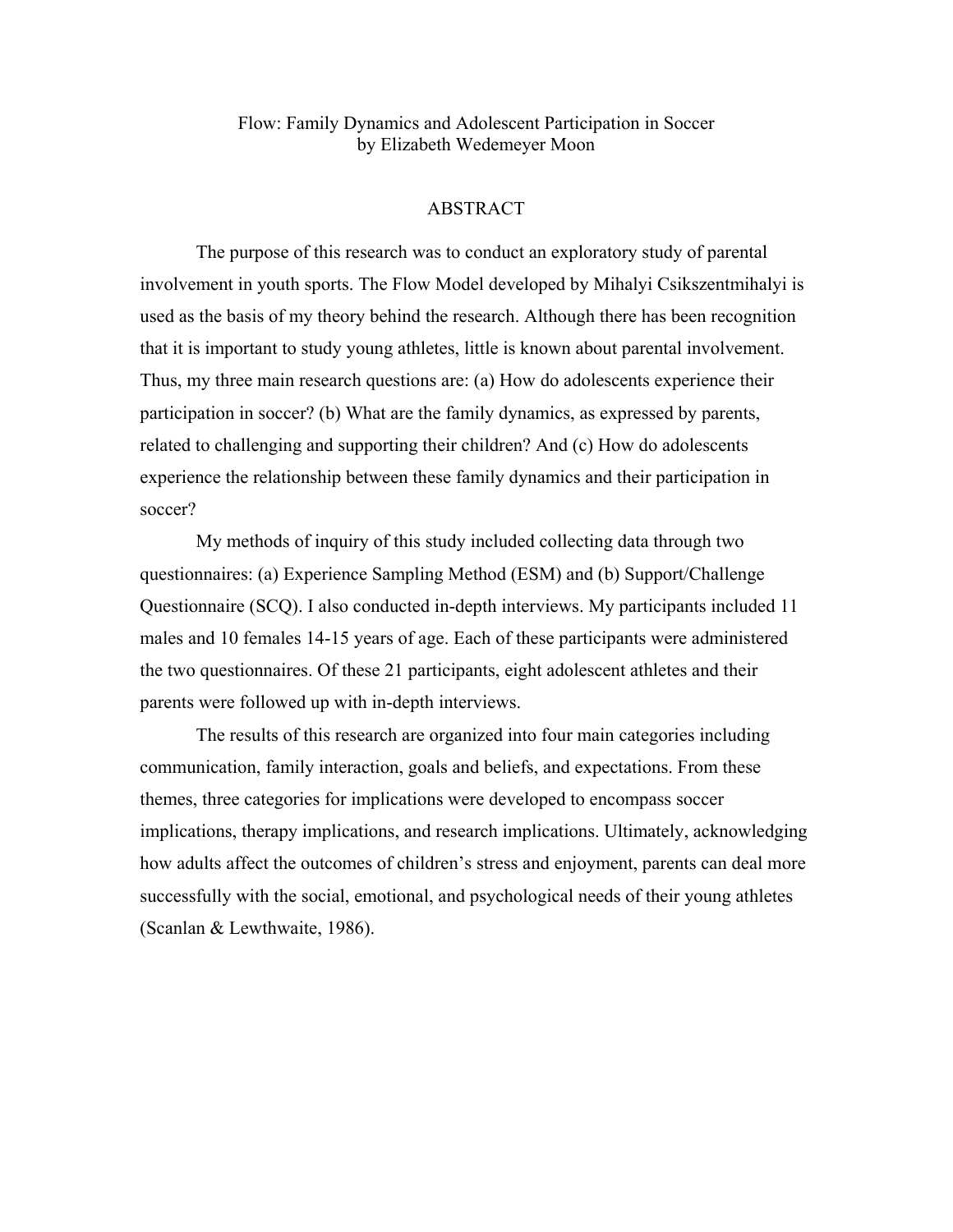# Table of Contents

| <b>Chapter 1: Introduction</b>                               | 1            |
|--------------------------------------------------------------|--------------|
| Introduction                                                 | $\mathbf{1}$ |
| <b>Research Questions</b>                                    | 5            |
| <b>Chapter 2: Review of Literature</b>                       | 8            |
| <b>Systemic Framework</b>                                    | 8            |
| <b>Brief History of Flow</b>                                 | 8            |
| Definition of Flow                                           | 9            |
| Enjoyment                                                    | 11           |
| <b>Family Dynamics of Flow</b>                               | 12           |
| <b>Support</b>                                               | 16           |
| Challenge                                                    | 18           |
| <b>Chapter 3: Methodology</b>                                | 23           |
| Introduction                                                 | 23           |
| Data Collection                                              | 24           |
| <b>Participants</b>                                          | 24           |
| <b>Measurements</b>                                          | 25           |
| <b>Experience Sampling Method (ESM)</b>                      | 25           |
| Support/Challenge Questionnaire (SCQ)                        | 27           |
| Interviews                                                   | 29           |
| Procedures                                                   | 31           |
| Data Analysis                                                | 34           |
| Table 1: Summarized Description of Each Group                | 36           |
| <b>Chapter 4: Results</b>                                    | 37           |
| Introduction                                                 | 37           |
| Table 2: Summary of Adolescences' Experiences                | 38           |
| Graph displaying gender differences between S&C              | 39           |
| <u>Table 3: Experience Sampling Method of 8 Participants</u> | 40           |
| Definition of Family Challenge and Family Support            | 41           |
| <b>Summarized Examples of Each Category</b>                  | 42           |
| HC/HS                                                        | 46           |
| Robert                                                       | 46           |
| Tracy                                                        | 50           |
| HC/LS                                                        | 55           |
| <b>Henry</b>                                                 | 55           |
| Amanda                                                       | 65           |
| Madison                                                      | 73           |
| LC/HS                                                        | 80           |
| <u>Scott</u>                                                 | 81           |
| Leslie                                                       | 89           |
| LC/LS                                                        | 95           |
| Elizabeth                                                    | 95           |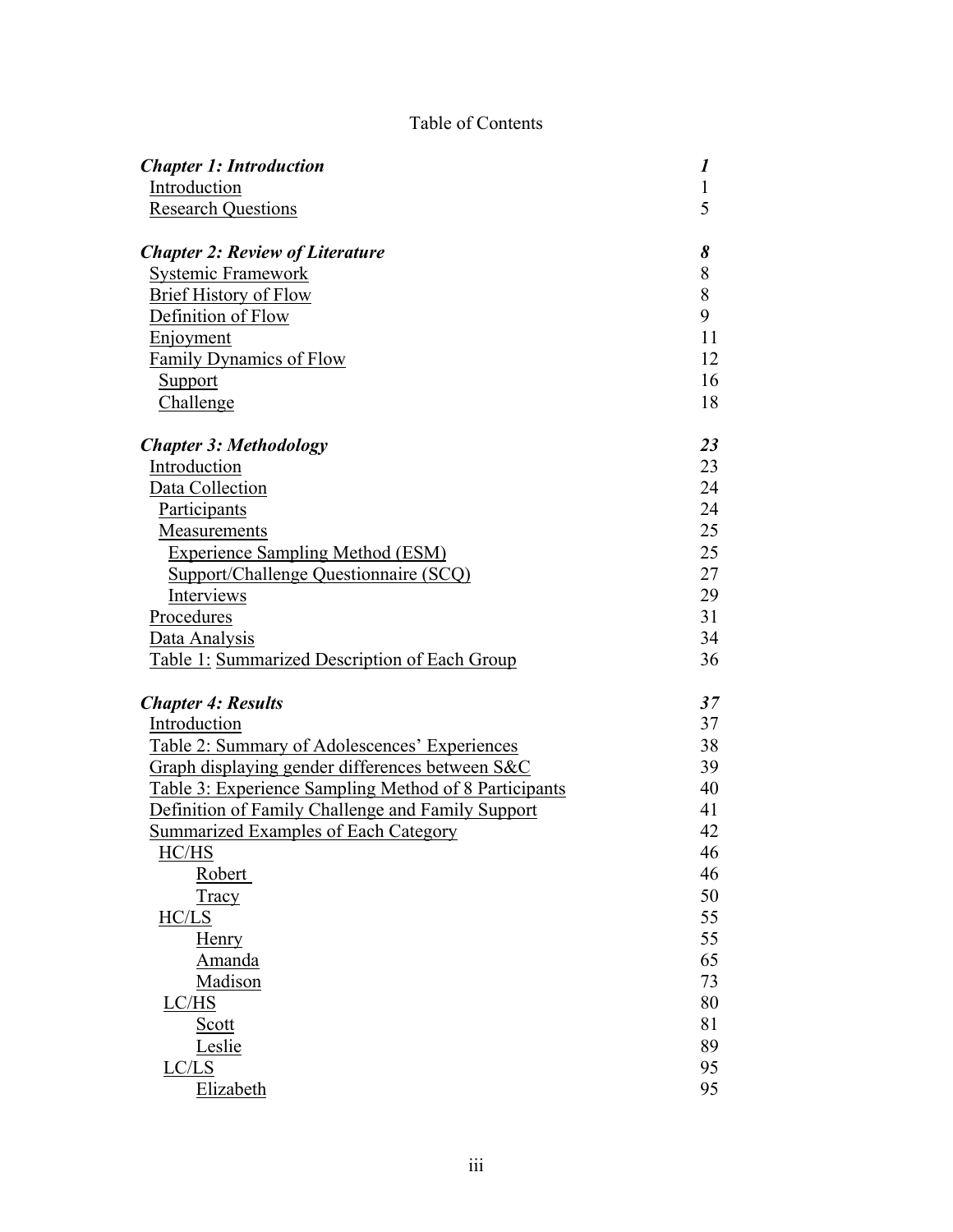| Reflections of Researcher                            | 101 |
|------------------------------------------------------|-----|
| <b>Chapter 5. Discussion and Assertions</b>          | 103 |
| <b>First Research Question</b>                       | 103 |
| <b>Second Research Question</b>                      | 106 |
| <b>Third Research Question</b>                       | 108 |
| Communication                                        | 109 |
| <b>Family Interaction</b>                            | 112 |
| Goals                                                | 114 |
| Expectations                                         | 116 |
| Conclusion                                           | 120 |
| Quick Tips for Parents                               | 121 |
| Implications                                         | 122 |
| Soccer                                               | 122 |
| Therapy                                              | 125 |
| <b>Sport Psychology</b>                              | 127 |
| Research                                             | 128 |
| References                                           | 131 |
| List of Tables                                       |     |
| Table 1                                              | 36  |
| Table 2                                              | 38  |
| Table 3                                              | 40  |
| <b>Graph</b>                                         | 39  |
| <b>APPENDICES</b>                                    |     |
| <b>APPENDIX A: Experience Sampling Questionnaire</b> | 137 |
| <b>APPENDIX B: Support/Challenge Questionnaire</b>   | 139 |
| <b>APPENDIX C: Athlete's Interview Guide</b>         | 140 |
| <b>APPENDIX D: Parent's Interview Guide</b>          | 142 |
| <b>APPENDIX E: Consent Form</b>                      | 144 |

APPENDIX F: Minor's Assent Form 147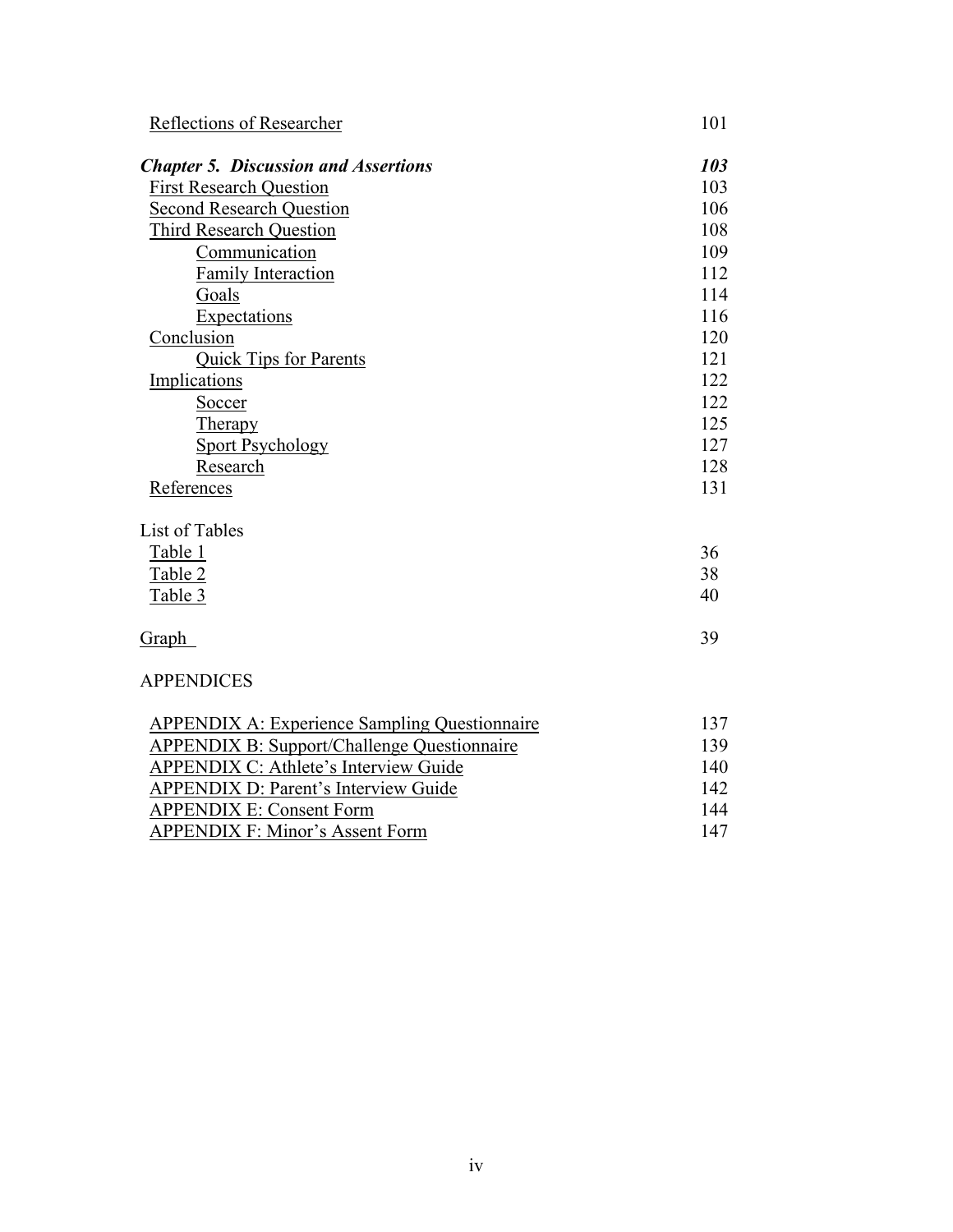#### Chapter 1

## **Introduction**

## Introduction

Headline reads: Self-Defense Plea Eyed in Hockey Death. In amazement several young children stood watching as one youth sport hockey Dad banged another Dads' head against the concrete floor. The single father of four children died the next day of cerebral hemorrhage (Newsweek, 2000). What could have possibly started such an intense, enraged fight between two adults? It began over a youth sport practice of 9- and 10-year-olds.

Part of my current interest in studying adolescent soccer players and their family's stems from my personal experience. I grew up playing sports. My brother was a soccer "star" at a young age, and I followed in his footsteps as soon as I could. My entire family's identity was wrapped around being a "soccer family". I started on an all-boys traveling soccer team when I was seven. [I will refer to "traveling" soccer at times throughout the paper, and I am basically referring to a higher level of soccer than a recreational league.] I eventually played in college on a Division 1 soccer scholarship. I had parents who were very involved with my soccer. Although I can say that my parent's involvement was mostly positive, there were times that their involvement may have been considered "too much." There were many games where my father was kicked out for yelling at the referees too loudly and too aggressively. At a young age, I would sometimes feel the embarrassment of knowing that everyone else knew that was my Dad yelling. As time passed, I just accepted it, as other parents and coaches and players appeared to do, as part of his involvement. But should this type of behavior be accepted?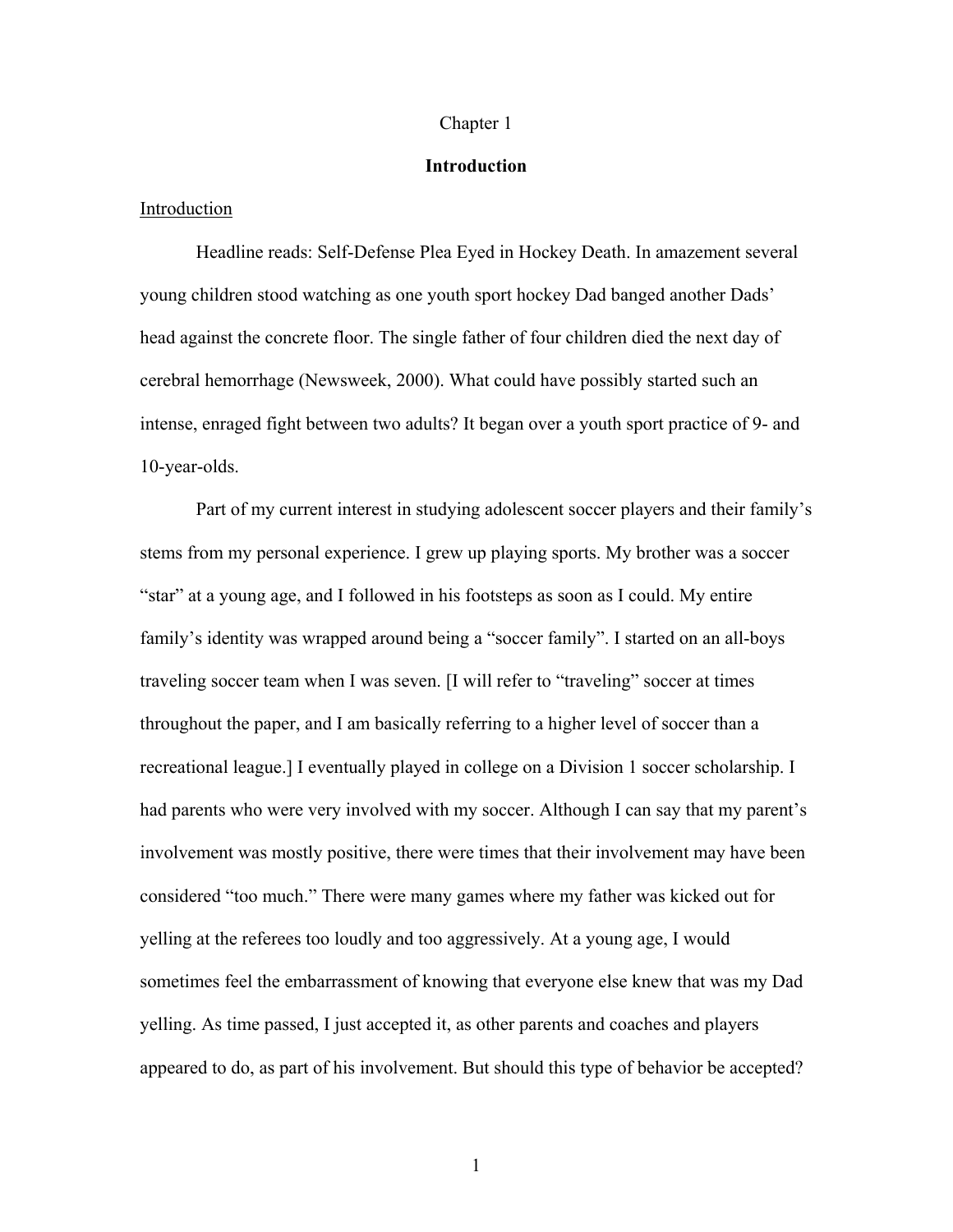As evident by my personal experience, and my education of a masters in sport psychology and a masters in marriage and family therapy, my interest in parental involvement and youth sports has grown, along with the need to study this area.

I conducted a pilot study in the Fall of 2001. Four adolescent females ranging in the age from 14 to 15 years were interviewed about their parents' involvement related to their participation in soccer (Moon, 2001). Several themes emerged from the data analyses including communication, definition of involvement, parental expectations, and decision-making power.

One of the most consistent themes related to whether the child had decisionmaking power over whether they played soccer or not. It was important for these girls to feel like they had the final decision about playing, and that their parents would support them in whatever decision they made.

Along with decision-making power, participants expressed a desire for open communication with their parents. However, three of the four participants reported limiting their communication out of the concern of "hurting my parent's feelings," or "making them mad." There appeared to be a "guilt-like" feeling suggested by the participants. They felt that they owed their parents for the many and significant sacrifices their parents had made to encourage and support them in playing soccer and that they felt guilty and reluctant to communicate different opinions or expectations about their involvement in soccer. It was also interesting to hear the participants speak of the need to take time after a game before talking about it with their parents, their fathers in particular. I realize this may be a gender issue, and hence I will add adolescent males to my current study.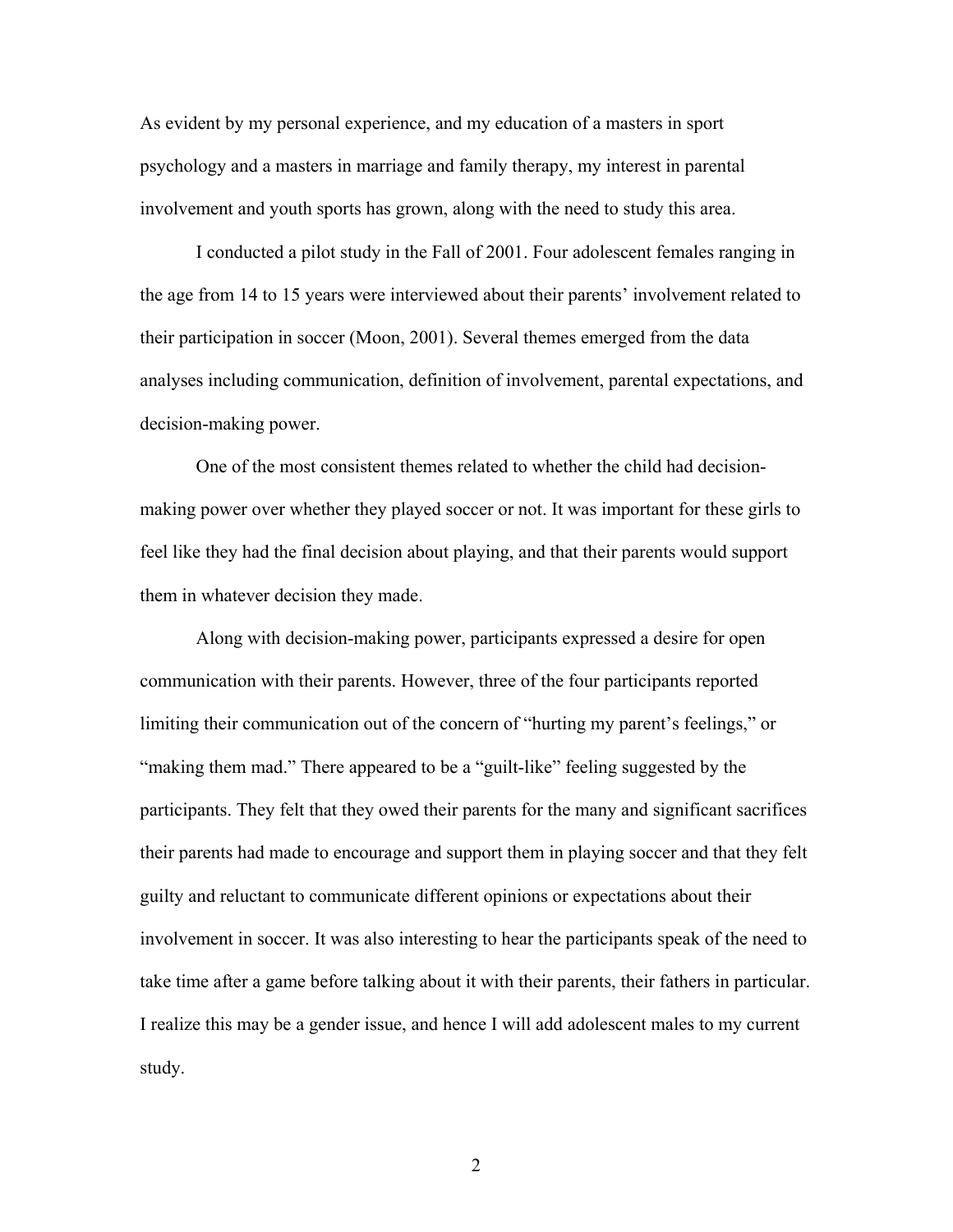Findings from this pilot study left me with more, different, and better questions to continue my quest to understand the experiences of adolescent soccer players. My continuing review of the literature has pointed out the possibility of integrating my interest in the study of sport psychology and marriage and family therapy through the theory of Flow (Csikszentmihalyi & Schneider, 2000).

#### Youth Sport Participation

Youth sports have been an important part of our society since the late 1920s. In American society today, approximately 17 million children currently participate in youth sports (Faucette, & Osinski, 1987). However, "According to the National Alliance for Sports, seven out of 10 will have quit by age 13, frustrated by pushy parents who focus on talent, technique and toughness – everything but fun" (Denver Post, 2001). Many factors influence children's initial and continued participation in sports. Research has repeatedly shown that parents play an integral part in the decision of children becoming involved in sports and the types of activities chosen (Smoll, Magill, & Ash, 1988). Brustad (1993) states that "the role of the family as the major initial socializing influence upon children's physical activity seems indisputable" (p. 211). Although parents have a strong influence over their children, relatively little attention has focused on parent/ child relationships in adolescent sport. More specifically, questions still remain as to how parental involvement influences children's enjoyment in sport.

It has been hypothesized that the main reason children participate in sport is because playing promises to be fun and exciting (Hanlon, 1994). Parents of young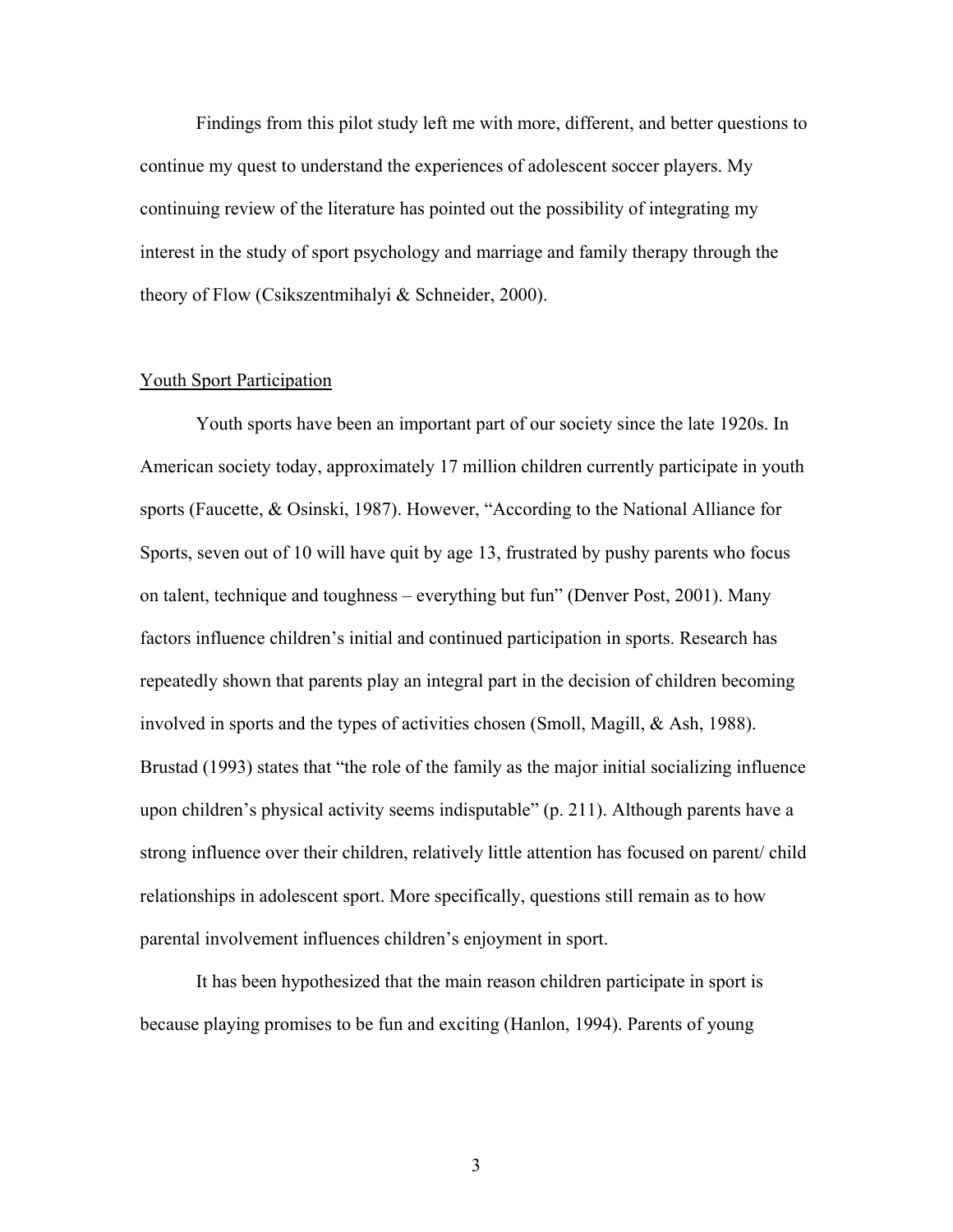athletes have immense influence on the happiness and success of their children's experience in sport (Hanlon, 1994).

The youth sport experience can have significant consequences on the personality and psychological development of children (Kamm, 1998). However, these positive benefits do not occur simply because a child is participating in sport, but occurs when competent, knowledgeable adults are involved. Some of the healthy benefits include children learning about sportsmanship, goal setting, increasing self-esteem, respect for rules, developing character, persistence, and positive thinking (Kamm, 1998). Csikszentmihalyi & Schneider (2000) state,

"Learning to enjoy the intrinsic rewards of hard work is essential to successful development. In their classic survey of American youth, James Coleman and his co-authors wrote that one of the essential objectives our society should strive for is to develop in youth the capabilities for engaging in intense concentrated involvement in an activity. The most personally satisfying experiences, as well as the greatest achievements of man, arise from such concentration, not because of external pressure, but from an inner motivation which propels the person and focuses his or her attention. Whether the activity be scholarship, or performance (. . . athletics),. . . it is the concentrated involvement itself, rather than the specific content, that is important"(Csikszentmihalyi & Schneider, 2000, p13).

As described briefly, the sports environment can provide ample opportunities for success for young athletes. The success and benefits of sport participation may not only be reaped immediately, such as increased self-esteem, but there may be long-term effects,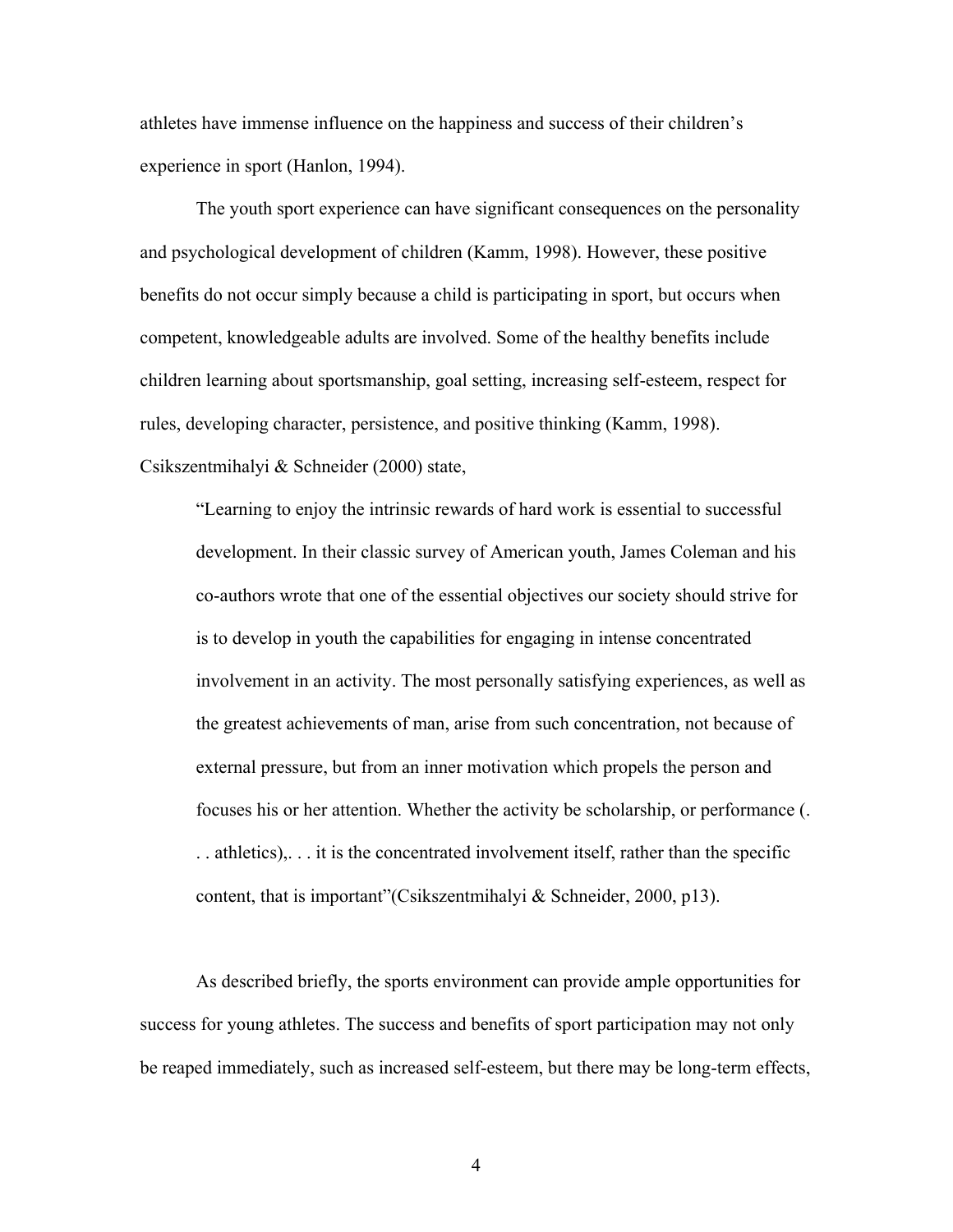such as improving the general quality of life for children. It is with this knowledge that we must focus on how parents and children together can promote and support environments to enhance this quality of life.

Beginning in the 1980s, a wave of quantitative researchers studied children and sports. There seemed to be a consensus that this was an important area to explore, but much of the focus was on children and why they participated in sports (Brustad, 1988; Brustad, & Weigand, 1989; Faucette, & Osinki, 1987). Inventories were created for children to test levels of anxiety, and stress (Martens, 1977; Harter, 1982; & Hellstedt, 1987). Soon it became apparent that parents played a role in how children experienced their participation in sports (McElroy, & Kirkendall, 1981; Robinson, & Carron, 1982; Scanlan & Lewthwaite, 1984) but that role was never clearly defined. Although there has been recognition that it is important to study young athletes, little is known about parental involvement, and how children view their parents' involvement in relation to enjoyment of sport.

## Research Questions

Three main research questions will guide this study including:

- 1. How do adolescents experience their participation in soccer?
- 2. How do adolescents experience family dynamics of support and challenge?
- 3. What are the family dynamics, as expressed by parents and teens through interviews, related to challenging and supporting their teen athlete?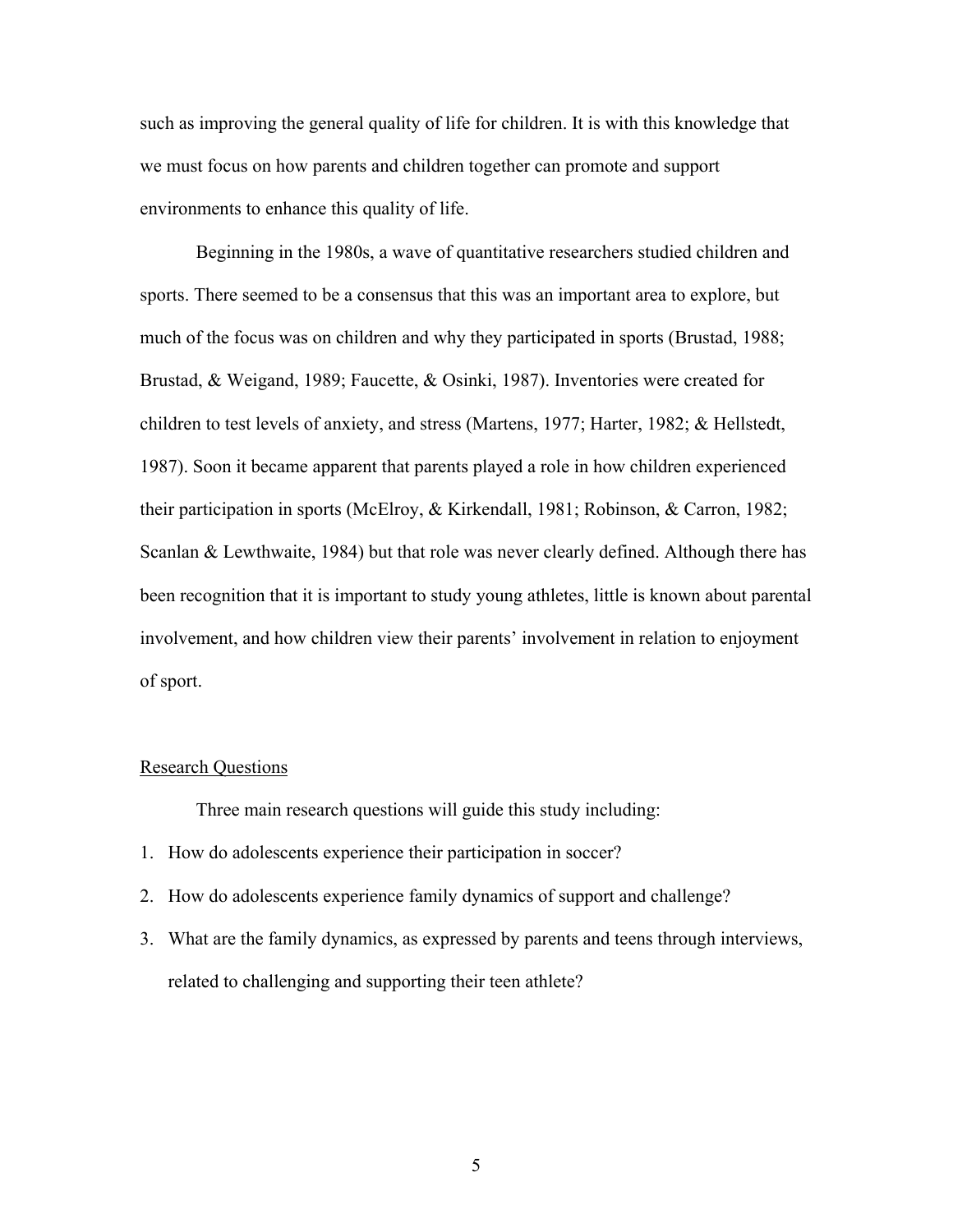Wylleman states, "Research needs to take an 'in-depth' perspective . . . assessing athletes' perceptions of the interpersonal behaviors as they 'actually' occur, as well as how athletes would 'prefer' them to be, [so as to] provide more insight into athletes' satisfaction with the characteristics of the relationship" (Wylleman, 2000, pg. 566). Lewko and Greendorfer (1988) state that, "the task for future research is to understand how social-psychological forces, such as parents, affect the child's entry into, persistence in, and/or withdrawal from physical activity and sport and shape his or her desire to excel" (p. 297). There has been a growing concern over the psychological and social effects of the competitive sport experience on children. This concern stems from the importance of understanding any social process by which so many children are affected. Unfortunately, about one third of the 17 million children drop out of sports each year (Faucette, & Osinski, 1987). Research has demonstrated that children drop out of sports due to lack of playing time, lack of success, lack of fun, competitive stress, and too much criticism (Hanlon, 1994). By acknowledging how adults affect the outcomes of children's stress and enjoyment, parents can deal more successfully with the social, emotional, and psychological needs of their young athletes (Scanlan & Lewthwaite, 1984). Therefore, in order to gain more insight into this area of study, I will investigate how children experience their parents' involvement and the influence it has on their sport.

I will first examine a brief, but significant view of parent and child relationships within a systemic framework. Then, I will define and address the influential model of Optimal Experience called Flow by Csikszentmihalyi (1983, 1985, 1990, 1988, & 2000). I will then explore the impact of adult participation in youth sports supported by research.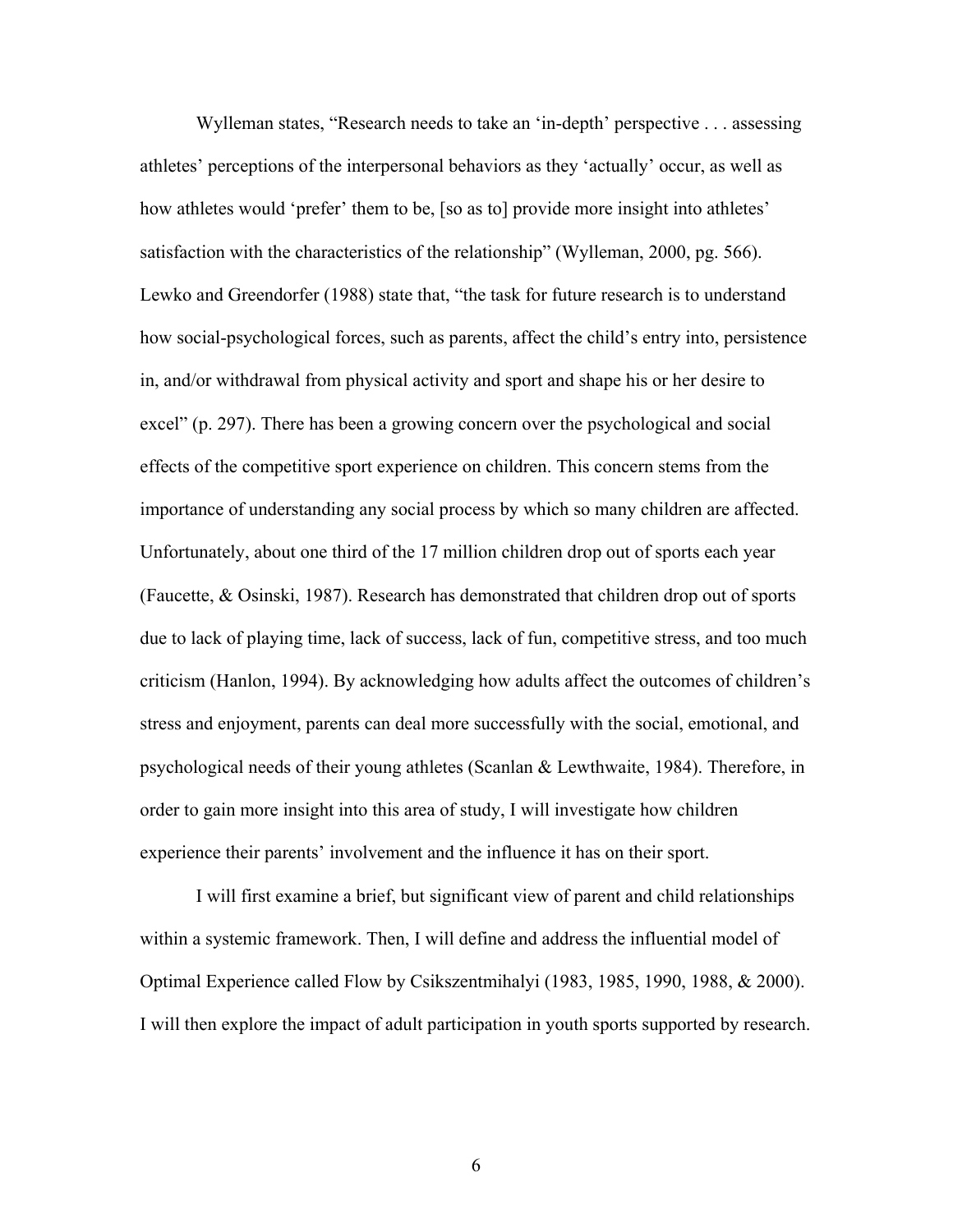Then I will describe my methodology, concluding with limitations, possible implications, and future directions.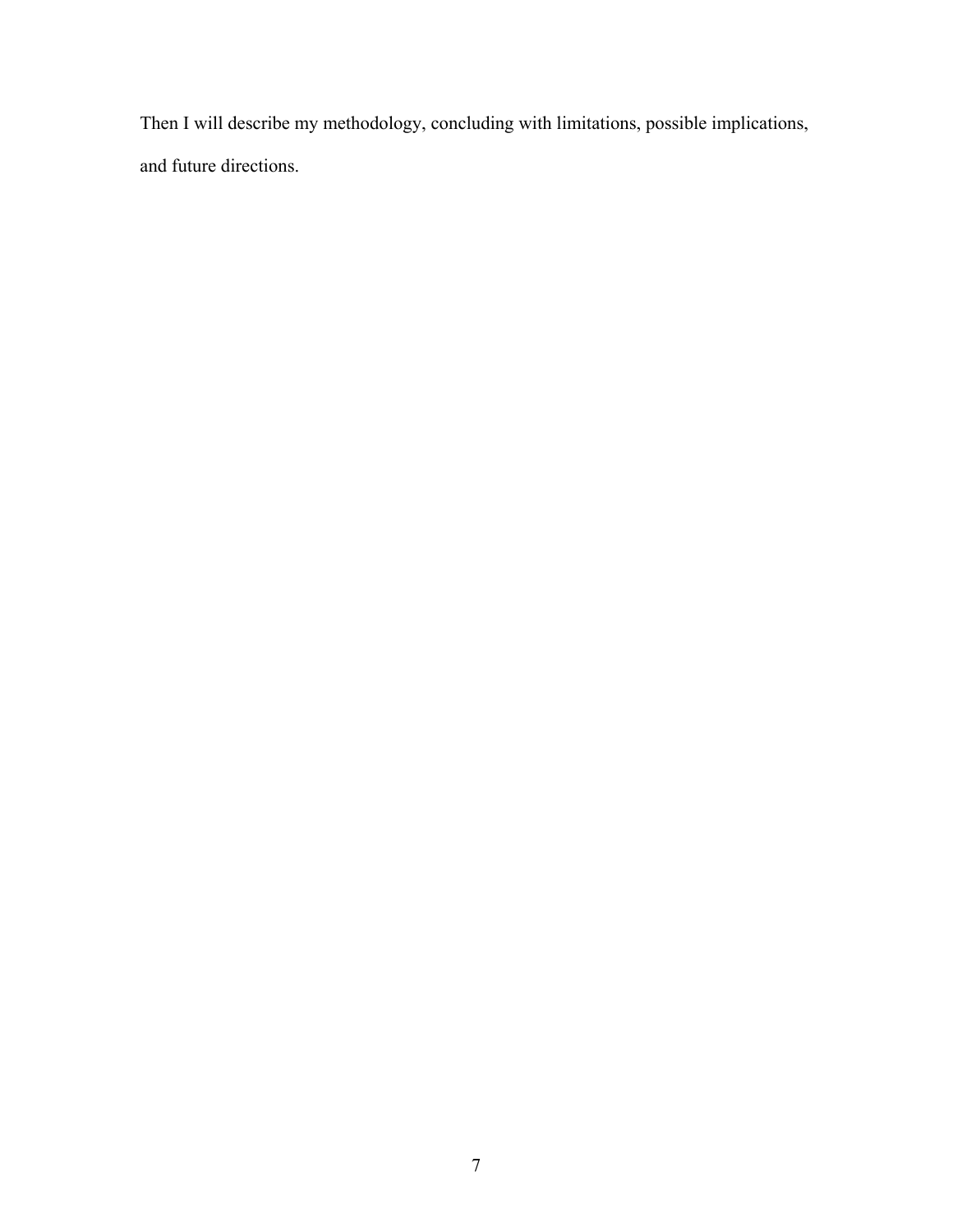#### Chapter 2

## **Review of Literature**

## Introduction

Recent research has attempted to acknowledge the importance and utility of viewing a sport system incorporating a family systems model (Brown, 2001; Hays, 1998; Hellstedt, 1987; Russel, 1996; & Zimmerman, 1993). Hays (1998) states, "The system comprises a psychosocial unit, with focus on information processing, feedback mechanisms, and patterns of communication" (Hays, 1998, p. 7). Although there has been an attempt by researchers at creating more of a systemic viewpoint when working with athletes, there remains a knowledge "gap" where the relationship between the athlete and parents has not been adequately or thoroughly explored. With this in mind, I attempt to fill in some of that gap with my current research using the Flow model.

#### Brief History of Flow

Csikszentmihalyi (1983) has been studying human behavior, particularly looking at intrinsic motivation. He first studied artists who completed works of art with an exceptional amount of concentration, and according to Csikszentmihalyi, they received little extrinsic reward for finishing a painting. It was the *process* that Csikszentmihalyi became interested in studying. His research has led him to the important concept of optimal experience called "Flow." Csikszentmihalyi has accumulated such extensive research on Flow, that it has been applied in educational, clinical, and commercial fields. (Csikszentmihalyi, M., & Csikszentmihalyi, I., 1988).

Most of Csikszentmihalyi's research has involved extensive interview processes to understand this state of "Flow." He has looked at various groups ranging from artists,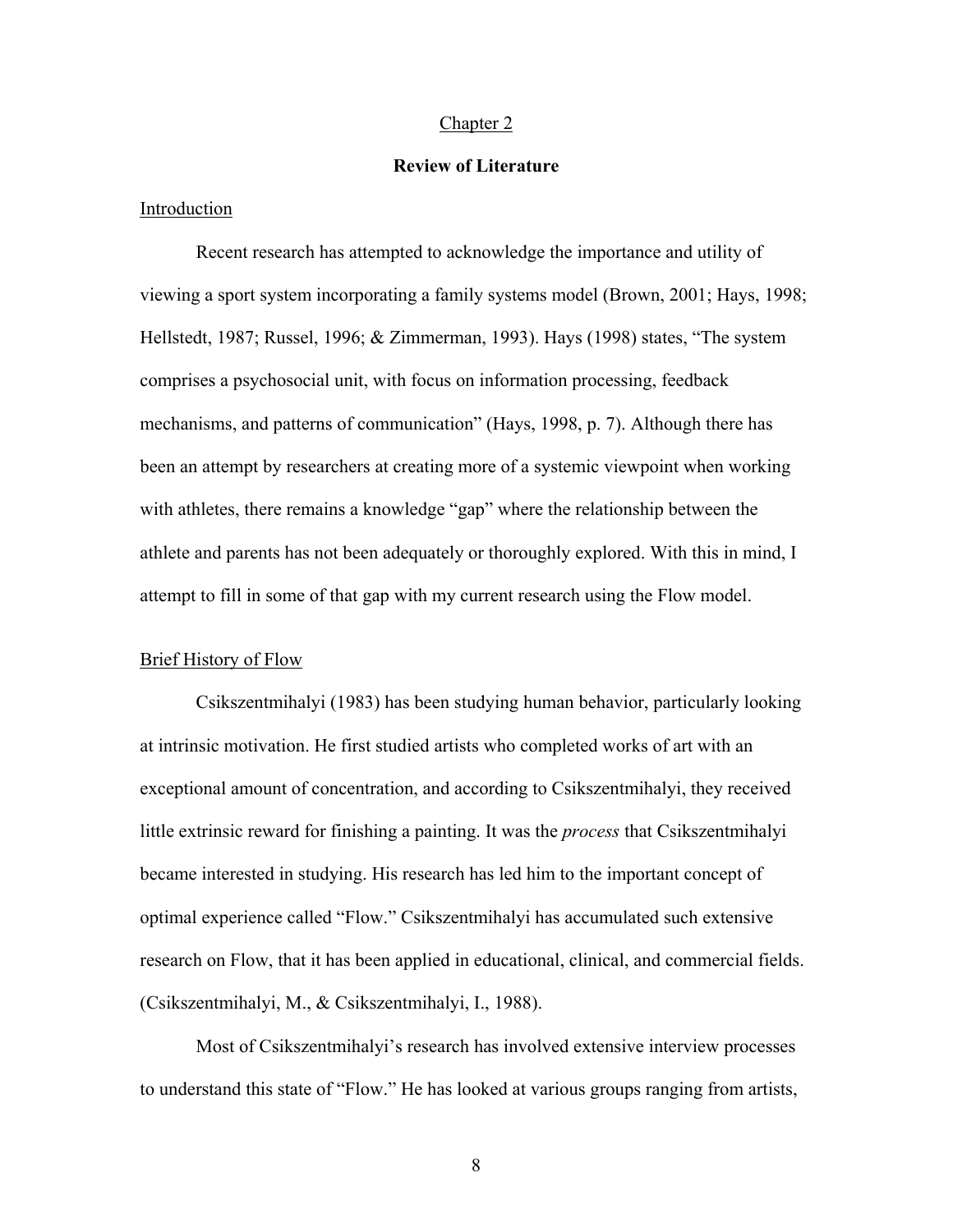musicians, rock climbers, and other athletes. This study will explore the flow concept, reflections of enjoyment, and the family in relation to parental involvement and youth soccer. It is through this research that the reader will have a better understanding of how parents influence enjoyment of soccer with young athletes through understanding optimal experience in general, and the influences families have on young athletes developing the opportunities to encounter that optimal experience called flow. Csikszentmihalyi, M,  $\&$ Csikszentmihalyi, I. (1988) stated, "Whenever the quality of human experience is at issue, flow becomes relevant. It helps explain why people enjoy their work and their leisure. . . (Csikszentmihalyi & Csikszentmihalyi, 1988, p. 14). For instance, according to Csikszentmihalyi  $&$  Schneider (2000) in Becoming Adult they explain the most important perception for adolescents is to perceive an activity as being both like work and like play. Extracurricular activities, such as athletics, were reported as feeling like both work and play by the teens. Activities that feel both like work and play are described as difficult but fun.

"When a work-like activity is accompanied by [the] perception that it is also playlike, the activity may increase a teenager's self-esteem, positive affect, salience, and enjoyment . . .' In this sense, activities that invite such balanced responses might provide the most important training for the merging of personal commitment with social needs advocated by most theories of vocational development"(Csikszentmihalyi & Schneider, 2000, p75).

#### Definition of Flow

As a result of an extensive qualitative study involving 8, 000 participants from around the world, 8 essential components of Flow experience were developed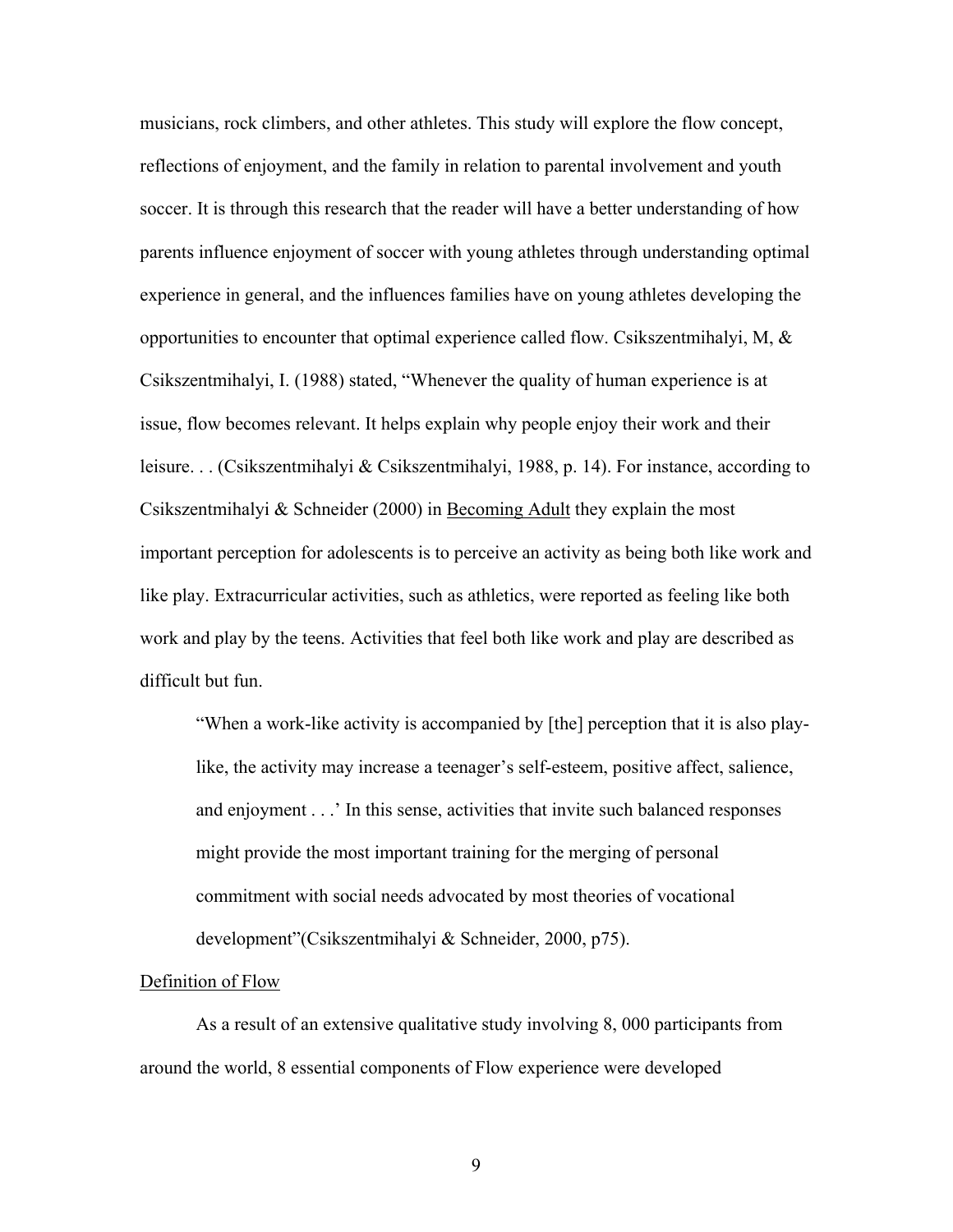(Csikszentmihalyi, 1983). The first component includes having a *clear goal*. Often times the experience of flow is inhibited by unclear expectations, uncertain aspirations, and conflicting goals. Another main component of "Flow" incorporates a combination of *concentrating and focusing* on the task at hand so much that the person *loses the feeling of self consciousness*. The focus is on the present moment, and many describe feeling a *distorted sense of time*, where time is measured by the activity itself. The fifth component comprises *feedback*. Clear feedback is important to the participant involved in the activity so that behavior can be altered or adjusted accordingly. It is also crucial for *challenges to match the skill level*. Persons experiencing "Flow" also describe a sense of *control* over situation or activity. And the last component involves participants feeling as if the activity was rewarding in and of itself, also called *flow* (Csikszentmihalyi, 1983).

Optimal experience can also be broken down into two measurements. The first dimension is referred to as "challenges", and the second is termed "skills." It is when these two dimensions are equal, that optimal experience or Flow is likely to happen. "When artists, athletes, or creative professionals describe the best times experienced in their favorite activities, they all mention this dynamic balance between opportunity and ability as crucial" (Csikszentmihalyi, 1983, p. 17). Csikszentmihalyi developed a model or chart of flow state. This chart describes the dance between *Action Opportunities* (Challenges) and *Action Capabilities* (Skills). When activities or challenges overwhelm a person's capabilities, the person may experience anxiety. However, when these two are matched equally, and are in balance with one another, the person experiences a Flow state. At the other end of the model, when skills are greater than the challenge presented, the person experiences boredom (Csikszentmihalyi, 1983). It is through this model that a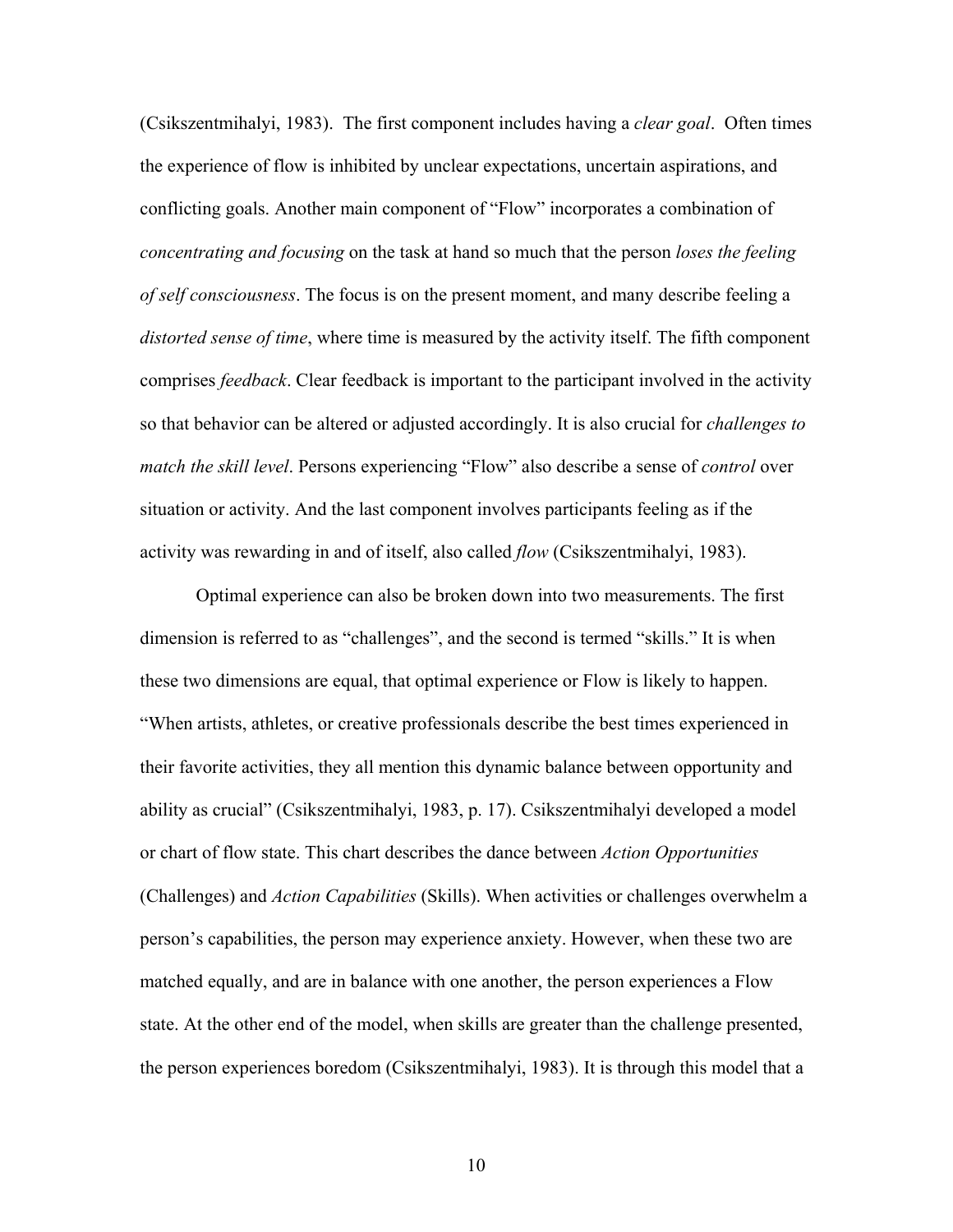possible definition of optimal parental involvement may be defined so as to enhance the opportunity for youth athletes to experience flow and enjoyment in sport. With this in mind, enjoyment in relation to the Flow model will be discussed.

#### **Enjoyment**

Csikszentmihalyi asks, "How does it feel to have fun? And what are the conditions that help produce it?"(Csiksentmihalyi, 1985, p. 490). These are two questions Csikszentmihalyi (1985) was interested in learning more about in relation to the flow experiences. Enjoyment has been distinguished as a sense of accomplishment. "Enjoyable events occur when a person has not only met some prior expectation or satisfied a need or a desire but also gone beyond what he or she has been programmed to do and achieved something unexpected, perhaps something even unimagined before" (Csikzentmihalyi, M. 1990, p. 46). Csikszentmihalyi goes on to assess that there are two things that must take place in order to help facilitate a structural context where flow may occur. First, it is essential to have the chance to be involved in an activity to perform or be challenged. Secondly, when these opportunities present themselves, the person must have the ability and skill level to meet the challenge or activity. This is appropriate to keep in mind for parents who have some control over creating environments for their children. It is important that parents create opportunities for their children, allow for the freedom to explore other opportunities, as well as have a sense of their child's ability and level of skill when facing these challenges.

Csikzentmihalyi (1990) further explored the concept of enjoyment, expressing, "That there are two main strategies. . . The first is to try making external conditions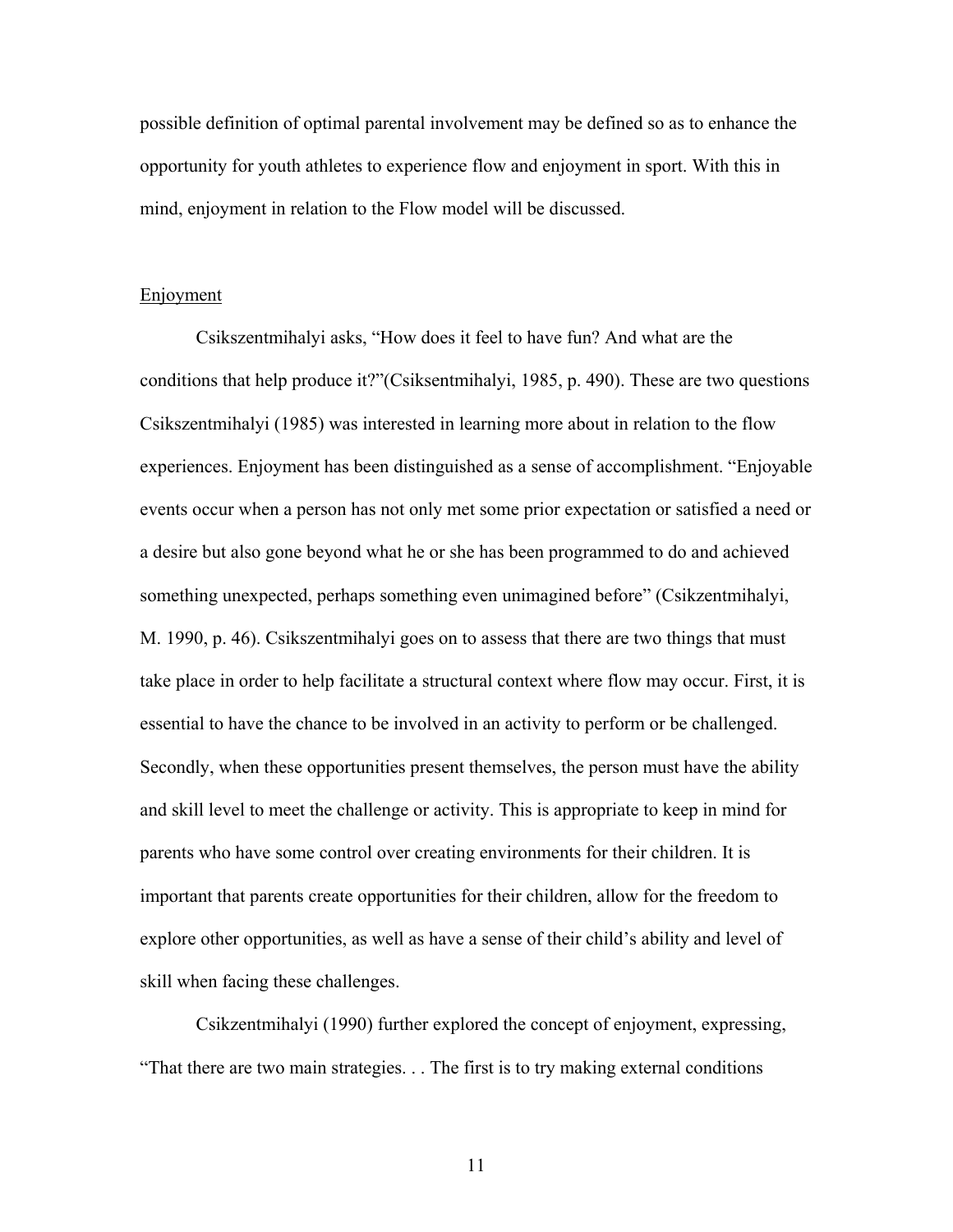match our goals. The second is to change how we experience external conditions to make them fit our goals better"(Csikzentmihalyi, 1990, p. 43). Understanding the concept of enjoyment, teaches us how we can learn to create or increase enjoyable experiences.

From the research Csikszentmihalyi (1990) has completed over the years, he has found that the description of enjoyment or feeling of flow described by people doing various activities, from rock climbing, surgery, athletes, chess players, salesman, artists, etc., the feelings of enjoyment were described if not exactly the same way, very similarly. He also discovered that differences in culture, social class, age, gender, and degree of modernization did not matter when describing how people felt when they were experiencing flow or enjoying an activity. However, a possible limitation to this current study may involve a lack of cultural or class integration of research participants. This has been acknowledged, and is something that should be integrated into future studies.

According to Csikszentmihalyi, "The capacity to experience flow seems to be an extremely important personal skill. At the same time, it is also clear that the way society structures action opportunities (challenges) will affect the ease with which people may find optimal experiences in their daily lives" (Csikszentmihalyi, 1983, p. 25). With this in mind, a review of flow and the family will be introduced.

#### Family Dynamics and Flow

Csikszentmihalyi states, "There is ample evidence to suggest that how parents interact with a child will have a lasting effect on the kind of person that child grows up to be" (M., Csikszentmihalyi, 1990, p.88). One of Csikszentmihalyi studies observed teenagers and their relationship with their parents. From this study five major characteristics evolved describing a family context which promote optimal experiences in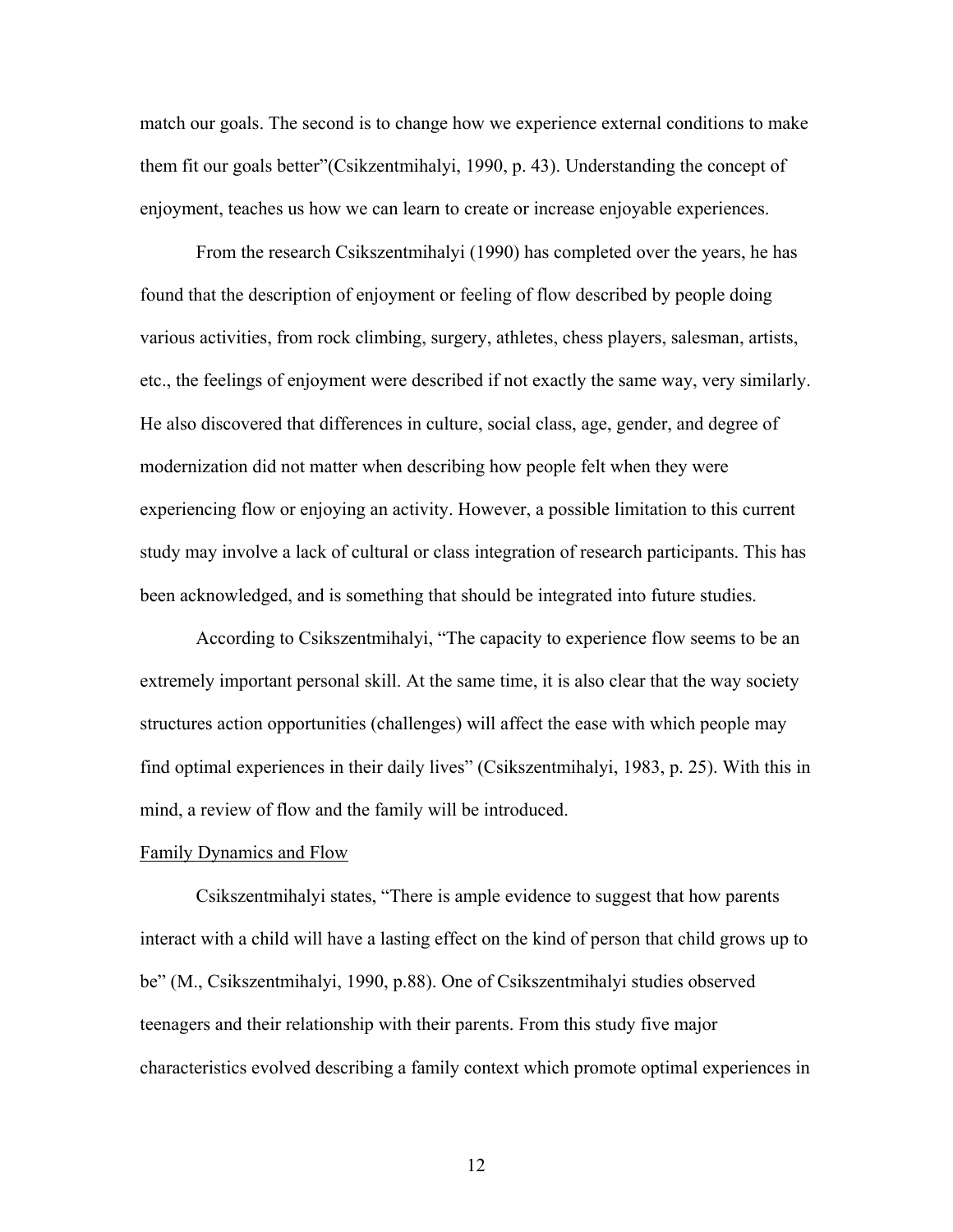relation to their teenager. The first characteristic is *clarity*. Clarity involves the teenager feeling that they know what their parents expect from them. This includes explicit goals and clear feedback. Clear goals and feedback cannot be determined unless there is good lines of communication from the parents to the child, and vice versa, from the child to the parent. The second important factor is termed *centering*. This is namely, "the children's perception that their parents are interested in what they are doing in the present, in their concrete feelings and experiences, rather than being preoccupied with whether they will be getting into a good college or obtaining a well-paying job" (Csikzentmihalyi, 1990, p. 88). This has to be established as real by the parents. This means getting to know your child, his or her likes and dislikes, and paying attention consistently to the verbal and non-verbal communication sent. *Choice* is the next key ingredient. This includes children feeling the freedom of opportunity, even if they choose an opportunity against the parents' rules, as long as the child is willing to face the consequences**.** This often is a tough key ingredient for parents. It is through these opportunities for choice that children feel a sense of control, and become differentiated. *Commitment* is the fourth important aspect. With commitment, comes the security that allows a child to feel safe enough to lose his defenses, and become "unselfconsciously" absorbed in whatever he is interested in, without the fear of judgment. The last key point is *challenge*. This encompasses parents taking the time, energy, and commitment to provide continual and appropriate opportunities for children to be challenged. If these five important points are created, developed, initiated, and nurtured within a family, Csikszentmihalyi suggested that children will have more opportunities to experience flow (Csikszentmihalyi, 1988). According to the flow model, less mental energy is used when children and parents are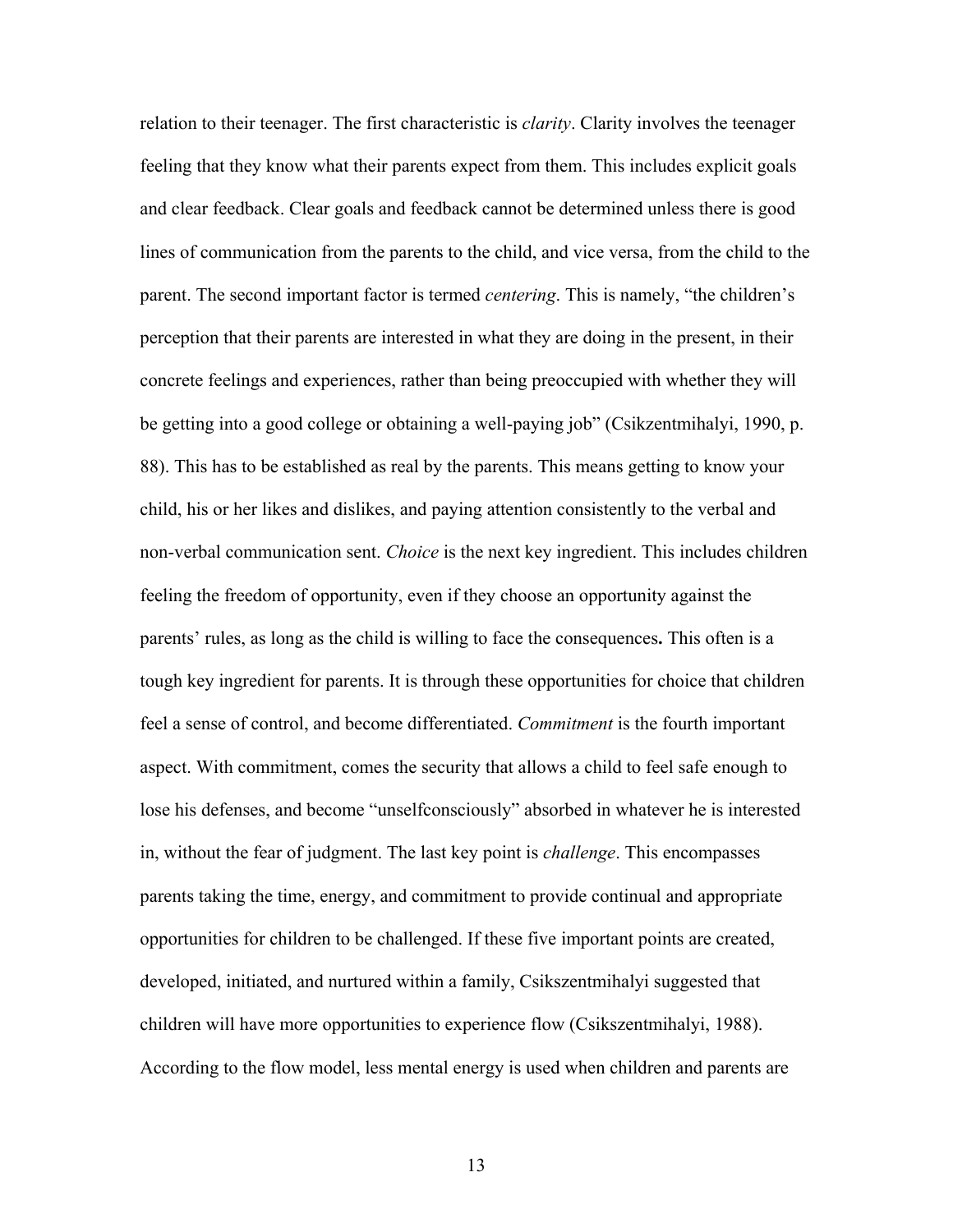not constantly fighting for power over rules, goals, and expectations. This in turn helps a child develop a strong sense of self, where defenses are limited or non-existent because their ego is not constantly being challenged by other people, such as parents. It is supported that these teenagers that were studied, their experiences were not just when they were with their family or in the family context, but that this sense of experience is expanded to other areas of their life, thus crossing over contexts.

Modeling by the parents is a meaningful avenue when developing an environment for optimal experiences to take place (Scherer, 2000). If children see parents being involved in activities and expressing enjoyment, then they provide a living example. Through modeling several things may occur. One is that it provides ideas for children about activities that they may find enjoyable for themselves, as well as it promotes doing things for intrinsic reasons versus extrinsic motivations.

In a recent article M. Csikszentmihalyi (2002) discusses a research study he conducted on 1,000 children from grades 6 through 12. Csikszentmihalyi was interested in understanding whether students cared about learning. Each child was given a programmable pager for a week. This pager would go off at least eight random points throughout the day. The participants were to record where they were, what they were doing, what they were thinking about, their level of concentration, how happy they were, and how creative they felt when doing different activities. Each participant also had to reflect on whether what she or he was doing felt more like play, more like work, both play and work, or like neither play nor work. Researchers suggest that the best position is when a person views an activity as both work and play. However, the results of this study showed that only about 10 percent of the time students experience this balance. The worst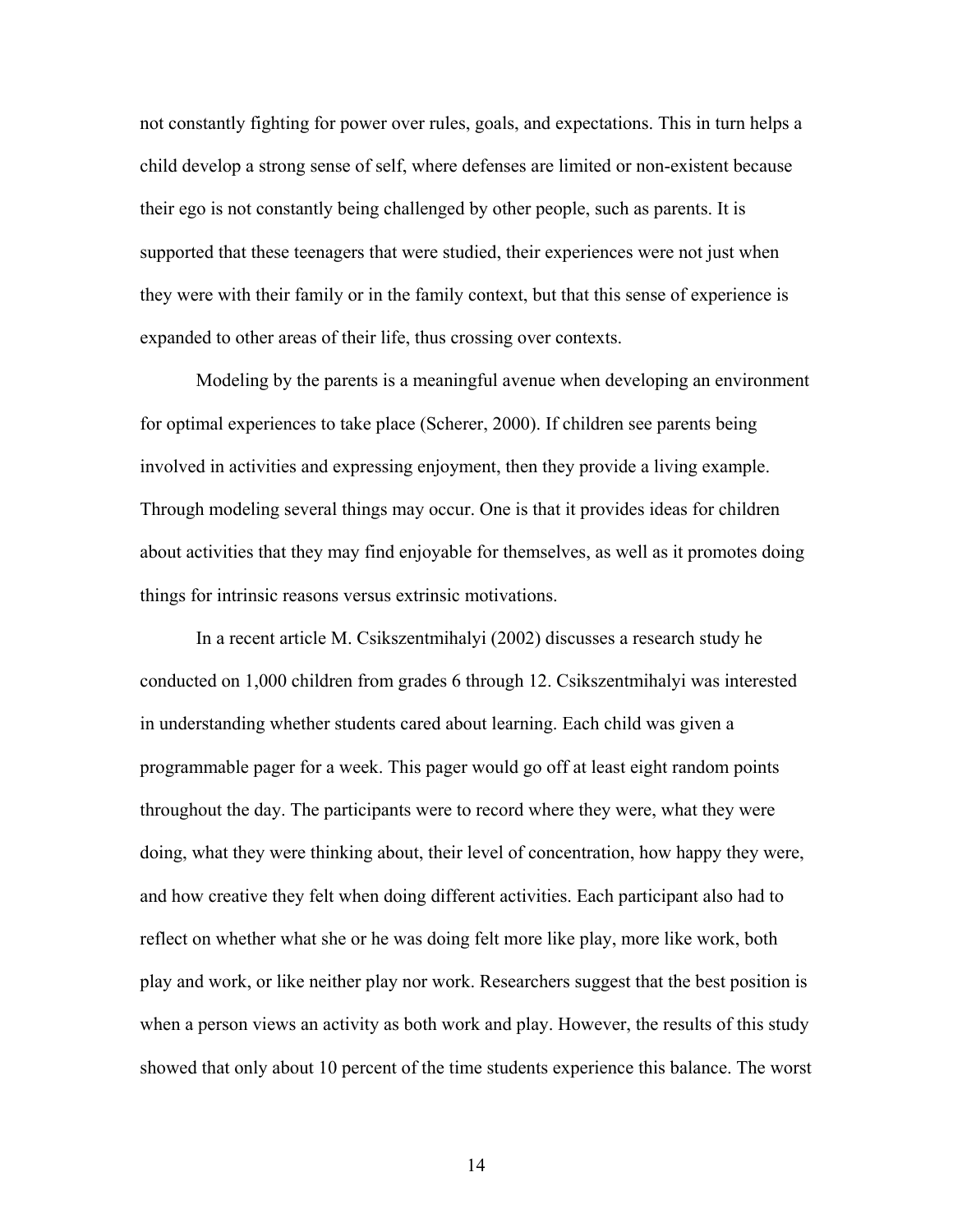scenario is when the activity the participant is involved in is seen as neither enjoyable at the time, nor positive groundwork for the future. Within this same study, it was found that males described what they do as play significantly more often than females did. It is also reported that it is extracurricular activities that "students most often say that they are both working and playing"(Scherer, 2002, p. 13). Students respond further by saying that the activity is usually something that is important to them, and usually a voluntary activity. This coincides with the idea of flow in which an adolescent's interest and skills are matched, creating more of an opportunity for flow to occur.

Csikszentmihalyi in his interview with Sherer (2002)further explains what family characteristics are most conducive to inspiring a love of learning. This is where the importance of modeling comes to light. If parents demonstrate that most of the activities they are involved in are due to extrinsic rewards such as money, it lessens the chance for their children to learn doing activities for intrinsic reasons.

There are two essential points when creating flow opportunities for their children: support and challenge. Challenge is defined as high expectations and standards, as well as giving the child autonomy, and presenting children with new opportunities. Along with this, challenge presents vision and direction for the child, as well as determination. Support is defined as "the child feels that the family as a whole is interested in every member's welfare" (Scherer, 2002, p. 16). This support gives the child a protection from worry and apprehension, which can accompany children when they are attempting new things.

Ideally, when a family displays both of these key ingredients, in relation to school, children will choose tougher classes, earn better grades, attend better colleges,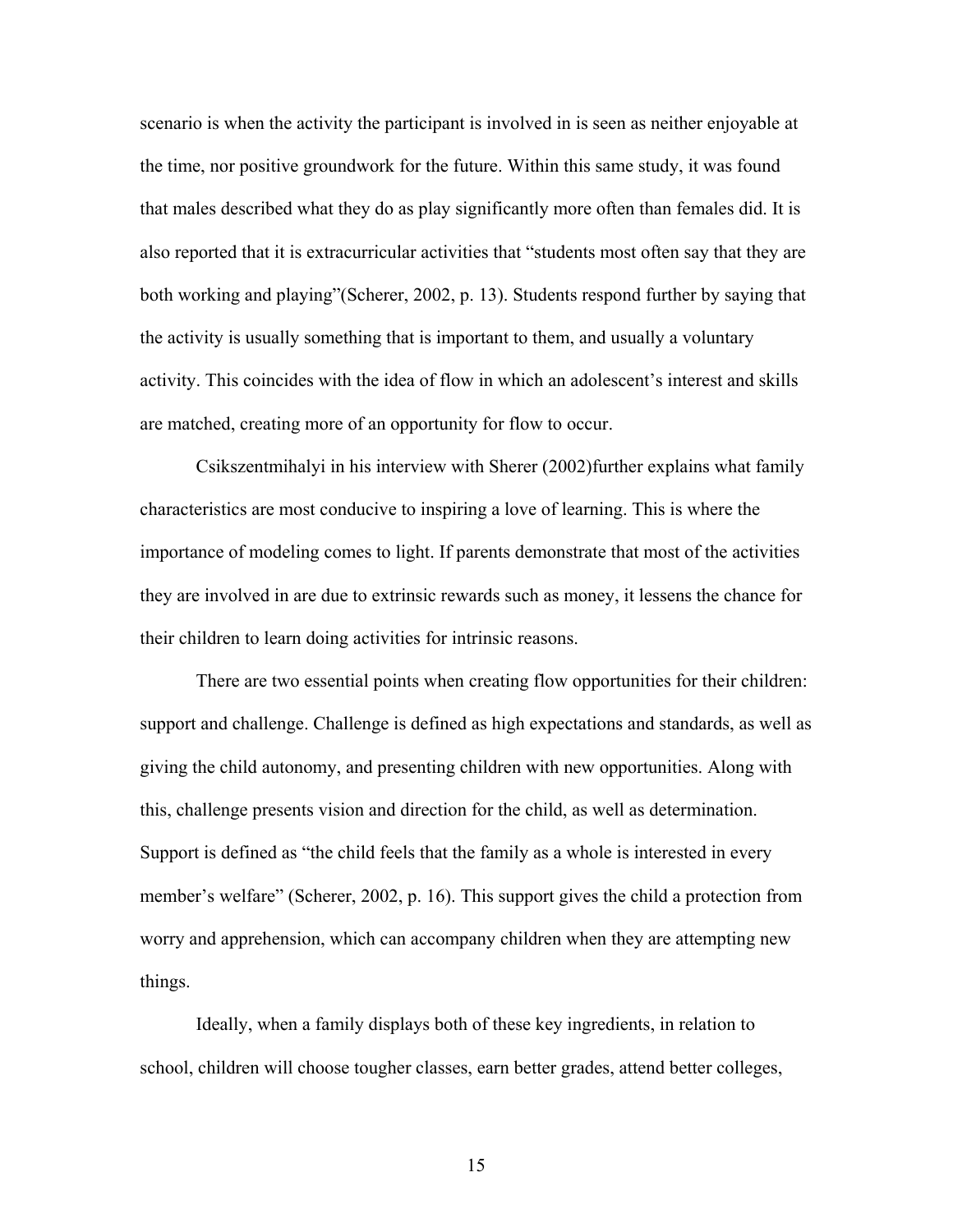and have higher self-esteem. Interestingly, if children only get support, the child may be happy, and feel good about themselves, but may not aspire for higher goals. On the other hand, if the family expresses a lot of challenges without the supportive piece, then children may perform well in school, but are not very content. It appears to be very unfortunate for a child, when parents display neither support nor challenge. With these key points in mind, a more detailed look at how parents influence children in sport will be reviewed. The next two sections are broken up into support and challenge literature.

## Support

Researchers have focused on the importance parents play in their child's sport experience. Socialization is a key factor in influencing the amount and type of involvement in youth sport. Socialization is defined as "the process whereby individuals learn skills, traits, values, attitudes, norms, and knowledge associated with the performance of a present or anticipated social role" (Brustad, 1993 p.211). One framework developed by Eccles and colleagues (1991), dealt with studying socialization processes. Their model is based on children's motivation related cognitions, such as perceived competence, and how they are shaped through interactions with parents. Parents are strong socializing agents in shaping children's social behavior, such as sports. Brustad states, "Parents are presumed to influence children's judgments by communicating their own beliefs about the child's likelihood of success and the relative value of the various achievement areas" (Brustad, 1993 p. 211). In the socialization process, children learn skills, values, attitudes, norms, and knowledge of social roles. Parents are in the position to teach, encourage, and therefore, enforce appropriate role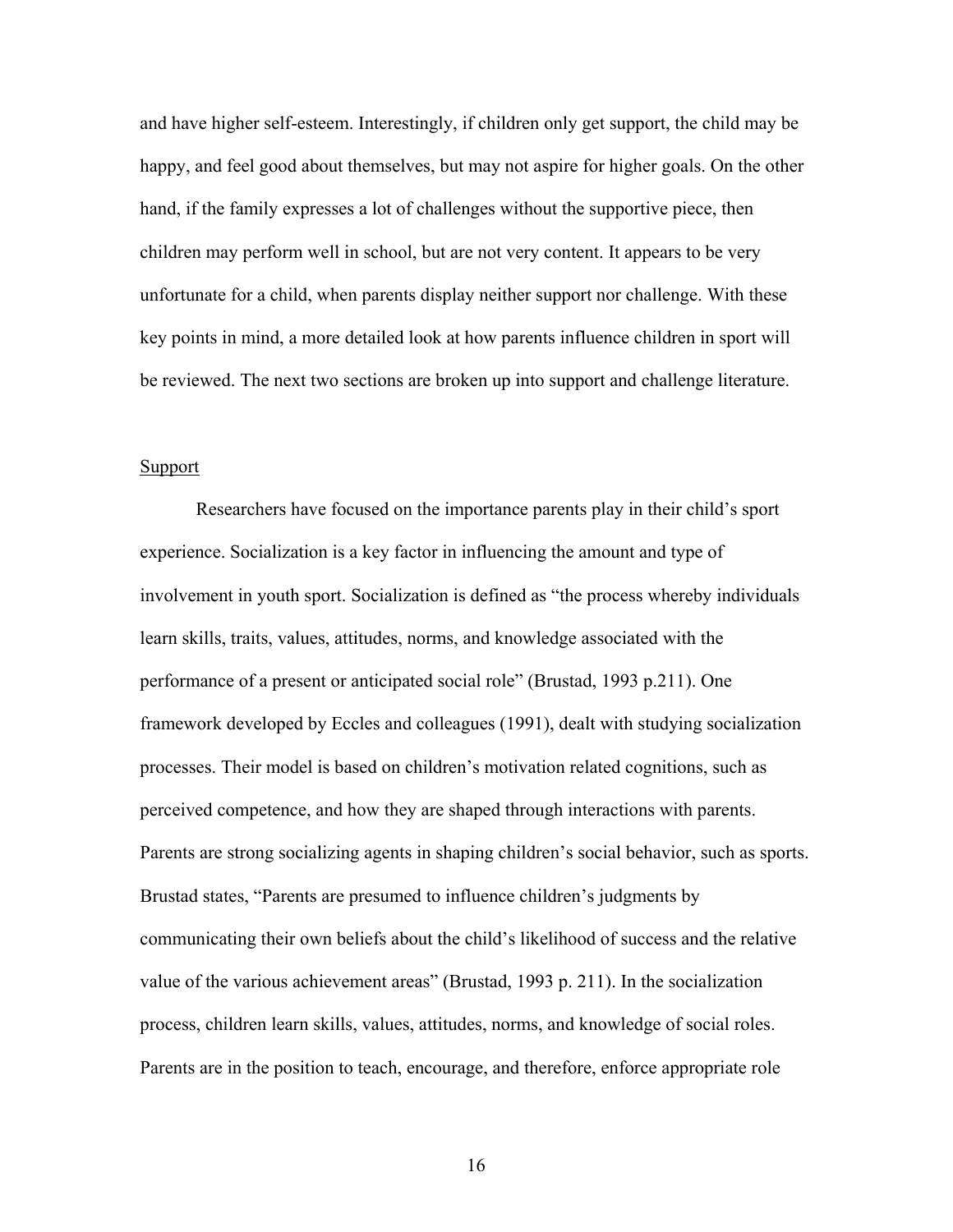behavior in sport. Those who receive positive reinforcement for sport participation will be more likely to become and to stay involved in sports, versus those who receive messages that are negative or neutral towards sport (Smoll, Magill, & Ash, 1988). Research shows that the family has the initial and most invariable influence on the child's sport involvement. Family members nurture the sport role in different ways, including creating a positive environment for participation, supporting and enhancing motivation for involvement, allowing and creating opportunities for participation, and being role models themselves in sports themselves (Smoll, Magill, & Ash, 1988).

Research shows support that parental reinforcement influences children's motivation in different domains. For example, Harter's Competence Motivation Theory (1982) looks at self-perceptions of competence and control in motivational processes. Harter states that significant others, mainly parents, influence children's self-related perceptions by giving feedback. If the child has perceived personal competence and the parent supports mastery efforts, then the child is more likely to develop intrinsic motivation. Ideally, this intrinsic motivation will transfer into other activities or schoolwork. If the child feels competent and in control, they will choose opportunities that are challenging in the future. In contrast, if the child senses disapproval from parents of his or her efforts to master a skill, then he or she will have a lower sense of competence. This could lead to an extrinsic motivational orientation or an increase in negative feelings, such as anxiety, in future challenges or learning experiences (Brustad, 1992).

One study by Brustad and Weigand (1989) found that children who feel their parents repeatedly show support and encouragement for their efforts in sport have greater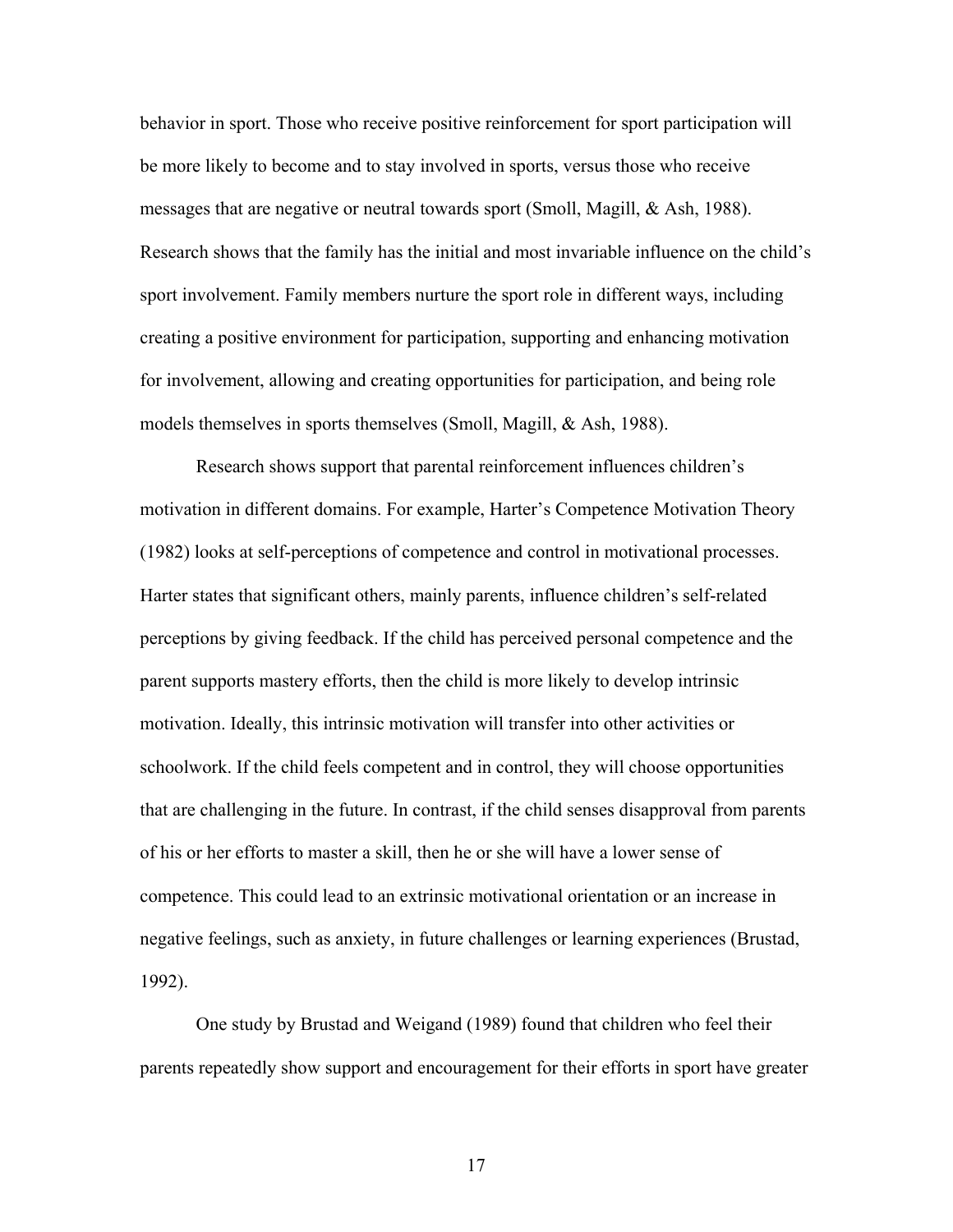intrinsic motivation in the way of a higher preference for challenge than children who receive less positive parental support (Brustad, 1992). Along with these findings**,** Duda (1987) suggests, that when children are anxious about negative evaluations by parents, they tend to develop an ego-involved orientation toward their sport participation. Egooriented individuals believe they must outperform others, which often leads to experiencing a decline in children's sense of ability. Poor performance, which might accompany this decline in children's sense of ability, may decrease enjoyment and subsequently lead to children's withdrawal from sport when they are faced with failure. Therefore, parents play a major role in children's motivational orientation development.

Power and Woogler state, "Parental support is thought to play an important motivational role in affirming the child's efforts, in building feelings of acceptance and self-worth, and in giving the child the confidence to persist in the face of failure" (Power & Woogler, 1994, p. 59). In relation to parental directiveness, too much direction and external pressure can decrease intrinsic motivation. Modeling defines and communicates standards for desirable behavior. If parents have realistic performance outcome goals then they are likely to have children who develop a positive attitude toward the sport. Unrealistically high goals may discourage motivation because the child may feel she or he cannot live up to her or his parents' expectations.

#### Challenge

Sagor (2002) was interested in understanding the motivation and commitment level of skateboarders. Similar to Csikszentmihalyi (1983), Sagor was interested in understanding intrinsic motivation. From his research he developed an acronym CBUPO (Sagor, 1993), which describe five important needs for intrinsic motivation to occur. He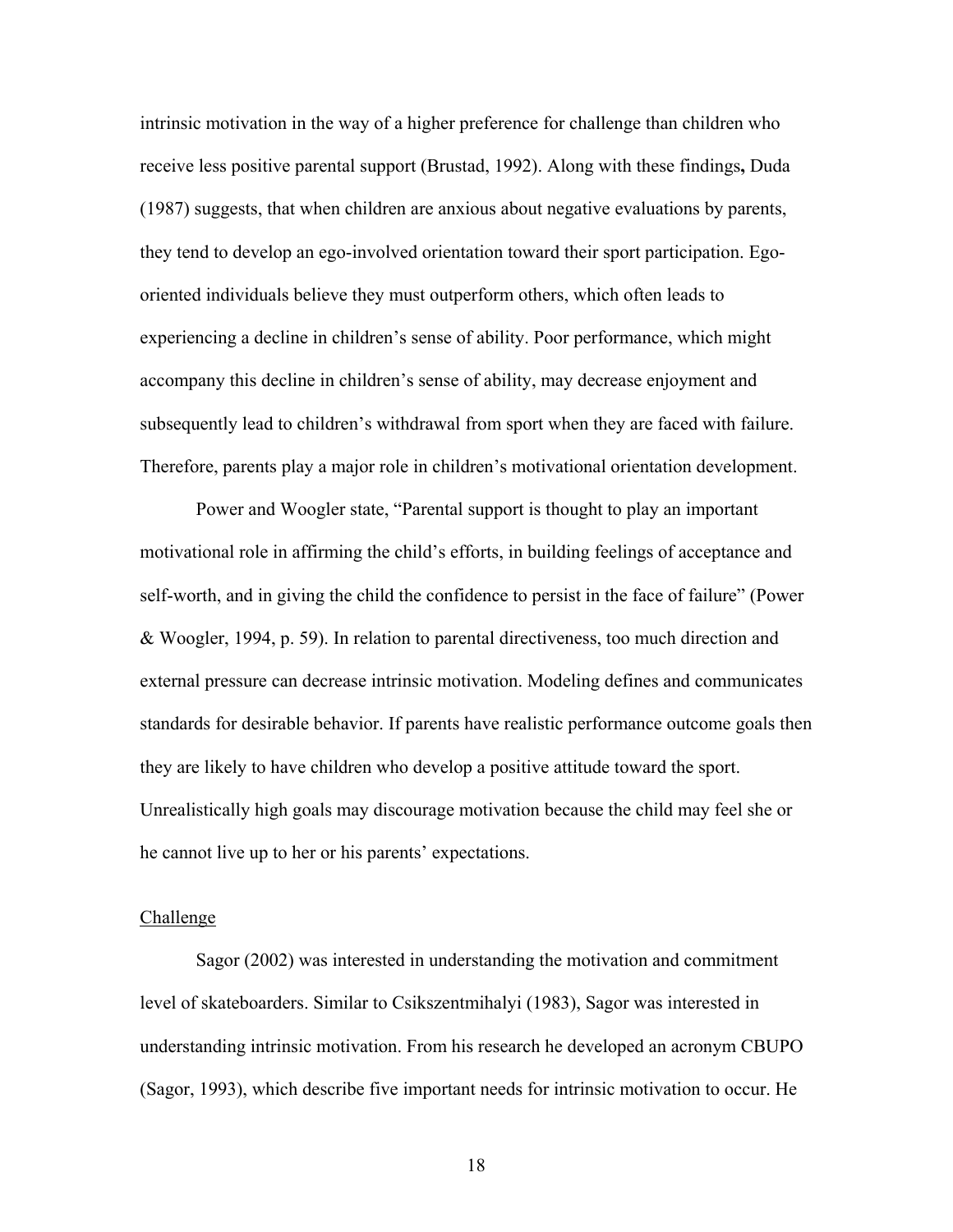concluded that if these needs are met, motivation and commitment will be significant. The five needs include: The need to feel *competent*; The need to *belong*; The need to feel *useful*; The need to feel *potent*; And the need to feel *optimistic*. Sagor emphasizes the importance of learning and understanding what motivates youth. He found that skateboarders inherently met each of these important points. With the sport of skateboarding, developing and mastering skills takes enormous effort and persistence. Once a skateboarder succeeds in a skill, it led to feeling competent.

Most skateboarders have an identity allowing them the feeling of belonging to a distinct group. Not only do they feel a separate identity, skateboarders usually practice in a group, increasing the chances of learning from one another and thus feeling useful. And as skateboarders become better, there is an understanding of hard work, and success, which exudes a sense of potency.

Sagor(2002) also talks about ways of building feelings of competence through setting own personal goals, intrinsic goals if you will, versus outcome goals, such as comparing yourself to others. This relates to parental involvement in the way that if parents support developing personal records and goals in sport, while at the same time giving nonjudgmental feedback, children are much more likely to feel competent, motivated, and committed.(Sagor, 2002) Sagor goes on to state that it is important for students to feel a sense of community or belonging, need to also feel they are involved with decision-making processes. This again relates to parents who are involved with their child's youth sport (soccer), because as related to my earlier pilot study, children feel that it is important for them to have some power in deciding about their involvement in their sport (Moon, 2002).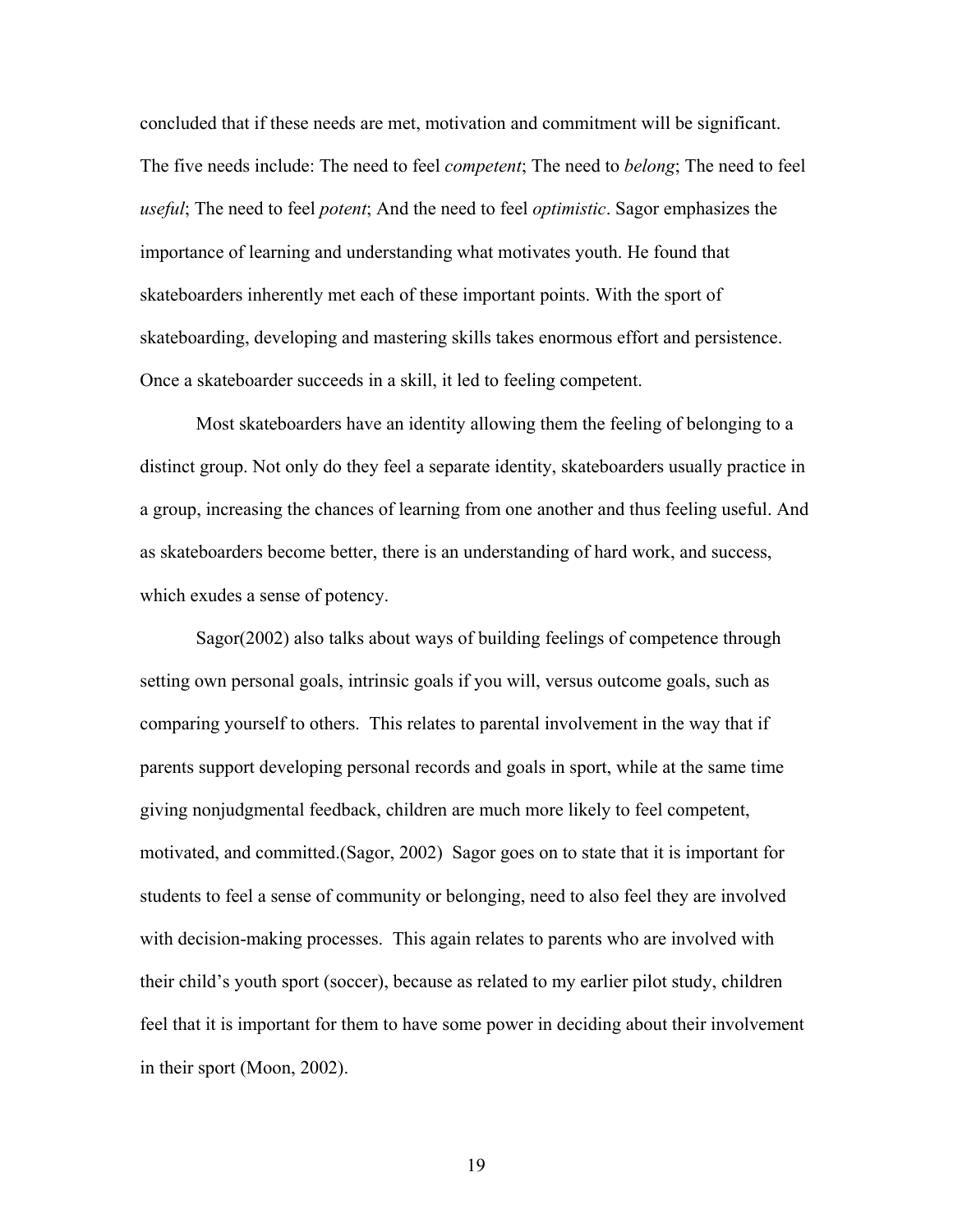Power and Woogler (1994) reported that *moderate* levels of parental directiveness and performance outcome goals lead to greatest children's enthusiasm for swimming Forty-four families of 6 to 14 year-old competitive swimmers were studied to examine the parenting correlates of children's expectancies in age-group swimming. In this study it was predicted that moderate levels of performance goals and directiveness would be related with the largest optimal child outcomes. The parents completed questionnaires that provided self-reports of their parenting practices regarding swimming. Parents completed ratings of child behavior, also the coaches rated the child's behavior, and then the children filled out a questionnaire. As predicted, parental support was positively correlated with child enthusiasm. Performance outcome goals and directiveness showed curvilinear associations. The only difference concerned modeling where mother modeling was positively correlated with child enthusiasm for both boys and girls. These results are consistent with the achievement literature investigating the relationship between parent behavior and children's motivation and enjoyment. Children with the greatest level of enthusiasm for the sport had parents who were supportive and provided moderate levels of performance pressure and instruction. However, this relationship may be bidirectional: Parental support may lead to greater enthusiasm by child which leads to increased support from parents and so forth. However, this study was limited by only using one measure. For future research Scanlan and Simons (1989) suggested combining self-report with observational measures, and following the child and parents over time. Also, children of different ability levels should be studied, as well as different sport activities. Another possibility is to study social class and ethnic differences.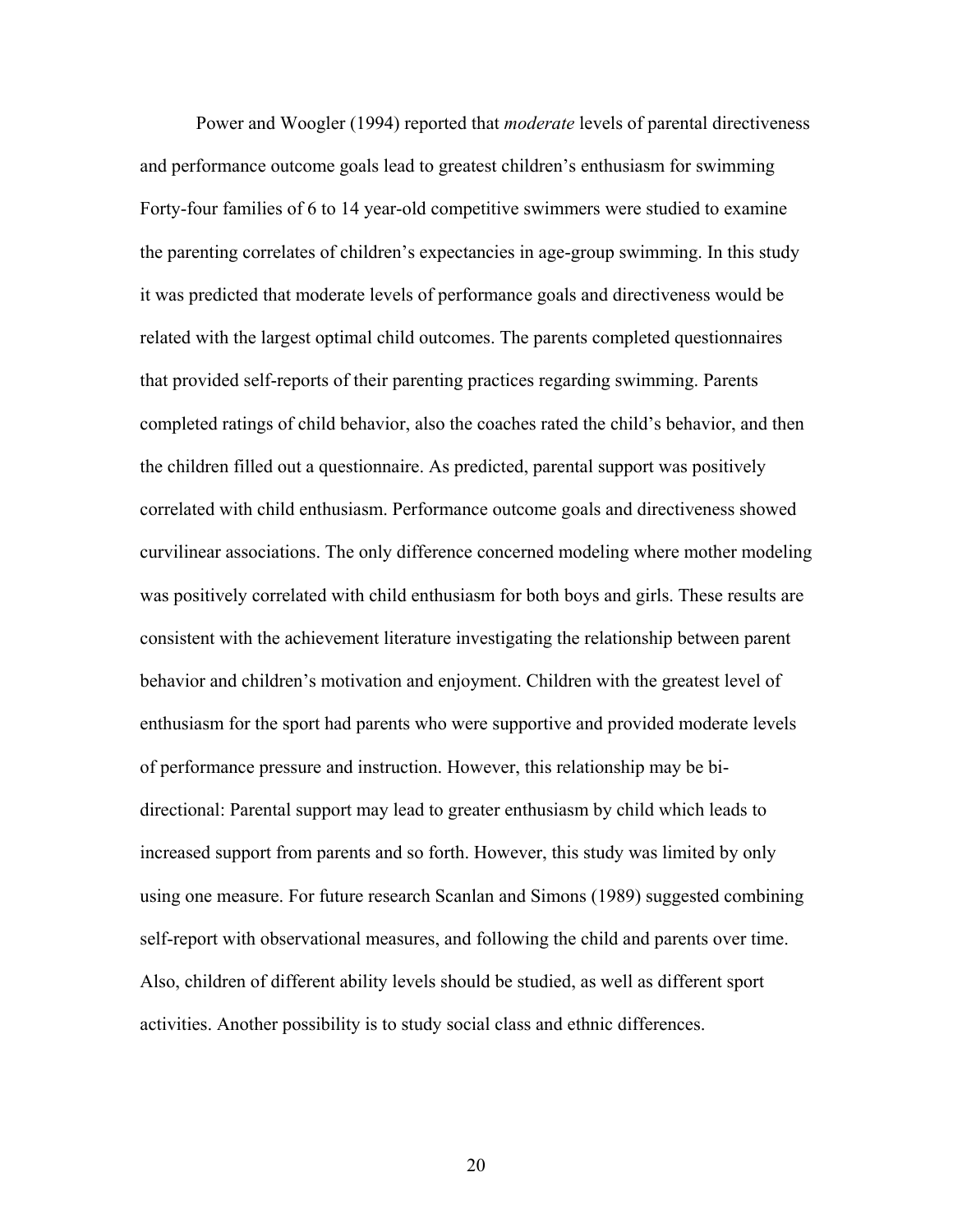Parental involvement is also associated with higher levels of self-esteem, and excessive parental pressure is positively correlated with a child's negative selfevaluation. Parents are important in shaping children's belief about personal competence. Leff and Hoyle (1995) studied adolescent tennis players who evaluated their own perceptions of their parents' involvement related to tennis, their enjoyment of tennis participation, their self-esteem, and burnout with tennis participation. Parents supported both males and females at similar levels. Although the females felt they received a higher level of support from both parents. Females felt there was equal pressure from both parents, whereas the males felt there was more pressure from their fathers than from their mothers. Parental support was seen as positive and was related to enjoyment of tennis participation and self-esteem for both females and males (Leff & Hoyle,1995).

A study by Faucette and Osinski (1987) looked at how children viewed winning and losing and how it affected their feelings. Overall, children felt that winning was important to their parents and that they were liked more by their parents when they won. This evaluation, that comes from adults in sport, can be a source of stress for children. Here again we see how parents can affect their child's enjoyment in sport participation.

"According to Rosenberg (1979), individuals seek similarity between their own judgments and those of significant others [parents]" (McElroy, & Kirkendall, 1981 p. 244). Parents who estimate their child's ability unrealistically high, may lead their child to see themselves as a "failure" if they do not meet the high standard. There may also be a conflict if the child evaluates their own sport ability higher than they feel their parent's evaluation to be. If this is the case, the child questions why their parents are not more supportive in their sport involvement. Perceived parental judgments that differ from the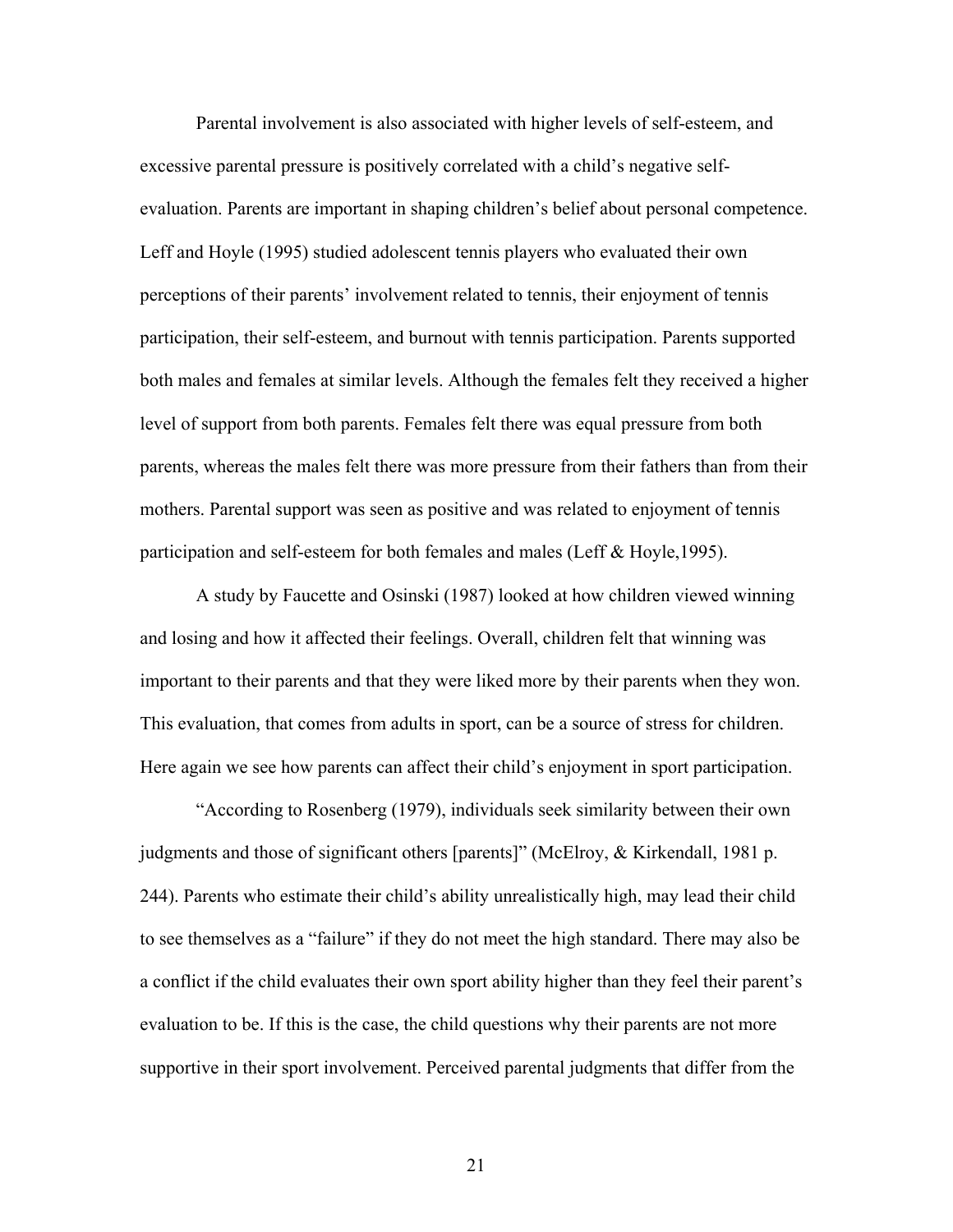child's self-evaluations may decrease the child's self-esteem. To test this hypothesis, McElroy and Kirkendall (1981) compared self-esteem scores of those with consistent parent/child perceived ability judgments to those who differed on parent/child perceived ability judgments. Boys who saw a difference between their parents' ability judgments and of their own ability judgments scored significantly lower on self-esteem when compared to boys with ability judgments consistent to their parents'. It was the same for females. The results from this study supported the social conflict issue that when children's perceptions of their sport ability differs from their parents' it can lower selfesteem, which in turn affects enjoyment.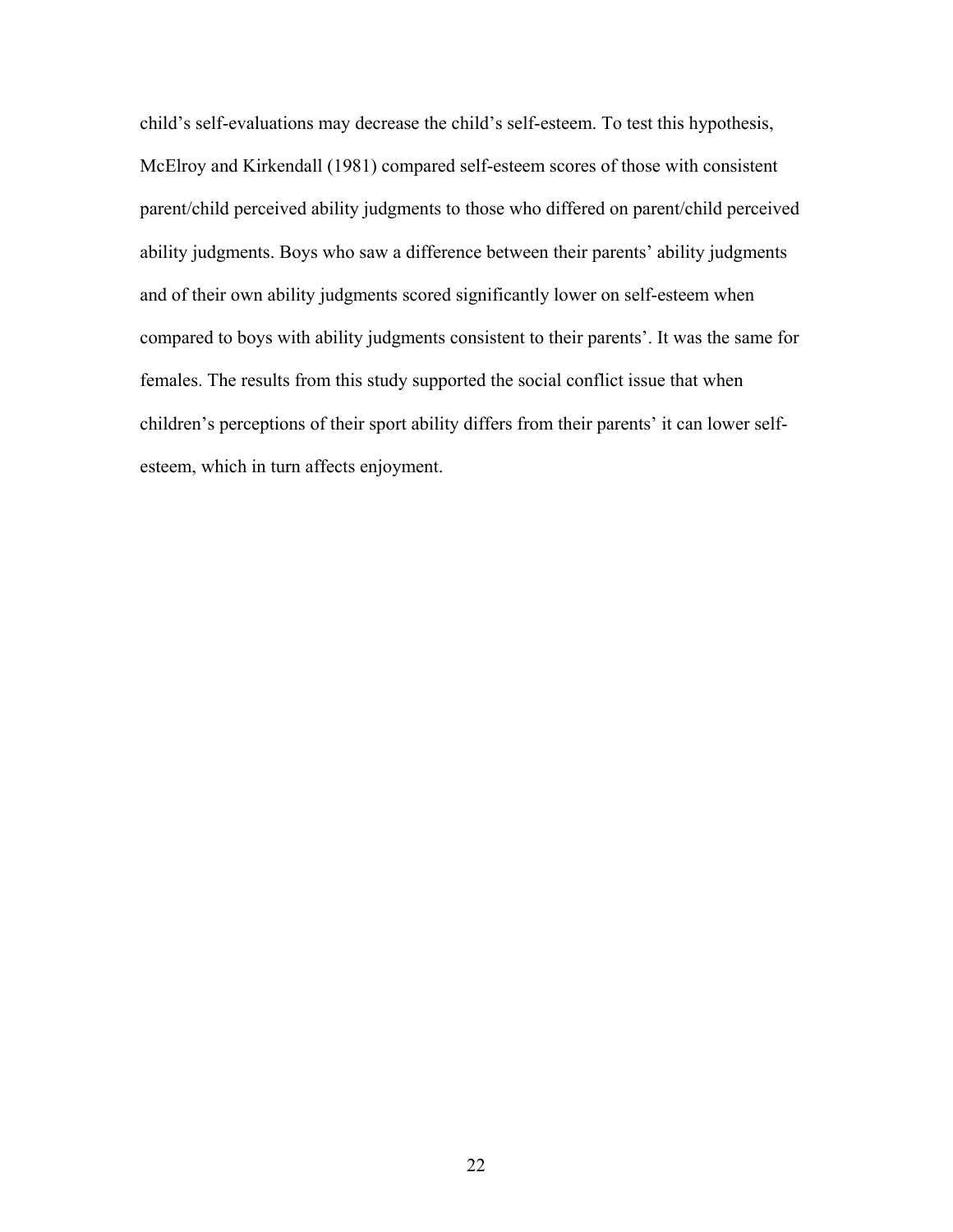## Chapter 3

## **Methodology**

## Introduction

The research that has been reviewed suggests that parental involvement in youth sports is more complex than can be understood through only quantifiable terms. Hence, the importance of using a mixed methodology, that includes a strong qualitative component. Csikszentmihalyi states, "Family dynamics and their influence on the attitudes and actions of youths have often been overlooked in large data sets with nationally representative samples because of the difficulty of identifying, isolating, and measuring the most critical components of family interaction.' ' . . . It is important to capture the family experience as each adolescent perceives it." (Csikszentmihalyi, 2000, p. 114). But this also includes capturing how parents perceive family experience. Several of the studies have emphasized the need for the use of longitudinal and qualitative methodologies, such as interviewing and observation (Lewko & Greendorfer, 1988; Wankel & Kreisel, 1985). The study herein provides intimate knowledge to bridge the gaps we have yet to fill as researchers of parental involvement and youth sports. Thereby, using the questionnaires and interviewing provide a new depth of understanding of the experiences and context of these young athletes (Merriam, 1998).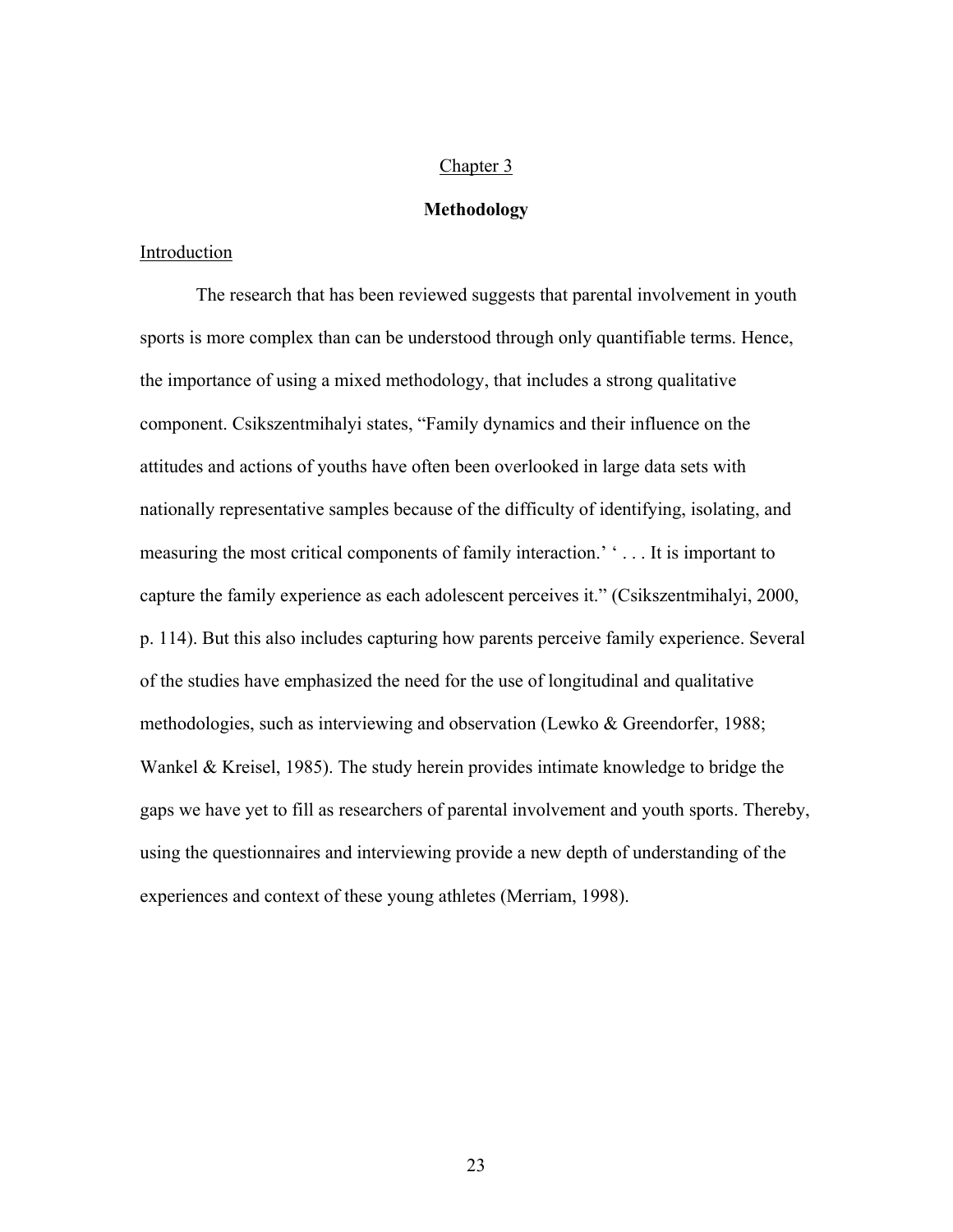#### Data Collection

### *The Participants*

Questionnaires and follow-up in-depth interviews were used to investigate the three research questions of this study.

- 1. How do adolescents experience their participation in soccer?
- 2. How do adolescents experience family dynamics of support and challenge?
- 3. What are the family dynamics, as expressed by parents and teens through interviews, that are related to challenging and supporting their teen athlete?

The participants were drawn from approximately 40, 14 and 15 year-old females and males who played soccer for the Roanoke Star Traveling Team. The Roanoke Star Traveling Soccer Club members are young athletes who try out every spring for a team in their age group. Usually, the age groups are divided by two years, e.g. under-10 age group, under-12 age group, etc. The teams are constructed in the spring with a short spring season, but the main competitive season is in the fall, when most of the traveling takes place. The Roanoke Star teams play teams from Virginia, North Carolina, Tennessee, and other states. The young athletes and their families travel on the weekends to games and tournaments. Tournaments usually consist of several games in a weekend, and involve teams from all over the United States.

Membership in the Roanoke Star Traveling Soccer Club involves yearly dues, as well as additional fees for tournaments, and travel expenses such as food and hotel accommodations. There usually is a strong commitment from not only the athlete, but from the parents, including attending two to three practices a week and playing games most weekends.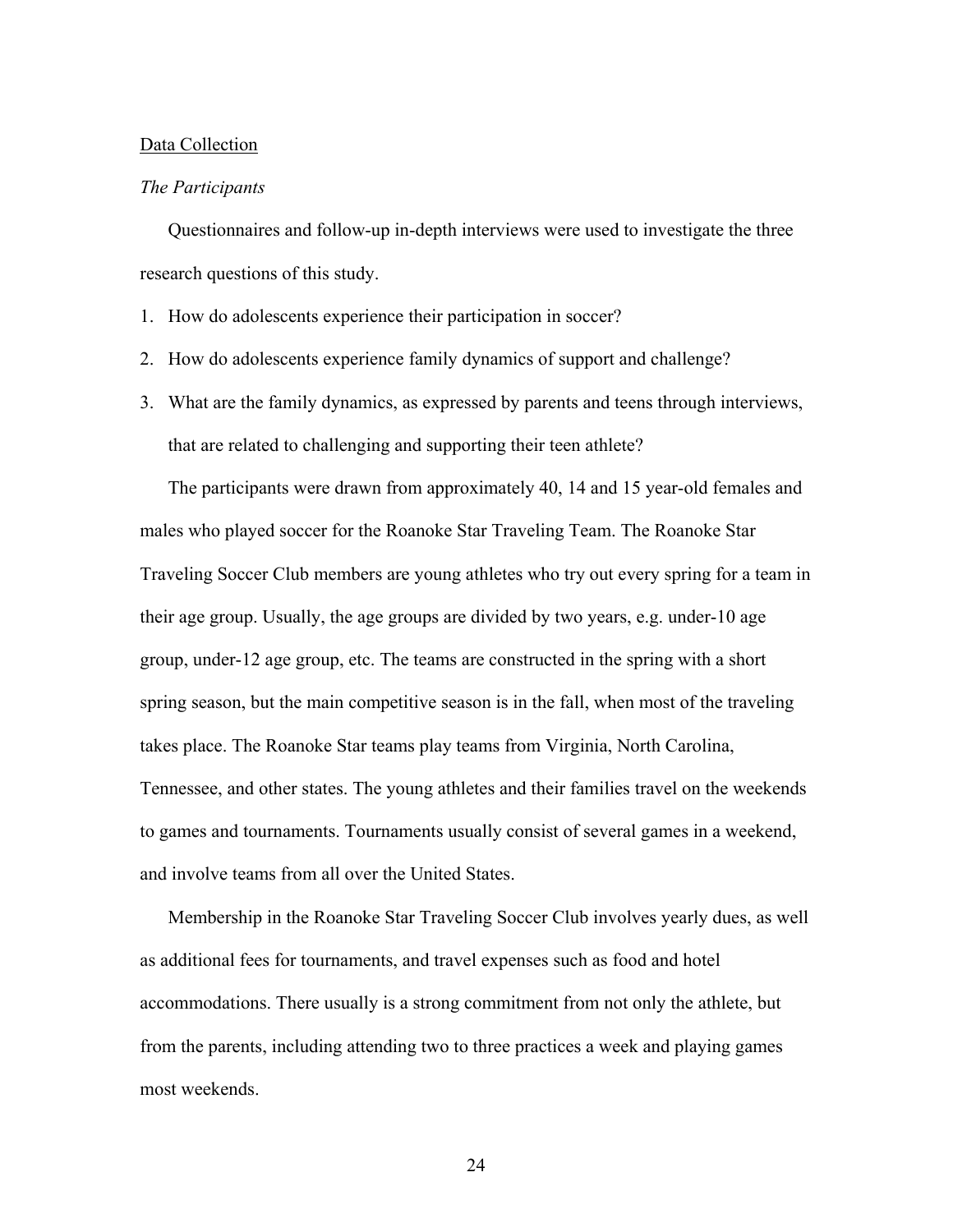As mentioned earlier in this paper, adolescence has been identified through research as the age most children drop out of sports. The teens I chose to study provided insight into a unique group who have not dropped out. Through the questionnaires and interviews with both the parents and teens, I identified and clarified the most critical components of family interaction related to teens continued involvement in soccer. I think soccer is an important sport to study at this present point in history due to the everincreasing involvement of youth participating and the growing popularity of this particular sport in our country. My knowledge and background of this particular sport enhanced the study, as well as added depth to the analyses.

### *Measurements*

The three major sources of data for the study included: (a) An adaptation of the Experience Sampling Method (ESM) questionnaire; (b) The Support/Challenge Questionnaire (SCQ); and (c) In-depth interviews with eight adolescent soccer players and their parents.

#### Experience Sampling Method

Over the course of twenty years, Csikszentmihalyi and colleagues have sought to capture people's subjective experiences as they interact in their natural environments through the use of the Experimental Sampling Method (ESM) (Csikszentmihalyi & Schneider, 2000). Typically, respondents are equipped with a pager or preprogrammed wristwatch and are signaled randomly a number of times each day. Each time signaled, the respondent completes a questionnaire. The ESM questionnaire captures the experience by using point scales (ranging from 7 to 10) of challenge and skill which provides a description of cognitive and affective states of the participant in relation to the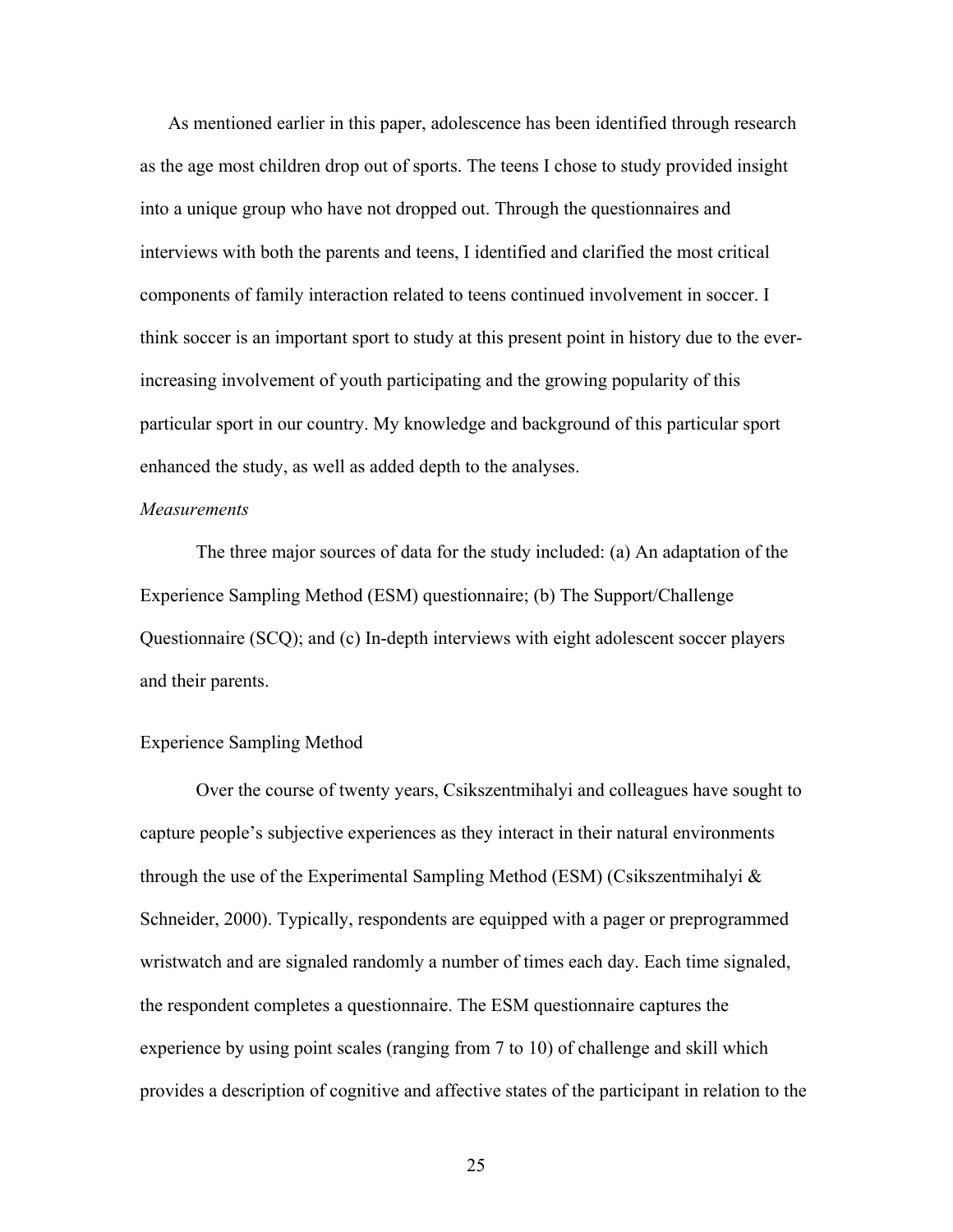activity. Seven variables are used to measure the quality of the experience respondents report while in these activities: Level of concentration, enjoyment in the activity, feelings of happiness, feelings of strength, the extent to which the person wishes to be doing the present activity, level of self-esteem, and the extent to which the person sees the activity as important to future goals.

The unit of analysis in most research using the ESM is the person, not the response. This is achieved through calculation of each person's mean response to any given item across the multiple forms. For the purposes of this study, the ESM procedure, questionnaire, and unit of analyses were modified greatly to capture the adolescent's subjective experience related to participation on a traveling soccer team. The participants answered the modified ESM questionnaire only once rather than multiple times. The collection of the questionnaire data was not random but collected by the researcher at the conclusion of a game at a soccer tournament. The questionnaire was shortened and specified playing soccer as the main activity to be described (Appendix A). In essence, the soccer players were asked to provide a reflective and more general description of their subjective experience as related to playing soccer.

This questionnaire allowed me to access the participants' affective and cognitive experiences of playing soccer. One sample question included asking the participants to "think back over the soccer season and whether soccer has felt more like play, more like work, like play and work, or neither play nor work." I asked the participants to think back over the previous season because I am looking for their general feeling of soccer, versus asking them to think about the last practice or game. I feel that if I asked them if their last game or practice was more like play, more like work, or like both work and play, the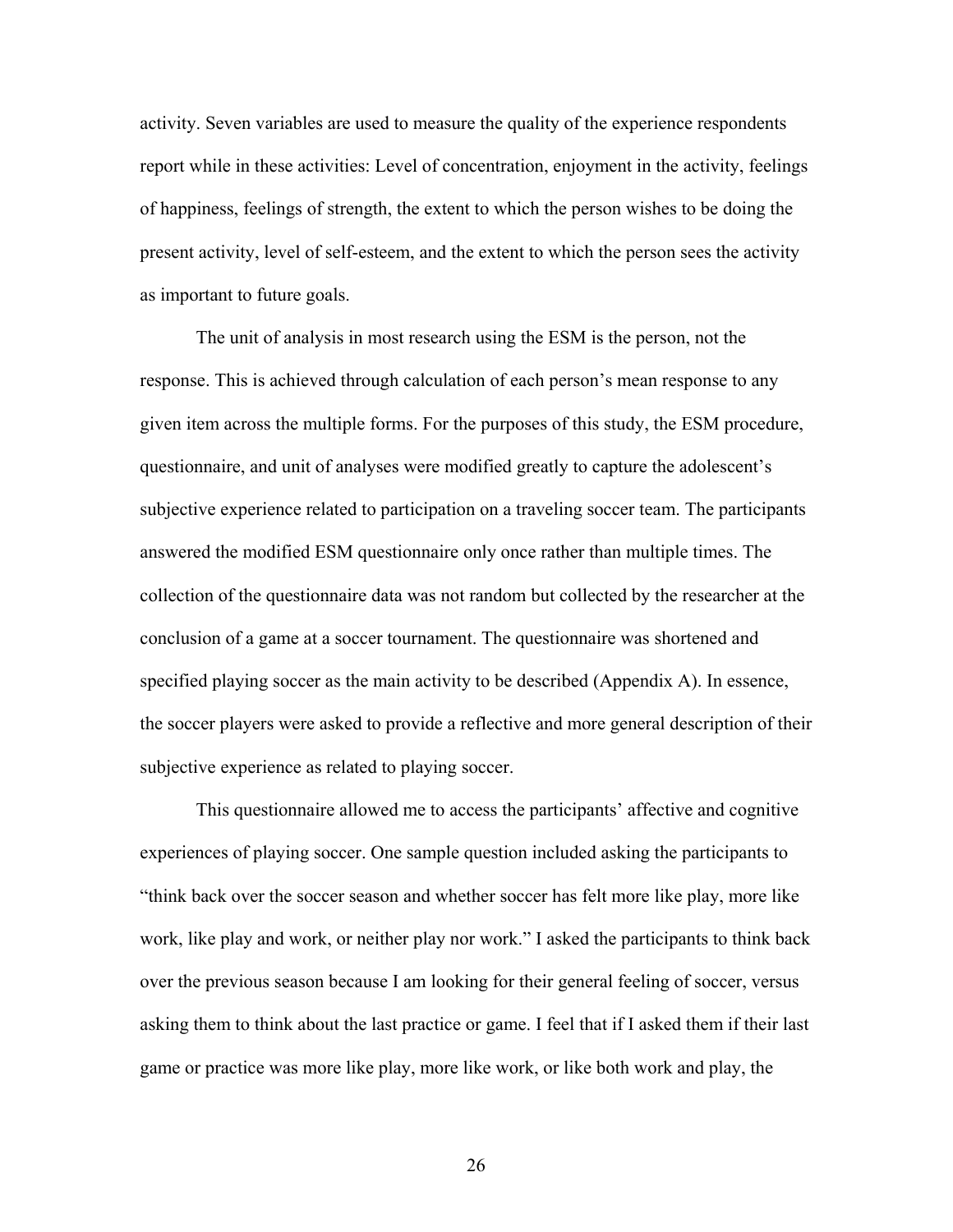context is more situational. This could alter their feelings of soccer depending on whether they won or played well, or had a tough practice. Other questions included, "How well were you concentrating?", "Were you living up to expectations of others?", and "Did you feel in control of the situation?" The participants were also asked their feelings in regard to the challenges of soccer over the past season, and their skill level in relation to soccer over the season. This questionnaire data was ultimately used as a descriptive measure of the experiences of the participants in relation to soccer.

## Support/Challenge Questionnaire (SCQ)

The second source of data was the Support/Challenge Questionnaire (SCQ) originally developed for use in the study of talented teenagers (Csikszentmihalyi, Rathunde, & Whalen;1993) and expanded for use in a national longitudinal study of adolescents reported in Becoming Adult (Csikszentmihalyi & Schneider, 2000). This thirty-two item questionnaire (Appendix B) measures the supportive and challenging aspects of an adolescent's family environment separately on an "agree" or "disagree" scale. Items were designed to assess family dynamics as a whole and included both positive and negative aspects of challenge and support. Examples of the four types of statements follow: "We enjoy playing competitive games" (positive challenge); "We have few interests and hobbies outside of the home" (negative challenge); "No matter what happens, I know I'll be loved and accepted." (positive support); and "The only time I'm noticed is when there is a problem." (negative support).

The developers of the questionnaire report that although they found a strong correlation between the support and challenge indices, the analyses of their findings indicated that the indices appeared to measure different family characteristics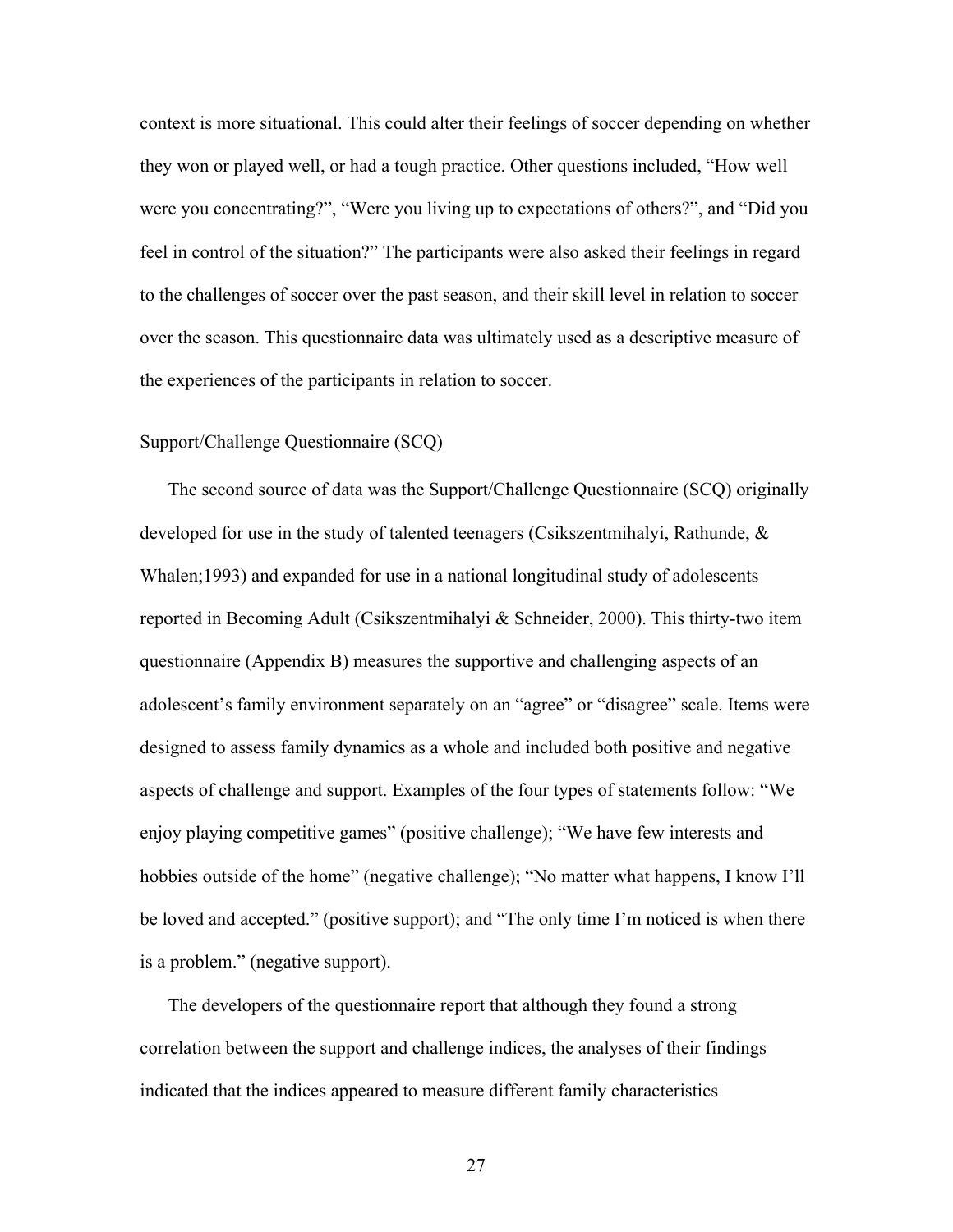(Csikszentmihalyi & Schneider, 2000). Responses on the SCQ were split at the mean to create four family typologies: (a) High Support/High Challenge, (b) High Support/Low Challenge, (c) Low Support/High Challenge, (d) Low Support/Low Challenge. Distribution of the adolescents studied in the national longitudinal study were HS/HC, 45%; HS/LC, 11%; LS/HC, 14%; and LS/LC, 30% (Csikszentmihalyi & Schneider, 2000).

The SCQ was used in this study to ascertain the adolescent soccer player's participation of their family dynamics of support and challenges. Their affirmative responses to the positive support items and to the negative support items were summed. A total family support score was computed by subtracting the sum of the negative items from the sum of the positive support items. The same procedure was followed to determine the Family Challenge Score. The Family Support scale has 11 positive and 5 negative items. In Csikszentmihalyi & Schneider (2000) study of adolescents in Becoming Adult, the scores on the support scale of 5.5 or higher were classified as High Support and scores of 5.4 and lower was classified as Low Support. The Family Challenge Scale has 12 positive and 4 negative challenge items. Scores of 6 or higher were classified as High Challenge and scores of 5.9 or lower were classified as Low Challenge. Distribution of the adolescent soccer player's scores were computed. The anticipated distribution was not achieved, therefore eight adolescents and their parents representing the most diverse scores on the support and challenge scales were selected for the follow-up interviews.

However, for the purpose of this study, the most varied scores were used, and the means for the scales were adjusted to fit the four-family typologies. Each adolescent who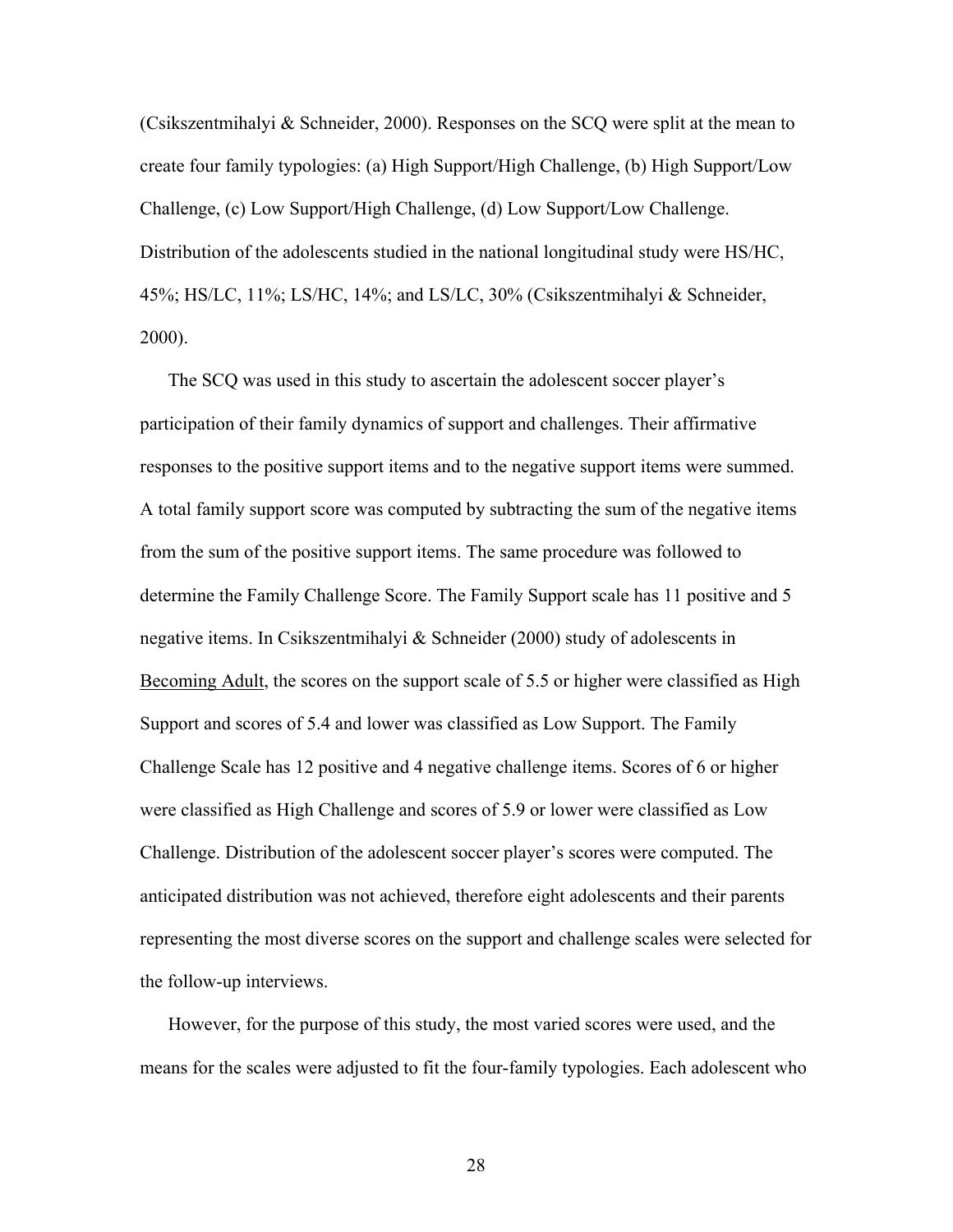was categorized in the High Support group, scored 8 or higher. Although, the only deviation was Henry. who rated an 8 on the support scale but was categorized as High Challenge, Low Support. This was strongly debated, but his rating was the most varied in relation to the difference between High Support and High Challenge for males. Adolescents who rated 4 or lower were considered in the Low Support category, again with the exception of Henry; who rated an 8. Ratings of 6 or higher were classified as High Challenge, with the exception of Leslie who rated a 6 and Scott who rated an 8 on Challenge. Again, it was determined that their ratings varied enough to be assumed in a different category. Ratings of 5.9 or lower were classified as Low Challenge. (Please see Table 3 on p. 40).

It should be noted when determining the classification of the ratings, the descriptive data from the Experience Sampling Questionnaire was taken into consideration, particularly the question reporting whether soccer was more like play, more like work, like both, or like neither. Other descriptive data was used as well including the enjoyment question pertaining to the adolescents' experience of soccer.

#### *Interviews*

The third method of data collection was in-depth interviews of the adolescent soccer players, as well as their parents. I interviewed the adolescents individually, and the parents were interviewed together, except in the case of a single parent. These interviews were audio-taped. One male and one female, and their parents, from each of the four typologies were selected to participate in in-depth follow-up interviews.

Based on the findings of the national, longitudinal study of adolescents reported in Becoming Adult (Csikszentmihalyi & Schneider, 2000), my interview questions covered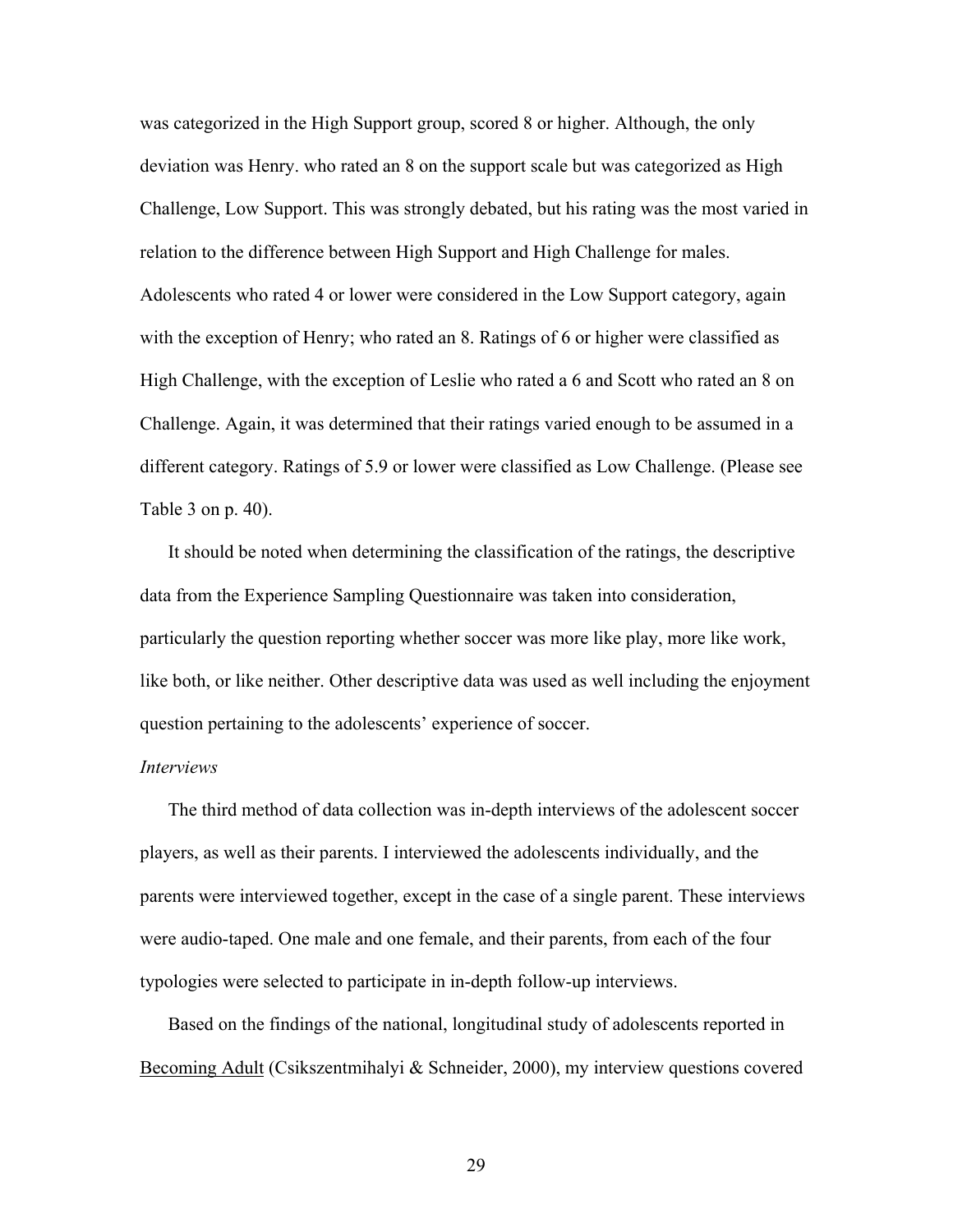four main areas. These four main areas have been found to reveal important aspects of family dynamics that differentiate among families that were either high and low on measures of both support and challenge. These areas include: (a) Family Interaction, (b) Expectations, (c) Communication, and (d) Clarity of goals and beliefs.

The same interview questions were used with the adolescents and their parents (Appendix C). The teen's and parents' responses enabled me to understand how the participants experience the dynamics in their family in general and more specifically as related to the teen's participation in soccer.

 Questions related to communication explored the frequency, breadth and substance of the communication. An example included, "How much time, on average, do you think you spend talking or communicating with your parents/ adolescent over the course of a week?" "What type of things/subjects/issues do you talk about with your parent/ adolescent?" And, "Are there certain things that you talk with your parent/adolescent about more in-depth, or in more detail?" Respondents were asked what they expect of one another in general, and about expectations in relation to soccer to determine overall family expectations. Questions to assess family interaction included asking about the frequency of joint activities and teen's time alone; examples of shared interests and passions; and how much time is spent involved with soccer. The level of responsibility parents take in rearing their child was assessed through questions that determine the extent and clarity of plans, beliefs, and goals for their child. I followed-up on unclear responses to the questions with further probes and second interviews were not deemed necessary.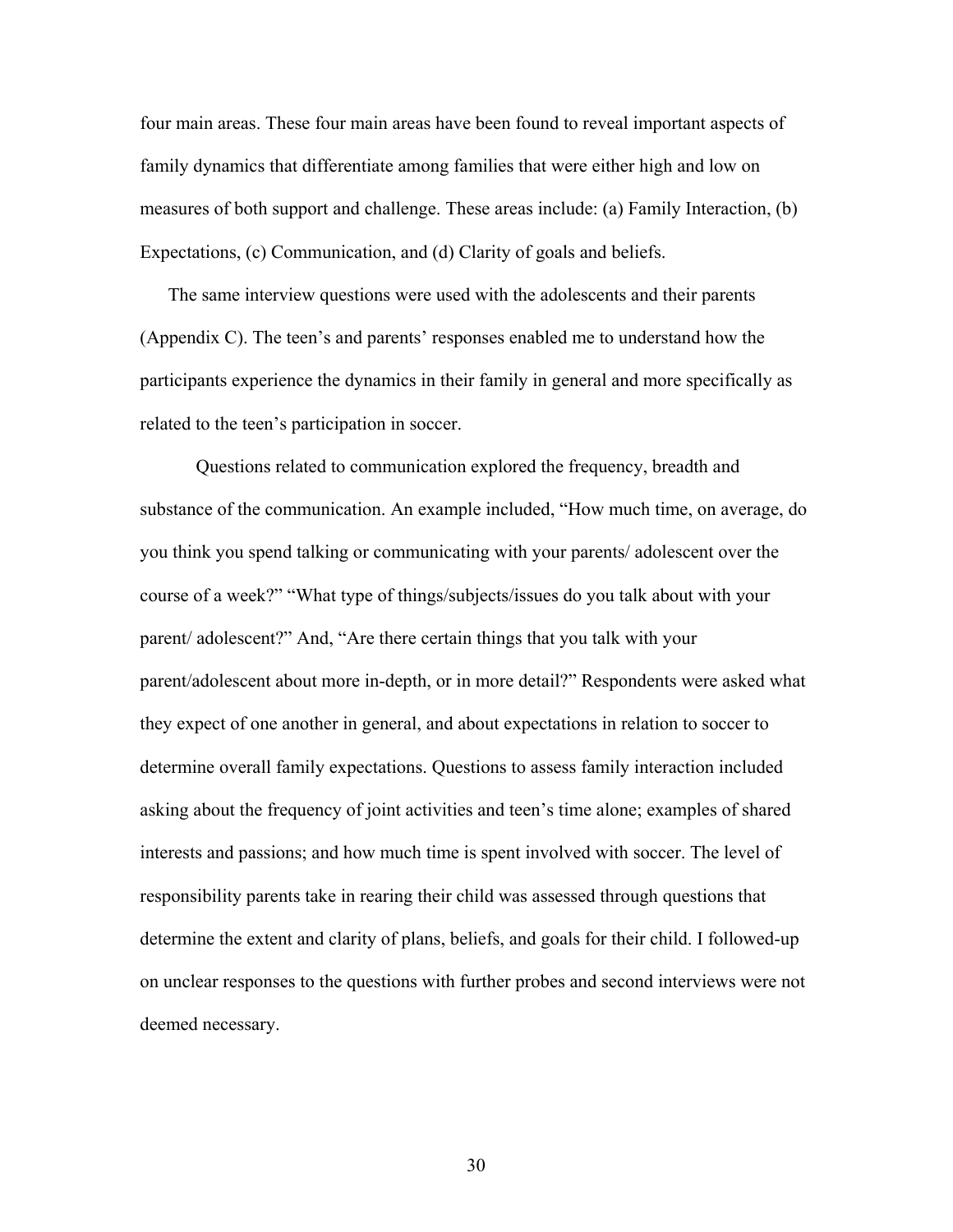The interviews were conducted at a time and place convenient to the teen and the parents. The teen was interviewed alone, and, when possible, the parents were interviewed as a couple. The interviews were between 45-60 minutes in length and were audio-taped for transcription by the researcher. The transcriptions were also checked for accuracy by the researcher. Participants were given the option of keeping the interview tape after full transcription was achieved by the researcher. If they chose not to keep the tape, the tape was destroyed. No participant chose to keep the tape. It was also presented to the participants that they could have access of a summary of the results after the conclusion of the study. The identity of the participants was held confidential, and pseudonyms were used. The researcher reflected on her own feelings, thoughts, and experiences throughout the study by keeping a reflection diary and field notes on important contextual variables.

 Participants had the right to withdraw from the study at any point without penalty. The questionnaires and audio-tapes were placed in a locked file cabinet.

#### *Procedures*

Access to the specific age group teams and participants was completed through contact with the Director of the Youth Soccer Organization of the Roanoke Valley. My brother was Assistant Director two years ago and through his connections I was allowed access to teams and parents. I have also been involved with the organization through volunteer coaching of the female soccer teams. Having a strong background of soccer in Roanoke assisted me in conducting this study.

I attended a practice session for the male and female Under 15 soccer teams. At the practice I explained the study, handed out assent forms and consent forms within an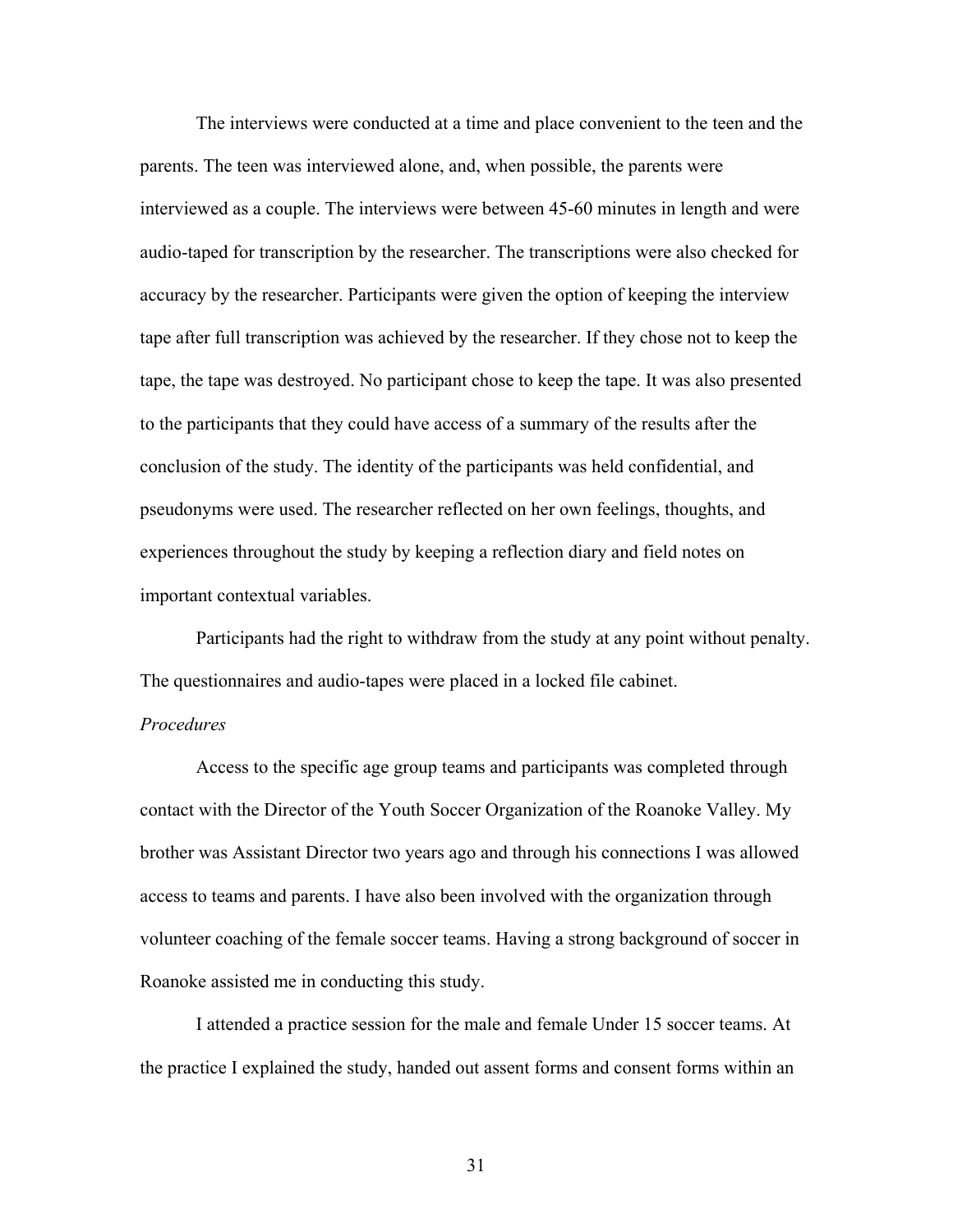envelope to be delivered to their parents. I introduced myself and the study by stating, "I am interested in learning more about parental involvement and youth sports. I am specifically interested in the experiences of the athletes, and how they describe their parent's involvement." I then sent home a consent form for the parents, as well as an assent form for the athlete in a closed envelope to read over and sign if they agree to the terms and bring back to the following practice or game. The assent and consent forms (see Appendix  $E \& F$ ) listed my telephone number so they could call me if they had any questions. A cover letter explained the purpose of the study and gave directions on when and where to return the forms.

The Roanoke Star Soccer Club puts on a tournament every fall to end their season. This year the tournament was the weekend of November  $16<sup>th</sup>$  and  $17<sup>th</sup>$ . I administered the questionnaires during that weekend, when most of the teams were gathered together. It was a very cold and rainy day. The threat of the tournament being called off was high. Usually tournaments start Saturday morning and end sometime Sunday afternoon or evening, depending on whether your team makes it to the finals. However, this particular weekend's weather was so bad, they called the games early, and terminated the tournament by Saturday afternoon.

 I was given a schedule of the games and the places they would be playing. The male team was playing at a field in Salem, and the girl's team played their games in Vinton. If you know anything about Roanoke, these two fields could not be farther apart. I woke up at 6:00am to make it to the girls' 8:00am game. Since the weather was so bad, the girls and parents asked if I would come back to the second game to pick up the forms since they wanted to fill them out in their cars, where it was dry. I then trekked across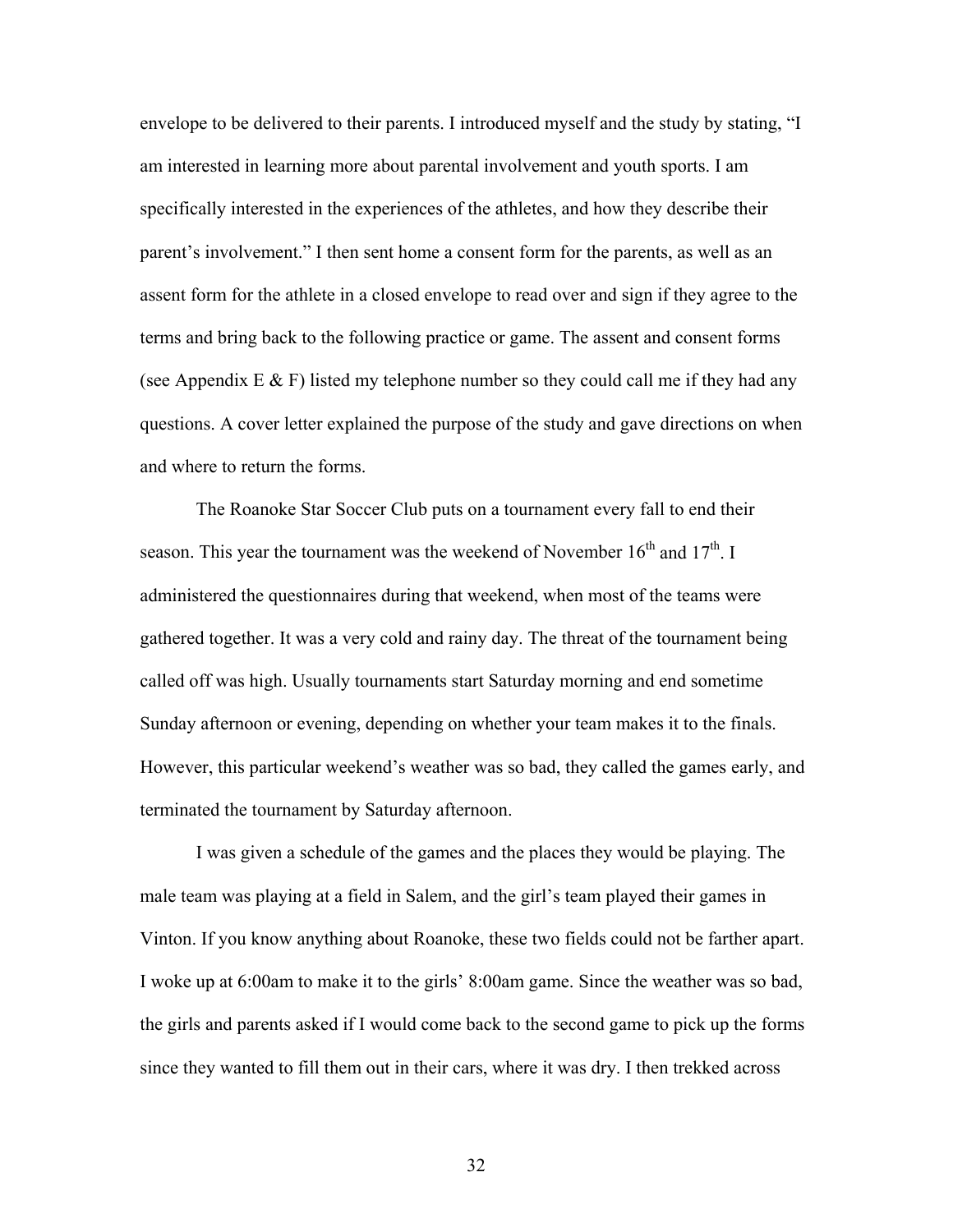town to the Salem fields, to catch the male players and their parents. I caught the male team warming up, and had each one fill out the assent forms, and questionnaires underneath my small umbrella. I then tracked down the parents waiting, not only for the game to start, but literally "wading" in mud up to their ankles. I had each one of them fill out a consent form. Beth, the team's manager, also helped gather the forms that had already been filled out at the practice the week before. Interestingly, more males remembered to fill out the forms than the females. After retaining the questionnaires and forms from the male players and their parents, I went back to the field where the females were playing their second game. Most of the players forgot to fill out their questionnaires in the car in between games, and had to go ahead and fill them out after the game.

 One particular girl came up to me and told me, "My mom won't let me participate." I looked surprised, and replied, "I'm sorry, is there something I could talk to her about, or something you may have a concern about?" She then replied, "No, I would like to be involved in the study, but my mom has a problem." I then asked for her to point her mom out to me. I went over to her mom, and introduced myself. I politely told her I was interested in becoming a better researcher, and was curious as to any problems or concerns she had with her daughter filling out the questionnaire. She said, "It has nothing to do with your questionnaire, it has something to do with me and my daughter." I probed a little more, and she responded, "I am trying to teach my daughter a lesson." This is what I understood from the mother's explanation. She explained that her daughter was filling out the questionnaire in the car, and she [the mother] had a question to ask her daughter about how she answered one of the questions. Her daughter did not want to tell her what she put down for her answer, thus starting the issue of the daughter not being in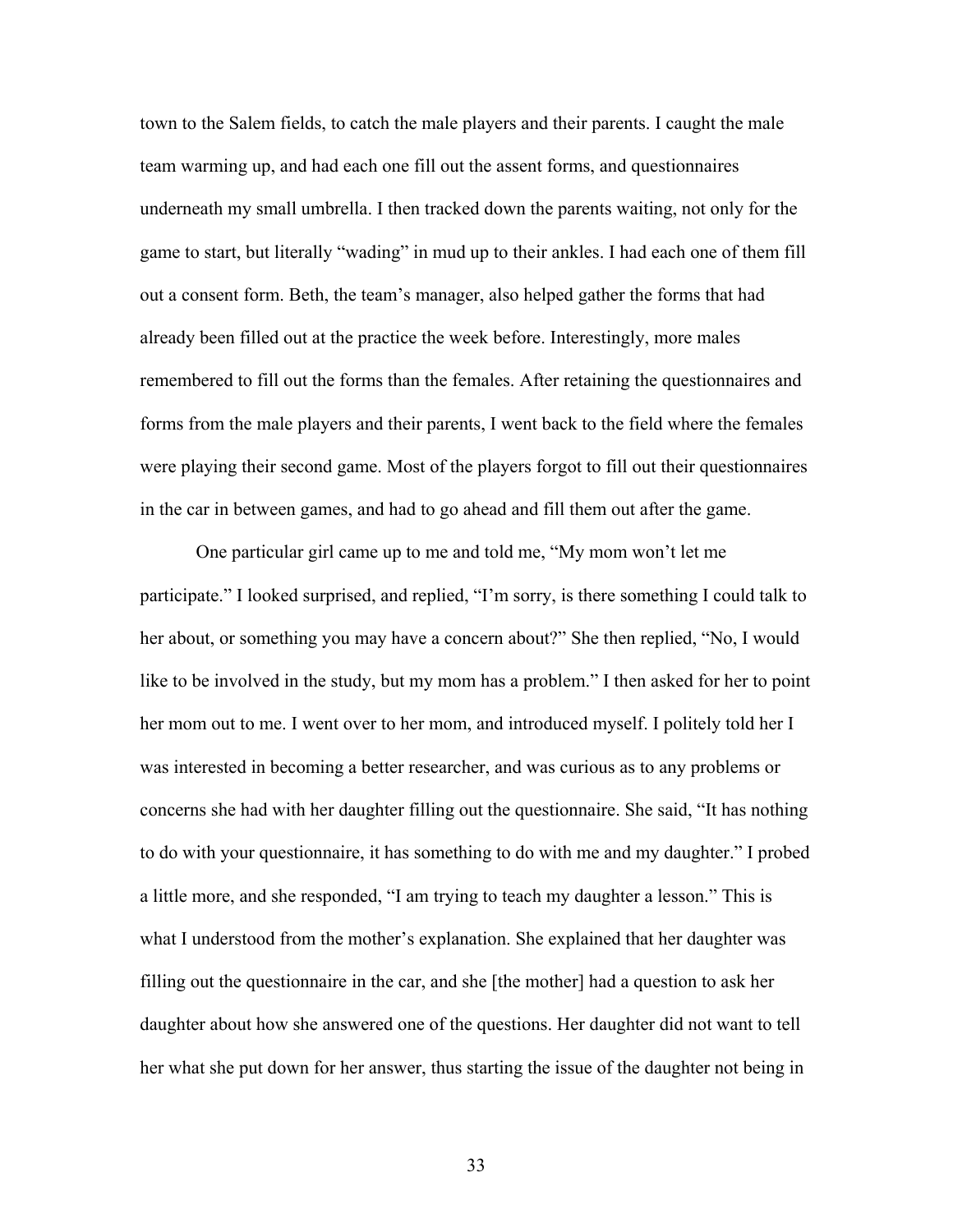the study. However, the mother proceeded to talk to me for quite a bit longer expressing interest in the study.

I scored the questionnaires according to Csikszentmihalyi's model. However, the means from his model did not adequately diversify the scores reported from my participants. Thus, the discussion involving myself and Dr. Sawyers, led to the modification of the means to try and capture the most diversified scores. Together, we identified the 8 participants for follow-up interviews that we felt fit into each category according to their scores from both questionnaires. I contacted these families to arrange for a follow-up interview. Data collection began in November, when participants were involved in the end of their soccer season, and concluded by the end of January.

#### *Data Analysis*

Question one was answered by analysis of the adolescent's responses to the modified Experience Sampling Method questionnaire. Descriptive statistics were computed for the 20 males and 20 females. However, due to some incomplete and non-returned questionnaires, only 10 females fully completed both questionnaires, and only 11 males fully completed both questionnaires. Question two was answered by the analysis of the adolescent's responses on the Support/Challenge Questionnaire. Again descriptive statistics were computed. The responses to the follow-up interviews with eight of the adolescents and their parents were coded by completing a qualitative constant comparative method**.** In this constant comparative method, four themes identified in the Csikszentmihalyi & Schneider (2000) study, (a) family interaction, (b) communication, (c) expectations, and (d) goals, were highlighted, as well as any additional themes that emerged from the data. Each of these themes was compared to the other interviews. For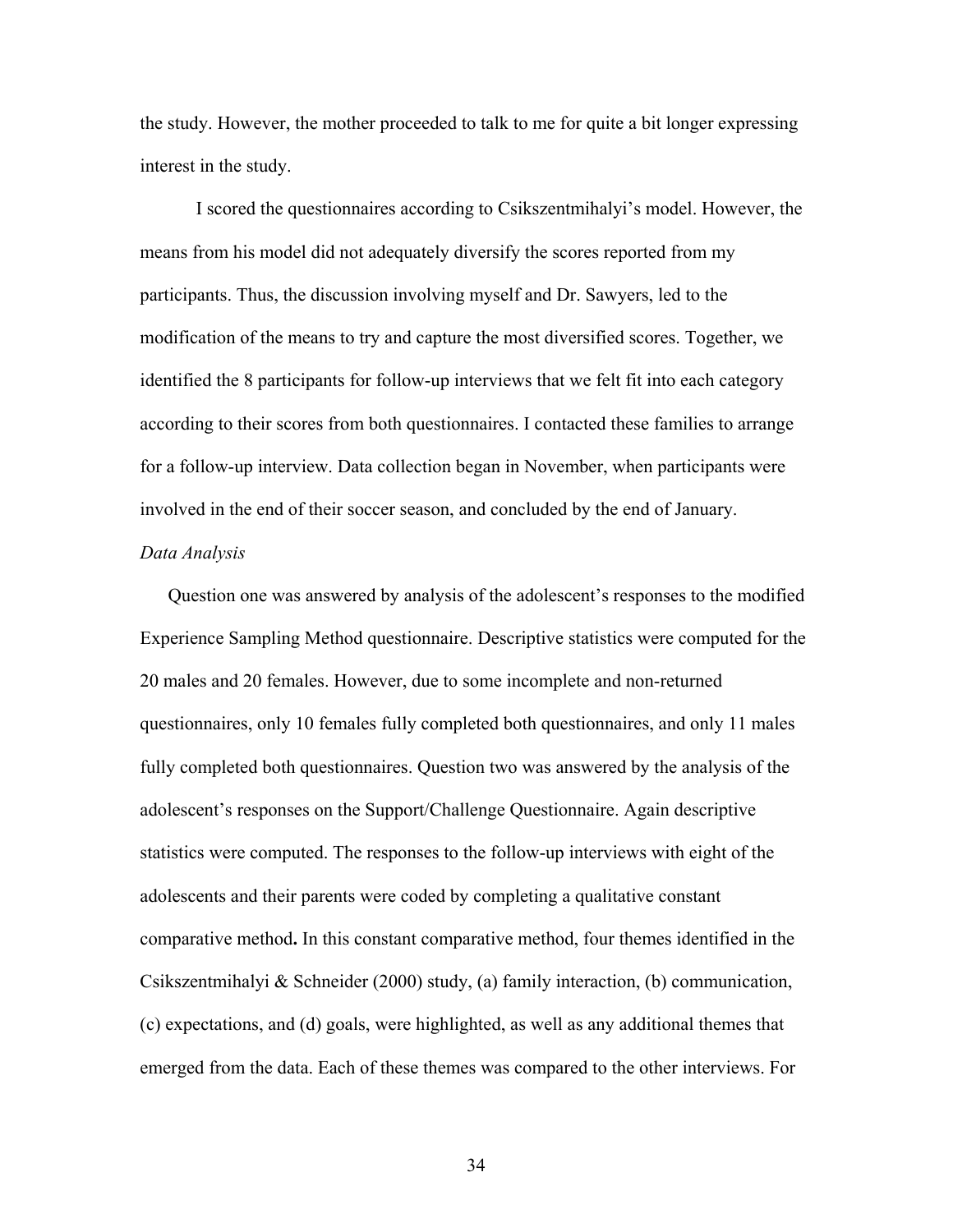example, of a within group comparison I compared the male interview of the High Challenge /Low Support group themes to the female interview in the same group HC/LS and compared the themes to assess gender differences or similarities. However, I also compared each group HC/LS, HC/HS, LC/ LS, and LC/HS to each other to assess the differences and similarities among themes across groups. Essentially there was within category comparisons, as well as cross category comparisons. This constant comparison established emergent categories, which were then collapsed into larger, presentable themes.

 The final step in the data analysis involved comparing the data of the eight teens' responses to the two questionnaires, their responses to the interviews, their parent's responses to the interviews, and my field notes. This final analysis led me to identify, isolate and measure the most critical components of family interaction/dynamics as perceived by the adolescent soccer players.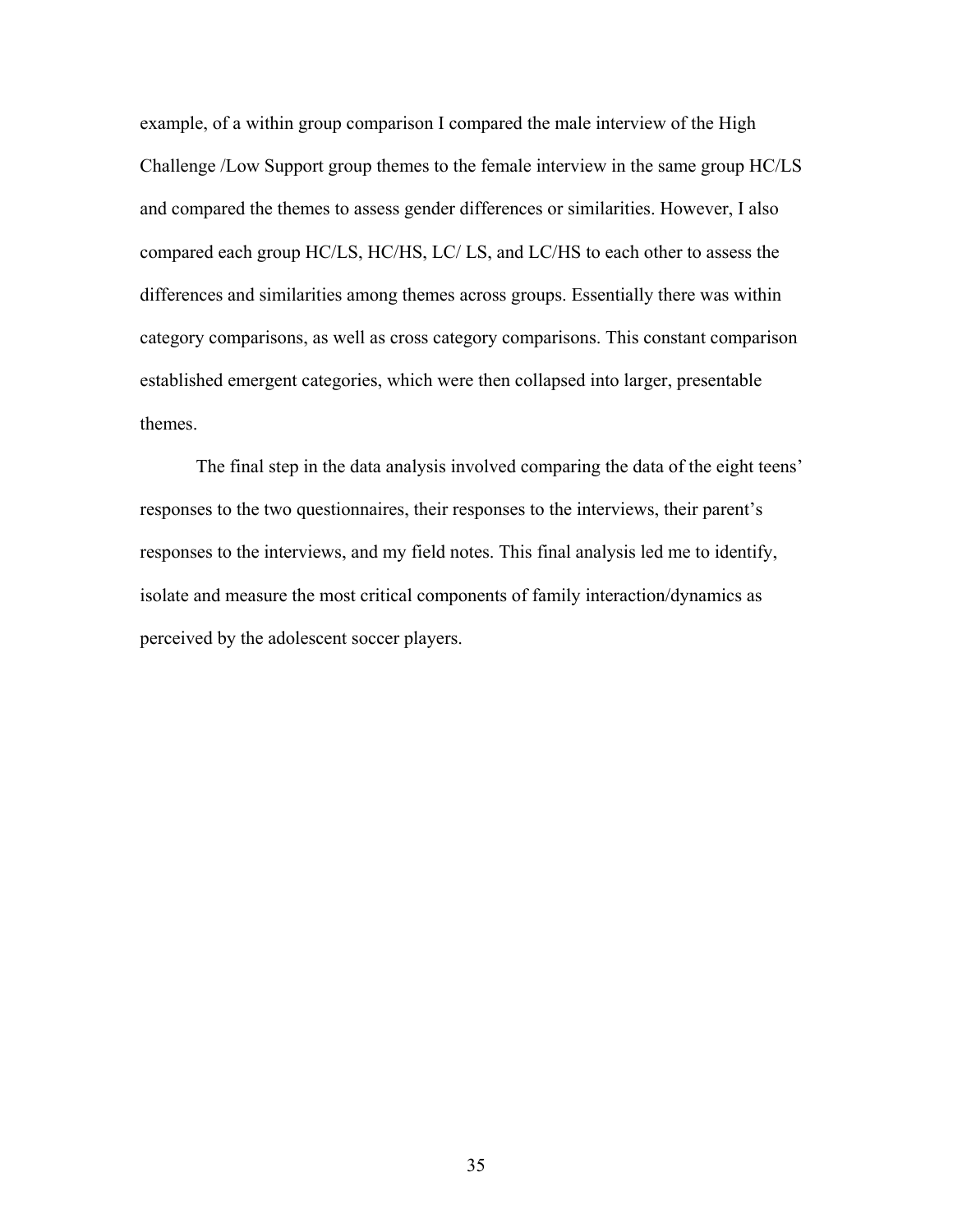## Table 1

| Summarized Description of Each Group |
|--------------------------------------|
|--------------------------------------|

| <b>High Challenge / Low Support</b>                    | <b>High Challenge / High Support</b>              |  |  |  |
|--------------------------------------------------------|---------------------------------------------------|--|--|--|
| -Parents stress the need to develop highest potential  | -Parents expect responsibility from adolescent.   |  |  |  |
| -Sometimes excessively competitive, e.g. w/siblings    | -Learn new skills                                 |  |  |  |
| -Adolescents may perceive parents "pushing too         | -Take risks in a secure environment               |  |  |  |
| hard."                                                 | -Parents listen with a nonjudgmental ear          |  |  |  |
| -Expectations may be too high                          | -Allow child to explore interests                 |  |  |  |
| -Parents may covertly show disappointment in           | -Parents model for children                       |  |  |  |
| reality of child's potential which can lead to a sense | -Family involved in outside activities            |  |  |  |
| of limited support felt by child                       | -Clear sense of direction and how to reach goals  |  |  |  |
| -Adolescent may identify with parent's                 | -Each member concern for the well-being of others |  |  |  |
| expectations, but not share them as their own          |                                                   |  |  |  |
| <b>Low Challenge / Low Support</b>                     | <b>Low Challenge / High Support</b>               |  |  |  |
| -Parents are often absent                              | -Parents emphasize "not wanting to push" child    |  |  |  |
| -Less family interaction                               | -Children even feel that they are "not pushed"    |  |  |  |
| -Less communication                                    | -Communication stems around trust and respect     |  |  |  |
| -Goals are vague, e.g."whatever direction the child    | -Communication is open and is experienced on a    |  |  |  |
| takes is all right."                                   | regular basis                                     |  |  |  |
| -Parents often answer questions about child with, "I   | -Child may feel parents are "too involved"        |  |  |  |
| don't know."                                           | -Close-knit and warm family                       |  |  |  |
| -There is a lack of cohesion and spirit / hope         | -Sometimes a lack of boundaries                   |  |  |  |
|                                                        | -Less purposeful towards future goals             |  |  |  |
|                                                        | -Family offers stability and emotional support    |  |  |  |
|                                                        |                                                   |  |  |  |
|                                                        |                                                   |  |  |  |

Note. Information gathered by Csikszentmihalyi, M., & Schneider, B. (2000). *Becoming adult: How teenagers prepare for the world of work. New York, NY*: Basic Books.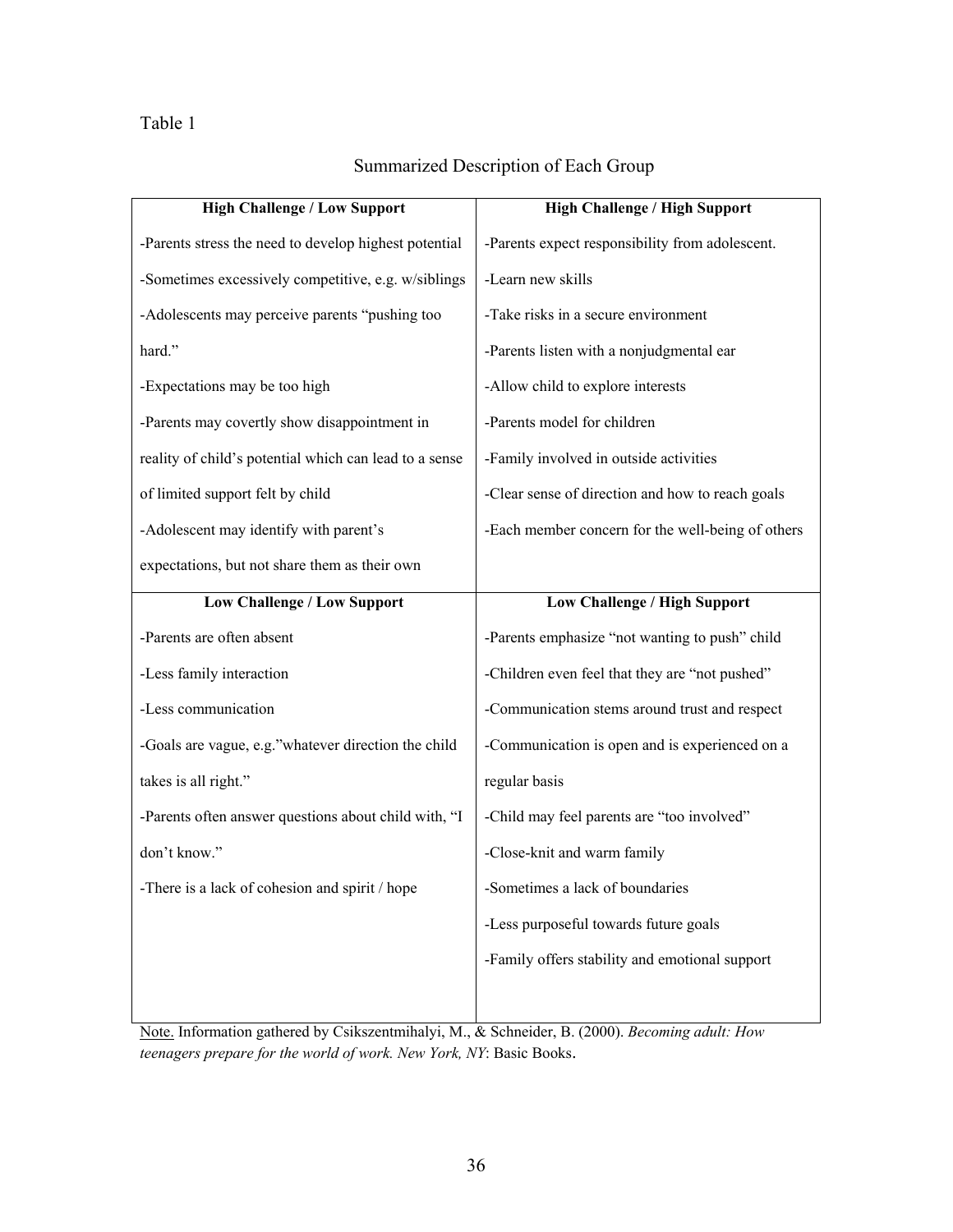#### Chapter 4

### **Results**

 As reported throughout this study, supportive evidence points to the consistent idea that family dynamics play a key role in the physical, emotional, and psychological development of children.(Brustad, 1988; Kamm, 1998; Csikszentmihalyi & Schneider 2000). I will first chart the Support and Challenge scores of the 21 participants on a scatter graph. Secondly, another chart will display the scores from the Experience Sampling Method of the 8 subjects, specifically focusing on the questions pertaining to motivation, concentration, and enjoyment, describing each participants' level of "Flow." Lastly, similar to Csikszentmihalyi & Schneider (2000) study, several shared themes emerged across all families. For example, each adolescent participant stated that their parents want them "do their best in school, in soccer, in life, and to be happy and successful" (Moon, 2003). I also found that parents validated their adolescents' insight, reporting that they also want their children "to be the best she /he can be in life and in soccer, to be successful, to figure out what she/he is good at, and be happy" (Moon, 2003, p.1).

Although there may be similarities across families, there are also differences that surfaced around four main themes: (a) family interaction, (b) communication, (c) expectations, and (d) goals. The process of describing the experiences of the participants and their family dynamics will be broken up into the four quadrants discussed in the methodology section: High Challenge/High Support, High Challenge/Low Support, Low Challenge/High Support, and Low Challenge/Low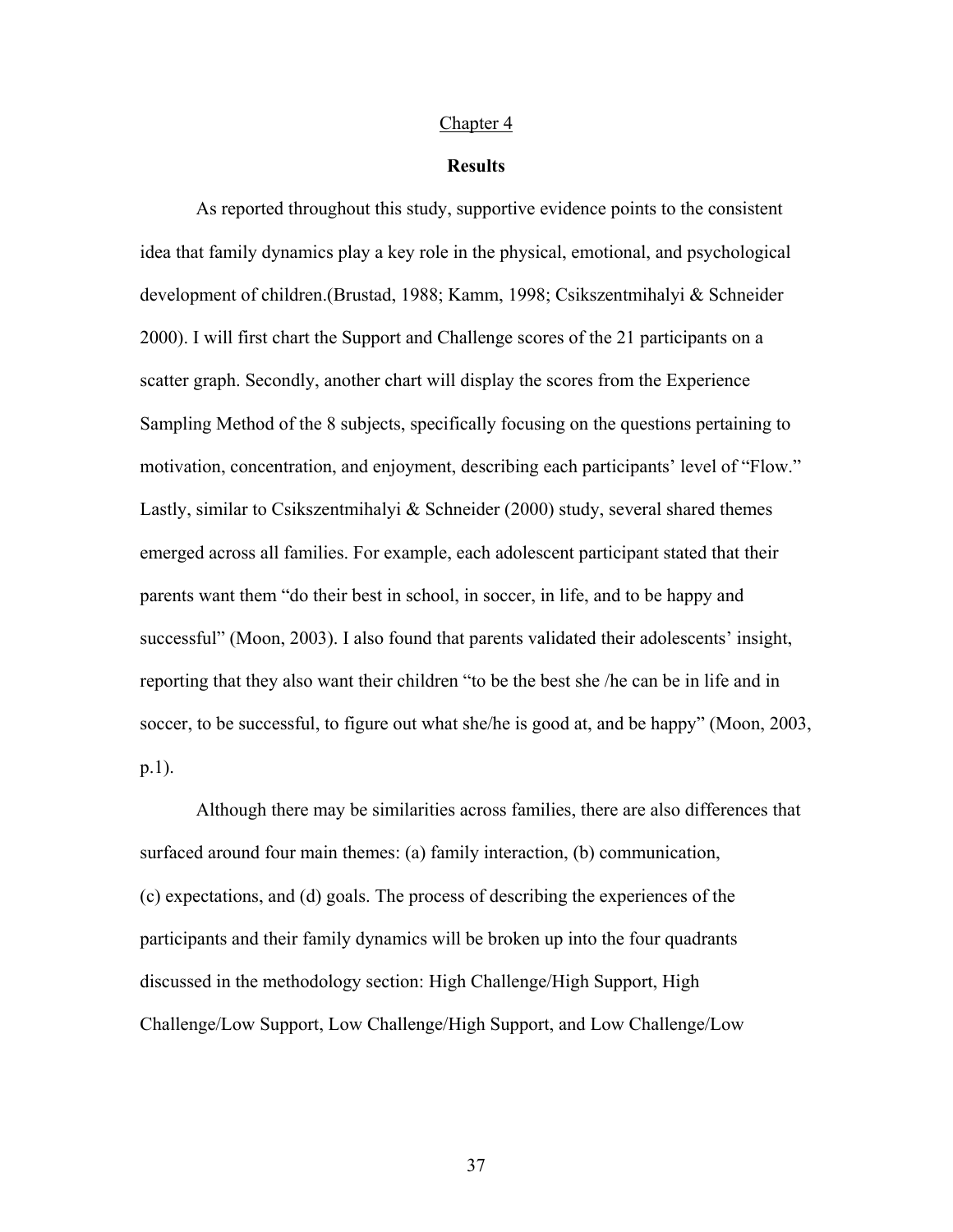Support. The adolescents' experiences will be described first, followed by descriptions of

their parental experiences.

## Table 2

|                            |                                                                                               | Summary of Adolescents' Experiences According to Family Typology in Relation to                                                                                               |                                                                                                                                    |                                                                                                                    |  |  |  |  |
|----------------------------|-----------------------------------------------------------------------------------------------|-------------------------------------------------------------------------------------------------------------------------------------------------------------------------------|------------------------------------------------------------------------------------------------------------------------------------|--------------------------------------------------------------------------------------------------------------------|--|--|--|--|
| Soccer and Life in General |                                                                                               |                                                                                                                                                                               |                                                                                                                                    |                                                                                                                    |  |  |  |  |
|                            | HC/HS                                                                                         | HC/LS                                                                                                                                                                         | LC/HS                                                                                                                              | LC/LS                                                                                                              |  |  |  |  |
| Family interaction         | -parents involved in<br>outside activities<br>(volunteer)<br>-mutual involvement<br>(church)  | -Parents less involved w/<br>soccer (not go to all<br>games)<br>-less understanding of<br>what parent's outside<br>activities are (speech<br>thing, on some boards)           | -with family a lot<br>- parent drives<br>teen to school,<br>practice, games                                                        | -limited interaction<br>-parents comes to certain<br>games-not all<br>-spends more time alone                      |  |  |  |  |
| Communication              | -bi-directional<br>-talk a lot in car<br>-talk about current<br>events<br>-opinions validated | -parent tells child what<br>they can do better<br>-talk to dad more about<br>soccer<br>-talk to mom more about<br>school and friends<br>-parent questions what<br>child wants | -family concerned<br>about one another<br>-real positive<br>-open<br>communication<br>-talk every night                            | -very limited<br>-no in-depth<br>conversations<br>-no communication<br>about expectations<br>-no set times to talk |  |  |  |  |
| Goals                      | -practice more<br>-future-oriented goals<br>-care about each other's<br>goals                 | -to make commitments<br>-friends are important to<br>soccer<br>-to play until H.S.                                                                                            | -parent doesn't<br>push<br>-advises<br>-parent knows<br>limits                                                                     | -play until H.S.<br>-does not set goals<br>-parent does not<br>influence enjoyment of<br>soccer                    |  |  |  |  |
| Expectations               | -knows what's expected<br>-choice whether to play<br>-desire to do well by<br>teen            | -not give up<br>-to try hard<br>-do well in school<br>-money is talked about<br>-to try and please parents                                                                    | -high<br>expectations, but<br>not pushed<br>-never tells child<br>they expect more<br>from them<br>-has a choice to<br>play or not | -play hard<br>-not sure if they have a<br>choice to play or not<br>(soccer used as a threat<br>sometimes)          |  |  |  |  |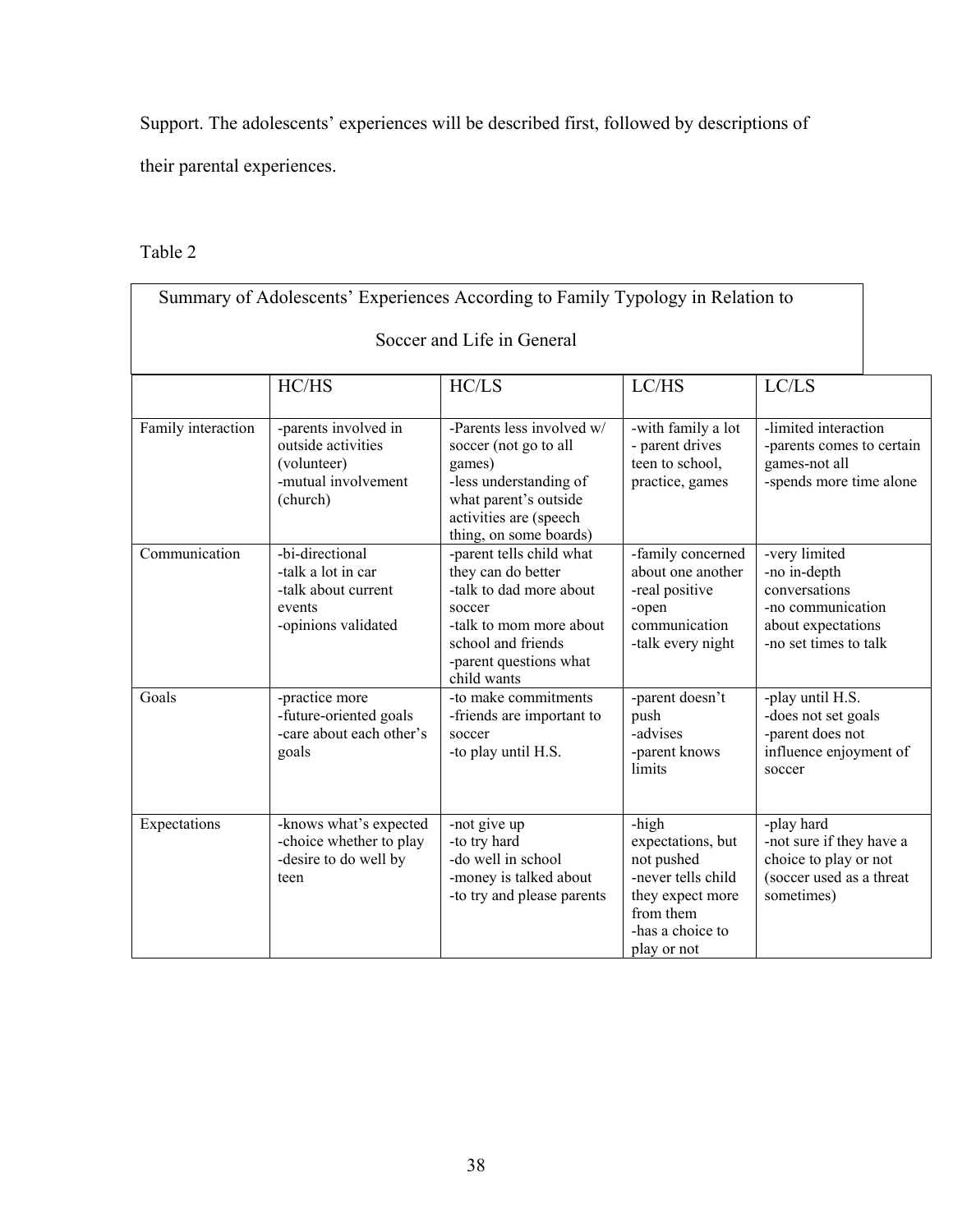Graph 1

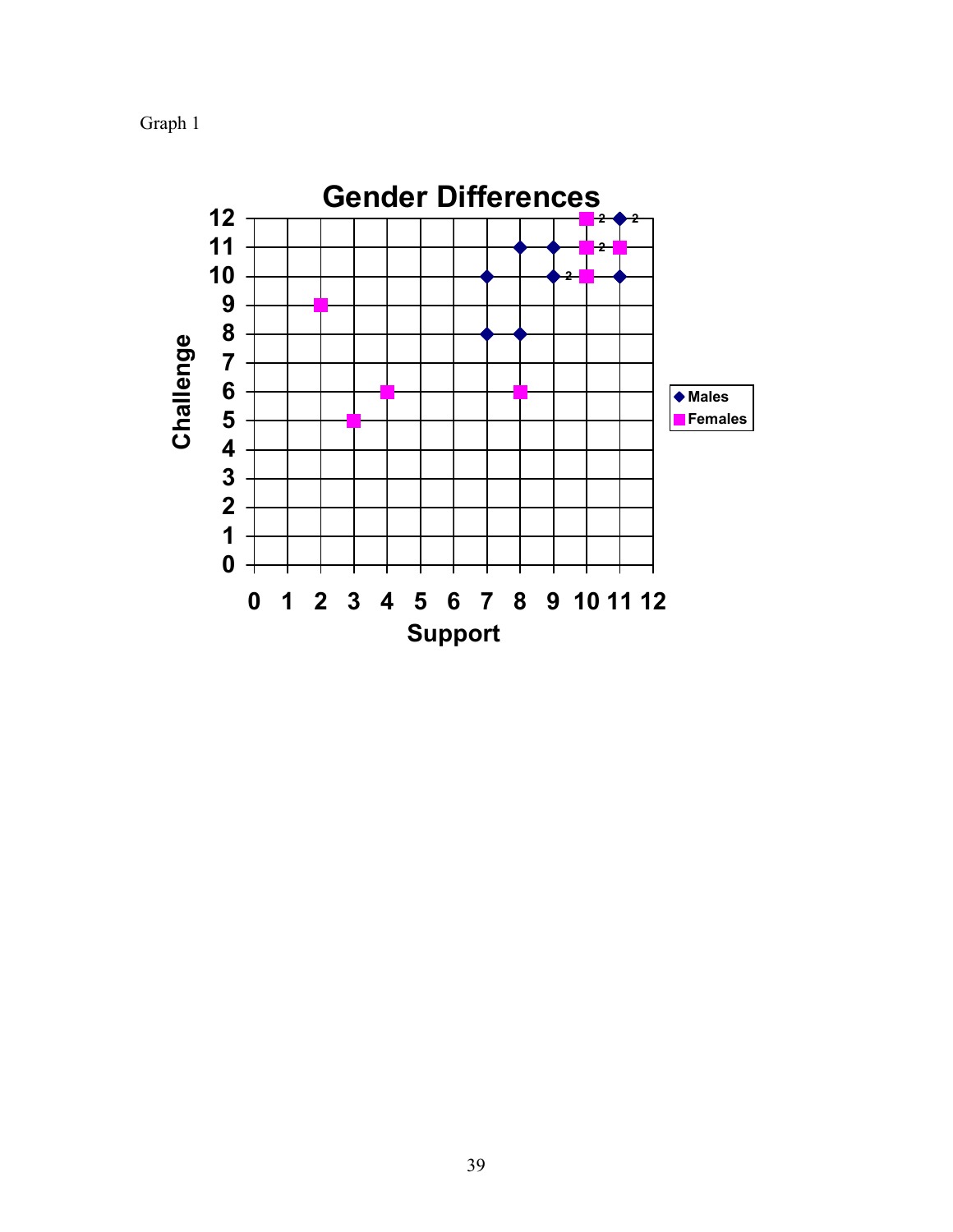# Table 3

|             | Support $&$  | Motivation                | Concentration  | Enjoyment      | Soccer felt like | Challenge     | Importance of    |
|-------------|--------------|---------------------------|----------------|----------------|------------------|---------------|------------------|
|             | Challenge    | Wanted to play<br>1.      | Rating range   | Rating range:  | 1.<br>work       | $\&$ Skill    | soccer           |
|             | scores       | Had to play<br>2.         | $0 - 9$        | $0-9$          | 2.<br>play       | Rating range: | Rating range:    |
|             | Total $S=11$ | Had nothing else to<br>3. | $0=low$        | $0=low$        | both<br>3.       | $1-9$         | $1-9$            |
|             | Total $C=12$ | $d\sigma$                 | $9 = high$     | $9 = high$     | neither<br>4.    | $1 = low$     | $l = not$ at all |
|             |              |                           |                |                |                  | $9 = high$    | $9=$ very much   |
|             |              |                           |                |                |                  |               |                  |
| HC/HS       |              |                           |                |                |                  |               |                  |
| Tracy       | $S=10 C=12$  | Wanted to play            | 6              | 9              | Both, play and   | $C=7 S=8$     | $\overline{9}$   |
|             |              |                           |                |                | work             |               |                  |
| Robert      | $S=11 C=10$  | Wanted to play            | $\overline{9}$ | $\overline{9}$ | Play             | $C=9 S=9$     | $\overline{9}$   |
| $HC/LS$     |              |                           |                |                |                  |               |                  |
| Henry       | $S=8C=11$    | Wanted to play            | $\tau$         | 8              | Both, play and   | $C=7 S=6$     | 6                |
|             |              |                           |                |                | work             |               |                  |
| Madison     | $S=4C=6$     | Had nothing else to do    | $\overline{5}$ | $\overline{0}$ | Work             | $C=7 S=5$     | $\overline{5}$   |
| Amanda      | $S=2C=9$     | Wanted to play            | 5              | $\overline{7}$ | Both, play and   | $C = 5 S = 4$ | $\overline{5}$   |
|             |              |                           |                |                | work             |               |                  |
| ${LC}/{HS}$ |              |                           |                |                |                  |               |                  |
| Scott       | $S=8C=8$     | Wanted to play            | 6              | $\overline{9}$ | Play             | $C = 8 S = 7$ | $\overline{8}$   |
| Leslie      | $S=8C=6$     | Wanted to play            | $\overline{5}$ | $\overline{8}$ | Both, play and   | $C=7 S=7$     | 8                |
|             |              |                           |                |                | work             |               |                  |
| LC/LS       |              |                           |                |                |                  |               |                  |
| Elizabeth   | $S=3C=5$     | Wanted to play            | $\overline{4}$ | 5              | Play             | $C = 6 S = 4$ | $\tau$           |

# Experience Sampling Method Chart of the Eight Participants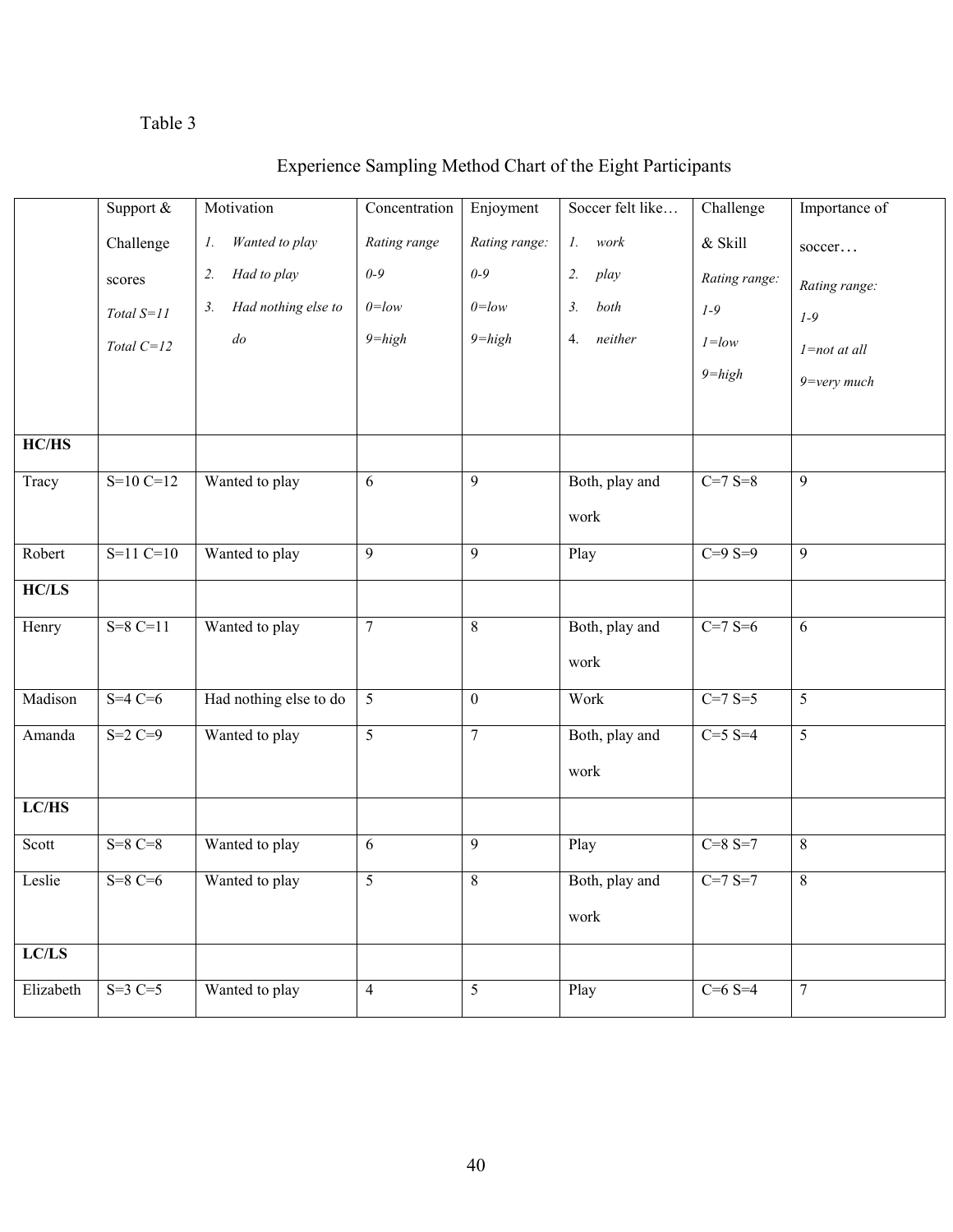### Definition of Family Challenge and Family Support

 Cskiskzentmihalyi (2000) describes these parental dynamics create the most optimal environment for "Flow" to occur. In "Do Students Care About Learning" (Scherer, 2002), Csikszentmiahlyi discusses the definition of *Family Challenge*, which he states, "mean[s] high expectations, high standards, allowing the child a lot of independence, exposing students to new opportunities whenever possible"(p.16). Ideally these aspects will help cultivate independence and self-direction. The relationship is bidirectional, meaning challenge incorporates the expectations the child perceives family members have of her or him, as well as the motivation to carry out those expectations.

*Family Support* is defined as, "the responsiveness of the entire family unit"(Csikszentmihalyi & Schneider 2000, p.115). This includes the child feeling content in the home, spends time with family members, and feels appreciated and cared for. *Characteristics of children* who are involved in a supportive family environment display happy, unconstrained, and emotionally charged experiences. As for challenging family environments, children exhibit determined, conscious, and future oriented behaviors that lead them to choose activities that promote these ideals. As Csikszentmihalyi summarizes, "When both of these conditions are present, children are more likely to confront their adult responsibilities with enthusiasm as well as competence" (Csikszentmihalyi & Schneider, 2000, p. 116).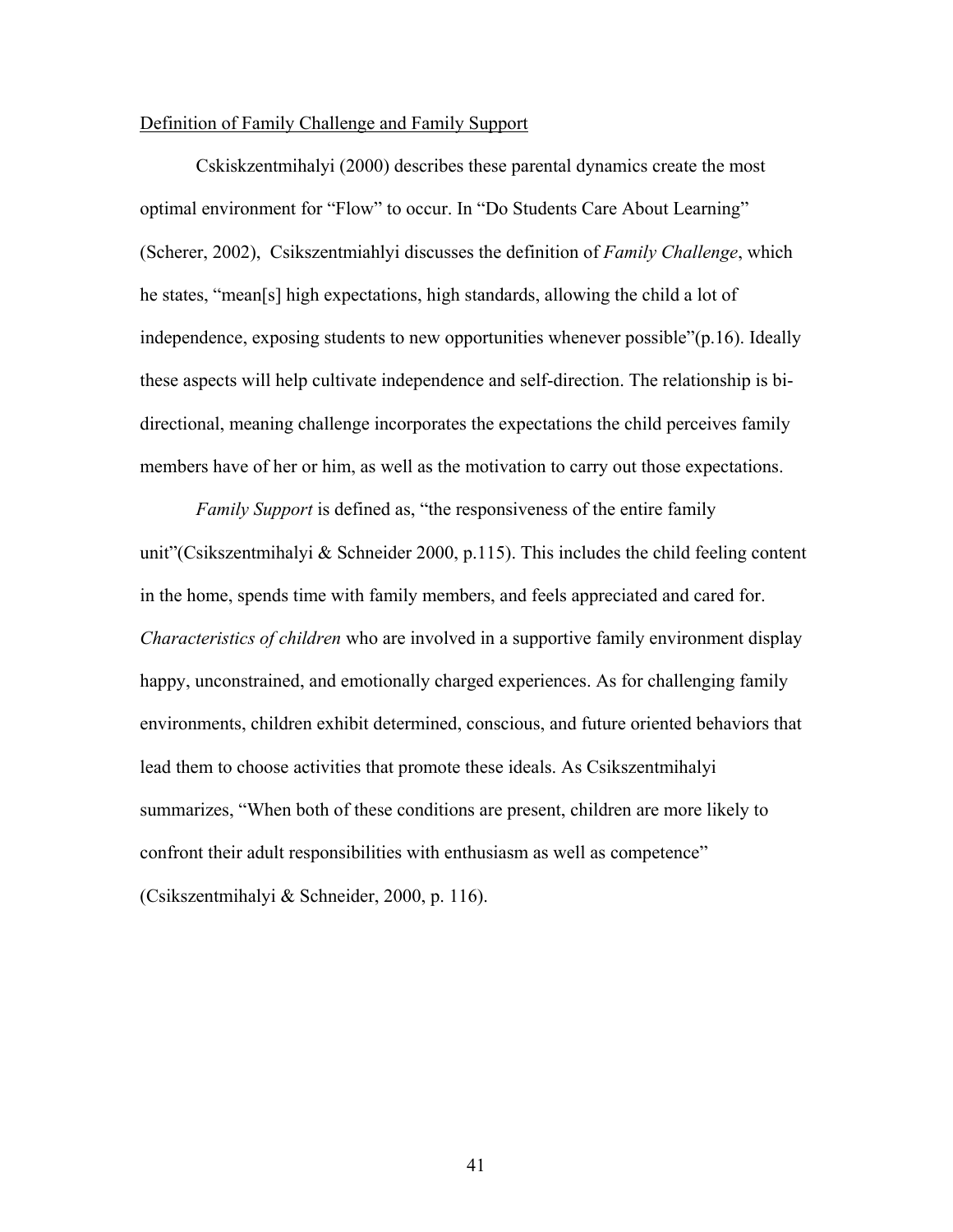# **Examples of Each Category Conveyed by the Participants in their Interviews** High Challenge / High Support (Robert, Tracy& after interviews Scott)

**Communication**: With communication the important points to consider are the frequency, breadth, and substance of the information that is shared between parents and children. Any form of interaction between parent(s) and child will be a bi-directional relationship, meaning each will influence the other, particularly depending on different or similar personality characteristics. Here are a couple of examples from the interviews with Robert and Scott, which display positive communication.

Robert reported that he and his family talk about issues such as soccer, school, and current events. He has this to say about the amount of information he talks with his parents about, "I talk a lot about soccer and school. More than they probably want to hear [laugh]." Scott's parents talk about how they call each other after school to check in with one another. This shows the two-way communication where the parents not only feel comfortable talking to their child, even just about daily issues, but the child feels comfortable initiating conversation too.

**Family Interaction:** This involves looking at the amount and shared involvement among family members. This includes being aware of common interests and level of joint activities. Robert's mom discusses how she is involved with soccer such as being the manager of his team and helping out with Olympic Development Program. Both Scott's parents, as well as Robert's parents talk about the importance of Church. Both boys belong to a youth group, and participate with the family in Church related activities. Tracy discussed spending a lot of time with her family. One particular activity that she is involved with her family includes working out together every day.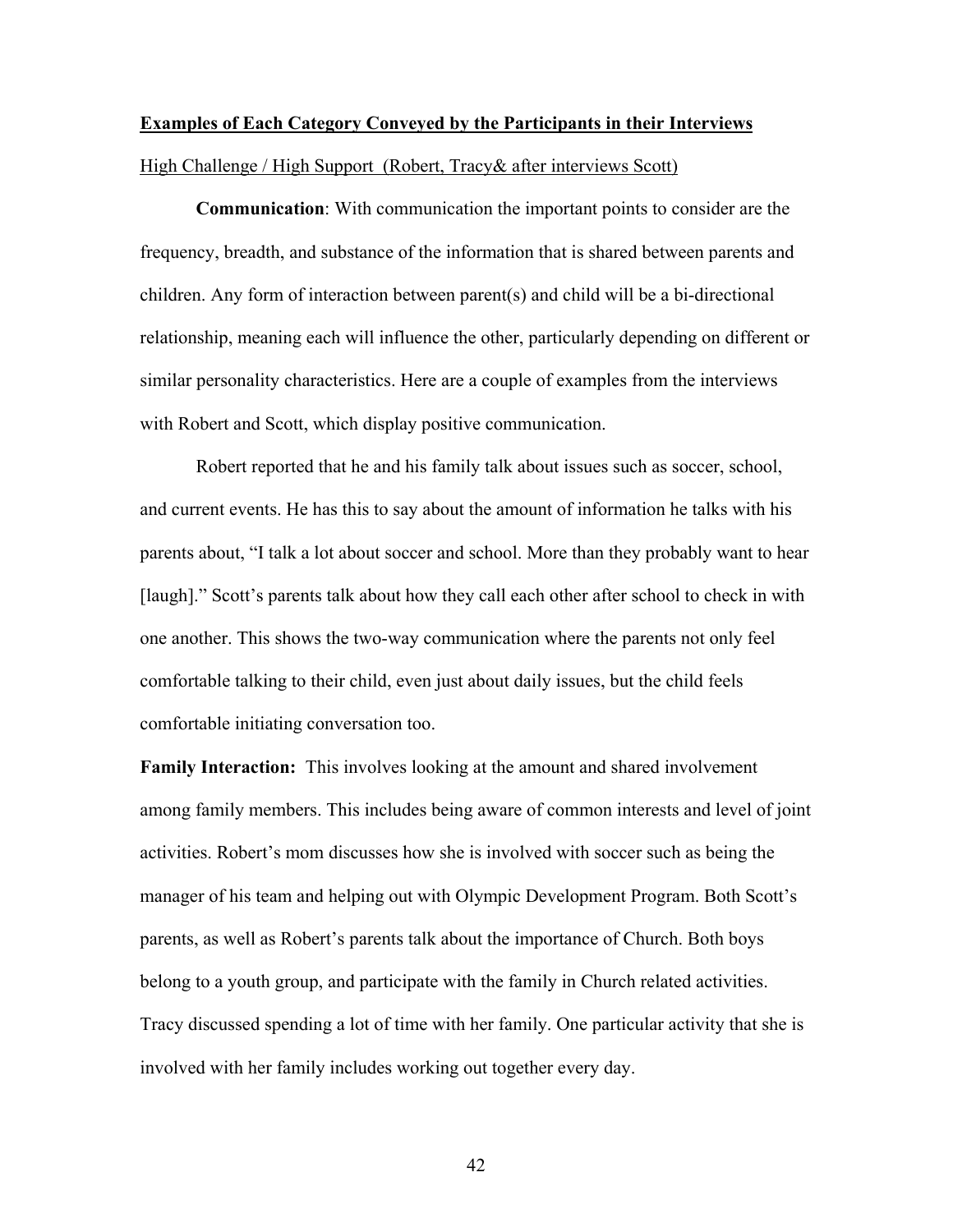**Expectations:** Scott's parents have this to say about expectations, "We want him to be the best he can be and set goals to enhance opportunity. We expect him to do well in school, have values, and handle his money wisely." Robert has this simple statement about his parents expectations, "Cs are not acceptable."

**Goals:** Tracy talks about the importance of setting "reasonable goals," but she also gives this example, "I try to push myself, like go a little bit farther. Like running, everything relates to running [laugh]. If I am going 1 mile and I am at 2 and then [mile] 3 is only 7 more laps around the track, it just depends on how I am feeling, ...."

### High Challenge / Low Support (Henry, Amanda, Madison)

**Communication:** Henry presented the idea that soccer seemed to be the only in-depth subject he talks with his parents about. In the interview his mom mentions that his dad is not as hard on Henry as he use to be. His dad responds by stating, "I will tell him he should have done this or that."

**Family Interaction:** Madison discusses that her parents are involved in her soccer almost the same amount she is involved. When I asked her how much time she spends away from the family during the weekends she reported, "48 hours." She talked a lot about the importance of her friends, and spending time with them.

**Expectations:** This is an interesting point to be aware of in particular with Madison's parents in their presentation of what they expect of their adolescent in the future. For example, Madison's parents have this conversation:

*Mom:* I hope there is a fit somewhere [laugh]. Waitressing or something.

*Dad:* That is what I am thinking [laugh]. She would be a wonderful waitress.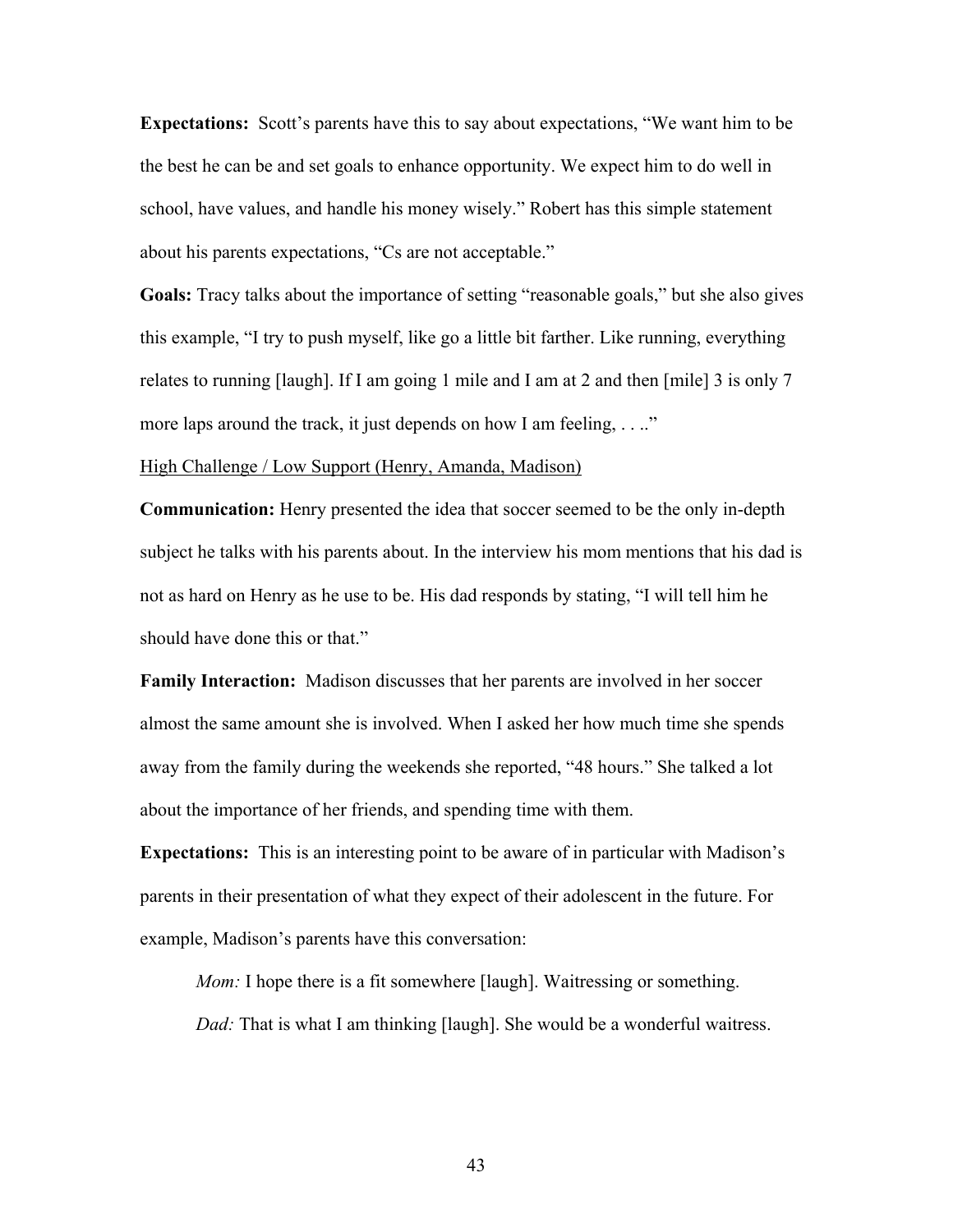*Mom*: She is not the most motivated student I have known, that is why I am thinking, 'Oh God.'

In Amanda's interview she expressed the knowledge that her father wanted her to play a different position on the soccer team, but she felt comfortable with the position she is in right now. She has this to say, "My dad always asks me if I should play offense and all that stuff, but I like defense and that's where I want to stay. That's the only thing that bothers me."

**Goals:** Henry discusses throughout the interview about, "not wanting to be the best soccer player, but above average." However, his dad has this to express, "I have tried to get Henry to do Olympic Development Program." Which the mom reports that Henry did not want to do ODP. This is an example of parents having expectations or goals that may not fit with the adolescent.

### Low Challenge / High Support (Leslie)

**Communication:** I sensed a lot of caring and warmth for one another between Leslie and her father. Well-being of all family members were expressed in the interview. For example, Leslie was the only interviewee that said anything about asking how her dad was doing when she got home from school. There also seems to be a lot of interaction, including the dad taking her to and from school, and to and from practice, and to and from games, including tournaments. Another point that struck me was that there are many opportunities for communication, which is utilized consistently. For example, Leslie mentioned that she and her dad talk every night. She even reported that he turns down the TV when they talk, showing interest in what she has to say.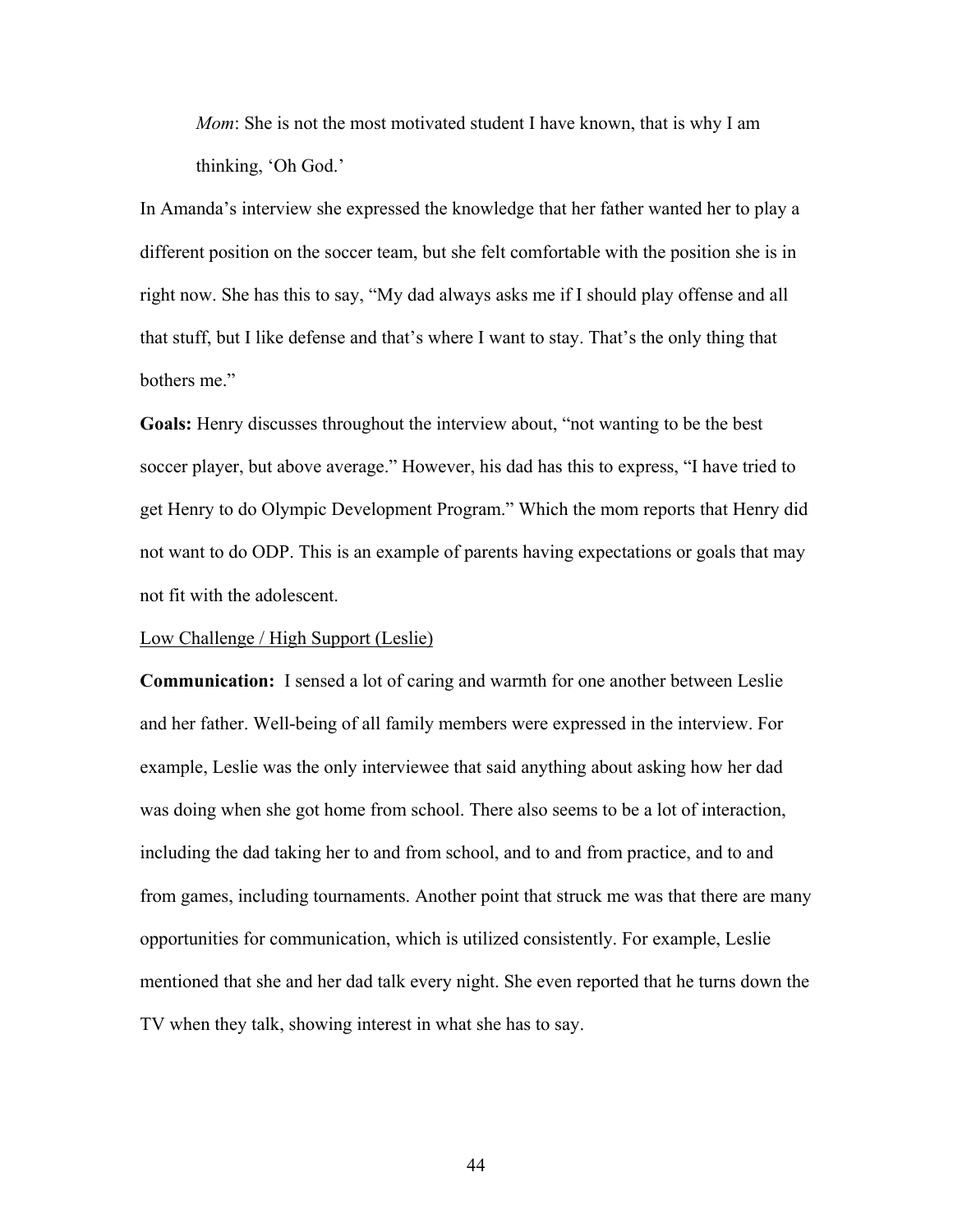**Family Interaction:** Again, it is expressed that a lot of time is spent with one another. It appears that there is a mutual interest in spending time with each other.

**Expectations:** Leslie reports this about her dad's expectations, "He has high expectations, but he does not push them bad." She also reports that, "He never tells me he expects more because he knows I am always trying my best. He is proud of me, I can tell." Her dad has similar thoughts, "I am not a driving parent. I guess maybe I should be more than what I am, but I feel like they kind of choose their own way of course with some direction, with some prodding . . .."

**Goals:** As far as goals go, it was hard to determine by either Leslie or her father. In general this is what he had to say, "She is real interested in going to a four year college what she wants to do I do not know exactly. That remains to be determined by a lot of people once she gets to school. I stand behind her on that."

### Low Challenge / Low Support (Elizabeth)

**Communication:** There was some limited communication among these family members. Overall Elizabeth reports that she spends about 1-2 hours talking to her dad the entire week including weekends. She also reports that there is really nothing that she talks to him in-depth about. She has this to say about their communication style, "When I feel like talking, he doesn't, and when he feels like talking, I don't [feel like talking]. Elizabeth's father talks about how the shy personality of Elizabeth makes it difficult sometimes to communicate.

**Family Interaction:** Elizabeth talks mentions that they do not spend a lot of time together. She states, "We eat dinner together sometimes." However, she does report that he comes to her in-town games, but no longer her out-of-town games anymore. He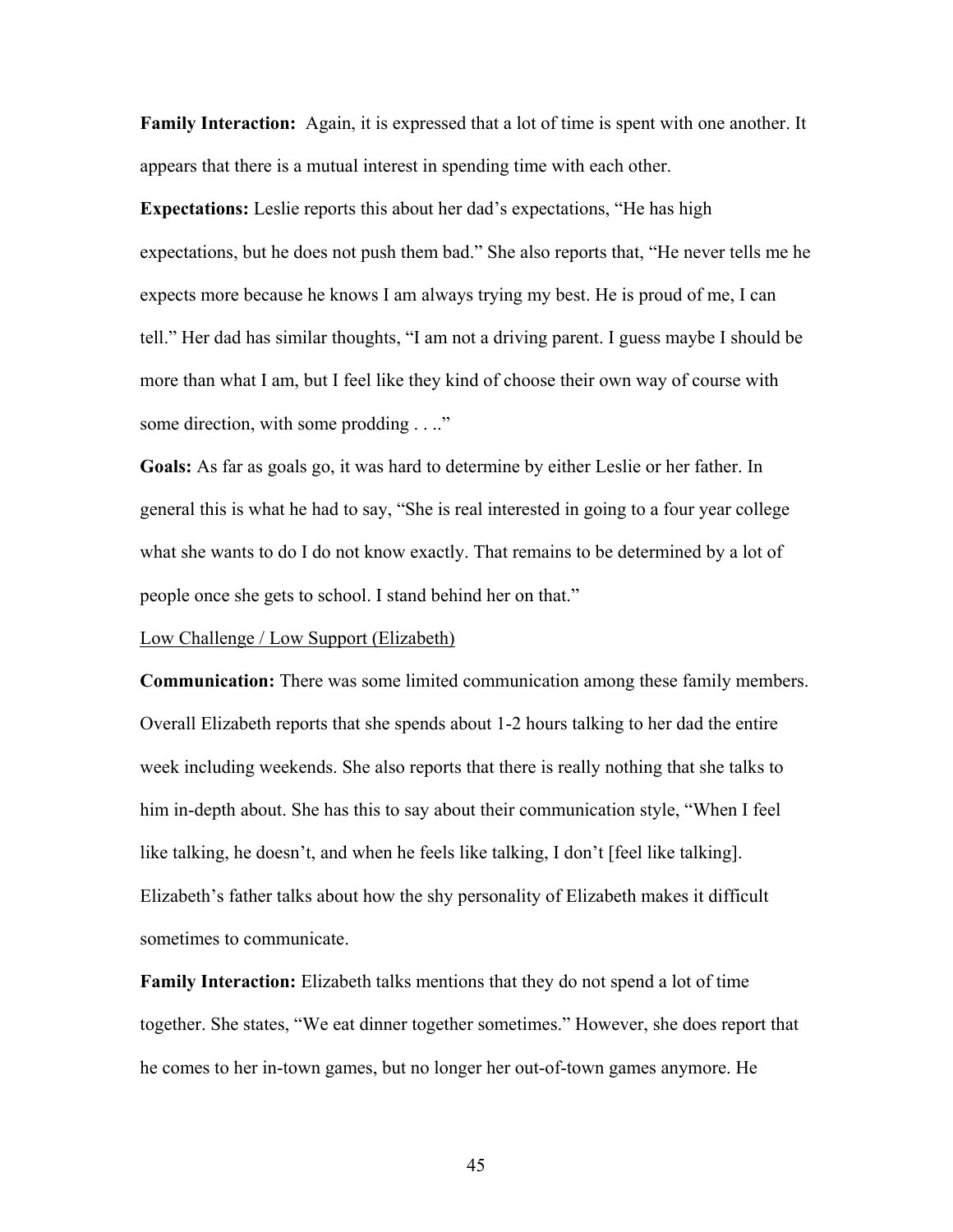expresses the idea that his children are adolescents and their interests have changed, and, "they're not really into doing things with their dad."

**Expectations:** He describes that when he does try to talk to her about expectations, "they are stormy talks." He also reports, "I am not sure what she expects of herself." She also responds to the same question with this answer, "I guess [he expects me] to succeed in whatever I do that's good I guess?"

**Goals:** Elizabeth expresses an issue about goal setting in that they try to set goals as a family, such as buying new furniture. But she continues with this, "We set goals to buy furniture and stuff but that doesn't ever happen [laugh], so that is as far as it gets…. We forget about them." She also reports about herself that, "I just kind of do whatever comes along you know. I don't really try to reach for something."

*High Challenge/High Support Families* 

#### ROBERT (HC/HS):

Robert is a 15-year-old white, male who reported both High Challenge (10) and Support (11) on the Support and Challenge Questionnaire. On the Experience Sampling Questionnaire he reported a 9 out of 10 on the enjoyment scale. He also reported on this same questionnaire that soccer was more like *play* to him. I interviewed Robert at his home in what appeared to be a separate seating area closed off from the rest of the house. He was dressed in UVA paraphernalia, including a hat and sweatshirt, and had been working on a school project most of the day. He was polite during the interview, often replying, "Yes Ma'am." I also interviewed his parents in the same room after I finished with Robert's interview. They were dressed casually also. The mom immediately mentioned that the kids had school off that day, and the dad was home sick for a little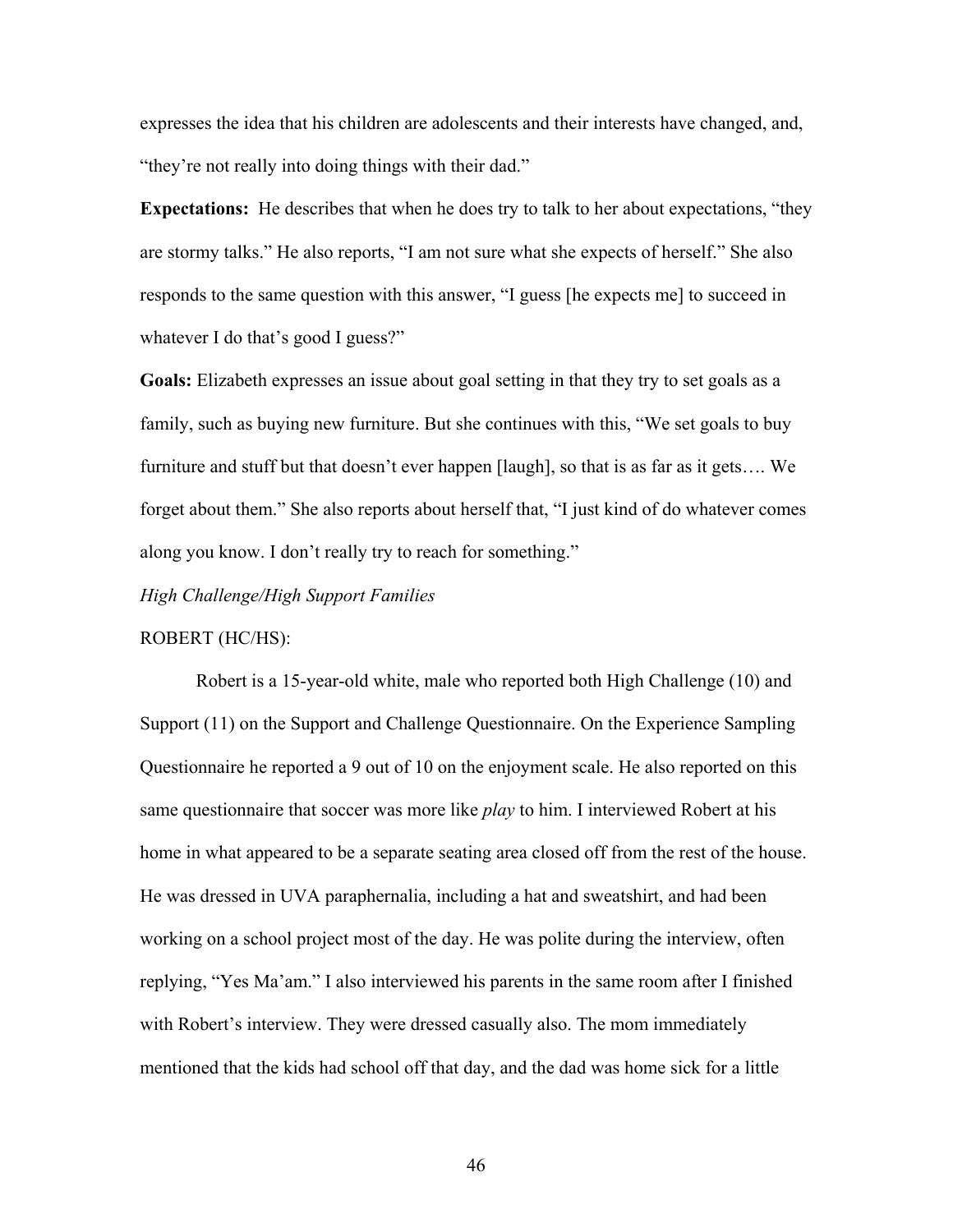while. He laughed, and stated that it was, "much more zoo-like here at home, so I left to go back to the office."

Families are usually involved with each other, as well as with outside activities, such as with the church, extended family, and other community groups. For instance, Robert reports that his dad plays softball with their church, belongs to the Kiwanis club, and tutors at the Westend Center. The parents tend to lead by example as well. Robert father states, "[Robert] needs to get involved in a service type of project . . ., one it is important for college applications, but number two, it is important to just give back and have that experience of giving back." Both Robert's mom and dad also do Meals on Wheels monthly. As far as family experiences and soccer, both Robert and his parents report spending a lot of time with soccer, particularly on the weekends for games and tournaments. Robert's mother is the soccer team manager, and Olympic Development Program (ODP) administrator. Mom reports, "I usually do not do anything, I just do ODP stuff and soccer stuff."

Communication in High Support/High Challenging families is more open and occurs more frequently. For example, Robert states, "[we] usually talk in the evenings at dinner, and we talk a lot in the car back and forth from soccer." When Robert describes what he talks to his parents about, issues include, "soccer, school, whenever I have a question, what happened during the day, what's going on, current events sometimes." There appears to be a variety of issues Robert and his parents communicate about, including a two-way communication, where he feels he can talk to them, as well as they can talk to him. However, Robert's father mentions this statement in the interview, "He [Robert] talks to her [mom] more than he talks to me. I don't know why."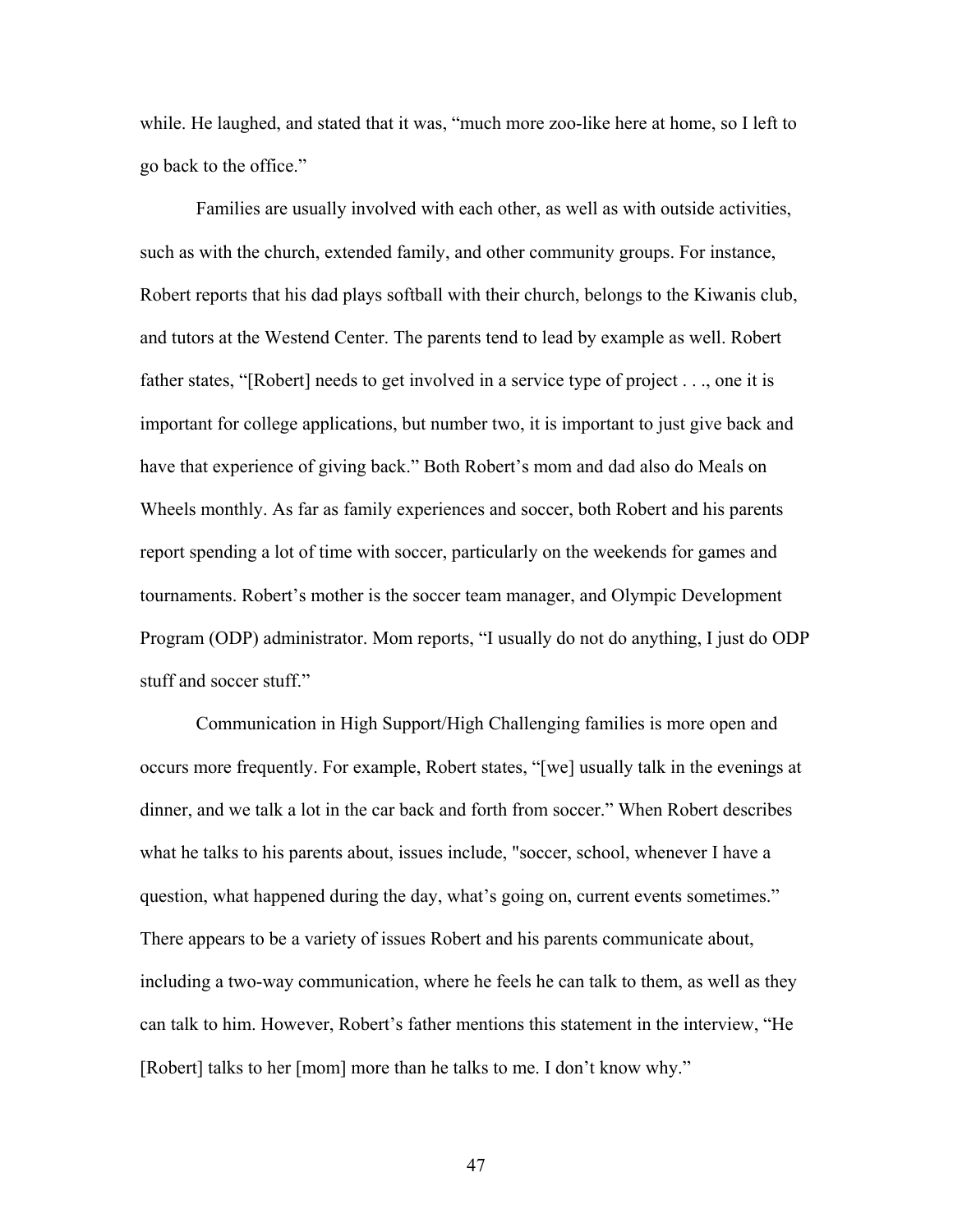In relation to soccer, Robert's parents describe their behavior at Robert's soccer

games in the following dialogue:

*Dad:* Beth yells.

*Mom:* Yeah I do yell, but I also sit all the way over on the end zone by myself or with another mom.

*Dad:* I have mellowed.

*Mom:* Yeah, Matt started out yelling, but has mellowed. *Interviewer:* How long would you say you have been mellow?

*Mom:* [laugh] Now wait a minute, sometimes you can be mellow, but sometimes you are not always.

*Dad:* It was a whole lot more intense when Robert was playing in the 10 or 11 year olds, about three or four years ago, and now his younger brother is playing. Yeah, now that C.J. is playing I go to his games, and he is such a different player. I have just kind of gotten over it.

His parents go on to talk about how Robert's younger brother is not as competitive as Robert, and seems to enjoy the game more. Robert's parents describe his behavior at games as being "too uptight" and "very competitive." This may reflect on how each react to one another in regards to different personalities.

 Expectations and goals are clear. Robert replies, "They let me know about a whole lot more than I talk to them. Especially with school and stuff, and I know their expectations." There is also a sense of supporting individuality based on expectations, as seen in this quote by Robert's parents where his dad states, "I think he realizes the importance [of expectations]." This statement was followed by the comment from his mom, "I think he is just going to go on his own path to get there." In relation to soccer, Robert depicts what his parents expect of him in soccer, "They expect me to try my best. Um, this hasn't really been a problem, but they spend a lot of money and a lot of time.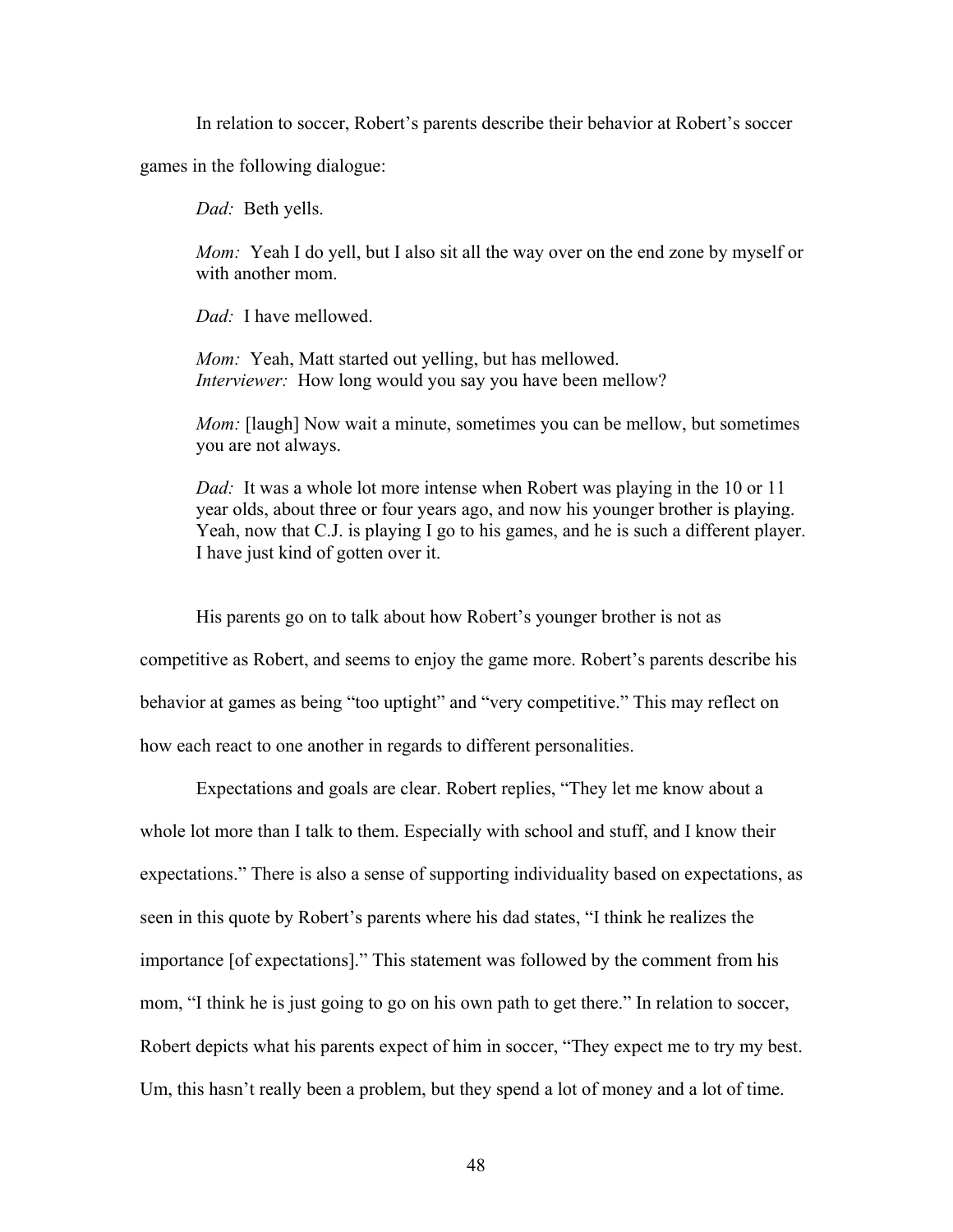They expect it not to be just something that you go out on weekends and screw around and not take it seriously, they want to see me do well."

As far as goal setting, Robert talks about a conflicting situation with school and soccer. He states, "I would like to stay in governor school, it is a whole lot of work. I am not sure if I am going to have time for it actually, and I want to keep up with soccer." In the interview, he was then asked if he would have a choice on whether he decided not to do governor school, and he replied, "Yeah, they [parents] would let me decide because they know I am not giving up soccer. I know they would like me to stay in governor school." As far as enjoying soccer and his families involvement, Robert states, "I am grateful that they drag me around and put as much time and money into it as they do. Because, I mean if they did not pay all that money, then I would not be doing it, but as far as shear enjoyment of it [soccer], it comes from me."

It is interesting to note that Robert's expectations of himself appear higher in soccer. He discusses his goals of wanting to play Division I soccer in college, play professionally, and possibly for the national team. His parents are quoted saying, "I think his expectations of himself in soccer are a whole lot higher than what we expect of him." But as far as expectations in school, Robert states, "I think they expect a little more of me, but I guess that is just natural." He discusses the reaction from his parents that occurred when he got a C on his report card. "C's are not acceptable, and I had to find out the hard way. My dad was really mad and threatened to not let me go to a soccer tournament that weekend. My coach called and talked my dad into letting me go to the tournament. Then my coach gave me a talk about keeping my grades up [laugh]."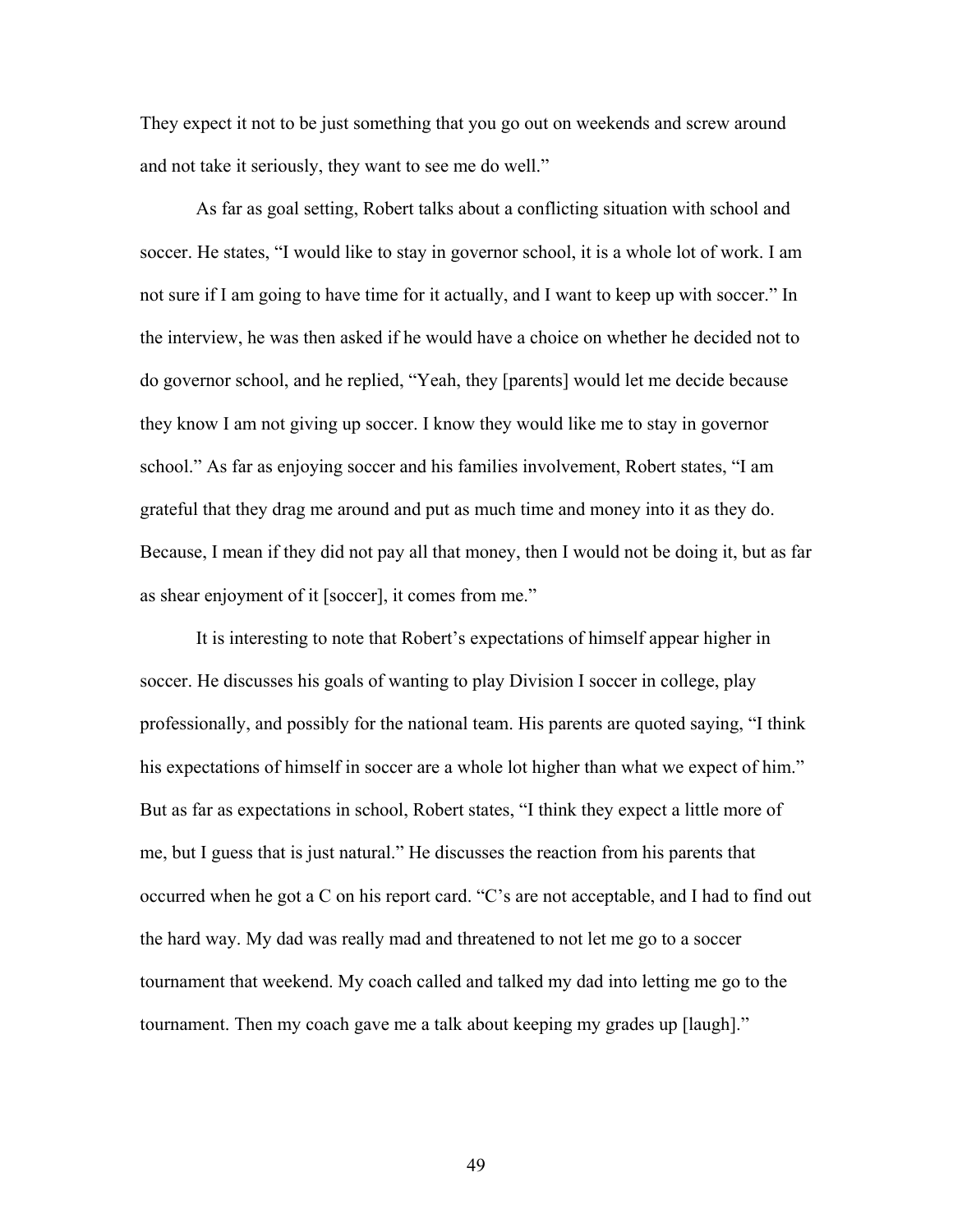As seen from the excerpts from the interviews with Robert and his parents, several things appear important in the category of High Challenge and High Support family dynamics. Some of these include the large amount of time spent together, specifically around soccer, the openness and frequency of communication, which allows for the opportunity to discuss expectations, and the goals that are set which reflect future orientation.

### TRACY (HC/HS):

Tracy is a 15 year-old, white female. Tracy rated her family high on both Support (10) and Challenge (12) on the Support/Challenge Questionnaire. She also described her soccer experiences as *both work and play*. She reported a rating of 9 out of 10 on the enjoyment for soccer scale. According to the family, they had very little time, and could not schedule a time for a face-to-face interview, so our interview was completed over the phone. I interviewed her parents first on a Monday, and then called Tracy on a Wednesday night, right after she got home from volleyball practice. Tracy's father works out of town every other week, so this scheduled time on the phone was critical in order to interview both mom and dad at the same time.

Both Tracy and her parents seemed to display a sense of confidence. When I first spoke with Tracy, she immediately reports, "All three of us [she and her two siblings] play soccer, most of our time together as a family is related to soccer." When they are not involved with soccer, she reports that her family goes to the local gym and works out together and enjoy boating and water skiing during warm weather. When discussing the amount of time she communicates with her family, she states, "probably 5 hours a week, because we talk a lot, I am pretty open with them. Mom works at school so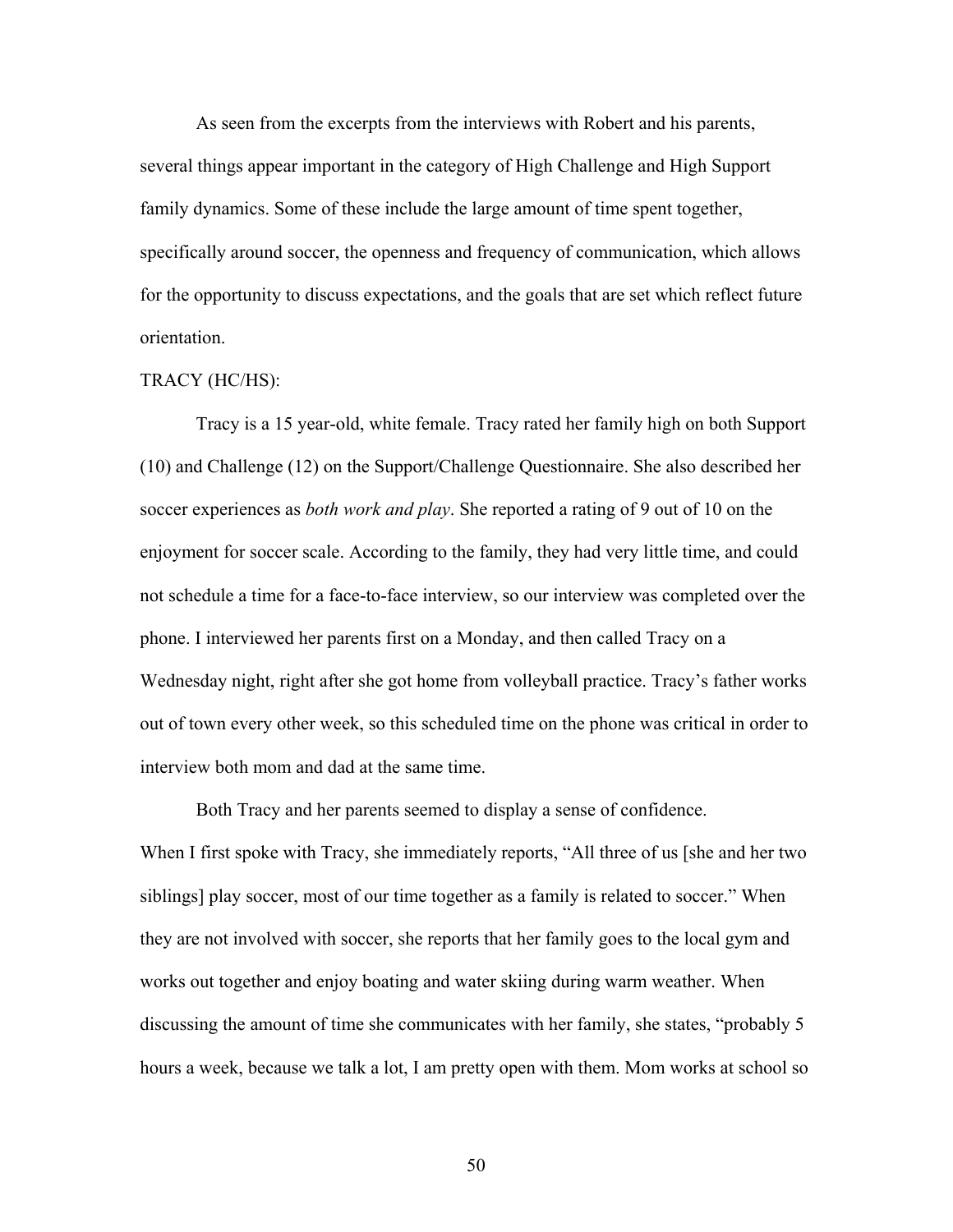she knows everything that is going on so we can talk and she knows what I am talking about." She mentions that she communicates less with her dad due to his out-of-town work schedule. When asked when she tends to talk with them most, she reports, " in the car a lot on the way back from things." She also mentions that she feels comfortable talking to them about anything. When it comes to soccer, she states that her parents, "don't pressure me . . .[but they ask] how I am playing, and they are always asking if I would like to do this in college or what that status is and how far I want to go with this." When asked what her parents behavior is like at a game, she talks about how they get excited, but are not "trash-talkers." She talks about how her mom was her coach when she was younger, and so she [mom] understands "the coach has pressures too and you [parents] do not need to be coaching his team."

 Tracy talks about her parents' expectations as well as her own expectations, "they expect me to do my best." And "I expect to go all out. Just if I am happy with it, cause I know I won't live up to what they want. But as long as I am happy and I know my life will not end if I did not make a goal or . . .I mean I push myself, but I am not sure yet if I want soccer to be like a life career. I have other goals too."

 When Tracy talks about setting goals, she states, "I will set a goal, but not too high of a goal . . . if you set a goal way too high then you don't achieve it, you just disappoint yourself." When she speaks of her parents setting goals for her, she relates that they have goals and expectations, but leave it up to her on finding how to be successful, as we see in this quote: "They just want to see me happy and successful and doing what I like. [They] do not really have any criteria for that as long as I am successful and happy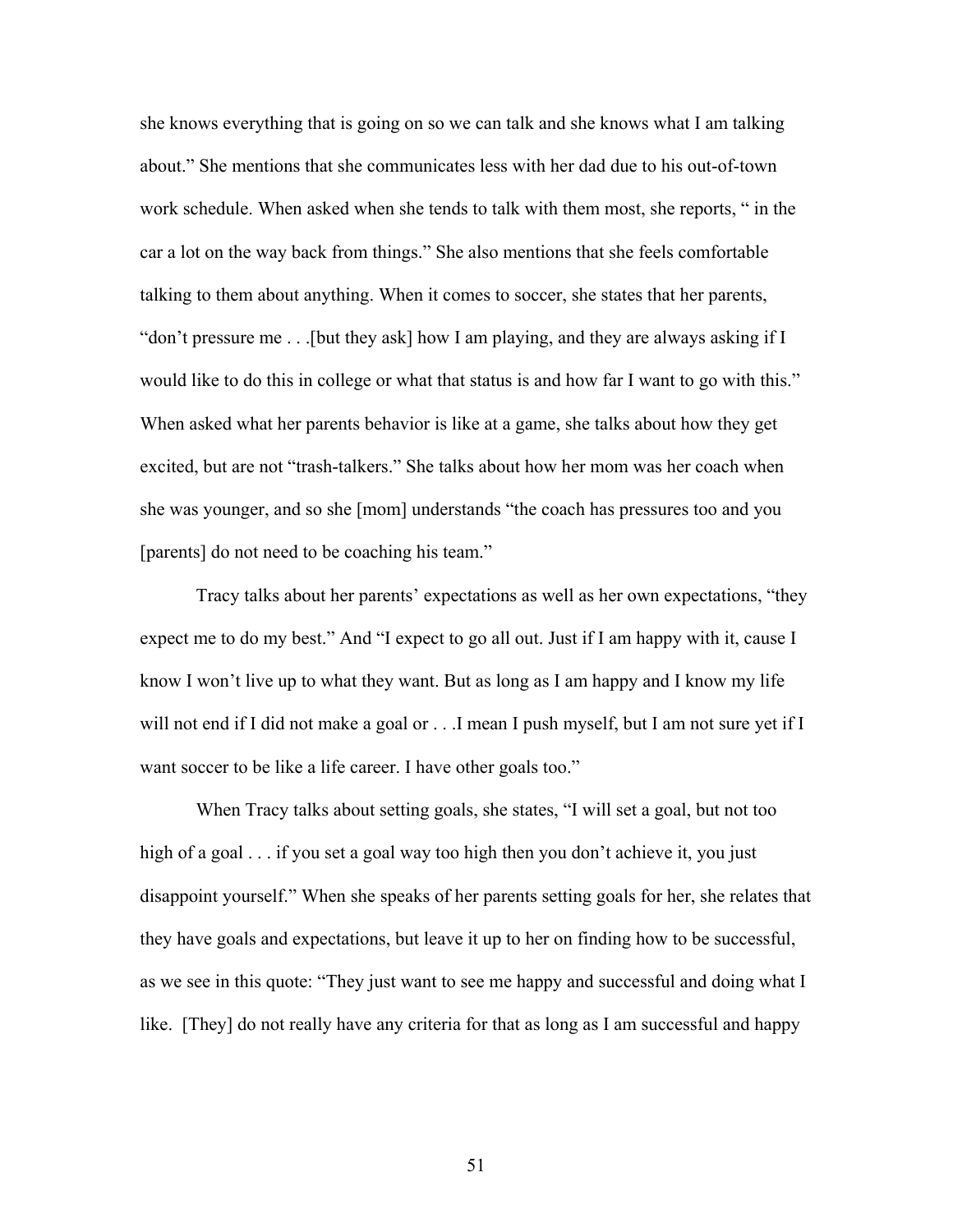in my own right. They said they would support me in anything I decided to do if I ever decided to stop all sports and take up an instrument they would support that."

 Tracy reflects on her parent's role in relation to how she experiences soccer by stating, "I think it is someone who comes and watches the games and you get to make someone proud." Also in relation to parents, enjoyment, and soccer experiences, she offers this advice, "I guess the sideline yelling. I mean that can really just turn you off to soccer. You know you are in the middle of a game and your dad is yelling something you just get zoned out. You just want to get off the field if your father is cussing out the ref. So I think [parents need to] be more understanding that you are a spectator and there is a line you shouldn't cross, you should enjoy watching the game . . ."

 As seen in this interview with Tracy, she expresses her individuality and independence in setting goals, but at the same time understands her parents' expectations. There is a sense of a drive to be successful, however, how she achieves that is left up to her. You also get a sense the depth and breadth of communication in her family, as well as the respect for different opinions that is expressed within this family. Tracy talks about a current issue that happened at school, "If there was something that went on at school and I feel really strongly about it I can talk to them about it. Last week a kid at our school committed suicide and so we talked about that for a while."

 It is reflected in the parents' interview how much support and time they devote to their children. When asked what activities the two of them do outside of the home, the mom replies, "I have zero time." The dad validates that statement with, "Yeah my wife has no hobbies, her family is her hobby." However, the dad's activities include running and playing racquetball.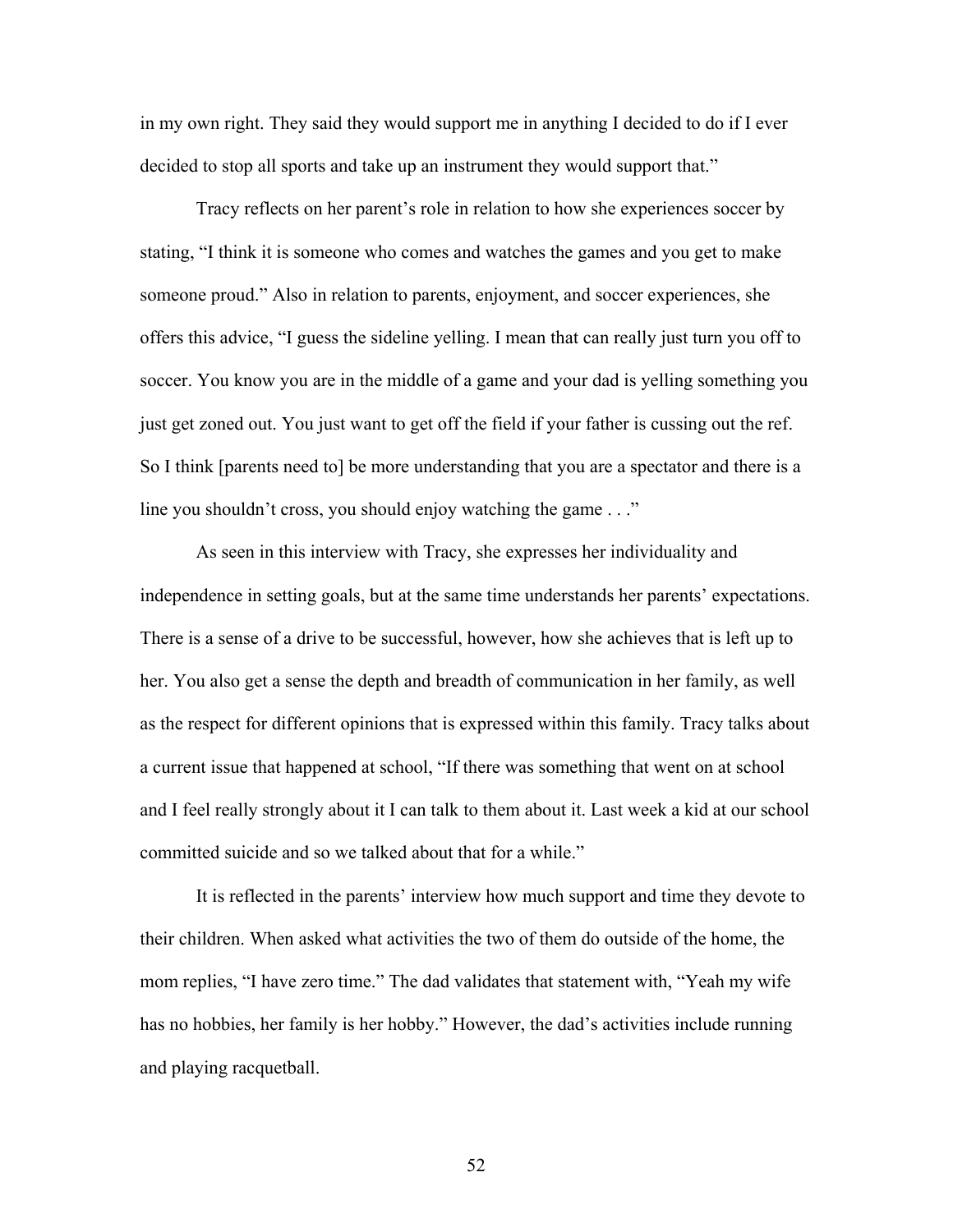In this dialogue, the parents discuss what type of things they talk to Tracy about:

*Mom:* Boys, definitely, and school, soccer, uh a lot of social stuff. See our house is very social, we have kids here all the time, so we know who all of her friends are.

*Dad:* And we are always talking to them about character issues, like what is right and wrong, we argue all the time about, you know which is healthy arguing.

*Mom:* [We talk about] things that are in the newspaper and someone will bring it up and we will discuss it, or something that happened in school that was a real issue.

*Dad:* No one in this house keeps their opinion to themselves.

These statements are similar to the points Tracy made in her interview, describing open communication, respect for different opinions, and the breadth of their connection. Expectations are expressed as well, such as in this statement made by Mom, "How are they suppose to know what you expect of them if you don't [talk openly with them about the expectations"]. She also expresses this idea about expectations, "We do not have unrealistic expectations. It is sort of like we know our kids potential." Dad adds his perspective on expectations by stating, "Good grades, and I do not like anything lower than a B, and if they start sliding below a B, then maybe we are doing too many outside activities." As these excerpts suggest, there is a sense of "we-ness" that is emulated from this family's conversation. The father makes a statement very similar to the philosophy of Ckiszentmihalyi in that he feels his children should, "find what you are interested in and pursue excellence." This resonates with the philosophy of Flow in that, "To educate is to expose kids to many possibilities until they find a connection between what's really important to them and the world out there. And then we must nurture and cultivate that connection" (Scherer, 2002, p. 17).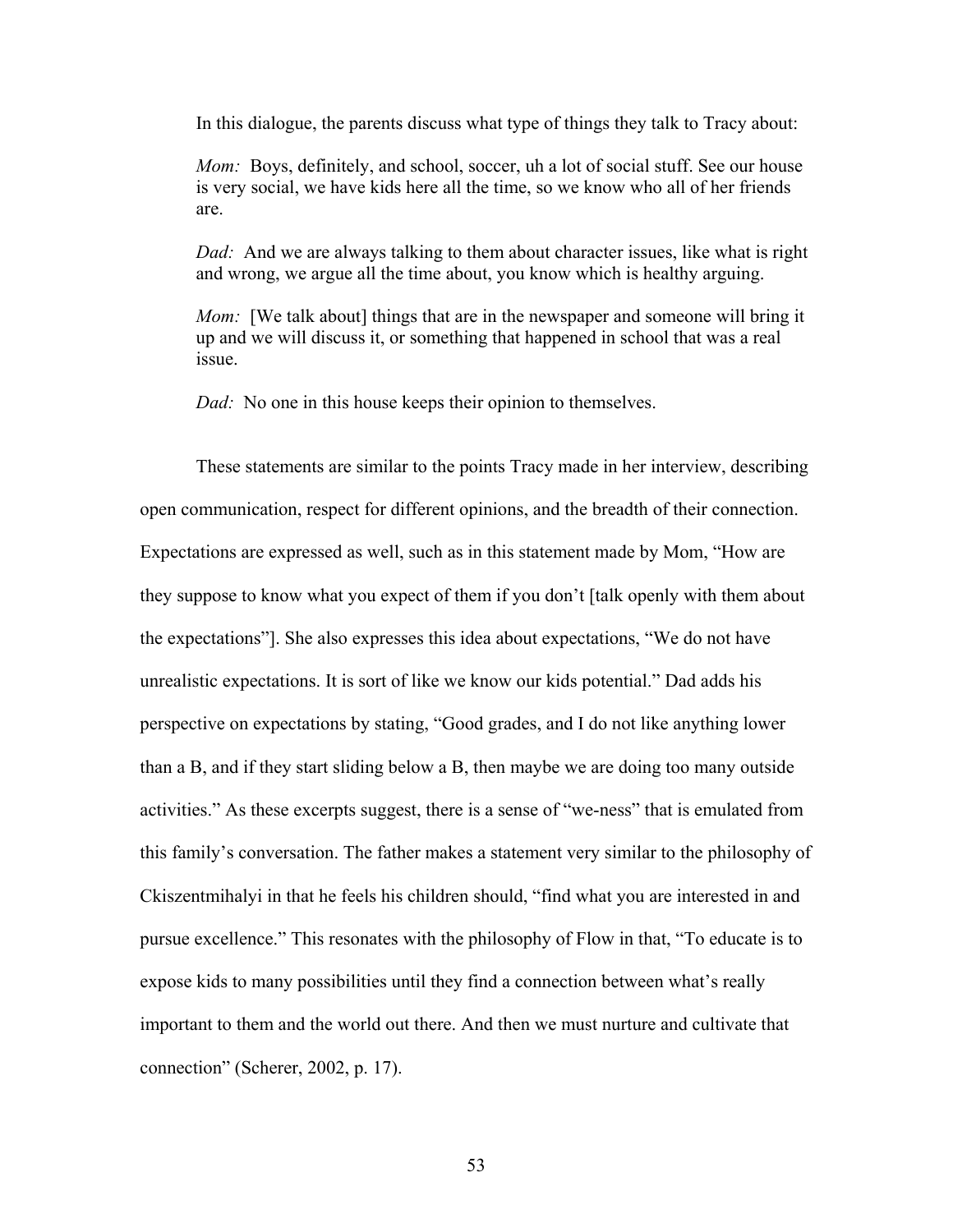When looking at their participation in Tracy's soccer experiences, both parents talk about what they have learned over the years, having three children playing soccer. They have an older daughter, eighteen years old, who is about to play soccer in college. Dad reflects on how he *use to be* in relation to his children's soccer involvement, "I would say we were more serious about their soccer when our oldest one was 8 or 9 years old; I mean, at least I was. I would get emotionally involved with it, and it was ridiculous; I wanted them to do well. We burned out on living and dying with every game." Mom admits as well, "when we first got involved we were very exuberant parents, I was yelling on the sidelines do this, do that. I do not even talk anymore, I sit back in my chair and watch the game."

Tracy's view of her soccer experience as both work and play can be seen in her parents' description of how they as parents experience it.

*Mom*: We try to emphasize the positiveness of the game and not the negativeness.

*Dad:* but we emphasize playing hard too...We do like competitive teams and we like winning. Winning is good. It is not like they are totally participating for the fun of it. We want them to win. Winning is great and losing is not so great, and they are both parts of life.

Dad sums up his viewpoint he has about sports involvement in relation to the future by stating:

We have given up a good part of our life and time at this age when they are so busy so that they can do whatever they want to do. Frankly, it is good because it is a positive use of their time. Idled, bored teenagers get into things that are not so good things. So, it is quality of life stuff. He also states, the lessons you learn on the field apply to life and . . . preparation, hard work, practice paying off with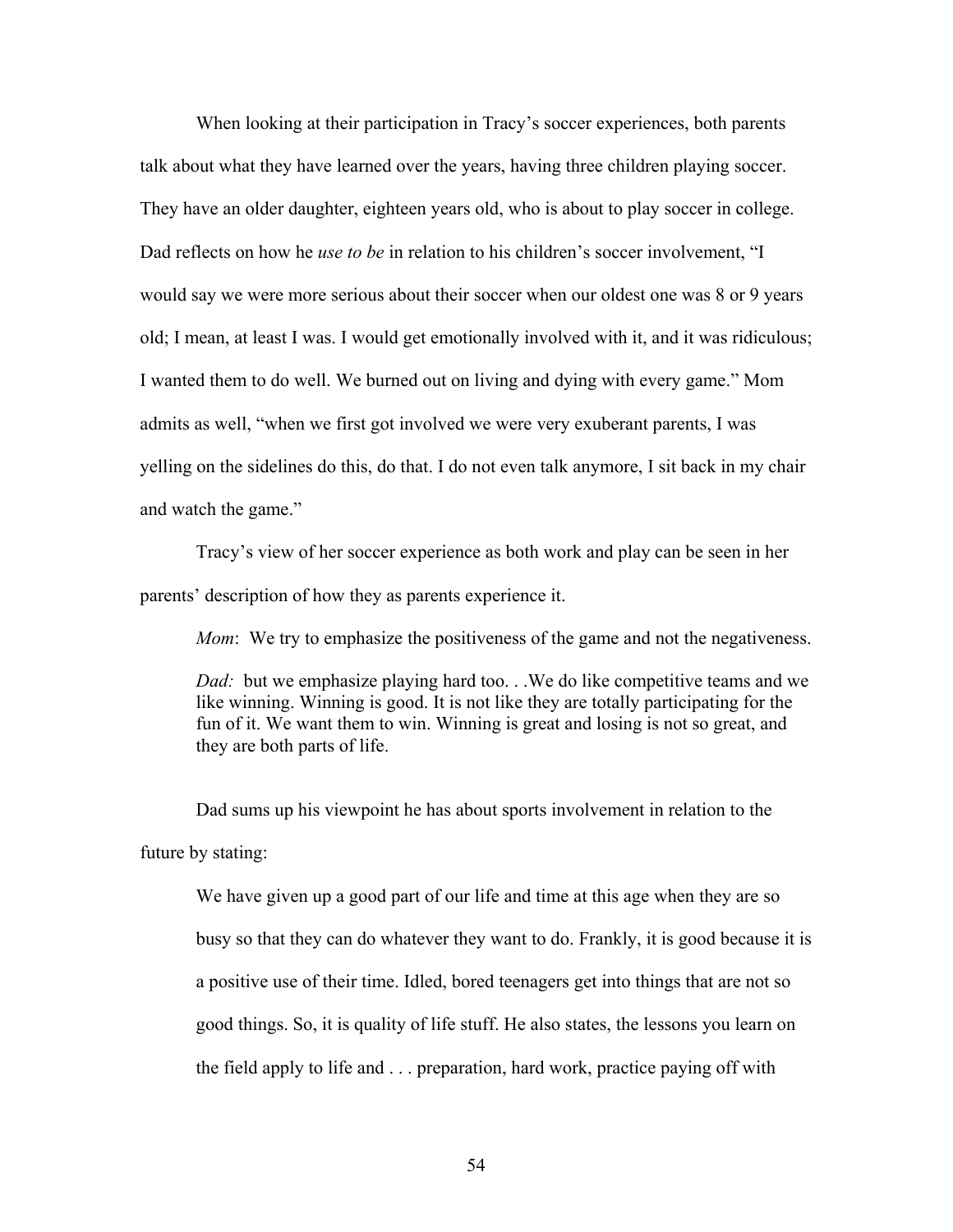success. In a team sport like soccer, you have to learn how to work with other people and come together for a common goal. It is a blueprint for any goal in life. *High Challenge / Low Support* 

Csikszentmihalyi and Schneider (2000) discuss this family typology as putting success above everything else. Inordinately high expectations, goals, and competitiveness are conveyed to adolescent in an external, non-communicative manner. Adolescents who experience these family dynamics know what is expected of them, and although the adolescent may connect with their parents expectations in some way, there is still a sense that the expectations are not their [adolescents] own. With this being the case, some adolescents may choose to discard their parents' expectations altogether.

### HENRY (HC/LS):

Henry is a 15-year-old male. Henry reported High Challenge (11) and Support (8) on the Support/Challenge Questionnaire. He also reported an 8 out of 10 in relation to enjoying his soccer experience. Henry has dark hair and slightly dark complexion, possibly with some Italian or Spanish descent in him. We conducted the interview in his living room, while his parents watched TV downstairs. Henry was a very willing participant, and talked more than most of the other participants.

Henry describes his family interaction time as revolving around sports a lot. Both he and his younger brother, age 10, play soccer for the Roanoke Star. And he reported that when he is not playing sports, he is watching sports with his dad. Although Henry reports spending a lot of time around sports-centered activities with his family, in general he states, "There is not a lot of time where we are all together because we are all running around. My mom works different hours during the week, and my dad has to stay over at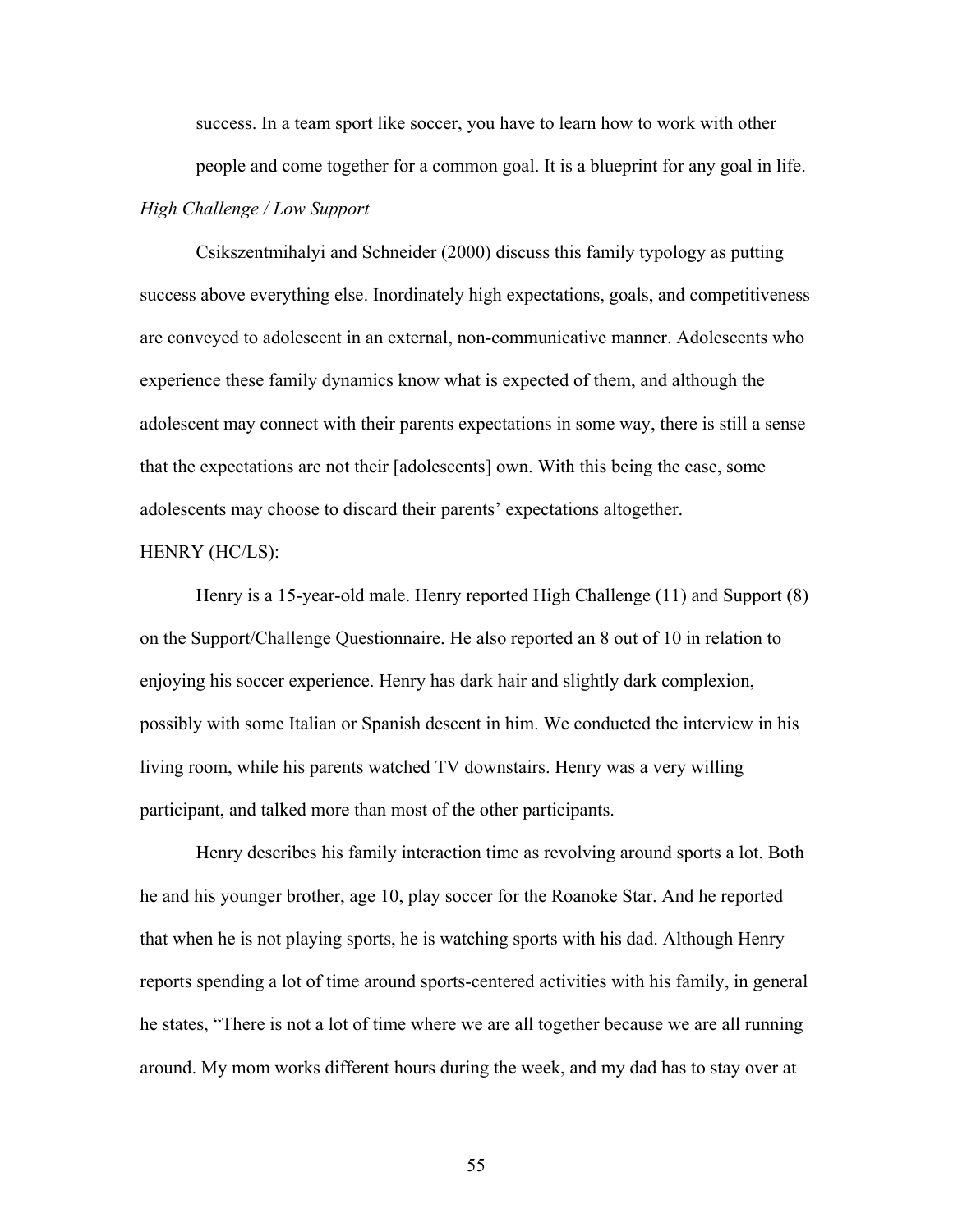his job sometimes." When asked about whether his parents participate in any activities outside of the home, he has this to say, "No, neither of my parents. My dad use to when he was younger, he is getting older now [laugh]. When he was young he was like me playing all kinds of sports. I guess that is why I am so much involved in sports now because of my dad and his love for it."

Henry also distinguishes between summer and winter hours as far as how much time he spends alone or with friends versus how much time he spends with his family. This also affects the amount of communication he feels he has with his family, for example, "When it is light outside I am usually out with friends, like playing football, or riding bikes, or playing video games. . ., but now I usually come home and do homework and maybe go out for one hour." He also goes on to report, "When it is brighter outside I am not usually here as much. The thing I hate is being inside, I would rather be outside and playing sports or with friends." But when he and his family do talk, he states that it is usually in the car or at dinner. He also has this to say about communication, "Any time I am in the house I talk to my parents a lot. . . I don't try to avoid it, it is just there, there aren't certain times, just whenever you feel like talking." There is also a difference between what he talks to his mother about versus his father, for instance, "[I talk] with my dad about sports a lot and my mom we talk about school a lot and friends."

In relation to soccer Henry voices his opinion about his mom's involvement: She works a lot . . . There are certain times when I wish she was at my games more, but then there are other times when I don't really want her at the games, especially when we lose really bad or something, it's okay [if she is not there at the game]. You get to this age, you are taught to think losing is okay as long as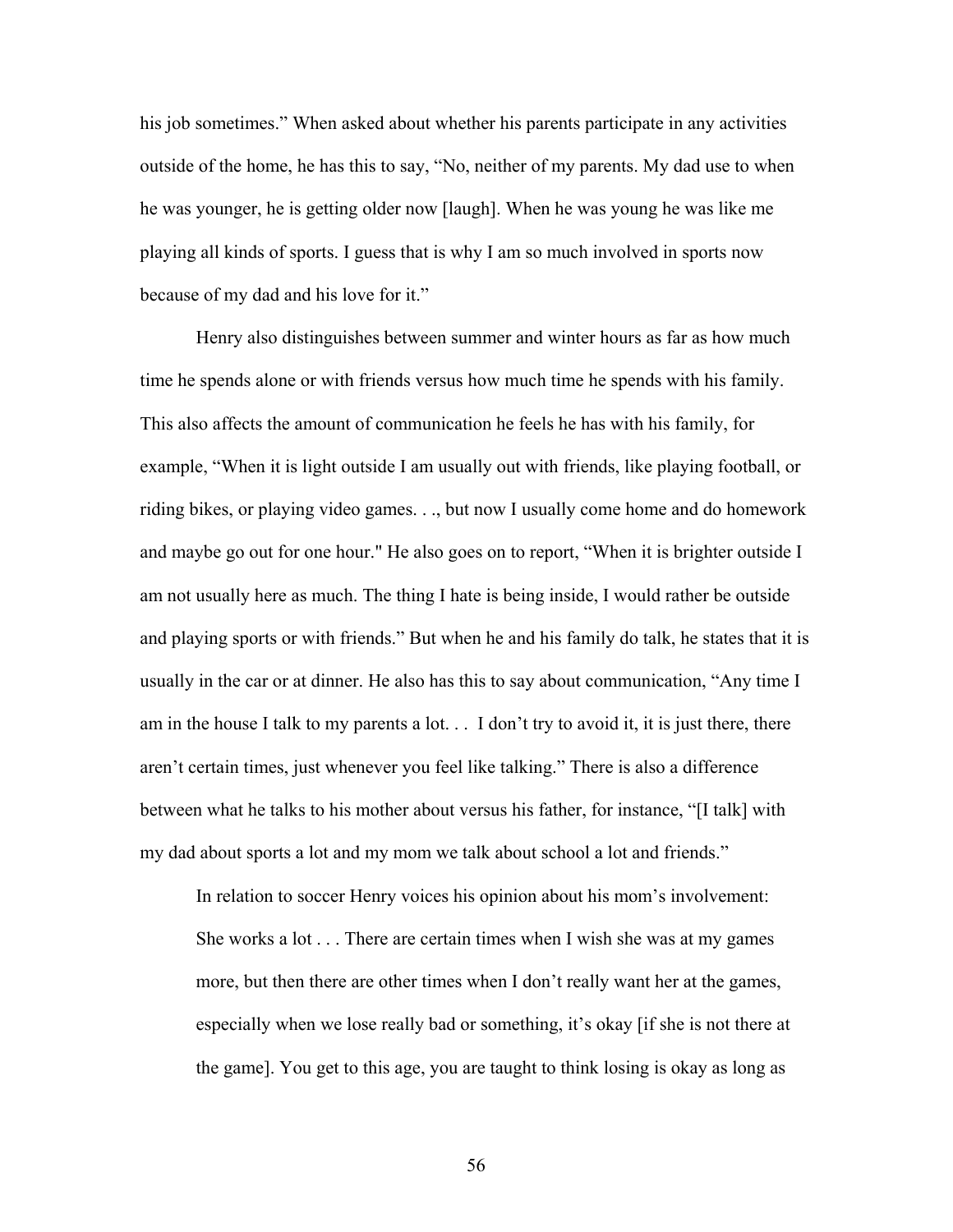you played hard, but still everyone wants to win. It is hard or aggravating when mom wants to talk about stuff like that. . . You are there to win. It does not feel like it is okay, you just want to beat the other team.

It is interesting to note that Henry does not "buy into" the notion it is "okay to lose." This shows how his mom is trying to be supportive, and often the coaches contradict what parents tell their kids, thus creating an almost "false praise" from the parents' side of communication.

When asked what it is like with his dad when relating to soccer, Henry has this to say, "He tries to help, but he will say that I could do this better or you could do that better. I mean you did good at this, but this needs to be done better. I mean he is so involved with sports. He is big into it, he likes it a lot." Henry also reports that soccer is really the only subject that gets talked about in depth. He describes his parents' expectations of wanting him to practice more at home, and states, "They want me to be doing more practicing, more at home by myself. I mean I don't mind running and practicing at home a little bit here and there, but I just don't want to live soccer every moment, I want to do other things. I want to go out with my friends. . . and not have everything be about soccer." His distinguishes a difference between his parents' behavior at his soccer games, stating, "My mom is usually just the one to sit and talk with other moms. I think she sometimes just likes to sit there and talk more than watch the game. My dad talks to most of the dads and watches the games. If I am like on his side of the field he will say things to me. I mean he will not yell them out to everyone, but he will be like, try to do this better, or try to do that better, or if he sees something I don't [like an opponent coming up behind me] he will let me know."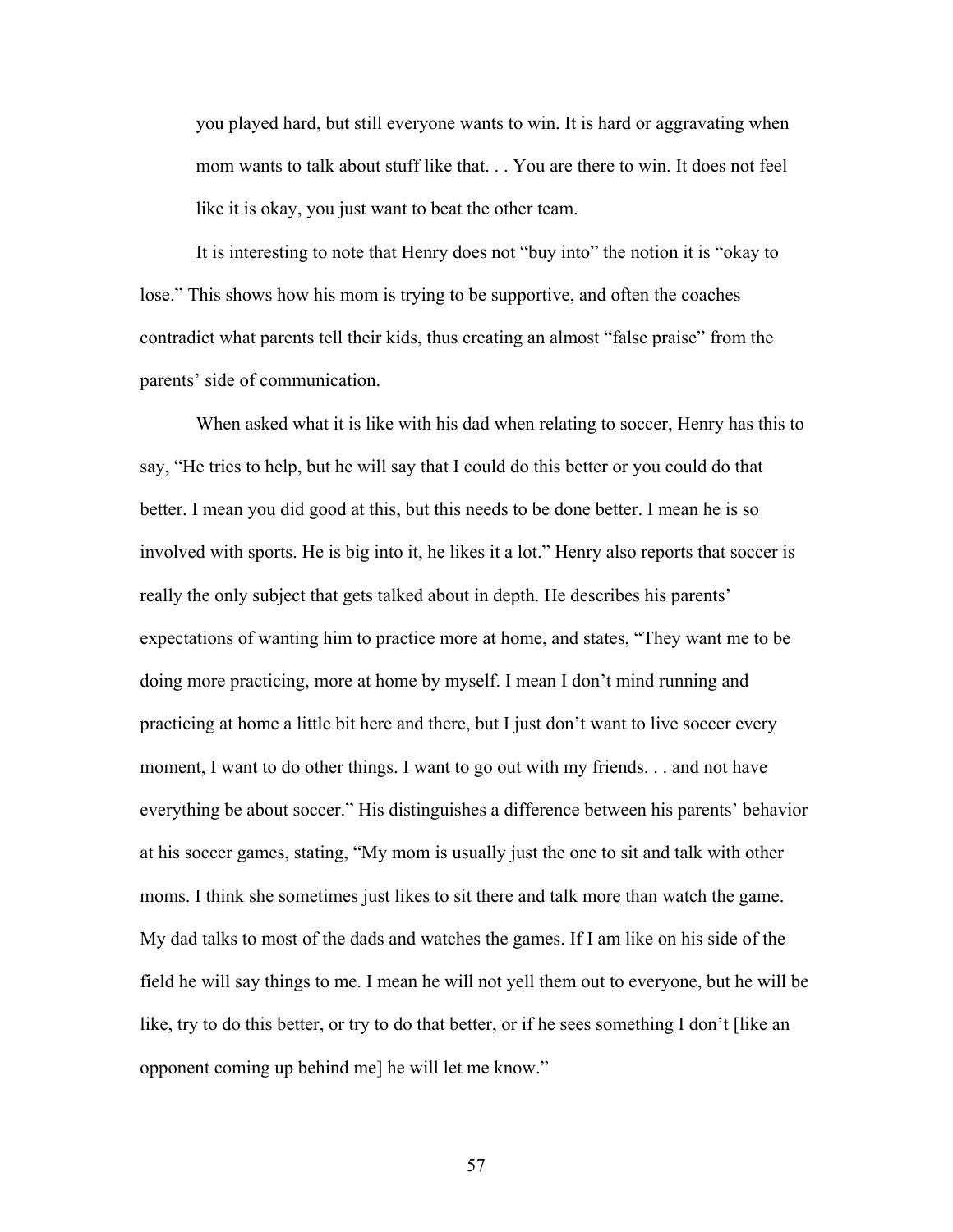Henry talks about the expectations his parents have for him in relation to soccer, as well as the expectations his parents have for him about life in general. "Travel soccer is not cheap, so my dad always tells me if I quit playing sports then it is not going to make him feel or think lesser of me. I don't have to play just to make him happy. But he would rather see me in sports or in activities like sports than being out with friends all of the time. Because a lot of kids that are not in sports, it seems to me, they end up making worse choices. I have learned a lot ever since soccer since there are 10 other people out there on the field and you have to work with a team." When he describes what his parents expect of him in general, he reports:

They usually tell me my future is what I make of it. They stress grades because neither one of my parents went to college. Everybody goes to college now, unless you really don't have the desire. If you want to make any type of money you pretty much have to go to college. Anything that they have expectations of me they tell me, and if that is their expectation and I don't meet it, I might get grounded. They don't stress anything as much as grades. I always talk about getting these nice cars, but that is expensive, and [they tell me] we want you to be one of those people who work over the people who work at McDonald's, and making good money and living the lifestyle you want to live.

 It is interesting to note what Henry states about his own expectations in relation to soccer, "I don't really try hard enough to be the best because I do not want to be the best. I don't like being the center of attention. I want to be better than the average player, but not the person who is the best. People who know they are the best, they always have that attitude that they are the best, that you are not as good as them, and I don't want to really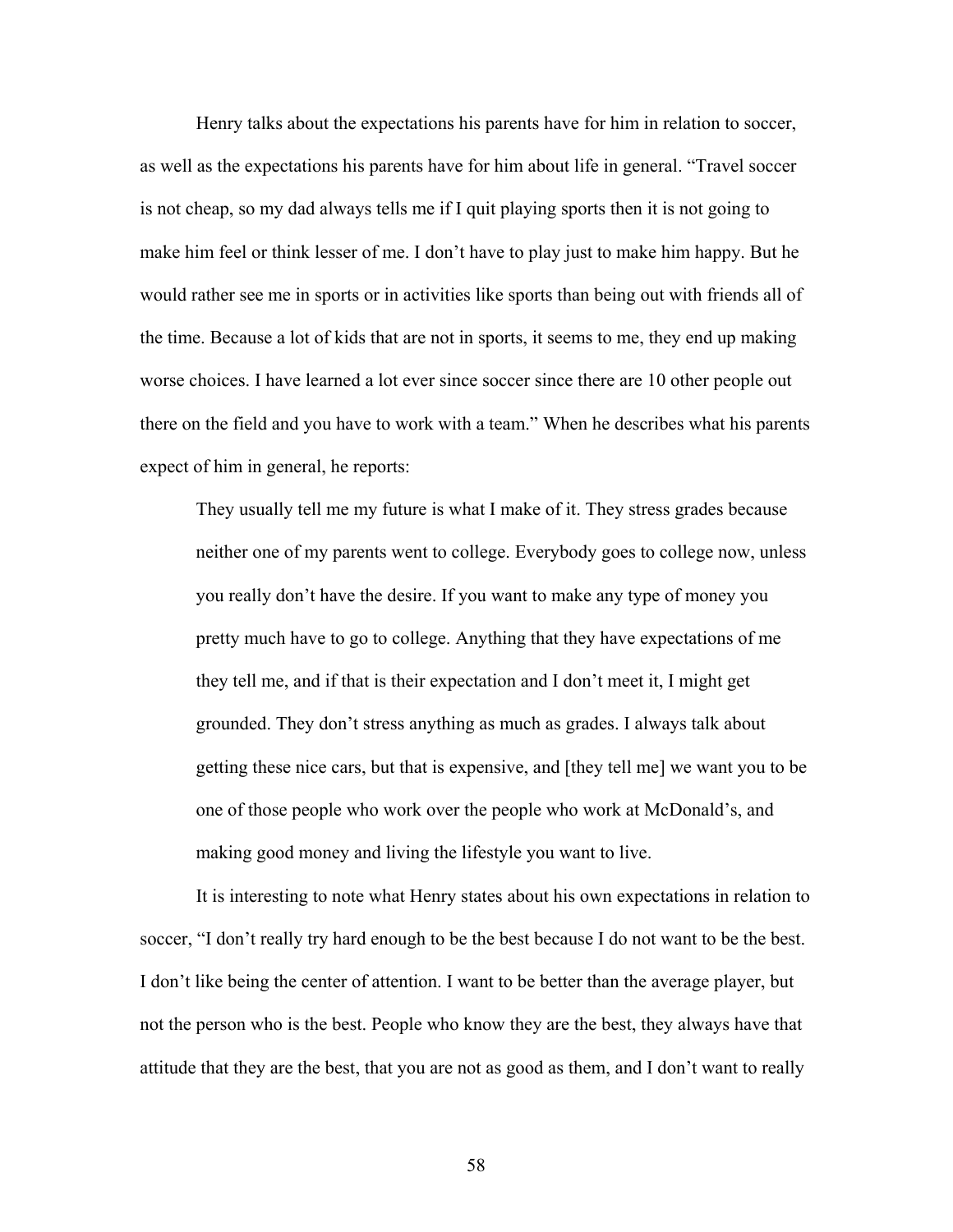get that attitude [laugh]." This perspective also applies to his expectations in general, "I expect to make good grades. I just do the best I can and try to be above average, but not the best of everything." Henry reports that he feels his parents expectations are similar to his, but differ in that, "I think that they expect me to be and do the best I can at all times, but they expect me to be or try a little bit better. They want me to try a little bit more to be a better soccer player than what I already am." He also points to the idea that he thinks the amount of practice he does for soccer is enough, but that his parents do not think it is enough, and that he should be training more. When asked if he had a choice in whether he was involved in soccer or not, Henry had this to say, "Yeah, to a certain extent, like if they don't think I am doing enough then they will let me know. I think the main reason for that is that they are paying thousands of dollars for me to be able to do this." He also discusses the issue that his parents invest a lot of time too because of the location of practices which are all the way across town, so his parents usually end up staying at his practices. He also reports that his dad is probably more involved with his soccer because his mom works on the weekends, and also that his brother has games too.

 When asking about future goals, Henry talks about possibly coaching after college in soccer or some other sport. He also states, "Being just above average, I would rather go to a small school and play soccer and if I could get a scholarship, rather than go to a big school and not play." He also relates that his parents expect him to go to college too, for instance, "I know they want me to go to college whether it is with soccer or without. So a scholarship would be a way that would save money." He expresses some of his goals include, "to be a starter on the [Star] team now, because starting on this team is getting harder and harder. Going to college on a scholarship is a goal, and I guess I want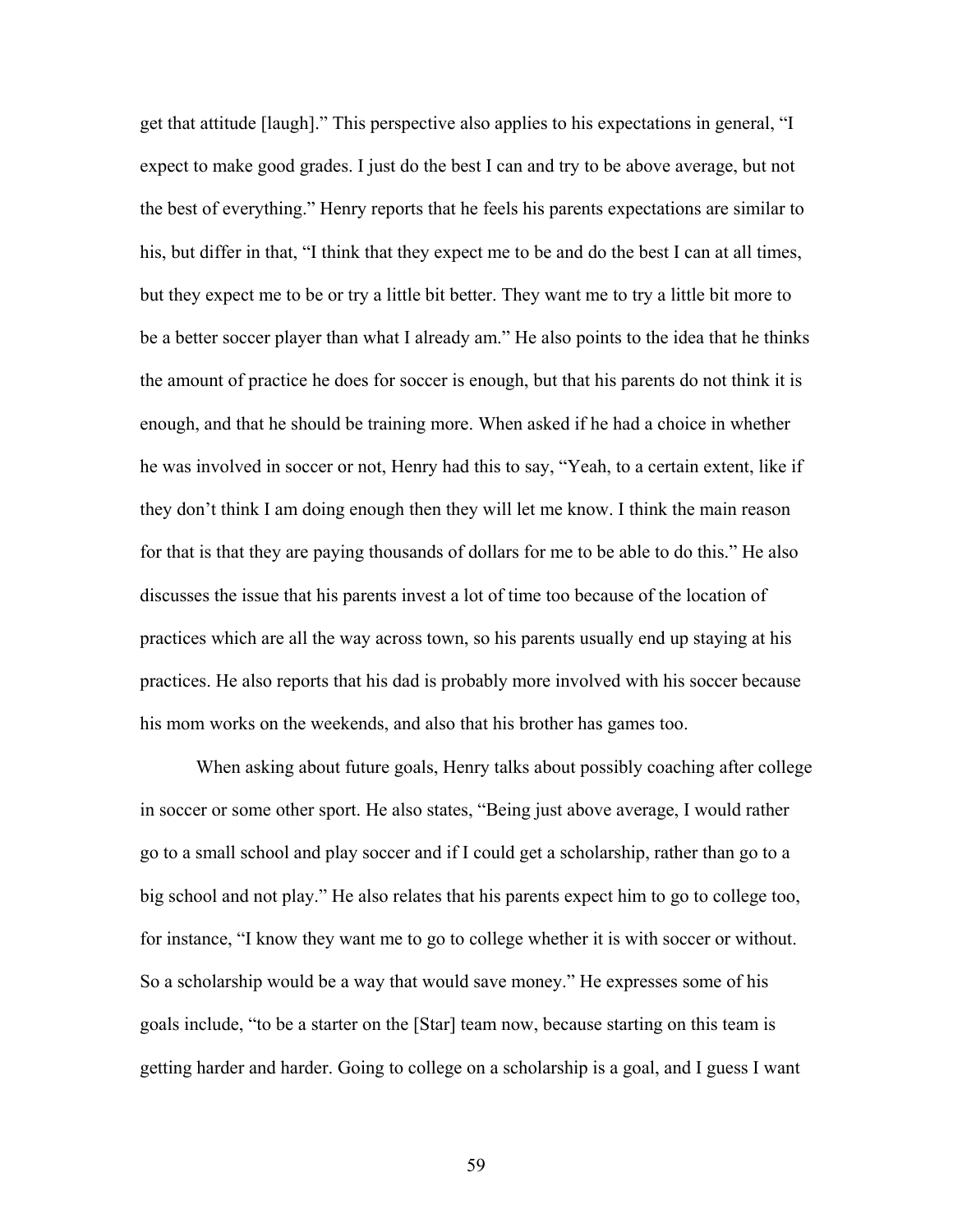the best grades I can get is a goal." He mentions the issue of getting his driver's license and that his parents have set the goal that, "If I am not making A's and B's they can't pay a lot of money a month for insurance because insurance for teenagers is so high. Insurance companies give good student rates, so they are not going to let me drive if I can't keep up with my school work."

 Henry reports on his parents' role in whether he enjoys soccer by stating, "I think more like when they pressure me to do stuff, I seem to not like it as much because I am always thinking about soccer." He also reports that his dad lets him choose the hotel they stay at when they go out of town for games. Henry reports, "I like to stay where there is a teammate because this is someone to talk to or hang out with, and if he [dad] did not let me choose I think it would be a lot less enjoyable." When talking about parents in general when it comes to increasing enjoyment for adolescents, Henry offers this advice, "I think something that bothers a lot of players is when their parents start to yell when a ref makes a bad call. Which to a certain point, everybody is going to do that, but some parents will keep yelling out. [Laugh] Most of the time everybody knows whose parent that is. Sometimes you just want to go over and tell them to sit down and shut up. It kind of makes you feel weird, that is the biggest thing. It use to happen to me every once in a while with my mom, well usually my dad would say something. Not so much as anyone else's parents, but still when you are on that side of the field and you hear him say something to the ref, it kind of makes you feel funny. Sometimes when we will be talking as a team, and that [parent's yelling] comes up before. At home if they pressure you to do things at home, it kind of wears you down."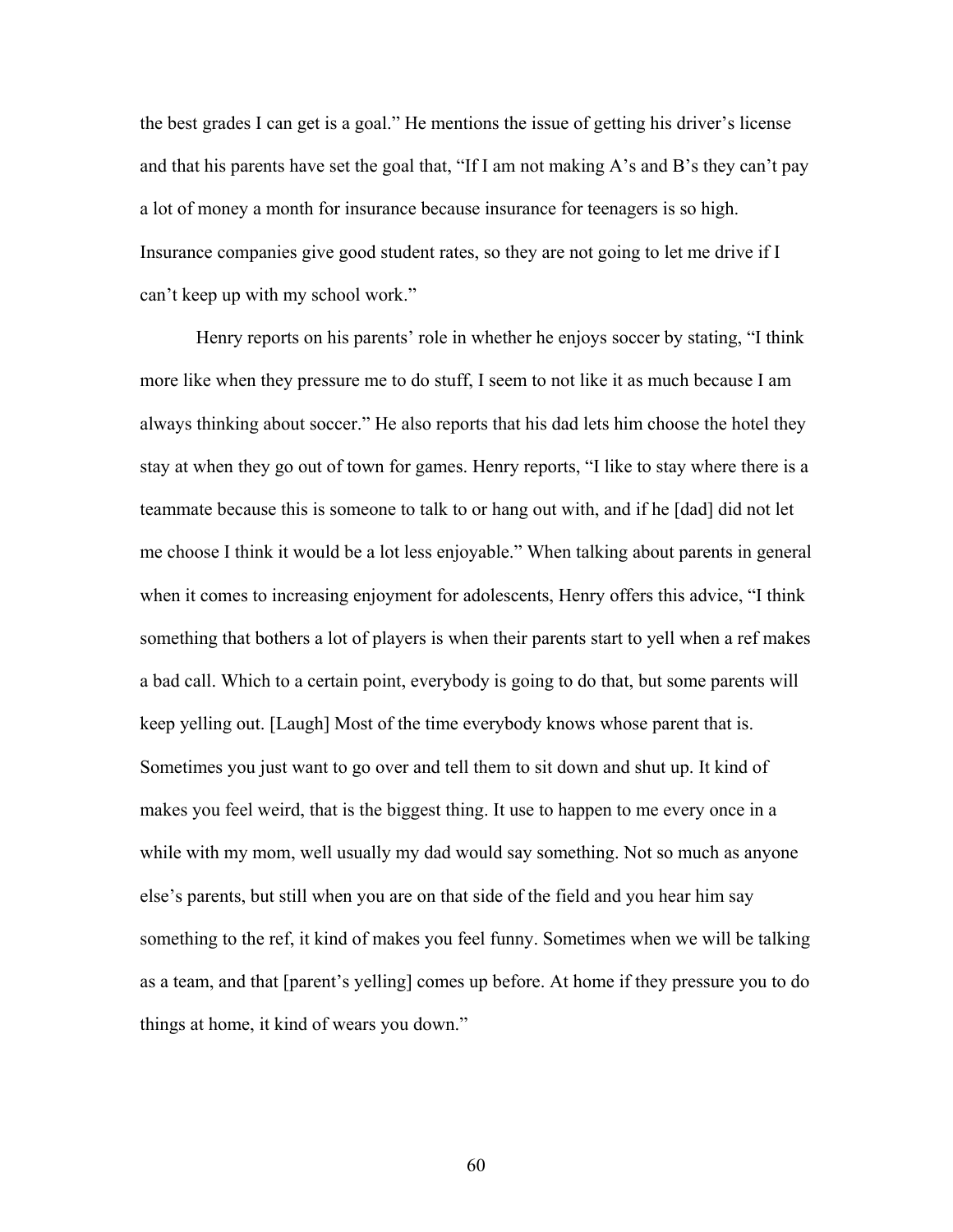Finally, Henry has this to say about open communication around expectations, "They [my parents] talk to me more I think about their expectations than what I talk to them about my own expectations. Usually my expectations I just try to achieve by myself without talking a lot about it, and just go out and do it."

 It is interesting to note that these excerpts from Henry's interview convey these high expectations his parents have set for him. But that at times, he is reluctant to fulfill those expectations. One example is the issue of Henry going to college, considering neither of his parents attended college. It appears that he knows exactly what is expected of him, but he is not sure he totally buys into those expectations. Take the extra soccer practice time his parents would like him to participate in for example. He feels that he should practice more because his parents think he needs to, but at the same time, he enjoys being with friends and doing other things. This is also seen with school work, by this statement, "They [my parents] do not see the studying time. Studying is something I don't like to do because I am sitting in one spot, I would rather be active and outside with my friends. My parents tell me if something were to happen to me and I got hurt, I need school to fall back on."

 It is also possible that Henry's desire to be above average, but not the best, puts him in a position to experience Flow. It is possible that he is attempting to find the balance that works for him. According to Csikszentmihalyi (2000), if we allow children to make choices, then they will adjust and will get into Flow.

 Let us now take a look at Henry's parents' perspective on these issues. Henry's parents agree that they spend most of their time as a family doing soccer. However, there seems to be a conflicting point of view when it comes to describing the amount of time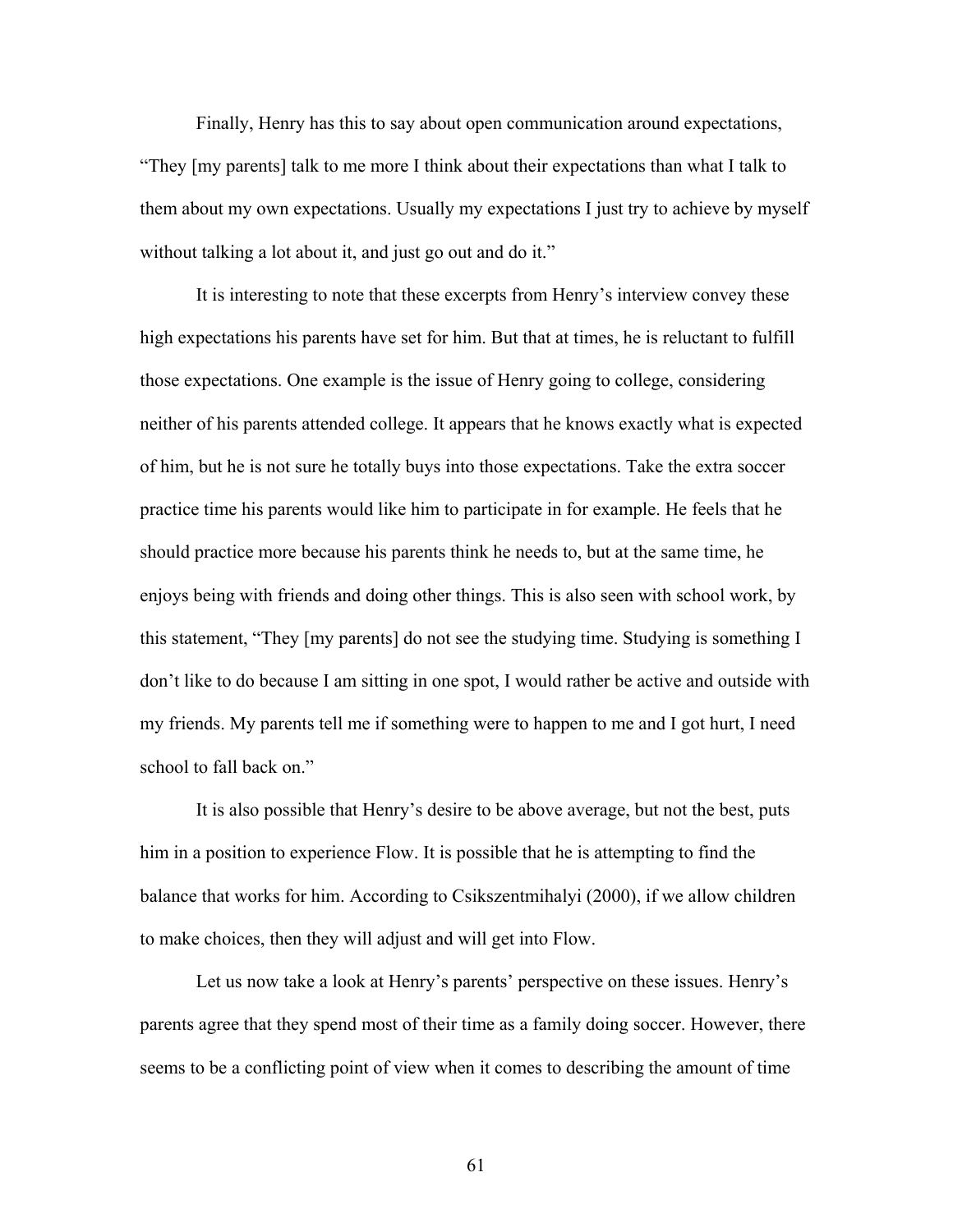they spend with Henry. For example his father states, "I would say [we spend] 2-3 hours a day with the homework, but Henry is getting more independent of course at his age. He spends too much time on the computer." His mother follows up with this statement, "But also, he doesn't go out with friends much like most kids do, he is here watching TV with us." His mother also states that she talks with Henry mostly in the car, but also states, "here lately we talk a lot, we have gotten close. He had a friend die and he opened up. I think he really, you know, he talks a lot more." Dad adds his perspective on what he and Henry talk about, "We are working on the basement and he will talk about how he likes to use his hands a lot and build stuff, and I talk to him about that because that is my line of work." Mom also reports the difference between what each of them talk to Henry about, "I think he talks to his dad about sports, hunting, building, and cars. And we talk about friends, work, and school. Dad does the fun stuff, I do the scary stuff."

 His parents describe what they talk to Henry about in depth, the father first replies:

*Dad*: no, I wouldn't say nothing in particular

*Mom*: Well, I talk to him a lot about his teacher and getting along with kids.

*Dad*: Yeah, I talk to him about that too. He use to be in the accelerated grade, and I think the peer pressure has put him in the point that he does not want to be in the ID program which he is very capable of doing. I told him if he wants to be on their level, but I think you need to excel in your grades because they will be the ones checking out McDonald's and who will be laughing then? It is time to be serious about your studies. He seems to be realizing it, but he still has a long way to go with that, there is a lot of peer pressure."

Mom and dad also have a dialogue about their communication to Henry about

soccer:

*Dad:* I guess if he wants to be serious about it we want him to do some running on his own, personal training. Sometimes he will run, but he has to be pushed. We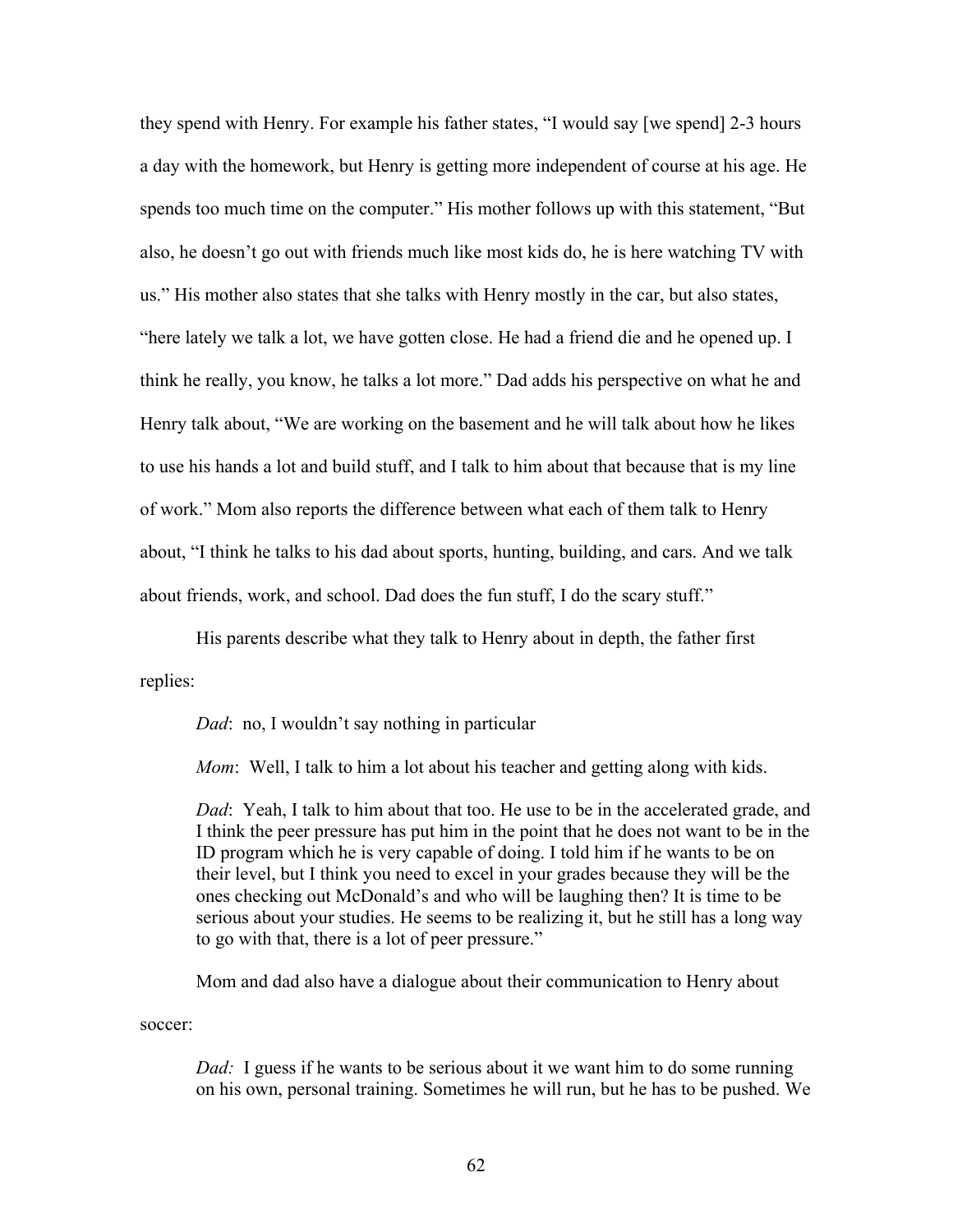have told him if he does not want to be in this elite field as a star with the traveling team he don't have to be. If this is where you want to be with the expense we are going through, it's not cheap, he needs to show more dedication towards it.

*Mom:* He has lost some of his drive I think, and that is what I talk to him a lot about. And two I talk to him about he is a good team player, but he just . . .

*Dad:* Too much of a team player sometimes I think.

*Mom:* no, the other boys stand around and talk, and he is not, ... I am always worried he is not clicking or something."

His parents go on to talk about how Henry feels different because he goes to a different socioeconomic school than the rest of his team. His mom backs this statement up with a quote, "He [Henry] told me one time, 'I am not inviting anybody to my house."

 You can also see the pressure Henry talked about in this statement made by his father about what they talk about in relation to soccer, "[We talk] probably on the way back and forth to practice and games, and I probably critique his game more than I should." This reflects the mom's attitude about Henry's dad's behavior at games, such as in this statement made by the mom, "I don't like his [dad's] behavior. [Sarcastically] Describe your behavior Vince." This flow of dialogue points out the issue between the parents:

*Dad*: [My behavior at games] is a whole lot better than I use to be

*Mom*: Yeah, you are better.

*Dad*: I mean if I see that a ref missed a call, I will say, 'Come on there are two teams out there.' I am probably more vocal than I should be, sometimes I don't say nothing.

*Mom*: It has caused a lot of problems.

*Dad:* I don't yell any more than Mrs. B does [laugh]

*Mom:* I yell and cheer, but I never yell at a kid or at the ref.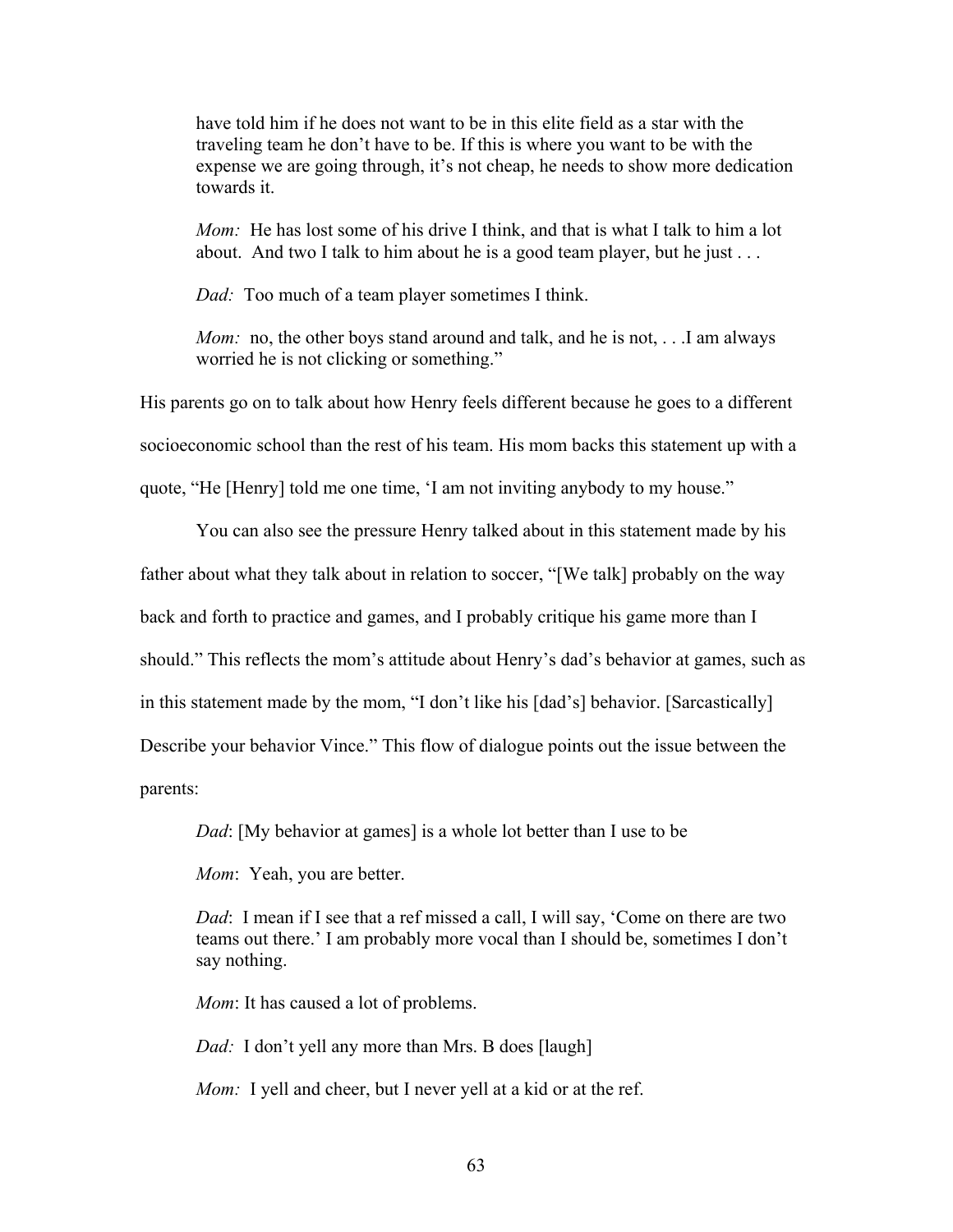*Interviewer*: What would you say is different now than before?

*Dad:* Just less of it

*Mom:* You are not as hard on Henry. Like letting a girl beat him, but that one time, he [dad] said to Henry, 'you let that girl beat you!" Interviewer: So how did Henry respond?

*Dad:* He don't ever talk about it.

Henry's parents replied emphatically about communicating their expectations to

Henry. Mom replies, "We do not expect any more than we think he is capable of, but we

know he is capable of a lot. We know he is capable of A's." His father goes on to

describe how Henry did very well on the SOL's in science and math in elementary

school, but has been bringing home Cs lately. He also discussed the same issue in relation

to soccer, where Henry's previous coach, 'knew Henry was much more capable than

what he was putting out on the field." This issue seems to come full circle when his dad

reports, "I guess he doesn't push himself hard enough sometimes. Henry needs a kick in

the butt, he gets lazy." This parental perspective is revealed in this dialogue between

mom and dad:

*Dad:* we are probably more involved than most parents. A lot of times you see some kids travel with other kids and stuff, but we always go, one of us or both of us are always there. I enjoy watching him. I mean some of these other kids do Olympic Development Program (ODP) and get tired of doing soccer all the time. That is another thing, I have tried to get Henry to do ODP.

*Mom:* But he didn't want to do it. See you didn't understand that because it costs a lot of money and he knows that.

*Dad:* I just think he did not want to have to do all that training.

*Mom*: He could have done it.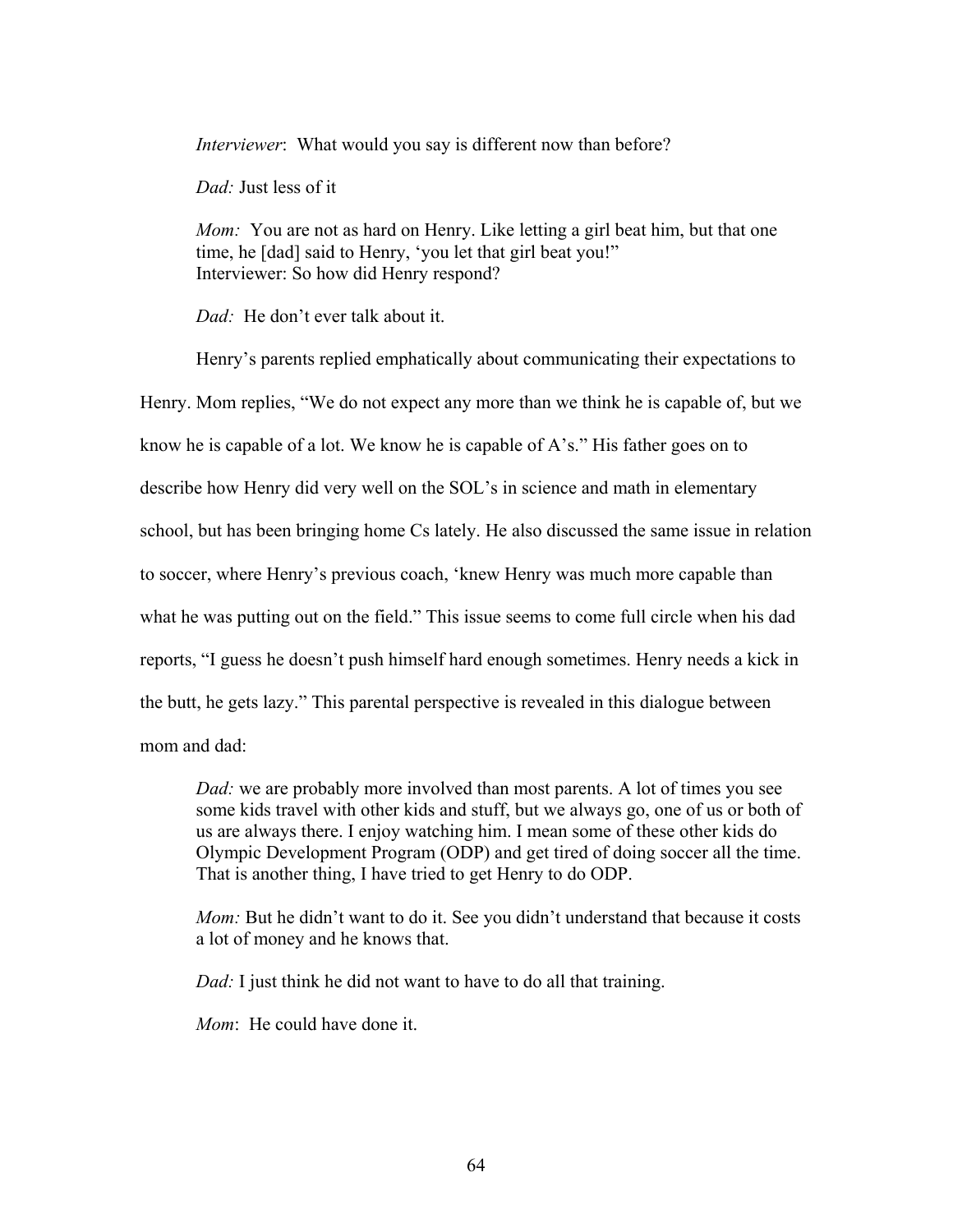The money issue is something that has been a consistent concern. Mom reports, "He [Henry] wasn't even sure about playing this year because he did not want to be the only one not going to Europe. And I told him there will be a way." When asked if Henry felt guilty about the money issue, mom replied, "Just aware of it." When speaking of future soccer possibilities, Henry's mom put it into these words, "A soccer scholarship is not why I want him to be doing soccer. I think he interacts with some really good kids and keeps him busy, and out of trouble hopefully."

 Again, we can see some of the perception that Henry's parents "push" him because they feel he needs it. The push, however, appears to come strongly from the father. This is noted in the dialogue between Henry's parents earlier about the conflict between their expectations of how they should be involved with Henry and his soccer. The question comes into play on whether that relationship has an effect on why Henry chooses to be just above average player or student. It is also displayed throughout the interviews that Henry sees other things important to be a part of too, such as being with friends, rather than practicing soccer all the time or studying all the time, which seem to be his parent's expectations. It appears that these family dynamics include both challenge and support, but the challenging piece seems to overshadow the supportive piece. AMANDA (HC/LS):

Amanda is 14 year-old, white female. I interviewed her in her home, in what appeared to be a dimly lit living room. She is the youngest of three girls. Her sisters are ages twenty and seventeen. Amanda is of small stature, and appeared shy during our interview. Amanda's rating of a 2 on Support and 9 on Challenge on the SCQ, place her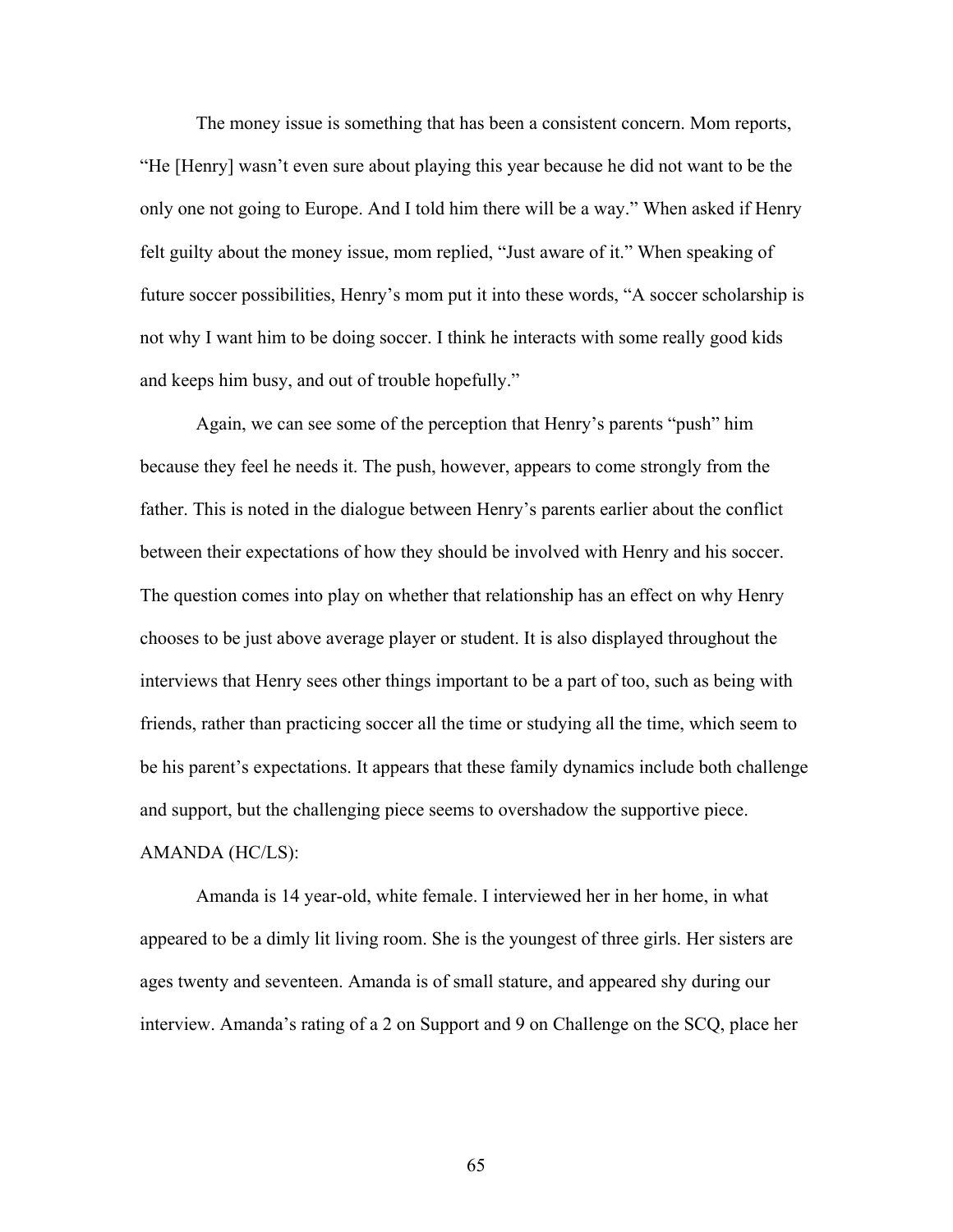in the High Challenge /Low Support category. She also experienced soccer as *both* work and play. She reported a 7 out of 10 for her level of enjoyment of soccer.

She reflects that her family spends time together on "vacations and going out to eat and stuff." She also expresses that she spends a lot of time with friends on the weekends, stating, "sometimes I am gone from Friday afternoon until Saturday evening." She also reports that she is involved with a carpool for soccer practices and games. When asked if her parents participated in any outside activities, she replies, "nothing sports wise, my mom is in the choir and the bells thing, and my dad is on some boards, but I don't know what boards though." This possibly conveys some type of lack of communication as far as the limited knowledge she has of her dads interests/activities. She also reports, like the other intervewees that she communicates mostly with her parents in the car, "mostly when they are giving me a ride to school or from ball practice and during dinner." When speaking of communicating with her family, Amanda talks about conversations consisting of a here-and-now focus. She also reports, "I never really, like, say much. I just answer the questions they have." She identified a variety of issues that she and her parents talk about including, "school, sports, and things on TV like the news." Similar to the other teens interviewed, she talks to her dad "about more soccer stuff than with my mom. With mom more school stuff." When she does talk to her dad, "He always asks me if I would rather be playing a different position, if I am getting tired of it [soccer], if I am happy, and if I like my coach." She also states, "My dad seems always more into the game than my mom. I think he is just more interested." She describes her parent's behavior at games as encouraging, "they don't try to coach me or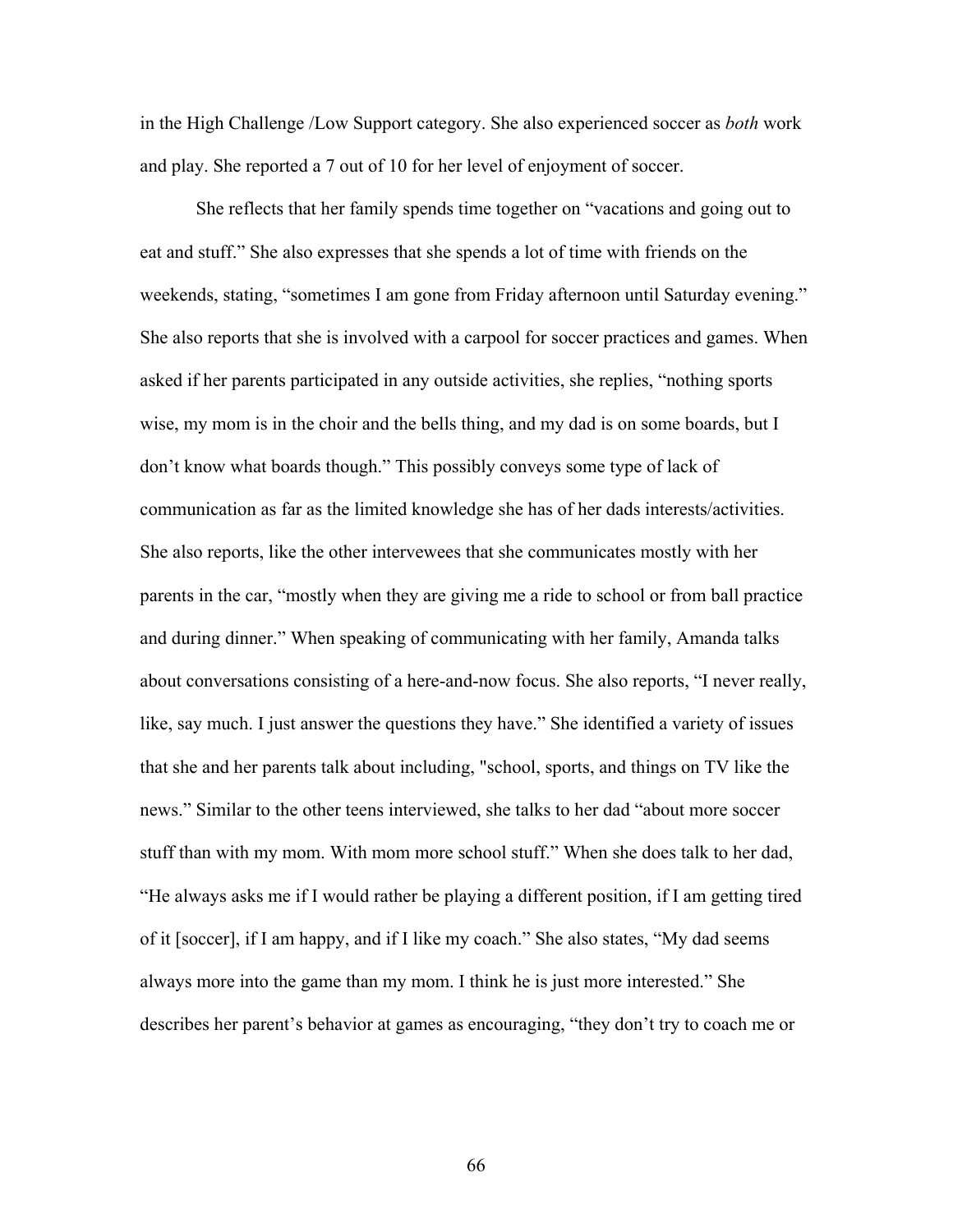anything, just encourage people." She reports that her father tends to stand while her mother usually sits at games.

 When asked if they talk openly about expectations in relation to life and soccer, she replies, "Not really, basically they just make sure I am doing what I want to do. They never really tell me what they expect of me. They make sure I am doing well." When asked for some examples, she refers to her parent's comments such as, "How's soccer? Was practice good? How's school? They always make sure I do my homework, which is not always fun. They make sure I don't spend too much time on the computer." Amanda basically reported that she and her parents do not talk about expectations except for one time dealing with soccer. Here is what she had to say, "At the beginning of the season before try-outs I didn't want to play because I was not happy with it [soccer]. They just encouraged me to give it a chance; we were getting a new coach. Just to try things and not give up on it." When asked why she was not happy with soccer, she replied, "It was year round, it kind of took up a lot of time, but now it is only in the fall. It's just easier and more fun." Her parent's expectations of her in soccer are to, "Try hard when at practice and games, have a good attitude, and good sportsmanship." When discussing college, she reports that she would "rather choose a school for what it is based on what I want to do, not just based on soccer." When asked about the enjoyment of soccer, Amanda responds, "I think I would be less interested if I didn't play with my friends. Since we are all together it's fun. Being serious, but not obsessed with it." She uses an example with swimming, "I used to swim and I just got sick of it. My mom wanted me to keep doing it and I just quit because I didn't like it. I think I felt forced to do it, but I don't feel forced to play soccer." However, she does include this point about relating to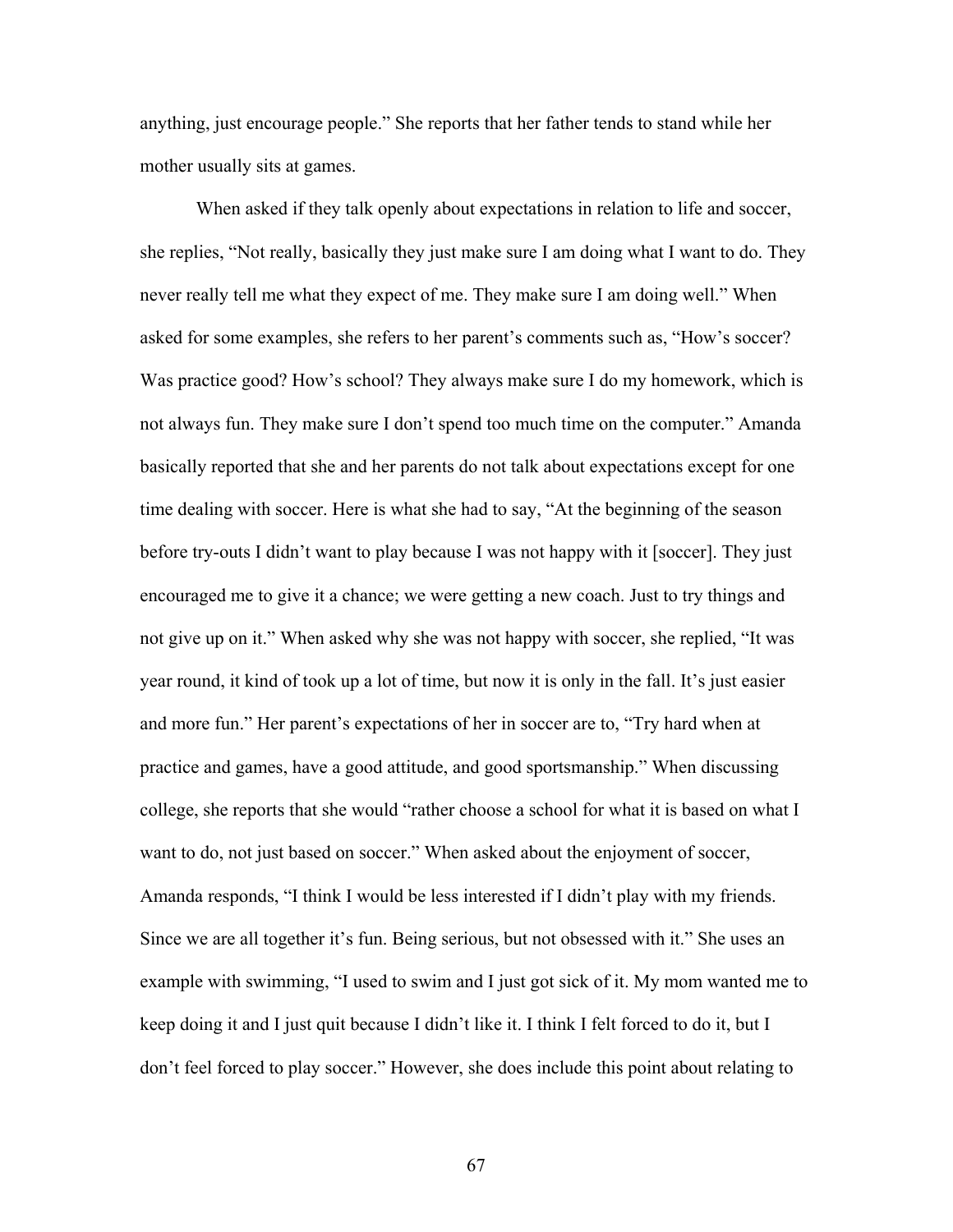her father about soccer. "My dad always asks me if I should play offense and all that stuff, but I like defense and that's where I want to stay. That's the only thing that bothers me."

In this next section we can see how some of her parent's expectations are integrated into her own expectations. The question asked to her by the interviewer was, "What type of things do you like to do?" Amanda replies, "My moms whole side of the family is into that medicine stuff, they are all doctors or physical therapists and stuff, so something like that, or I like art a lot. I like engineering and stuff like that, also law, that kind of thing." It is interesting to note that most of these things Amanda listed are higher end type careers. When she speaks of expectations her parents have of her in life in general she states, "To do well in school, all the moral things, and just do what I like doing." She also reports that she would like to go to college and find a job.

 When interviewing Amanda's parents, the dad immediately speaks of his pursuit to get his children involved in sports, including golf and tennis, but admits he has not been successful. He has this to say about his own interests, "My passion is just being outdoors. I like to fish, hunt, golf, you name it, I am outside doing it. Amanda likes a variety of sports. She is pretty good at what ever she does, she has great hand – eye coordination." He also talks about how he and his wife both enjoy doing yard work, as well as travel. He states this about his wife's interests, "Church, PTA, band, school in general, what ever is coming down the pike, she is the volunteer."

 He also reports that the, "best quality time I have with her is taking her to and from practice. . . car time is quality time." He has this to say about the communication style they have with Amanda, "sometimes you get conversation, sometimes not. We try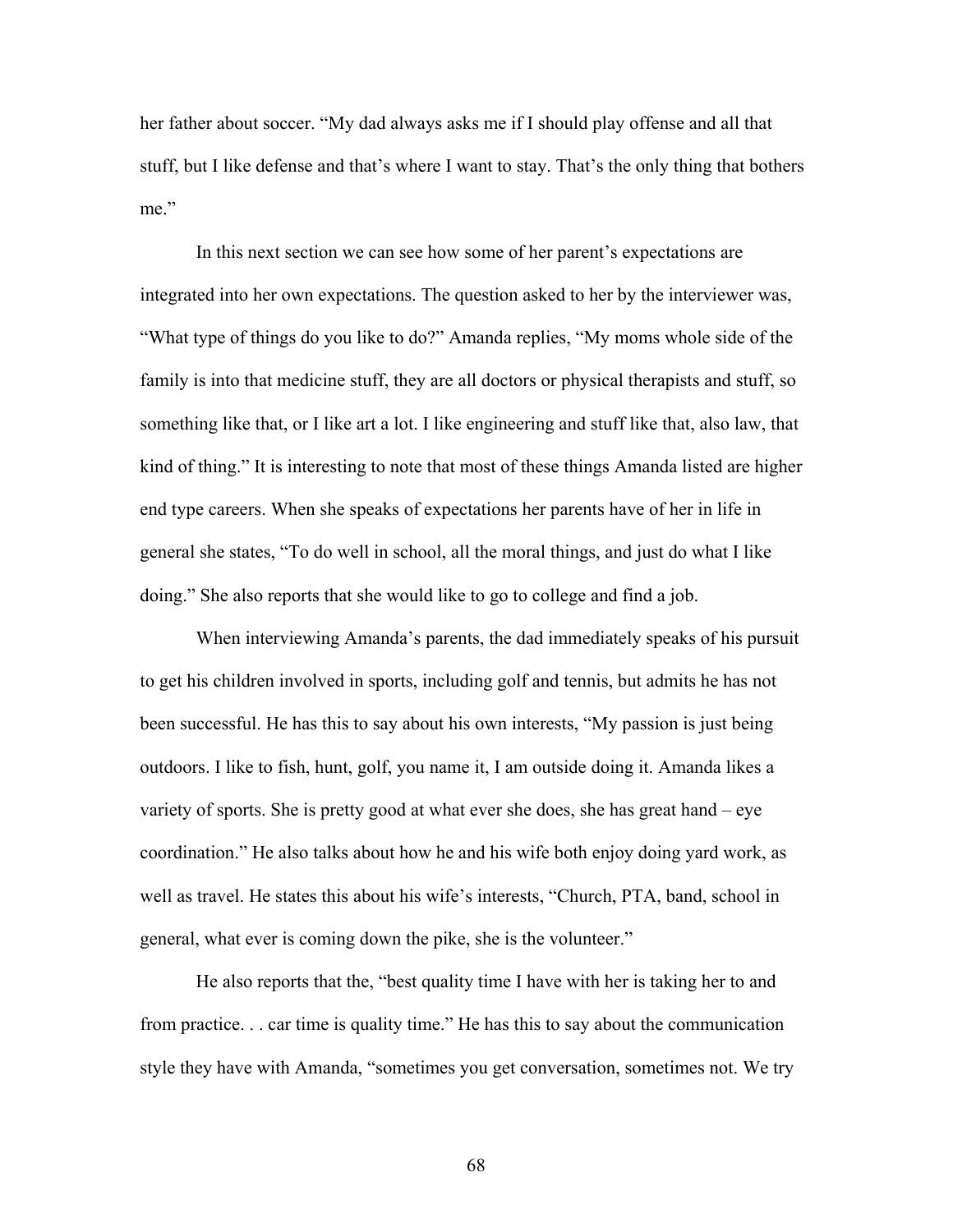to keep our kids involved with sports, keep them involved with church, youth group. We try to have a close eye on her friends." When asked, the mom has this to say about talking to Amanda about issues in-depth, "That I would like to, or that actually happen." The mom goes on to say, "I feel like I am trying to draw her out more than I have ever use to. She use to talk to me a lot. I think it is typical of this age, more independent, wanting more privacy. I ask probing questions, which they get real tired with. I try to pull back sometimes and not be so intense." This supports the communication dynamic the father talks about in relation to the limited access and depth of communication. He goes on to report that his knowledge of soccer is minimal, therefore he does not "throw out" advice at games. He also admits that, "It's [soccer] been great for us as a family because we travel with her and that's quality time." The next statement about communicating in more depth with Amanda seems important with how Amanda's dad views her participating in sports /soccer:

The only thing that comes to mind is that Amanda is really talented and I am not sure, she can do anything she wants to do. You can't give somebody that determination, dedication and heart. I try to inspire her. When I was in high school I clearly didn't have the talent she has, and there wasn't anybody that had more heart than I did. I played sports out of just shear determination. I look at her and she has the talent, but I wonder about the determination. I wonder if she really wants to be doing it. In soccer she really seems to have that aggression and she loves the sport. And as I said earlier, I have tried to get her into tennis or golf, something more individual because she is just really talented.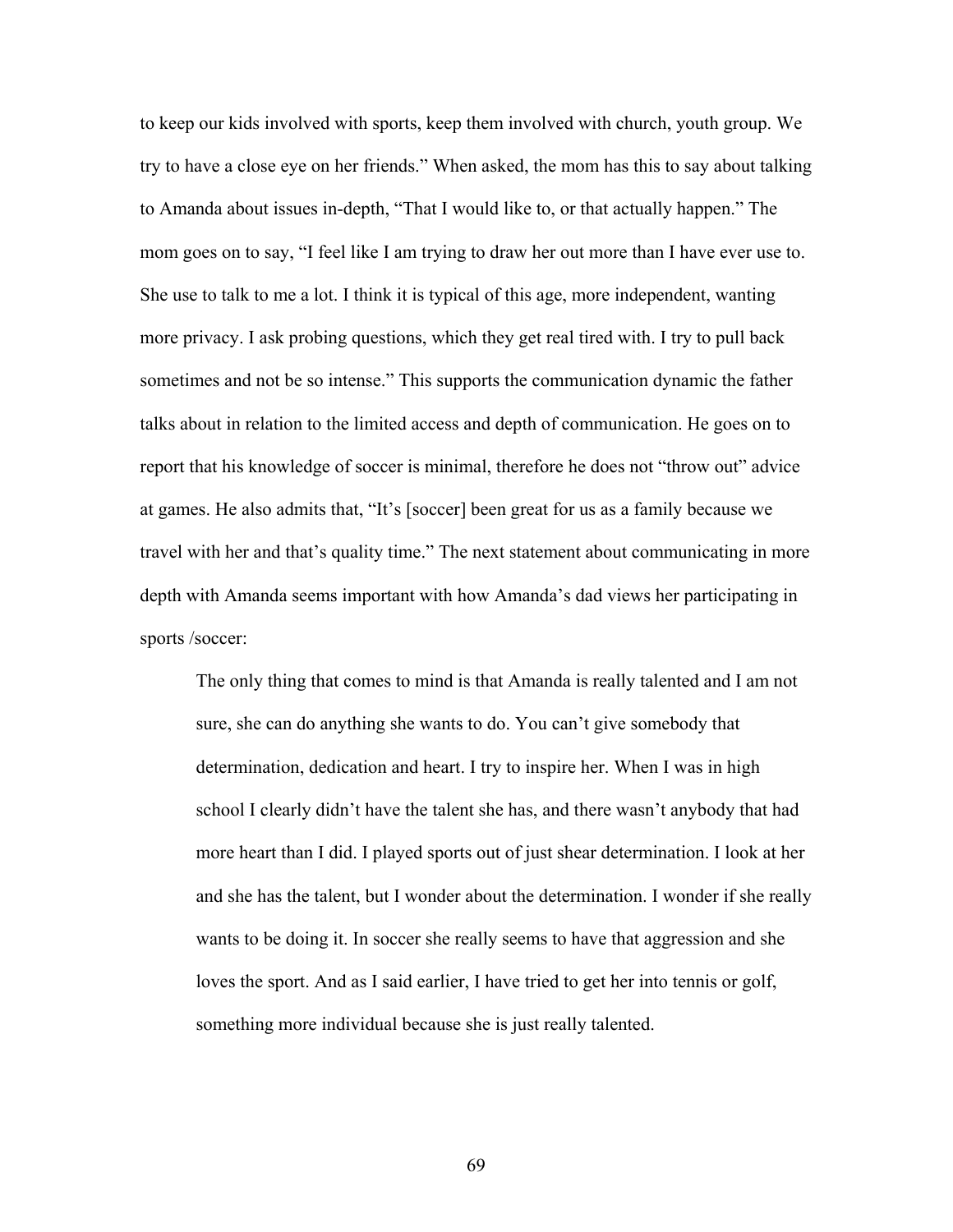As we saw in Amanda's interview, that she seems to resent the feeling of "being pushed", and therefore makes her own decisions based on what makes her happy, yet she still feels the pressure. This has been described by Csikszentmihalyi and Schneider (2000) as a family dynamic in the family typology of high challenge and low support. Amanda's dad continues to display concern over Amanda's low view of herself in soccer, "She never really gives herself any credit. That's what troubles me the most about her playing sports. She is always down on herself, like, 'I didn't do very well,' 'I didn't have a good game,' or 'I could have done better.' I don't know if that is good or bad." He goes on to talk about how Amanda seems to have higher self-esteem when it comes to school, "She doesn't think she measures up when she plays sports. It's kind of a contradiction in her personality because anything else she's not intimidated or questions her ability. We are not parents that push her in athletics. Some people try to push their kids I think because they are living through their children in athletics a lot of times, but we just let them decide what they have wanted to do and we try to support them." He continues to express this concern about Amanda when she loses a soccer game, "Amanda is not one to come home and dwell on it. I wonder what's going on inside her when they win or lose because she's not real outwardly emotional." He is also quoted saying, "I am extremely competitive, but I am not a great talent, I played sports only because I had the determination." Although Amanda's father expresses these concerns, it is interesting to see how he talks about wanting her to be involved in other sports, and what his experiences were like when he was in high school. Although he does not see that he is "living" through his child, his interview shows otherwise. This is a point to present that it may be hard sometimes to see the perspective of parental influences from the parents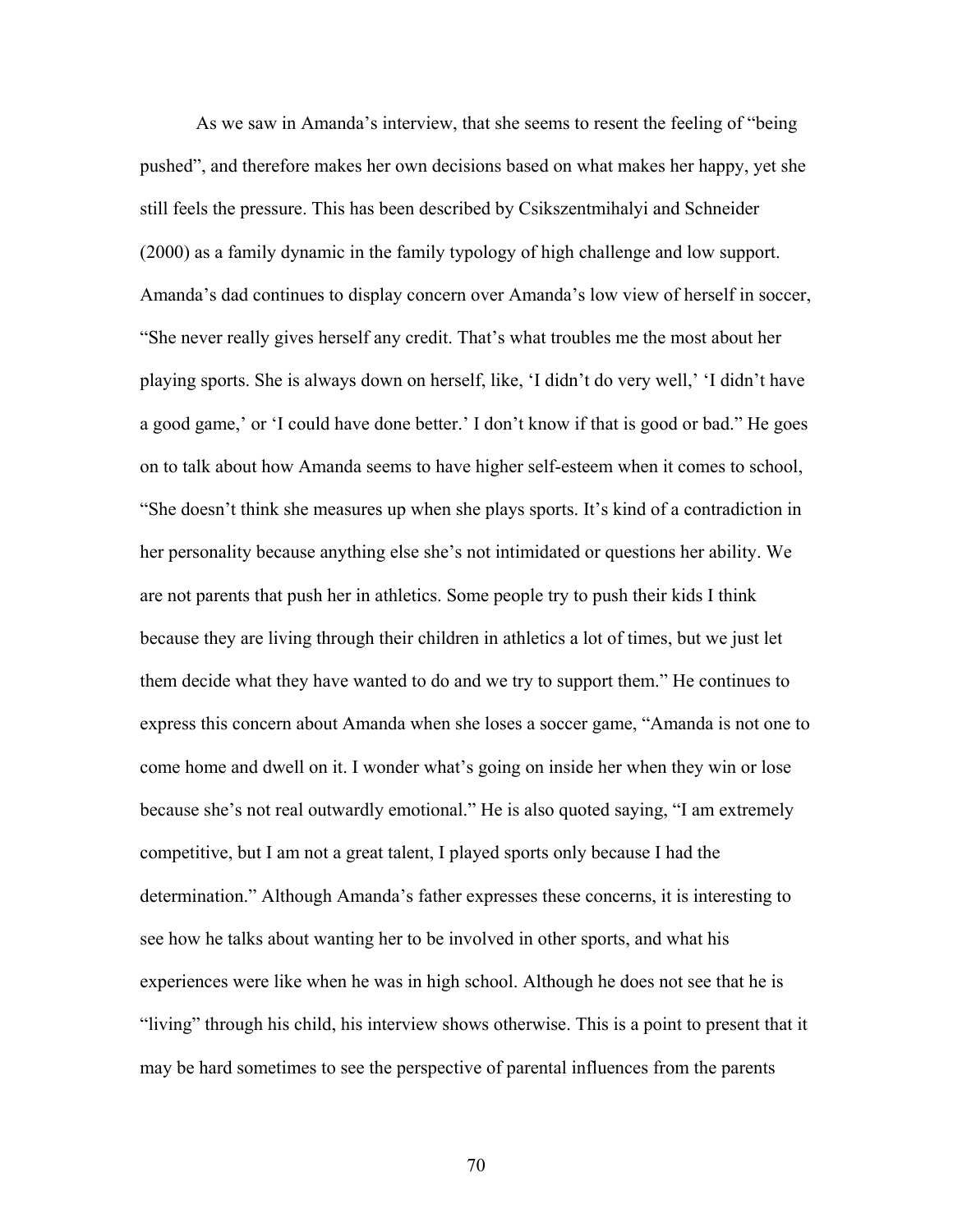themselves. This previous discussion by the father seems to be a contradiction that he feels he does not "push" Amanda, but on the other hand he discusses how he wants to decide what sports she plays and even what position she plays.

Amanda's father has this to say about setting goals for her, "Things come easy for her academically and athletically. So we wanted her to be challenged. She is able to do a lot of different tasks at the same time. She can manipulate her schedule and her schoolwork so that she had plenty of extra time too. Things just come easy for her." Although this is the father's perspective, in Amanda's interview she discussed at one point not wanting to play soccer because of the amount of time it took up. Amanda's mother has this to offer about goal setting and expectations, "Number one, is that she is the only person responsible for her happiness. No one else is going to give her that. Number two is to be able to set goals because I am not good at that. And you always want for your kids what you didn't have. And number three, to do the best you can." When asked whether each of them thought Amanda's expectations were similar or different than theirs, the dad responded, "Good question. I don't know. I really don't know." The mother also responded, "I don't have a clue. I think she wants to do well." An interesting point to tag onto the communication piece is what Amanda's father says about their communication style which is in agreement with what Amanda revealed in her interview, "I think it is one way [communication]. Amanda is very private. We are picking out of her what's going on. I am her dad and she emotionally leaves me out whether it is boys or whatever. I am not somebody she is going to be talking to about it." This point is important to consider when looking at communication between different gender parents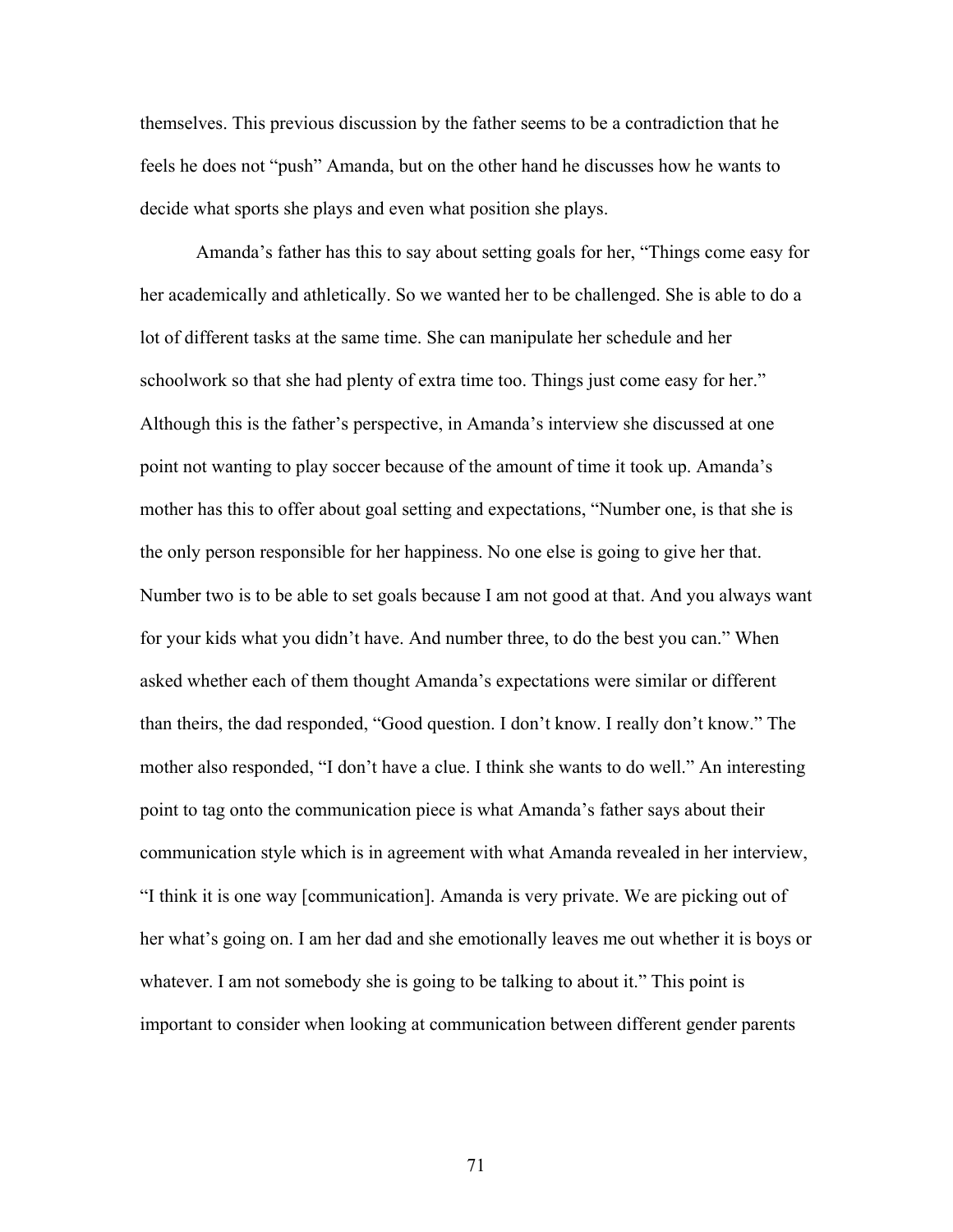at this stage on life. Another perspective to consider is the different personalities of parents and children, and how each will influence interaction and communication.

When the mom was asked about setting goals, she stated, "It's really hard. I think childhood has become so stressful. If they don't make straight A's- if they want to finebut don't get an ulcer over it. But then you have to look at why am I not doing it. What can we do to improve it. I don't want to be pushy."

 He continues in the interview to describe their investment in her sport of soccer, which includes, a lot of time and money. But he also reports that although there is much time and money involved, "it has put her with a group of kids outside of her circle of friends, which is a good thing. Kids from other parts of town, kids from other schools, and it has been a very good thing for her to experience." He also talks about Amanda's learning experiences including, "understanding of fairness and team play, contribution, and self-discipline." Amanda's father shares his view on his role in whether she enjoys soccer or not:

Yes, because we are involved. We are always there. No matter what they are doing, whether it's band, sporting events, church events, we are always there. She can look out in the audience and see us. When you have children you sacrifice for them. That is important because you only get one shot at it. I lost my dad when I was 13, my children are my world. Amanda is the baby, and when she is out of here it is going to be tough.

The mom's perspective about Amanda's involvement in soccer is this:

Oh yeah [we have a role in whether she enjoys soccer or not]. She's heard comments from other parents on the sidelines, and they hate that. When parents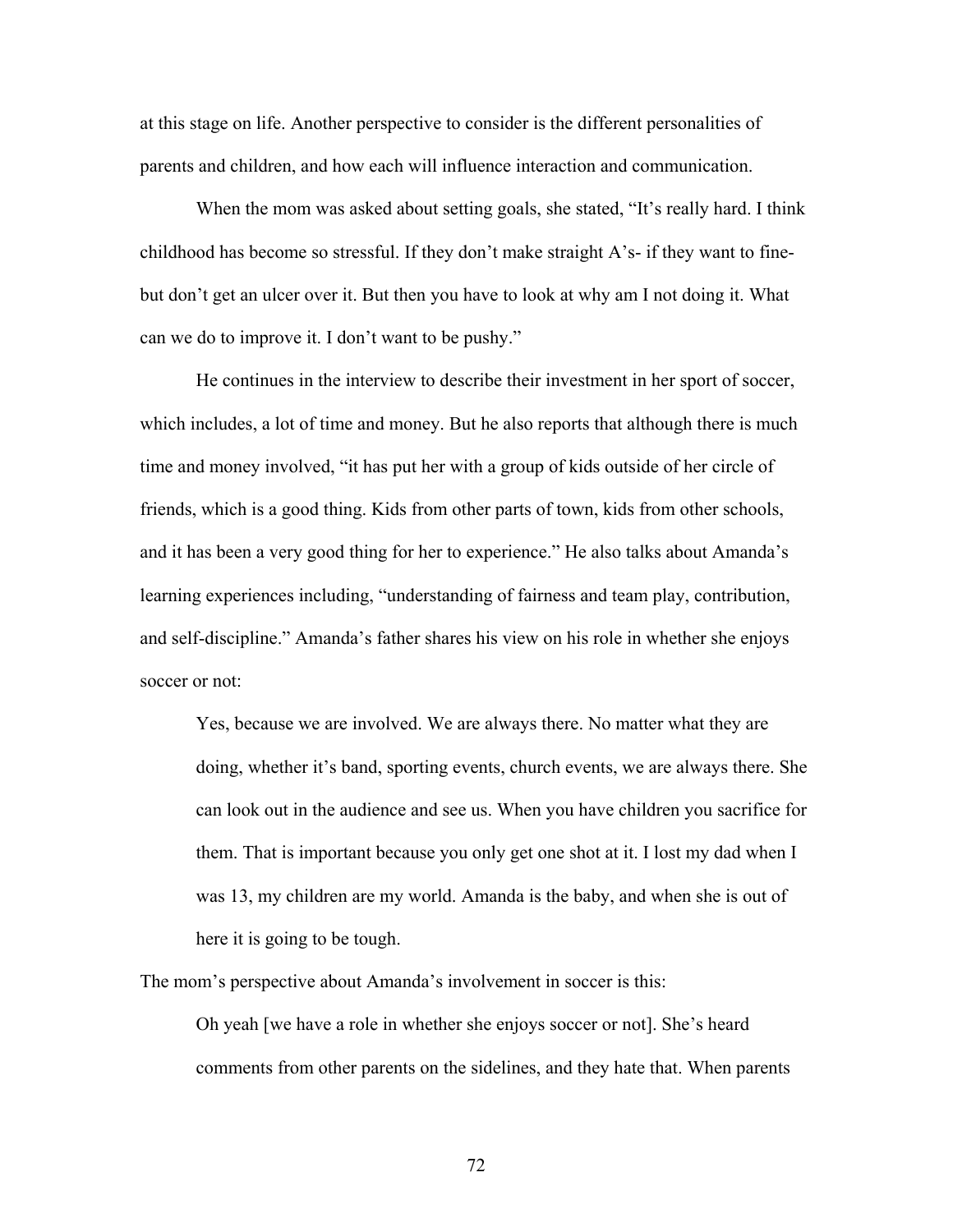try to coach them, it confuses them. I really think it is recreation. Nobody can tell you what you should do with it, you have to be the one who learns what you want to do with it [soccer]. I would like to see her excel and maybe go to another [soccer] camp to learn more. I would like to see her work on her left foot more, she knows she needs to. We see a lot of potential in Amanda intellectual wise and sport wise.

 As seen between the two parents, there are possible differences between the perspective(s) of the mom versus the dad. With these conflicting perspectives, it could potentially be confusing for the adolescent. This is an area that needs further exploration. MADISON (HC/LS):

Madison is a 15-year-old, white female. I interviewed Madison at her mother's house, whom she lives with most of the time. Madison is a vibrant, enthusiastic girl, who seems to have a lot of nervous energy. She had a smile on her face during most of the interview. She has dirty blonde hair and blue eyes. Madison rated her family dynamics a 4 on the Support Scale and a 6 on the Challenge Scale. She reported that her soccer experiences felt more like *work*. She was the only participant to report a 0 on the enjoyment question. Our interview was conducted in the dining room. Madison's parents are separated, but her father came to the mother's house for the interview.

Madison initially describes spending more time with her mom, since that is who she lives with. She reports that she talks to her dad every night on the phone, and he takes her places when her mom cannot. She reports that her dad is in a "speech thing" and her mom is "in class for school right now." Her mom is taking classes to become a teacher. She also states that the car is usually where she talks the most to her parents. When asked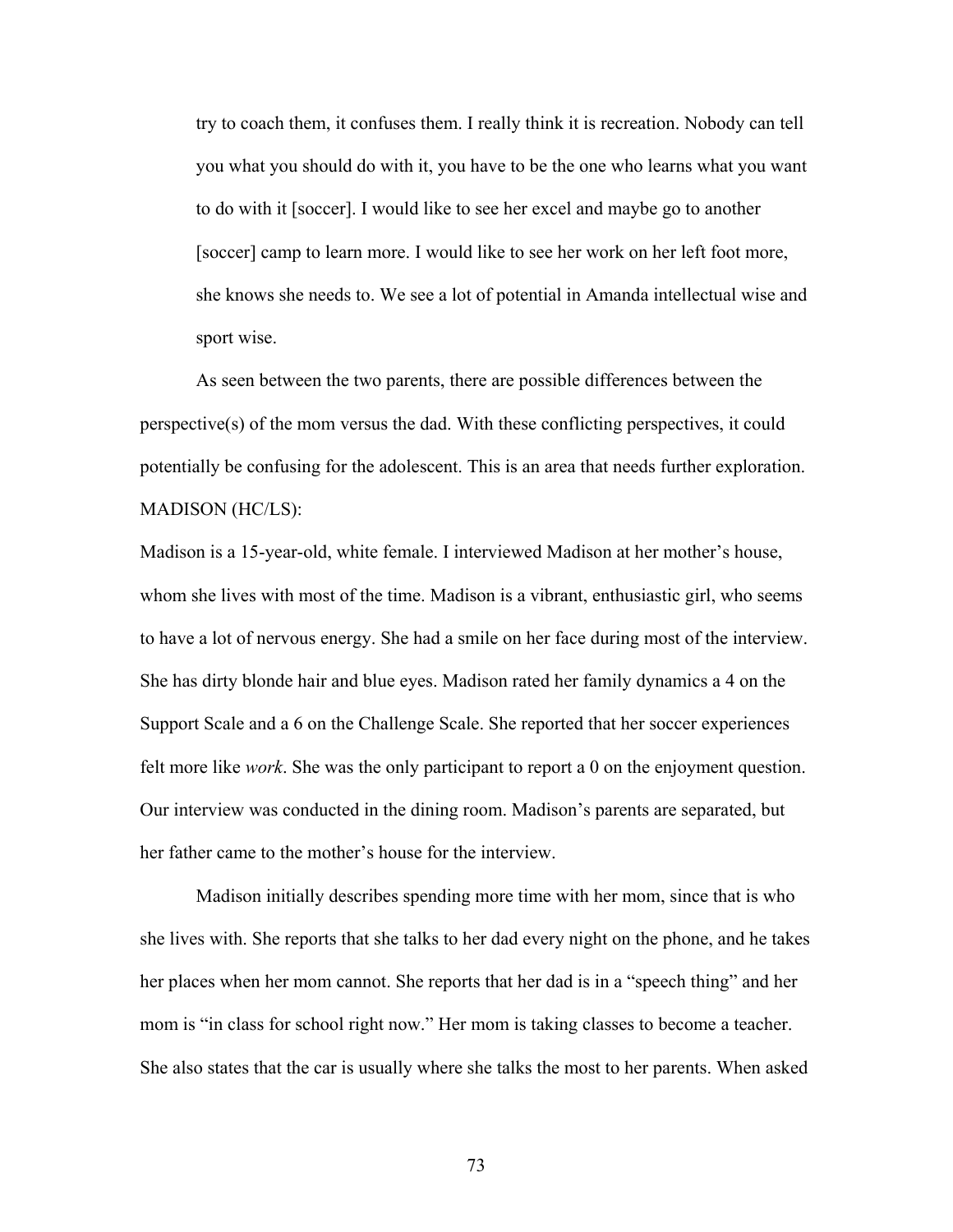what she talks to them about she replies, "Cliques and who is dating who at school. We talk about that a lot. And my dad really gets into the soccer about who is not so good and stuff." She states that they talk about soccer a lot when she has had a bad day and they ask her if she still wants to play. I asked her what her parents response usually is, and she states, "my mom usually takes me home from games, so I usually talk to her, but I would have to do something else if I didn't play soccer. My dad would not let me just not do anything." It is interesting to note the differences between the parents when asked about how they behave at games: "They cheer a lot. With the rest of the parents they get kind of obnoxious, not because they are trying to, but you can just hear them really loudly [laughing]. They are pretty encouraging usually. I don't really look at my dad, my mom usually gets into it, but my dad claps a lot. I don't think he really says that much."

 When talking about expectations, Madison suggests that there are different expectations between her and her parents with this statement, [do you talk openly with your parents about expectations?] "There are a few arguments we have like if I get a bad grade and I am really mad, we start yelling at each other." As far as in soccer, she states, "[My parents want me] to do well. I don't think they would tell me if I was doing bad, they usually point out what I do good." [What do you expect of yourself?] I try to do good in school, and try to please them, is more of my goals." As seen by this statement, she is interlocking her parents expectations with her own goals. She also reports that her expectations are different than her parents, particularly when it comes to soccer, "I don't want to make a commitment. I'd rather do other things, and they definitely want me to do soccer." When asked for an example, she reported, "If I have to do something like go to a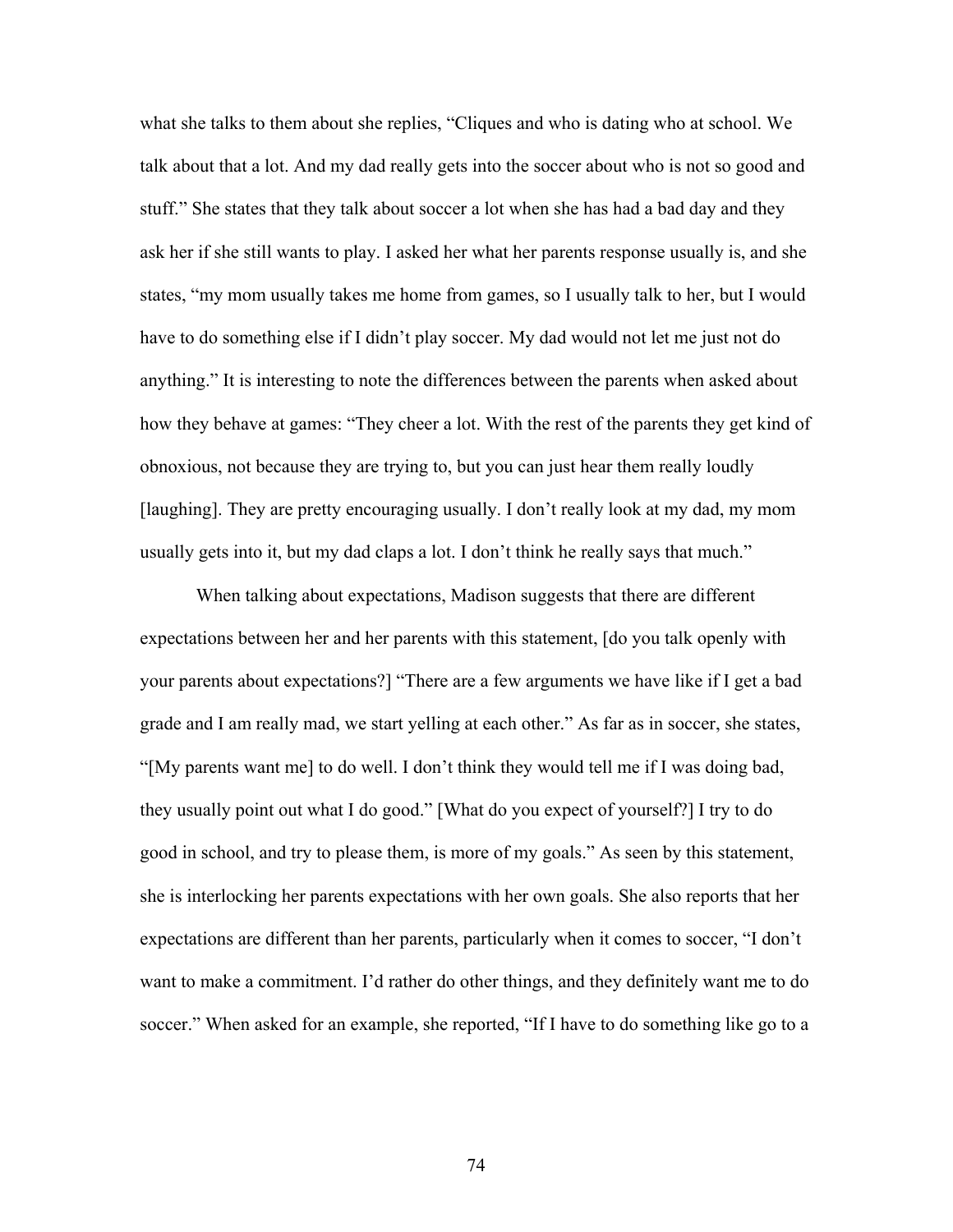tournament and leave on a Friday night, and my friends are going to the movies, I'd rather do that."

 She has this to say about her parents investment and involvement in her soccer, "[laughing] they put a lot of money into soccer, and commitment. There rarely are times when they can't get me somewhere. There have been times my dad had to go out of town and my mom had class, so my friend took me up. My mom would call and we talked about how I did and stuff. They have been pretty involved." She reflects on her perspective on how soccer is related to her future in this next statement,

I probably see it as something I will do up until I graduate [high school], but I am not sure I will play it in college or anything. I think my parents think I will be playing it for a while. My friends play, and you[Liz /interviewer] have interviewed like Amanda and Elizabeth, and our team is really close, so we wouldn't want to quit and lose that bond. We have had discussions about how we would rather be with our soccer friends than our school friends because it is all about cliques and stuff.

 This statement appears to contradict what Madison talks about in the previous paragraph about "wanting to do other things" besides soccer, but then she states how she feels closer to her soccer friends.

In soccer her goal is more to do her best, "I know I am not always going to win, so my main goal is to do my best, and probably to do my best in life too." Her perspective on her parents' goals are, "to do well and make commitments." She follows with an example of the feedback she receives from her parents, "Usually I take a test and bring it home and show my mom. If I didn't do well, I explain why and if it is just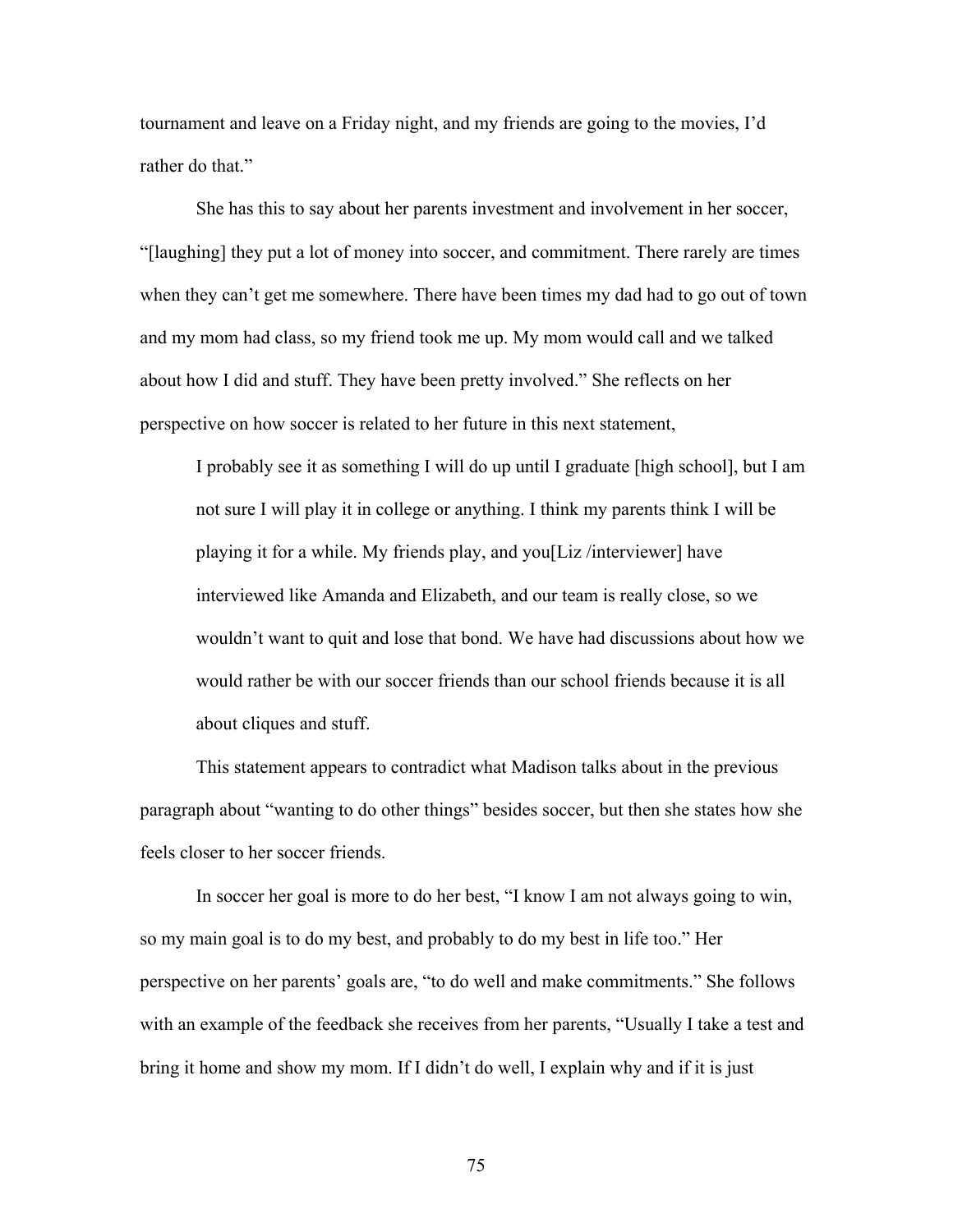because of the studying then they are not happy, but if I know the material then she is not mad."

She was then asked how she defined "doing her best," and this is what she had to say, "I just have a feeling. We don't talk about goals very much, it is usually just events that come up and we deal with it. I really enjoy soccer because of my friends." The last question dealt with whether her parents could do anything more or less for her to have a better experience with soccer, and she replied, "I don't think there is really anything they could do, it is usually my coach. My parents are usually pretty supportive." The themes that stuck out for me when I interviewed Madison is that there is the strong push for commitment from her parents, however, Madison displays a different attitude towards commitment. This issue will be discussed further.

 Madison's mom also appears to be an energetic person too, whereas the father appears a little more quiet and laid-back. The mom first describes the lack of time for family interaction. She is currently taking classes to become a teacher, and this takes up a lot of time. She reflected that she sometimes feels guilty, but also sees it as an opportunity to be a role model for her daughters. The dad states that he usually spends time with Madison "watching TV, playing on the computer, and movies occasionally." The mom expresses her outside interest in bridge and the dad "runs half marathons." The parents seem to agree when describing the communication style they have with Madison, "There is a difference between communicating and trying to communicate [laughter from dad and mom]." The mom supports this comment with: "Trying to talk to her and communicating with her, like talking to her the way I talk with you and eye contact- she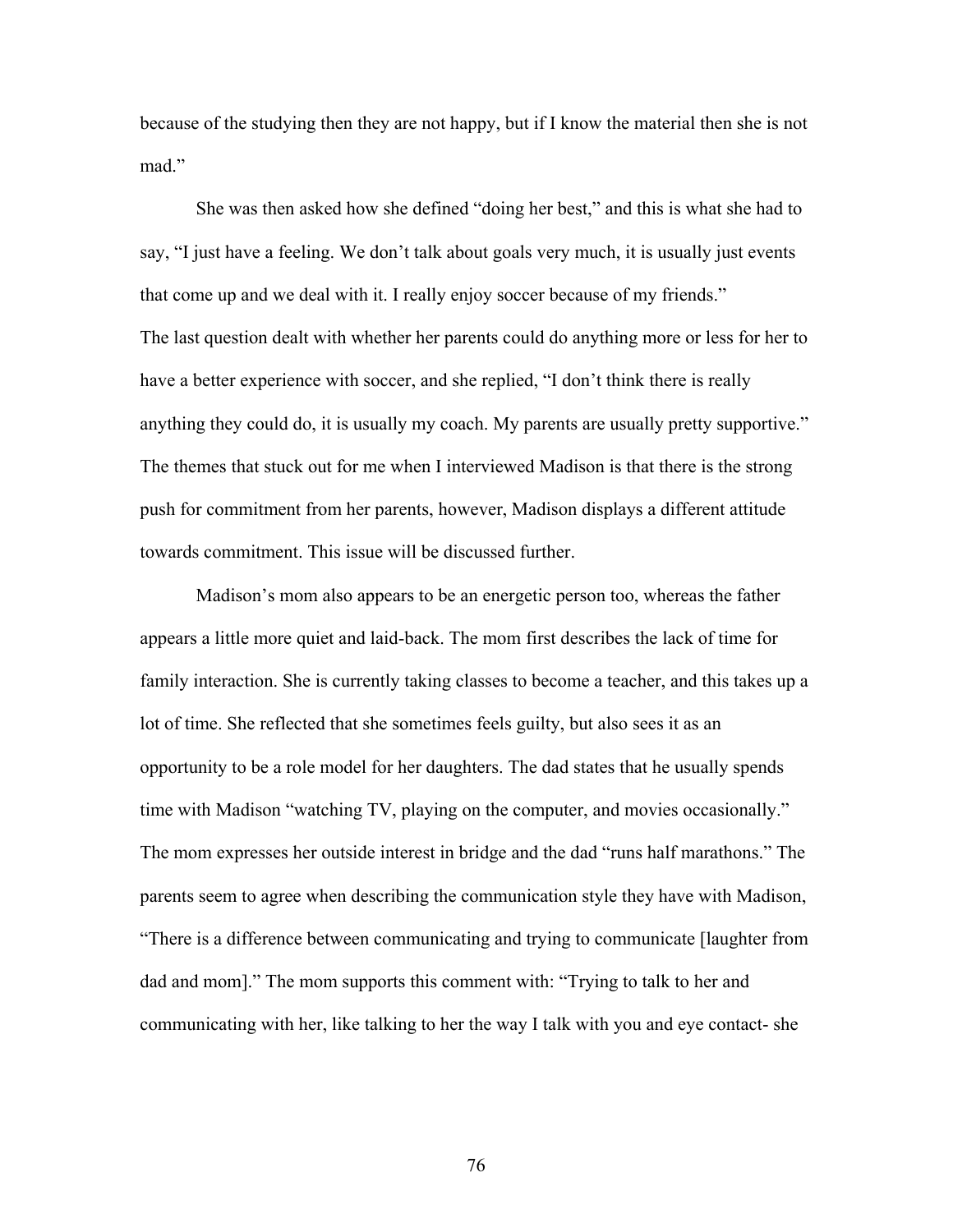does not listen. She is better than she use to be." However her mom reports that there are, "times she just wants to talk." Dad adds,

It depends on if her friends are around, there is no reception at all. Now if it is just she and her sister and me, then she will be very interactive, very animated, like a storyteller. But when she is with her friends, her communication style is almost different, it is more of a performance. I usually talk with her in the car or on the weekends.

Both seem to talk to her about a variety of issues such as school, friends, soccer, but her mom adds, "I am probably good about talking about things that are going on at school, sometimes it works and sometimes it doesn't, but I've tried." The father describes the effort of trying to teach them about listening to the news, "I try to get them aware."

 Both the parents appear to agree in what they talk to her about in relation to soccer. Mom suggests,

We try to tell her that she has a talented team, she just doesn't want to hear that. I don't know if she goes in thinking the worst and then she is happy if it is not a disaster. I try to talk to her about attitude.

The dad follows with, "In the car sometimes before a game it is 'woe is me' and I will try to have a discussion with her about it, and there is no listening to that." Both agree that her reception is much better when it is just the two of them together- whether it is with just mom or just dad.

The mom goes on to describe her behavior at Madison's soccer games,

*Mom*: I make a lot of noise usually, but it is all positive, you know I yell and cheer. One time many years ago, she told me not to say anything.

*Interviewer*: [So did you guys discuss that?]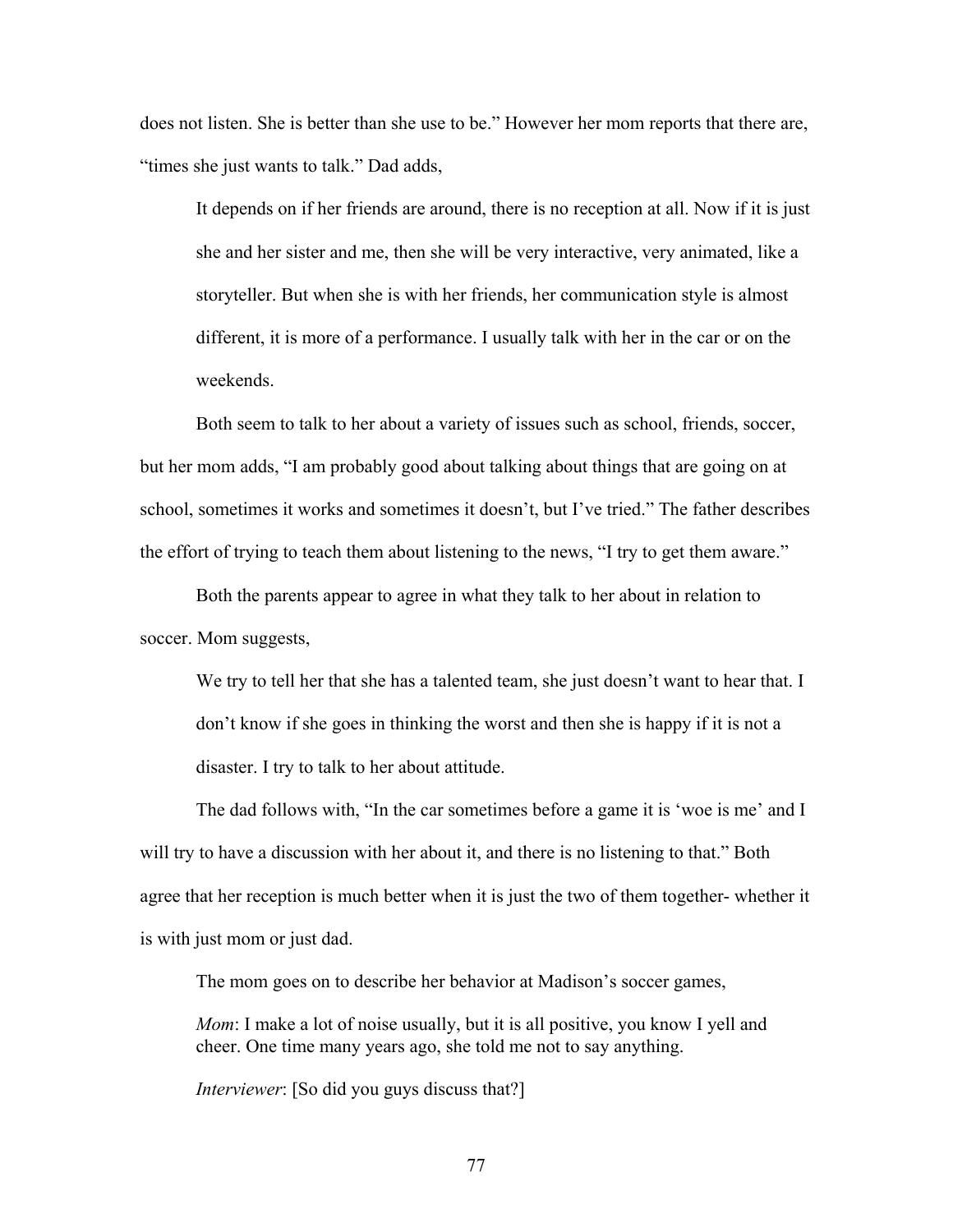*Mom*:Yeah, but then she asked at another game if I was watching because she couldn't hear me. I then told her yeah, but that I was not to talk [laughter]. She just assumed if I was not yelling, I was not watching. She never complained again.

Dad reports about the same issue, "It's similar. 'Don't say anything dad,' but I will yell like 'nice shot.' I won't just say it to Madison, I will say it to anyone else on the team." They also agree on the issue of not talking to Madison after a game when she is walking off the field; mom reports, "She does not want the attention in front of her friends." The mom also reports that Madison will usually respond to conversation after the game with, "We hated the way we played, we are horrible." Dad states that he sometimes tries to "construct it with her sometimes, so to get her focused on how they did some things right, and less focused on 'we are terrible.' The coach is different, he will tell them they played 'like shit.' Here we see how Madison's parents are trying to be supportive by not dwelling on the negative aspects of the game. On the contrary her coach is telling her and the team that they did not play well. This leads to not only mixed messages, but gives a sense of false praise (Damon,. 1995). Csikszentmihalyi & Schneider (2000) discuss the importance between evaluative feedback and informative feedback, and adolescents need informative feedback. This point is important to consider in relation to the issue of feedback because there seems to be a difference in the type of support parents give their children. In relation to the false praise, often times parents worry about their child's self-esteem, thus they think they can "hand it [self-esteem] out, even though it is not earned (Damon, 1995, Wedemeyer, 2003). For instance, Madison is receiving more informative feedback from her coach and more evaluative feedback from her parents, which she seems to not buy into. And when children , and particularly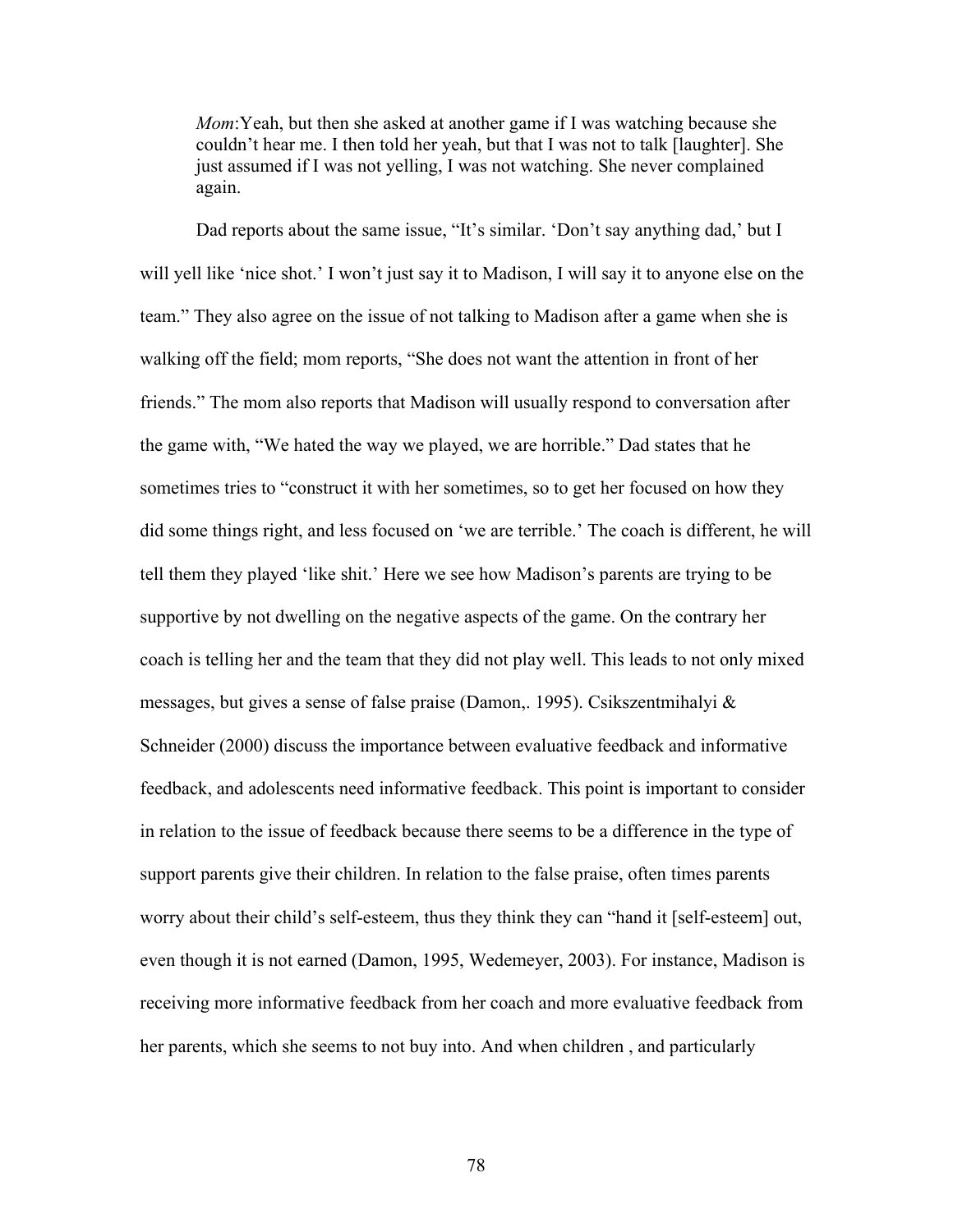adolescents do not "buy into" false feedback, then parents lose a sense of credibility. Adolescents need meaningful feedback even though it may be negative.

 The parents go on to talk about their expectations of her in life and in soccer. The mom gives this as an example, "She wanted to quit [soccer] a couple of years ago in the middle of the season. We told her that she was committed and if she doesn't want to try out next year then that is okay. We both feel commitment is important. What she is doing now will have an effect on her in the future." Dad states, "I will have a tendency to tell her what she is sowing now . . .you can't fix it." Mom jumps in with, "You can't wait until you are a senior [in high school] and get the drill, the drill starts now." The parents are talking about the importance of Madison's grades and how she performs in school will have an effect on how she does in the future.

 The next section describes the investment that Madison's parents have put into soccer. Mom replies, "money, it is definitely the focus of our lives. There was one point we had practice four nights a week between Madison and her older sister." Dad agrees stating, "during soccer season that is all there is time for." Mom also was the manager at one point for Madison's soccer team and she describes what that was like, "It was a lot of time, trying to get money from parents, paper work, and tournament stuff." Mom also relates her perspective on soccer and Madison's future, "I will be shocked if she does not play all the way through high school, but college, I don't think so. She likes getting gear, like sweatshirts- it's a team thing." Dad reports, "I think it's part of her identity." When they discuss the issue of goals, mom states, "We don't have goals too far out." And the dad feels that Madison has an "I want to do it myself" attitude, with mom supporting that notion with, "what does your parent know!" In relation to that concept, dad displays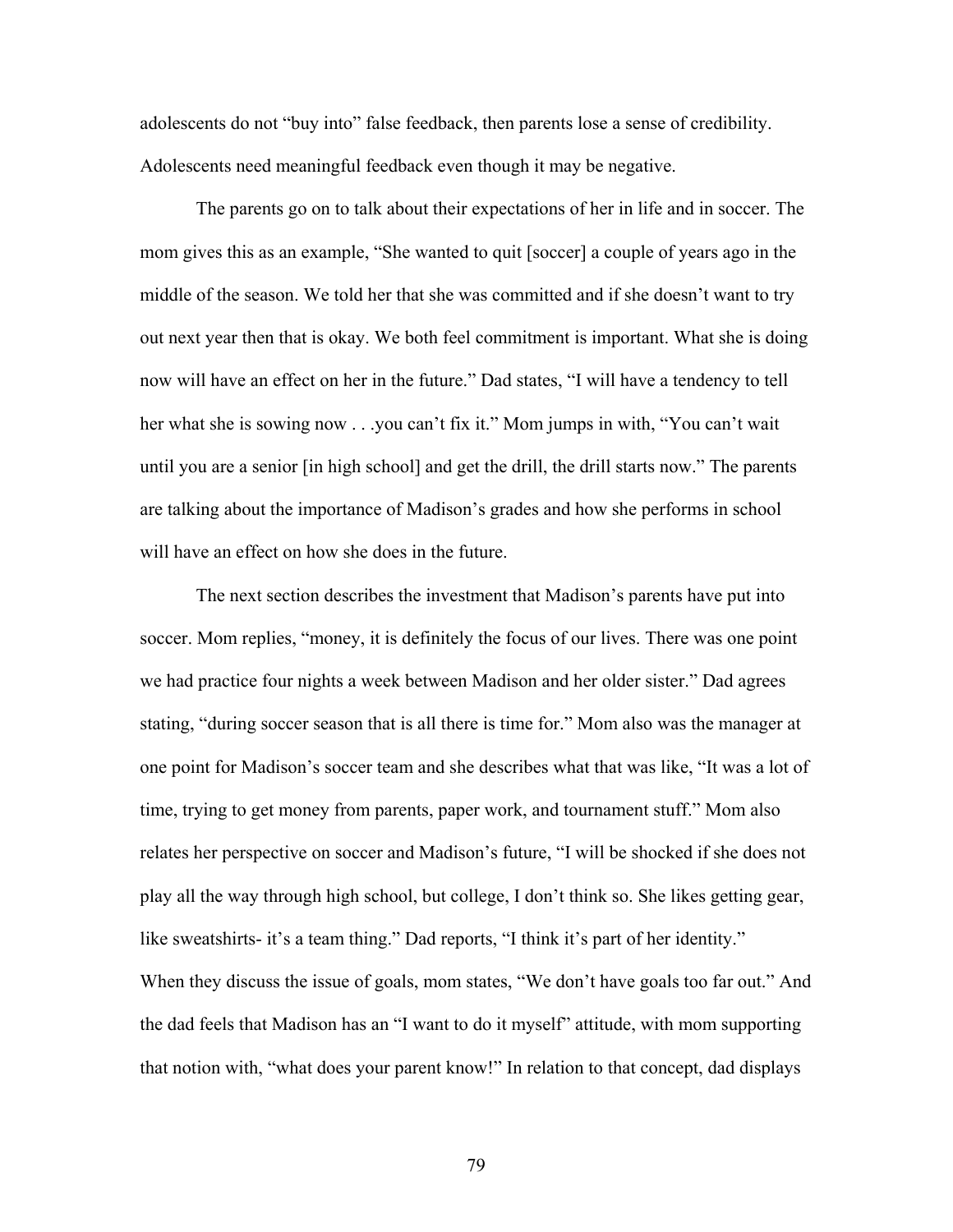concern in that, "that is kind of scary at times, because some things are better left explained than finding out for yourself." The final comments include whether they feel they impact Madison's enjoyment of soccer.

*Dad*: Yes, but I would not say the major part. I think the group of girls she is with, they are all basically really good friends.

*Mom*: In my view that is a learning experience too. Being competitive against friends.

*Dad*: I think having friends from all different schools has broaden her horizons. I heard her say in the car, 'I really like my soccer team.' I think they are older now. You use to be able to know who would walk across the field together, and now they are all together.

Although mom and dad seem to have similar perspectives on how they view their relationship with their daughter, communication seems to be an area of concern. Madison appears to relay that her expectations are not necessarily what her parents' expectations are. She even admits to "arguments" around those issues, intimating that her parents expectations are arbitrary or too high, which would fit the family dynamics of a high challenge / low support family environment. I would also comment on the stark difference Madison displays in relation to non-commitment, where as her parents display a strong notion towards commitment. One possible explanation for this non-committal perspective from Madison may stem from her parents' separation, which reflects on her experiences in other parts of her life.

# *Low Challenge / High Support*

 Ckiszentmihalyi and Schneider (2000) speak of this family dynamic as parents "not wanting to push" their children, as well as the children "feel like they are not being pushed." Communication is usually open, and sometimes adolescents describe their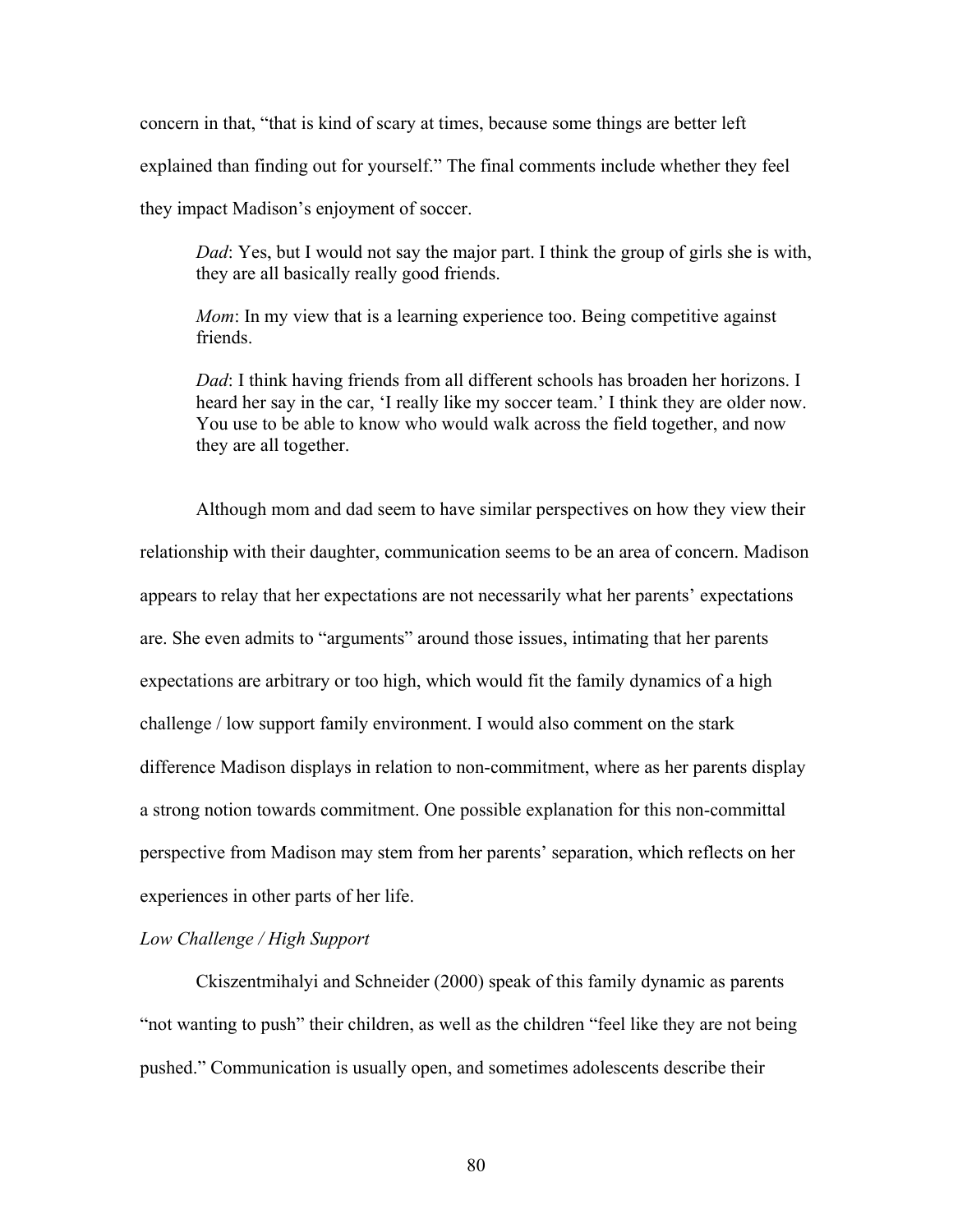parents being very involved in their lives. Trust and respect in the home is important as well. Goals and expectations are not focused with future intentions, but rather are more present-like. These families tend to be close, but lack the limits and expressed direction that High Challenge and High Support families have. However, these families "offer stability and emotional support"(p.136). Parents appear to concede to the adolescents' interests and goals.

## SCOTT (LC/HS):

Scott is a 14-year-old white, male. He has short brown hair, dark eyes, and a big smile. He has good manners, replying with "Yes Ma'm" and "No Ma'm". Scott reported an 8 on the Challenge Scale and an 8 on the Support Scale in relation to his perception of his family dynamics. He reported that soccer feels more like *play* to him. He recorded a 9 on the enjoyment question. After the interview, I felt that the family dynamics expressed in this family appeared to fit more into the category of High Challenge and High Support. We start the interview at the kitchen table. There is a bowl of popcorn he popped for an afternoon snack. He has an older brother who plays soccer and basketball. His brother is a senior in high school and is looking to go to college to play soccer. When asked about his parents outside activities he has this to say, "My dad is in the Masonic Lodge, he is part of the Lion's Club, he is with the Shriner's Club too. He goes to Lancerlot [to workout] a lot too. My mom pretty much does mom stuff [laugh];gets groceries and stuff." He states that he talks to his parents "about every night, about stuff going on at school . . .when they give me rides places, especially on soccer trips." He reports that he talks to them about "school events, sports, grades, definitely grades, and stuff during the week that is upcoming." However, when it comes to talking about things in depth he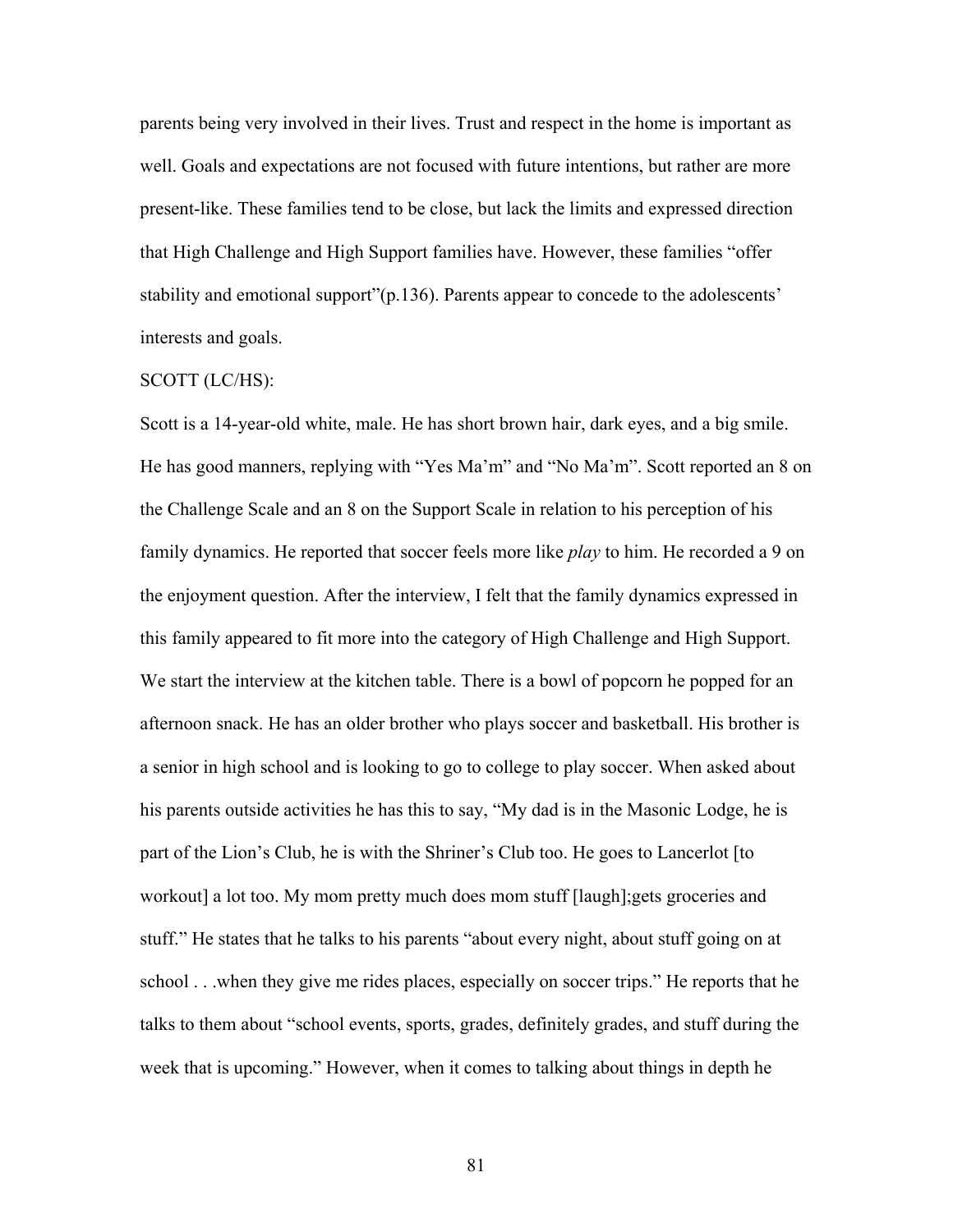reports, "I would say it varies between my brother and my parents. I can talk to my brother about a lot more stuff than I can my parents."

 He describes what it is like to have his parents involved in his soccer: First off I find out when my practices are and what time they are over and who is going to pick me up. And if they watched me, I ask them how I did. They start telling me right when I come off the field [from practice or a game]. It is good. It helps me if I am doing good, or if I could be doing better, like at ODP tryouts. [He motions thumb out for okay, thumb down for bad, and thumb up for good.]

He states that this is what his dad does to let him know how he is playing. This is a possible example of informative feedback. As you can see from what Scott reports, it helps him know how he is doing. He also confers that his dad usually takes him to soccer events, especially the "big events." He describes his mom's involvement as "a lot of fun because she will bribe me that if I get a goal I will get a CD or something [laugh]. She bribes me a lot." He reports that his parents have mostly good comments, "not wanting to get him down." He continues to describe that they are "pretty calm [at games]. If all the other parents are cheering, they will jump on the band-wagon and start cheering and be loud with them. They talk to me during the game too. Like, you are doing good keep it up, or watch number 13, he fouls a lot, letting me know who is a dirty player so I can watch out for them."

He has this to offer about his parents and their expectations:

They let me know what all is going on and they tell me if I can do better. . .. I will call them up and tell them I got a B in this class and they will be like 'that is great' and cheer me on all the way, and support me in whatever I do.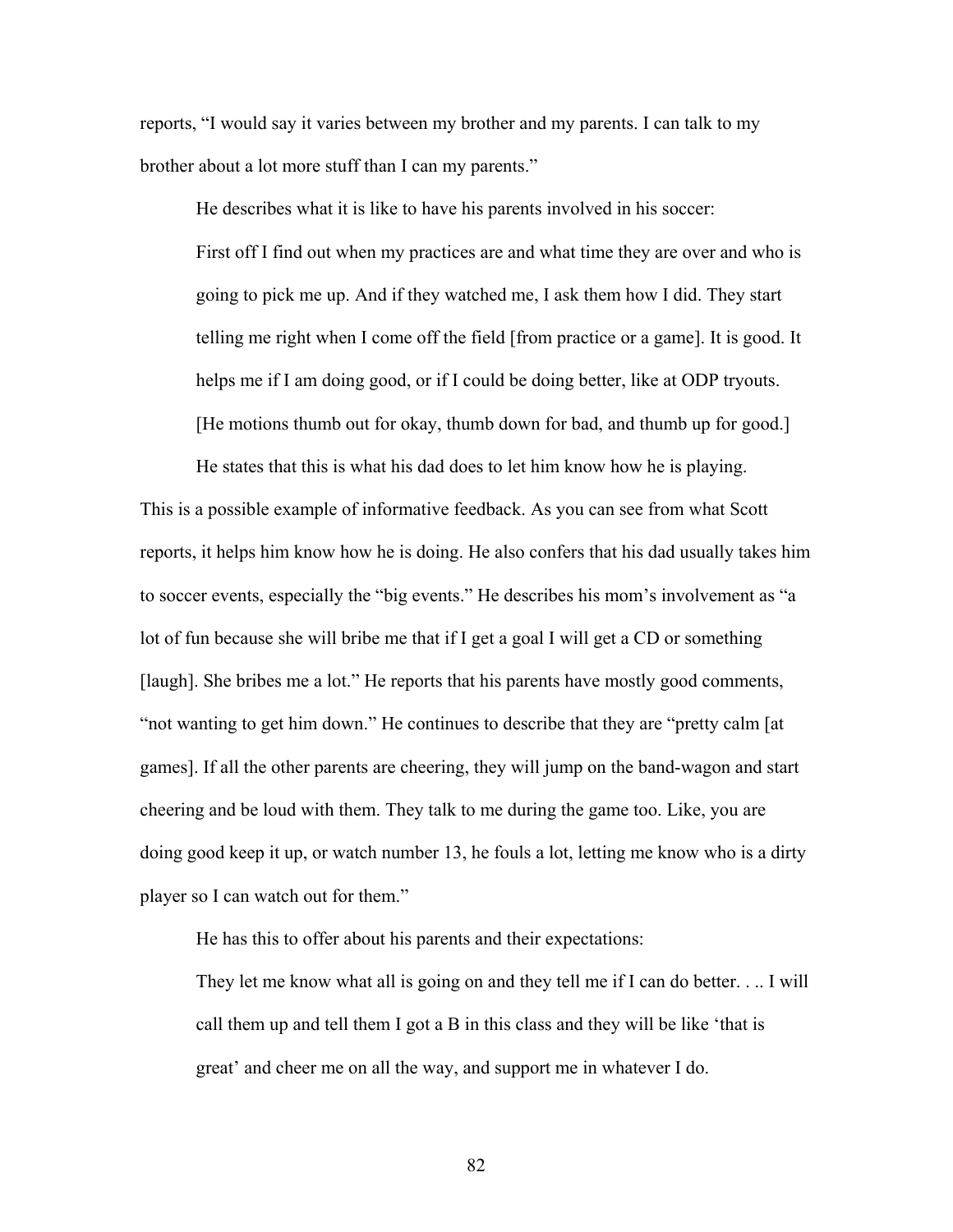He states that his parents let him know their expectations such as this example, "They will just tell me nothing below a C or you will lose everything in your room, but they prefer higher than a C."

He expresses high goals for himself when talking about life goals and soccer goals.

I wish to do really well in school like make A's and B's and if I can make straight A's, because grades are really important to me, and to do well in soccer because I have coaches watching me. I have an older brother so coaches should know who I am and expect more out of me than anyone else.

When answering the question [Why are grades so important to you?] he replies,

I want to get into a good college and get a good job. I do not want to have to go to Virginia Western, I want to go straight to a good college. If I do well in soccer and get good grades, I can pretty much go anywhere hopefully.

When asked what his parents expected of his soccer in relation to his future he stated, "They definitely want me to play soccer in college. I don't think they expect me to go professional or anything."

He talks about setting goals for himself, and then if he reaches the goal that it "will be nice to tell my parents because they will get excited." He feels that his parents goals are pretty similar to his goals to "definitely going to college, playing soccer, and making good grades to go to a good college and I guess get a good job when I am older and out of school." In relation to soccer he discusses the goal that his parents have for him which is to "practice more outside of practice and go out and condition myself more." The feedback he receives from his parents appears encouraging. He states, "The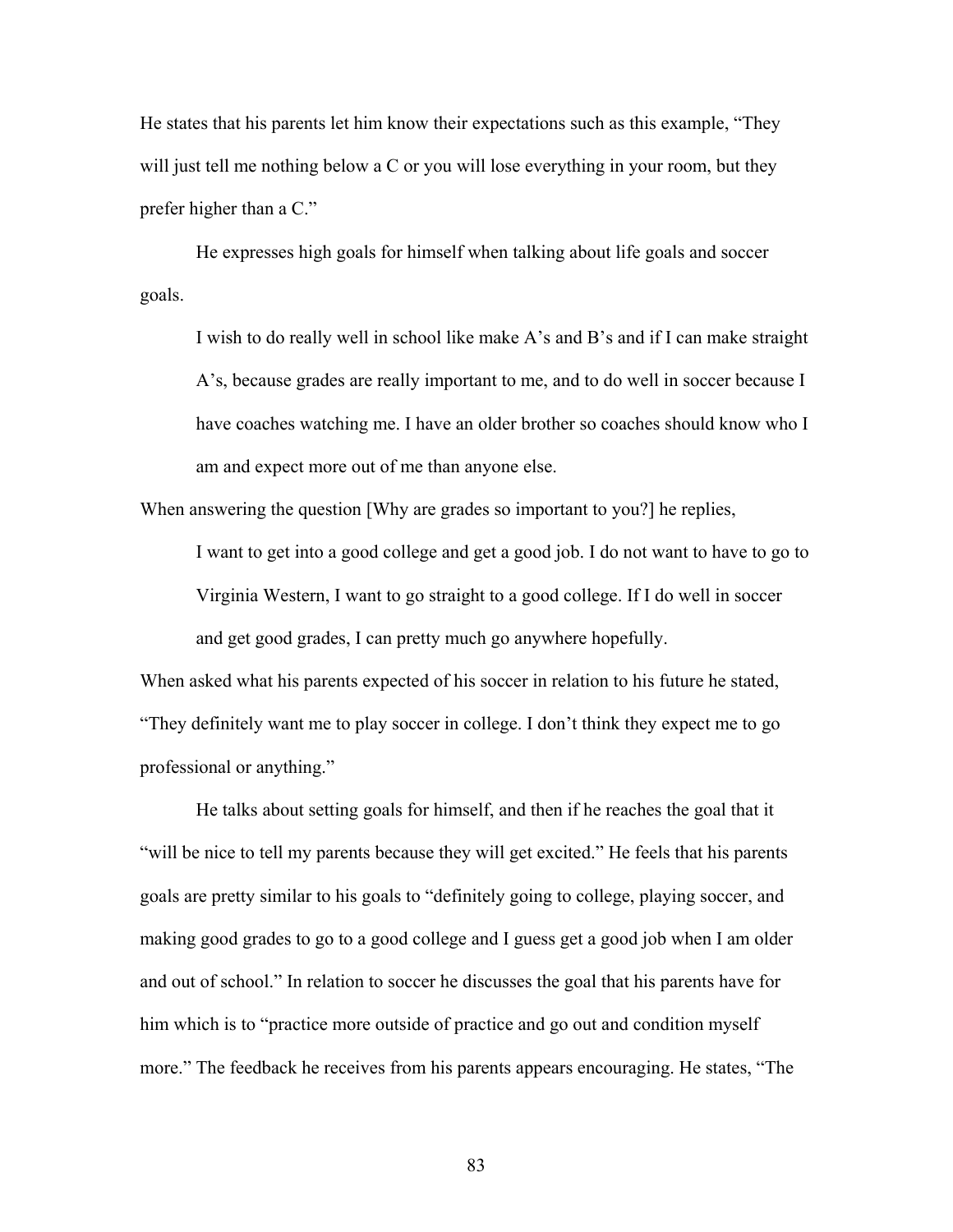feedback I get is if I reach the goal, then I will hear about it a lot, like 'good job', and if I haven't reached the goal, my parents will get me hyped up and encourage me to do better." He states, "They [parents] care more about my goals than the goals they set for me." This simple quote supports the family dynamics of this group, low challenge / high support, in that his goals seem to have more influence than what his parents set for him. They appear to encourage him and support him regardless of the outcome.

 In concluding the interview questions pertaining to parental roles and enjoyment, Scott reports his view, [do they make you enjoy the game more?]

Yes, definitely. If I score a goal there is someone to congratulate me after the game, and we have something to talk about after the game. If they are not there and I do something spectacular, then I have to tell them about it, and they missed it. . . ..It is better for them to be there to see it."

He also adds, "New equipment would encourage me to do better [laugh], like buying a new pair of cleats because that would get me excited about playing." His advice for other parents is, "I would tell them that I like my parents to be there at all games, and watch me play because it makes me feel better than if they were not there." He concludes with this statement about ever feeling pressure, "Sometimes I feel pressure, but if I make a mistake or something, they just encourage me to do better or they won't let me know about it, and just say, 'nice try."

Scott's parents seem to be an enthusiastic couple with a good sense of humor. They appear relaxed during the interview. Scott's parents talk about both sons playing soccer and the things they do as a family are, "go to soccer games, that really is foremost, but go to church together, but it is really all we have time to do." Throughout the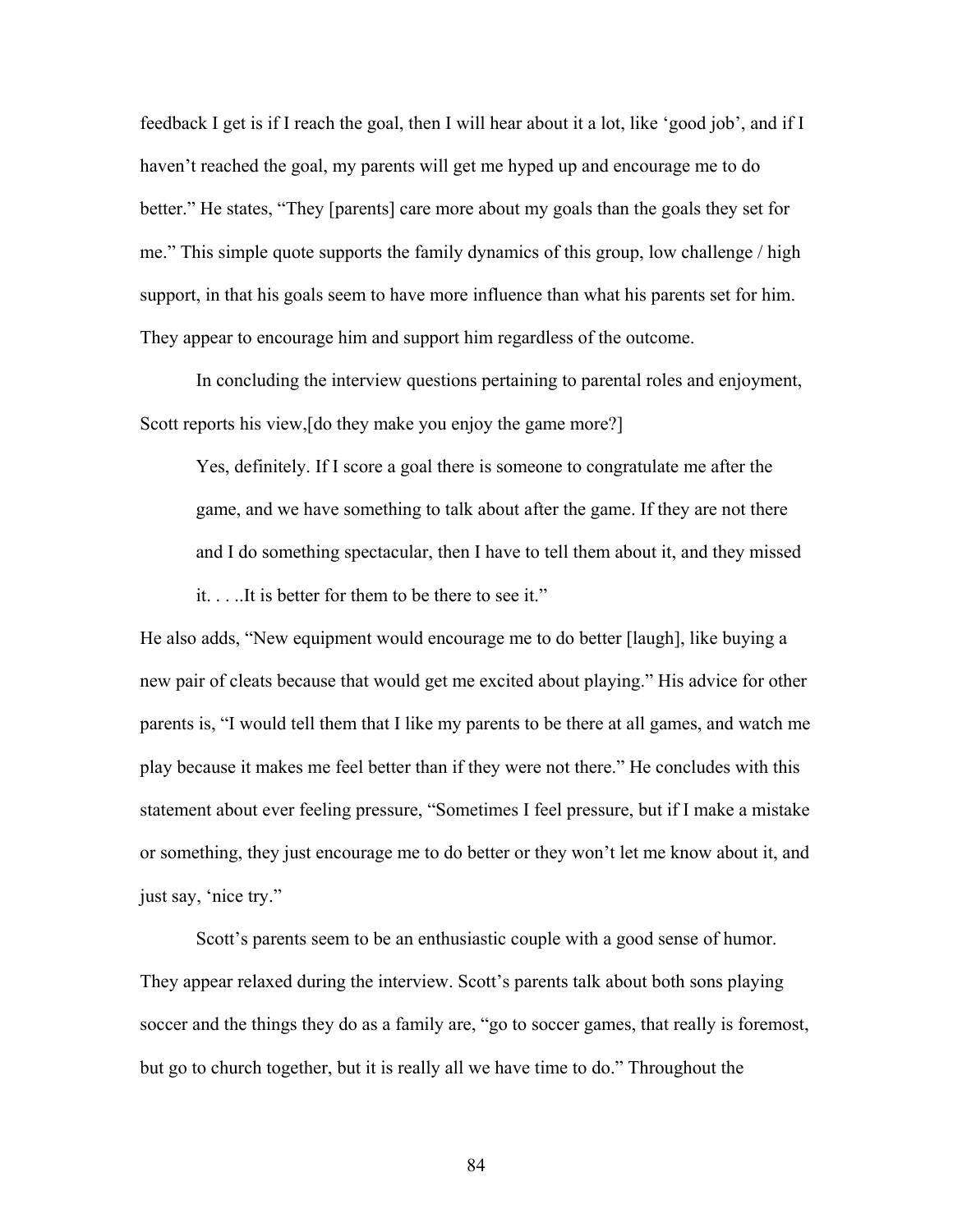interview it was interesting to see how each answered for the other. For example, when

asked [what activities do they participate in?], this is how the dialogue proceeds:

*Mom*: [laughing] he [dad] participates a lot

*Dad*: Last night I had a Masonic Lodge meeting, so I am a Mason, and soon to be a Lion. I am a Shriner, and being with the board with the city sheriff's office we have special activities and events I attend. I try to workout diligently at gold's gym and Lancelot, and of course church. I am ready to become a deacon, so I stay pretty busy.

*Dad*: She holds the fort together

*Mom*: Well, um I really don't do anything. I do not go to the gym to people's dismay. About the only thing I attend is the boosters club at the high school that the boys belong to.

*Dad*: You do all the soccer mom activities for all the fund raising.

In response to communication this is what they each had to say:

*Mom*: We call him too [laughing], because he comes home in the afternoon and we will call him so he will have someone to talk to.

*Dad*: Or I will have him call me to check in to let me know where is at and we will chit chat, and I will ask him what was in the mail and what his big brother is up to.

*Mom*: and he gives us an animal report and how they are doing.

*Dad*: and what the weather is doing outside. So we find a way to chit-chat with him when we are not home.

Here we see the two-way communication, considering not only does Scott check in with

his parents, but his parents check in with him as well. This highlights that it is not just the

parents who determine the level, breadth, and depth of communication, but the child or

adolescent affects it too. Personalities of the parents and the adolescent will be factors in

determining the type of relationship they will have with one another.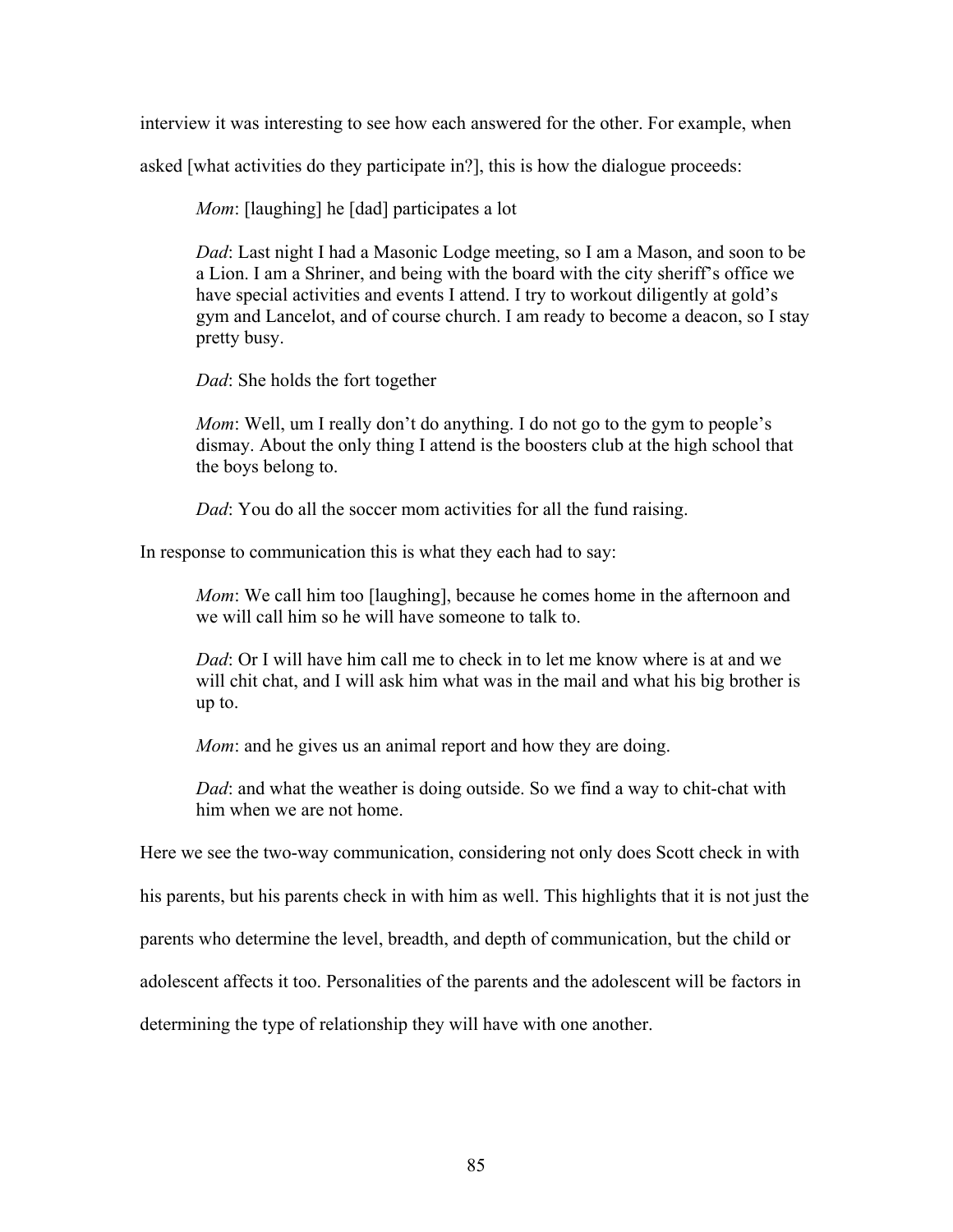When asked if they discuss soccer, Scott's mom states, "Oh yeah, quite a bit, but he gets to the point where sometimes we try to point out his weaknesses and he doesn't care to hear about his weaknesses. Now, if he plays well, he likes to talk about it" Dad reports, "he just kind of ignores us, or brushes us off, so then you know that is the point that part is up to the coach. I don't try to contradict what a coach might tell him, I suggest he talk to his coach." This appears to be an appropriate way to handle a situation where a parent may attempt to give informative feedback, and the adolescent is not open to it, then offering the adolescent to talk to the coach may be the next route to take.

They also state that the car is when they seem to communicate a lot with him, particularly about soccer. The father, in this next section, talks about what he talks to Scott about in relation to soccer:

I try to point out things he needs to focus on, particularly Olympic Development Program (ODP), and try to remind him the importance of what he is doing and the negatives as well as the positives, and the end results of what he is trying out for. Scott tried out for the JV basketball team and got cut, and came home and told his brother that was the first time he had gotten cut from anything. I did not really prepare him for that. That was certainly a learning experience for him. Mostly what I talk to him about is preparing himself for tryouts and for big events he is trying to participate in, like hustling, and being aggressive, and playing good defense- in other words he needs to show himself well.

 This brings up a point about how parents can encourage a child or adolescent to tryout for a team, but to also think through what might happen if they do not make the team.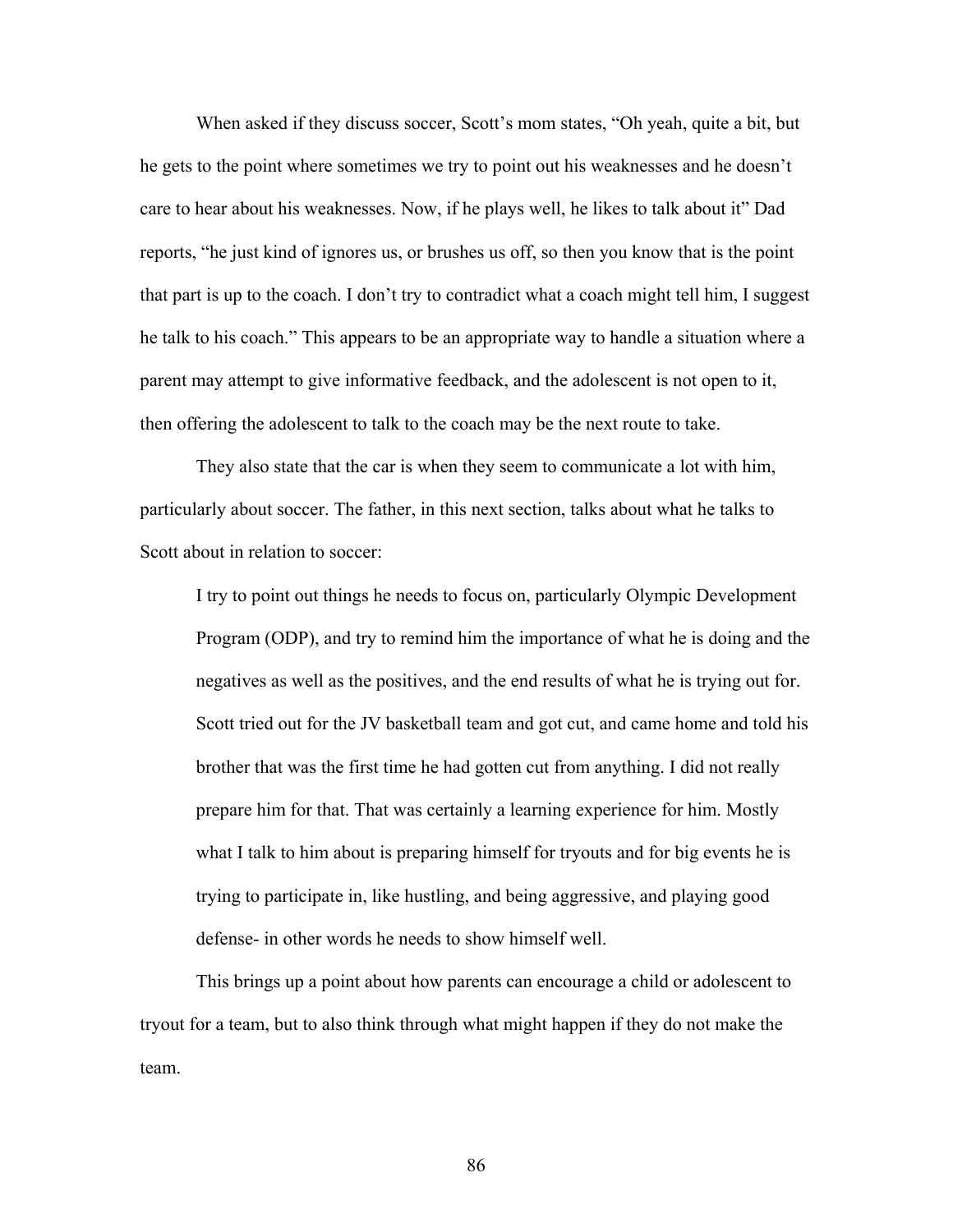Scott's parents talk about their behavior at his games, and offer what they observe

from other parents:

*Mom*: Myself, I don't like to yell. I only yell if someone does something really dirty, mostly just clapping, and I get excited when we score a goal. Some parents make a comment on every play, they make comments about the players, and there are certain people I would never sit with at a game, I have even been known to move during a game to get a way from people.

*Dad:* I stand and pace and offer words of encouragement. Occasionally I get disgruntled with calls. I think one time Scott got pulled out for whatever reason, and I went over and asked the coach if he was feeling okay. This was two to three years ago, and in my own mind I was questioning why he was being taken out. It turns out that Scott asked to be taken out. I am genuinely concerned with how he is playing and how things are going for him. I try not to be belligerent or offensive to anyone. Occasionally there have been groups of parents that are belligerent and act ugly and we tend to talk about them on the sidelines, but try not to let the kids hear us.

*Interviewer*: Do you address those parents who are like that?

*Dad*: I don't, but there are other parents who do. I think when the parents are confronted it aggravates the parents that already appear to be aggravated. It turns into a shouting match of sorts and probably a poor example of how to behave in front of the kids.

*Mom*: They really should hand out medication.

*Dad*: The coaches actually come over at some point and discourage parents from saying things to the referees or even to the children on the field because it interferes with what they [coaches] are trying to do with them.

The Dad continues to talk about how Scott communicates that he wants to

continue playing soccer at a higher level, such as college, and possibly Professionally.

However, the dad reports that he sometimes "prods" Scott "because I think Scott would

take the easy way out if he could shoot basketball with the girls across the street and be

just as happy." They also talk to him about the expenses it takes to play club soccer and

the time commitment. Although they report that the soccer is very expensive and time

consuming, they also admit that they have met some of their closest friends through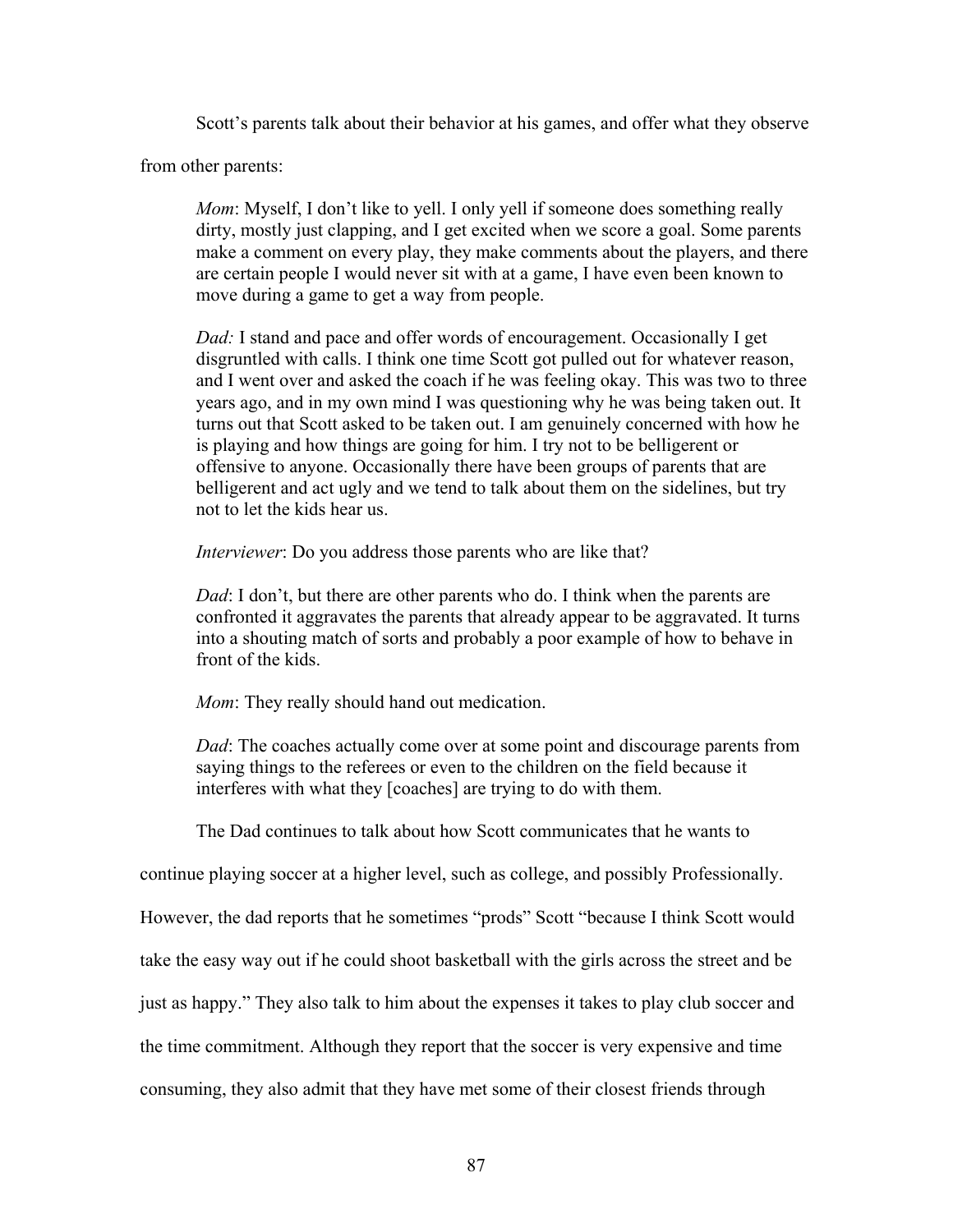Scott's traveling soccer, and that Scott too has met some of his best friends through soccer as well. One serious point of contention is the topic of missing so much church due to travel soccer, and the mom has this to say,

We have missed a lot of church over the years because of soccer. We have known other families to drop out because they have missed so much church. That is why we make it mandatory when we are in town to make it to church.

Scott also belongs to a "strong youth group" according to his father. Scott's older brother seems to be a role model as far as setting goals, such as this example his dad describes:

I prod him [Scott] by words of encouragement that if he continues to practice and play and take his soccer seriously, it will pay off in the end. He sees that with his brother who has a great workout program and receiving letters from colleges. Scott takes all that in, and that helps to keep him focused.

Mom concurs, "Yeah, ever since they were little going to college has not been a question. He has always known that we had those goals for him."

 The parents also express wanting Scott to be the best he can be, and setting goals to enhance that opportunity. Mom reports that,

Every once in a while I will ask him if he is happy. Do you want to continue to play soccer? Do you like what you are doing? Because sometimes you feel like he has lost interest and you get to talking to him and he will tell you something that you did not know he felt that way.

The father adds, "work ethic, committing to something and following through, and doing the best you can do," as important goals as well. Both parents feel they play a part in whether Scott enjoys soccer or not, dad states, "I think we do probably have a big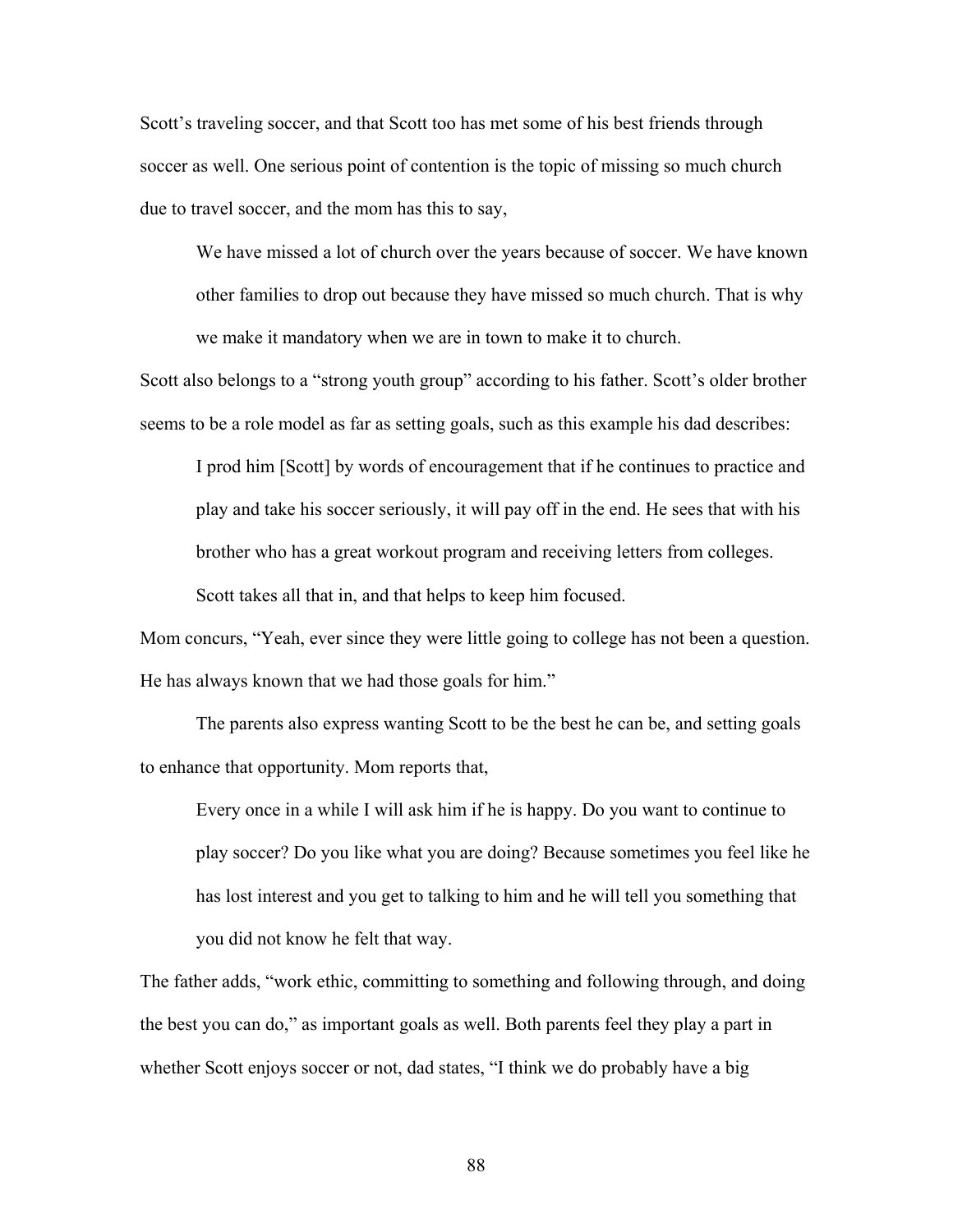influence over that, by the way we encourage him to participate." Mom agrees, "we certainly support him. We got the van with the VCR in it to make the trip more enjoyable. And any time, but within reason, we get him whatever he wants equipment wise, and that makes him happy." However, mom also states,

I am looking forward to life after soccer. If they play in college that will be a while [laughter]. But with Scott the goal is to get him out of high school and out of travel soccer, where we have to do the driving.

# LESLIE (LC/HS):

Leslie is a 15 year-old white, female. Due to her busy schedule, I was only able to conduct a phone interview with Leslie and her dad. Leslie gave her family a 6 on Challenge and an 8 on Support. She reported that her soccer experience feels *both like work and play*. She scores herself an 8 on the enjoyment scale. Leslie reports that her home situation has been different for the past three months. Her father, who raises her alone, works the night shift for the railroad, recently had knee surgery and has been out of work for three months. Leslie's description of her relationship with her father appears very warm and close. She reports that he is very involved with her soccer, "He takes me to practice and sometimes he will watch. He is at every single game, even warm-ups, and he might field marshall at tournaments." She states that, "He asks a lot about school, usually during dinner and asks about tests. And if I have a test the next day, he will help me study and ask me questions, and then he asks me on the way to school what I am doing at school that day."

She also reports that she talks to her father before she goes to bed. This is what she had to say, "Usually before I go to bed when I tell him goodnight, he will be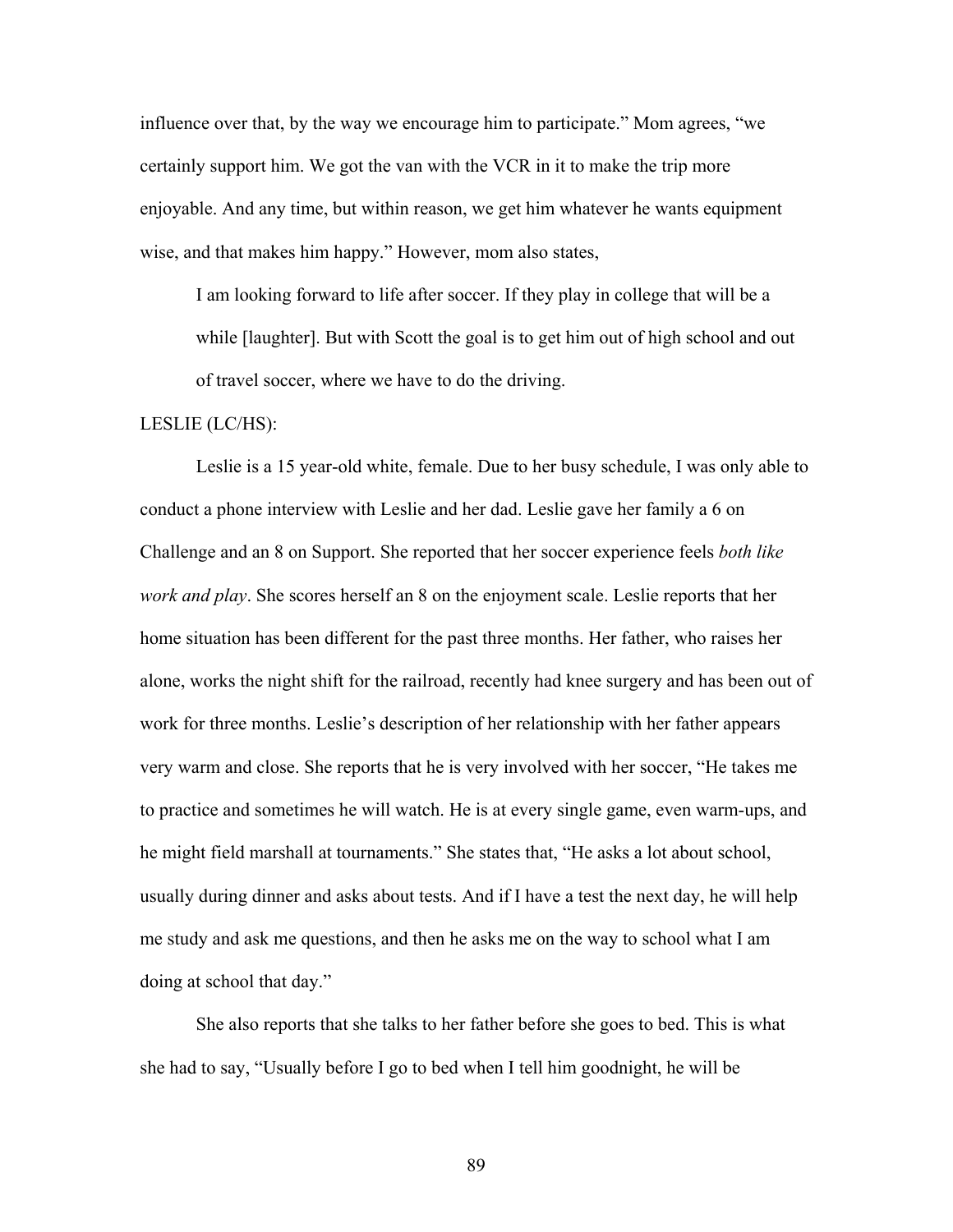watching TV and he will mute it, and we will talk for a little while just about everything." I think it is noteworthy that he mutes the TV to show respect and importance of what Leslie has to say.

 The communication appears two-way. Such as in this statement about what they talk to each other about, "I just started track, so he asks me about track, and about school a lot, just about life, just how I am doing, and I ask him about his knees and what he did that day." Again, it is interesting to see how he is not only concerned about her, but that she is concerned about him too. There appears to be a mutual caring and interest in one another. She also discusses a personal issue that she is currently dealing with in respect to her mother. She reports, "... my parents were separated when I was 3 and I never really saw that much of her [mom], and she just recently moved back to Roanoke, . . .we talk about that because it is hard at the age I am and stuff."

 When it comes to communicating about soccer, this is what Leslie has to say, "He use to be like you know how parents try to coach on the sidelines, he is not that bad now. But it was like, 'I don't listen to you dad, so there is no point in wasting your breath,' so he has calmed down about that. I mean it was not so bad before, he is good, he will cheer me, very supportive." When asked if she talked to him about it, she replied, "Yeah, he did not take it personally. He was like, 'Okay, that is fine." I am sensitive and if it was something out of my control or something, I did not want to get mad and have that on my mind when playing soccer. So it would get me off the subject of playing soccer when he would coach from the sidelines."

 In relation to expectations, Leslie feels that her dad has "pretty high expectations." However, she also feels, "He does not push them bad like some parents.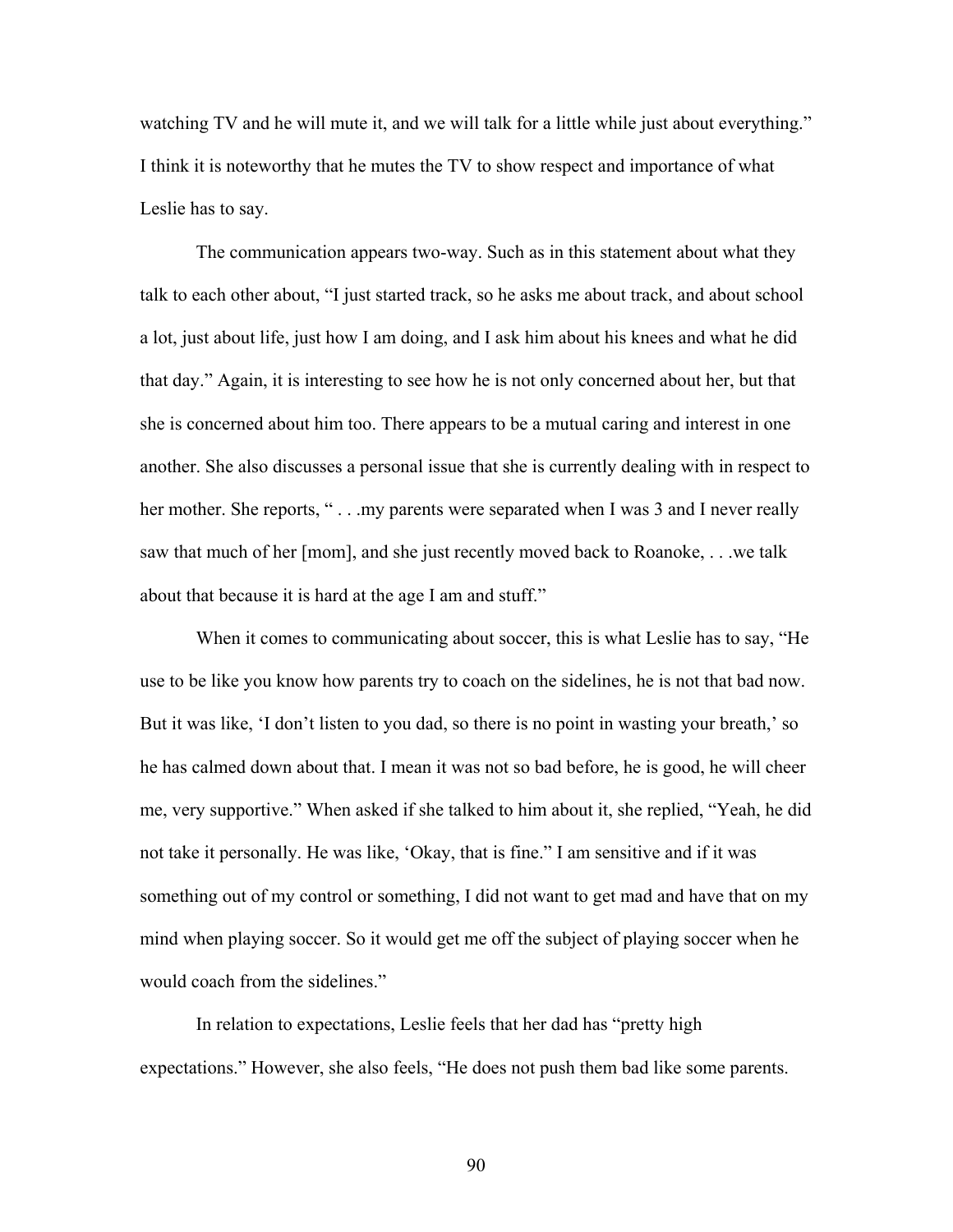But like when I get a bad grade, I can see the disappointment, but he is like, 'try better next time.' Or, 'Do you need help studying is that it?" Again, we see the close bond that Leslie and her father have, based on the sense she feels when she disappoints him. She also has this to say, "He never tells me he expects more, because he knows I always try my hardest. He is proud of me, I can tell he is proud of me." This type of closeness is also reflected in his involvement with her soccer. For example, "When after a game when I do not feel like I played a good game, he tells me things to make me feel better and talks it out with me." When asked about his level of involvement she responds, "Well as much as I am involved in it [soccer] he is. I have been playing for the Stars as long as I can remember and he has always been there, and he tries to come to every game. He works the night shift, so when I played for high school, he would come to the first half and his job would start at 8'o'clock and he would leave at 7:45pm." Overall she states this about her dad's involvement in relation to soccer:

I think my dad is doing a good job. He makes me want to be a better soccer player if I can see the disappointment in his eyes or whatever, if I didn't do so well. I mean he does not come out and tell me, but I just know him that well. I like what my dad does, he always drives me to games and he always tells me I played good and calms me down about games. Other parents should be that way too, because soccer is really competitive, but some people, at our age it should not be so competitive as some people make it out to be.

 She has this to say about feedback in relation to goals, "I mean if we have conflicting opinions, we just talk about it. He doesn't really change my mind, and I don't really change his, it is just good to know that we know how each other feels." She also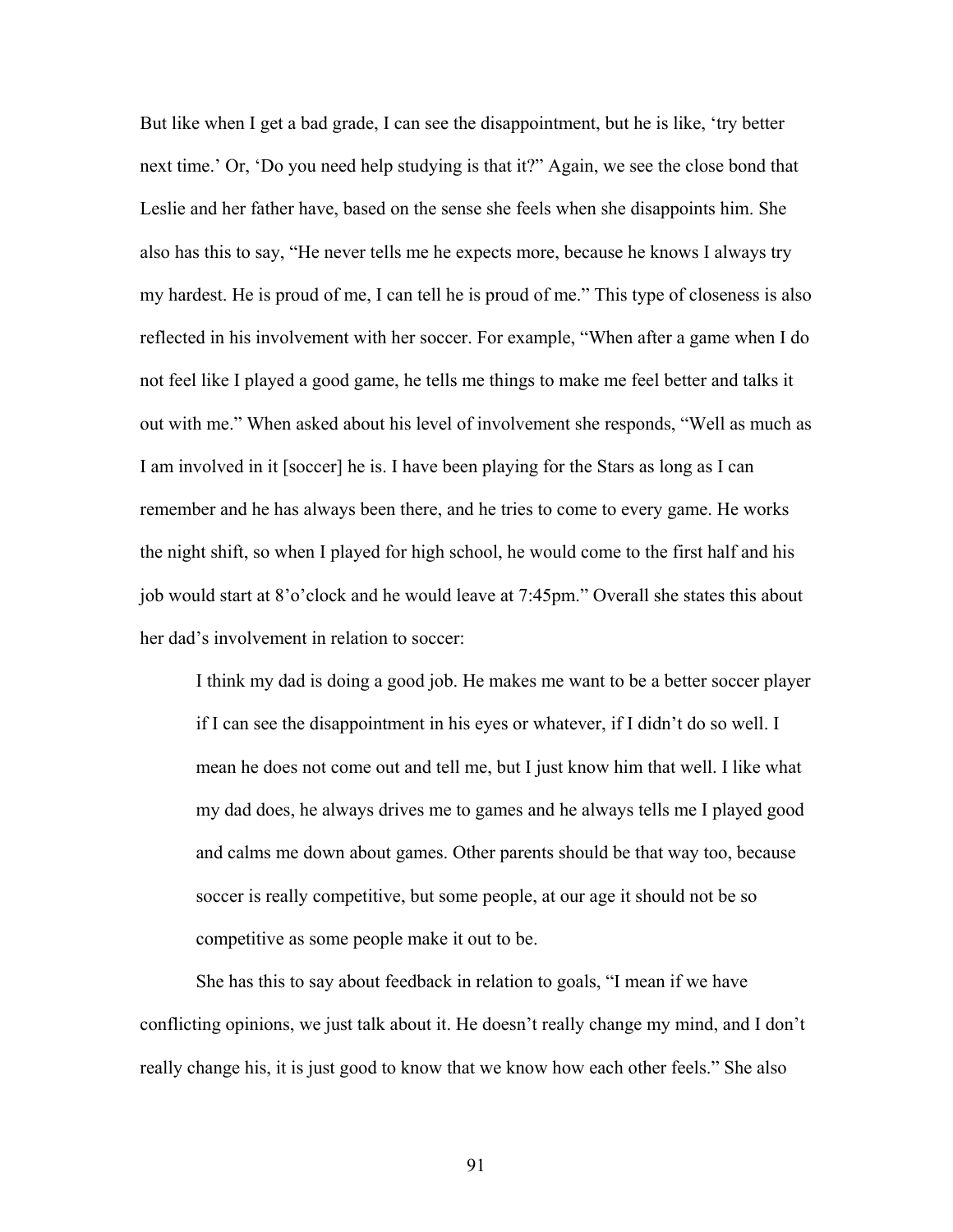states that her dads' goals for her are, "Just to be the best I can be, and to always try a little bit harder, he definitely doesn't push anything, but he encourages it strongly. He knows my limits."

 Leslie's father reports that he has raised four children as a single parent. He appears to have similar thoughts about when he and Leslie communicate the most, "In the car is a good time, if you can get the radio turned down, you can have a one on one and they cannot go too far. . .. At night times, we try to talk before she goes to bed, which is a pretty good time." He has this to say about the type of things he and Leslie talk about,

We discuss soccer, high school soccer, going to the weight room, doing indoor track for the first time, and start up with a new coach this spring. School grades, and we discuss our family members, which is very important cause we have had different children take different routes you know, and her being the youngest she gets to observe each and every one. We talk about her social life, TV. I try to talk to her about world events which I think is very important.

In relation to soccer, Leslie's father states he,

Tries to encourage her, to do her best and give 100%, and once you do that, it is all you can ask. I do not get down on her about any particular thing or any particular play that maybe she missed, cause we all know that happens, . . .it is a team thing and anyone that points fingers, that is not quite the way it is suppose to be."

He also reports that he seems to talk to her about soccer,

On the way over [to practice or a game]. I will just ask her how she feels and try to make sure she has eaten something substantial before she plays. Then after a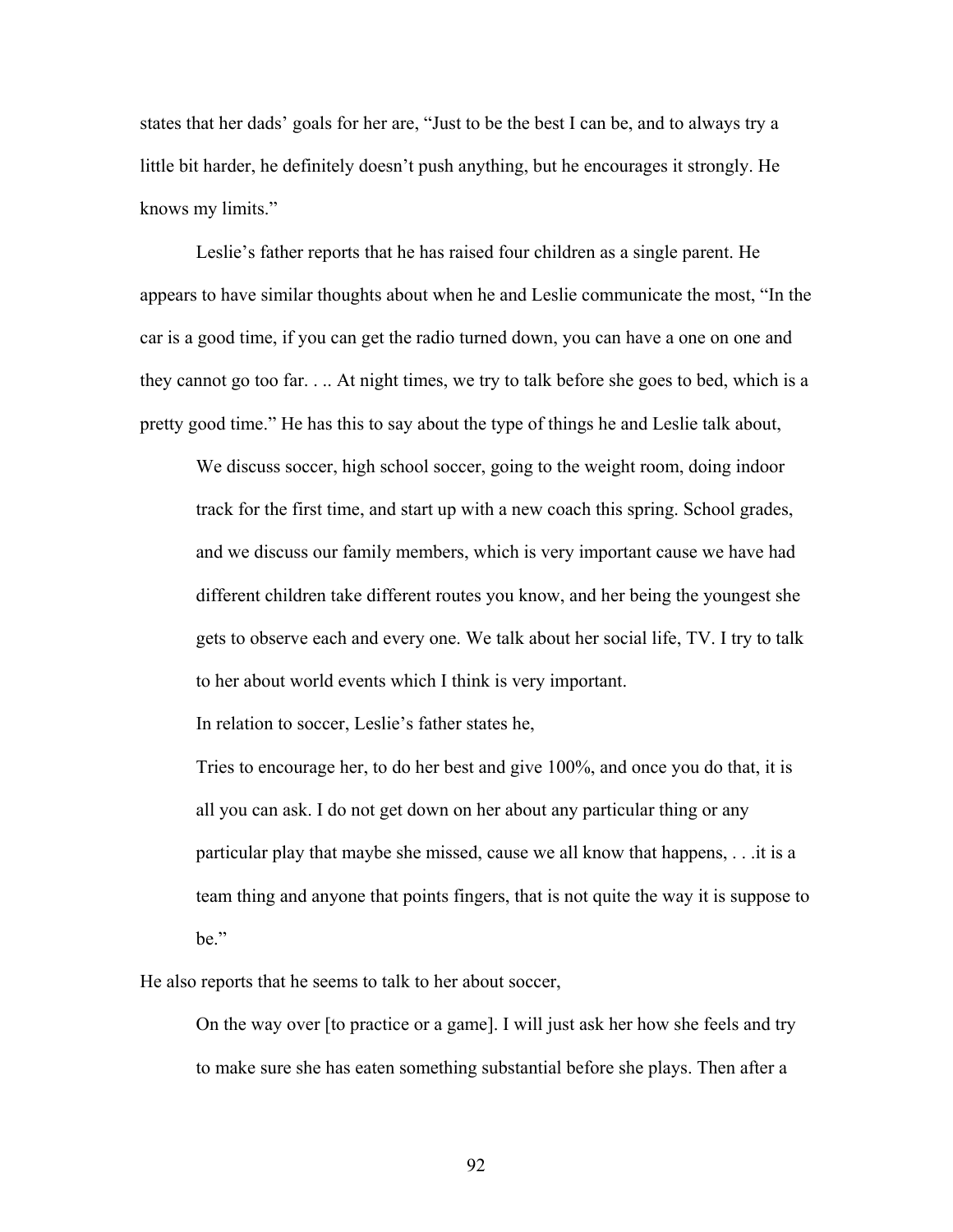game try to discuss it about who did what, or about what she did or what the other team did. Other than that, we watched the World Cup and Olympic soccer, which is very interesting. I was getting off work every morning and getting her up to watch the 7am game. She has never watched the boys play that much. It is fun to watch the two different styles between the boys and girls.

In this next statement, Leslie's father discusses his expectations for her in general and in soccer:

Yeah, she is real interested in going to a four-year college, and what she wants to do I do not know exactly. That remains to be determined by a lot of people once she gets to school. I stand behind her other than that. And as far as soccer goes, that is up to her. I will get her to where she needs to go, and if she wants to play and if she wants to continue playing club soccer it is just up to her. When they become 16 or 17 years old there are a lot of things going on, and it [soccer] is a big commitment and she likes the girls she is playing with.

He goes on to describe whether he thinks his expectations are similar or different than Leslie's:

I think they are pretty much on line. I do not think there is a whole lot of difference. I am not a driving parent, I guess maybe I should be more than what I am, but I feel like they kind of choose their way, of course with some direction, with some prodding, and they make their choices. I would not want to force somebody into something and then later on, 'well, why did you make me do this . . .,' just be supportive of anything she wants to try or achieve.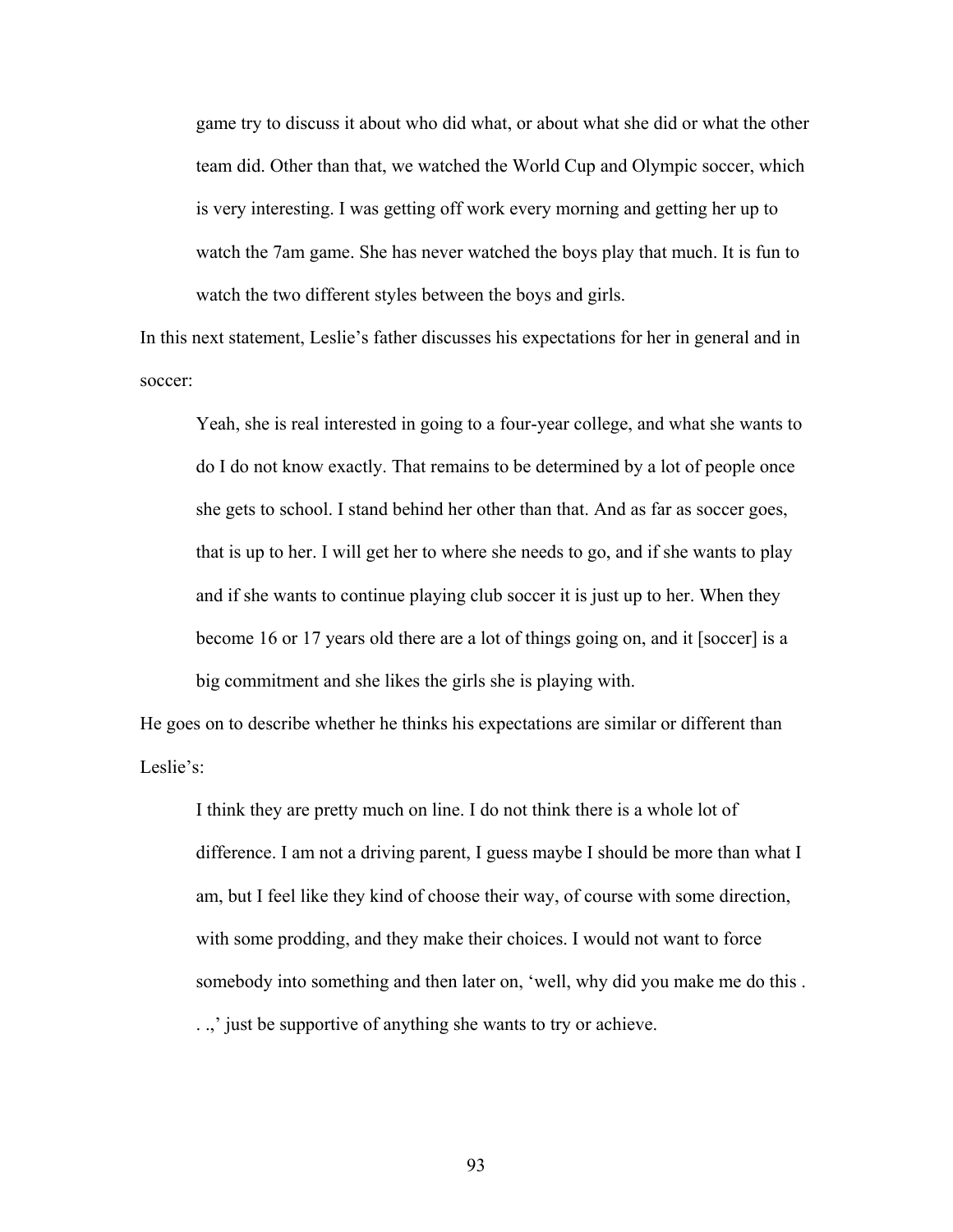This quote very much supports the family typology of Low Challenge / High Support, in that he feels he can direct her in some ways, but ultimately the final decision is hers, but that he will support whatever it is she chooses. He goes on to report what his involvement and investment is in Leslie's soccer, and he has this to say:

When it is all said and done, gas, fees, . . .probably 1500-2000 dollars a year, and depending on what weekend tournament costs are, and then you pay for food, time, wear and tear on a car . … I look forward to taking a Sunday trip, and a lot of people do not understand that. It just gives you that day together, that experience of the whole ball of wax, not only the soccer, but everything.

It is neat to see that although Leslie participating in soccer has many drawbacks, nothing out ways the positive experience of spending quality time with his daughter.

In conclusion Leslies's father reports on whether he plays a role in whether Leslie enjoys soccer or not:

Well, yeah, yeah I try to help her enjoy it. Leslie does not take criticism well ... .so I try to point things out to her, but not be so critical, but in a nice way, and I think that helps. I like the club because of the different girls they meet number one, outside of their normal circle, and the whole camaraderie thing is nice. . .. That is another thing about traveling soccer, is that we have family we can visit."

Overall it appears that this family fits into the Low Challenge / High Support typology that Csikszentmihalyi and Schneider (2000) talk about in Becoming Adult. There is emotional support, and a warm and caring environment. However, there is also the lack of future oriented goals or direction that High Challenge / High Support families engage in.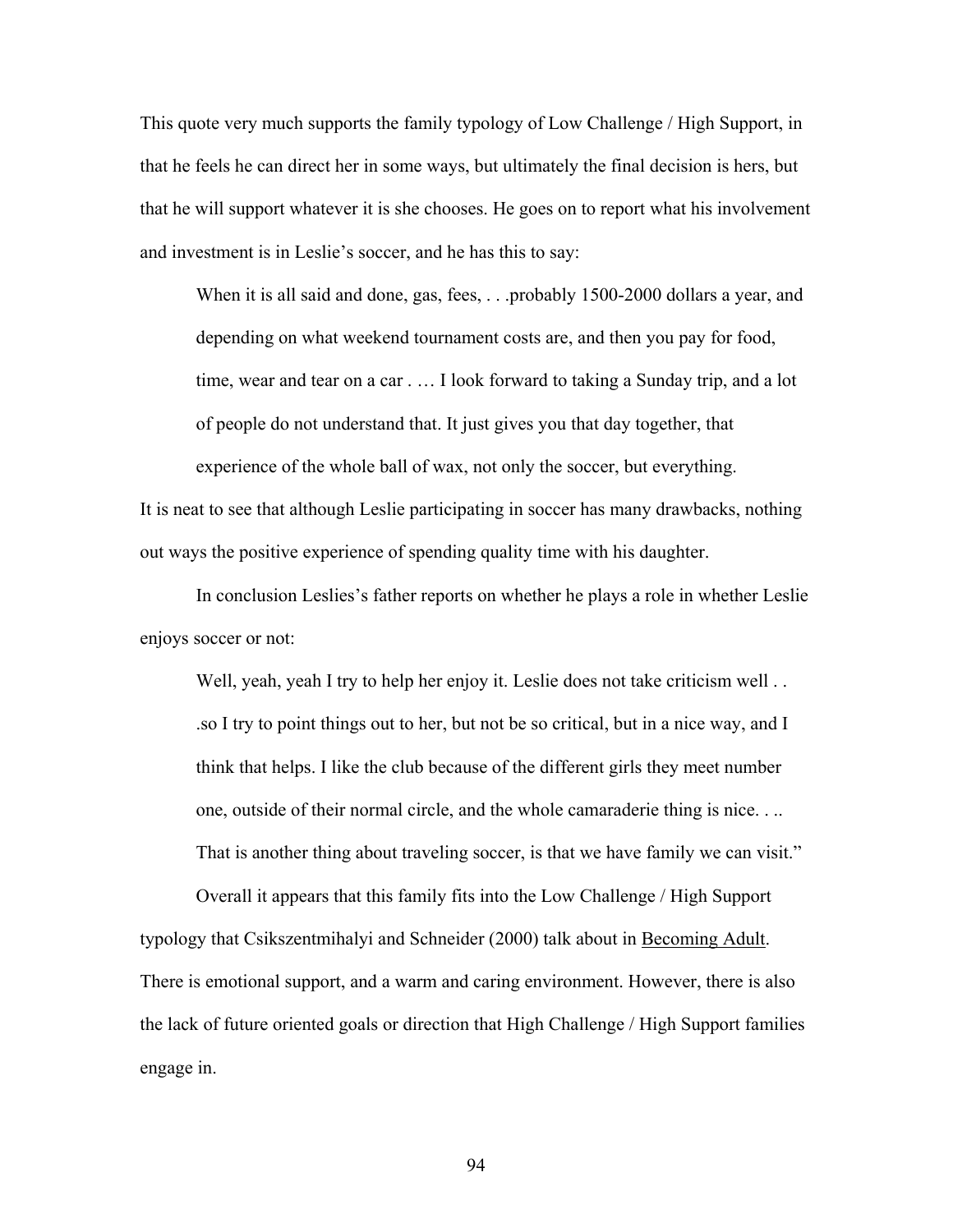## *Low Challenge / Low Support*

Csikszentmihalyi states that, "And if they [children] have neither support nor challenge from the family, then it's bad all around" (Scherer, 2002, p.16). This family typology varies from the other types in that communication is often lacking, as well as physical presence among family members. Goals and expectations are obscure, making future direction uncertain.

### ELIZABETH (LC/LS):

Elizabeth is a 15-year-old white, female, with long brown hair, and brown eyes. She is tall and slender. She comes across somewhat shy. Elizabeth's ratings of 5 on Challenge and 3 on Support put her in the Low Challenge/Low Support family typology. She describes her soccer experiences as being like *play*. However, she reported only a 5 on the enjoyment question.

Elizabeth comes from a single parent home where her father has been raising her alone for the past 3 years. She has an older brother age 19. From the start of the interview, Elizabeth makes it clear that she is not involved with her family much, as seen here in this statement, "Um [nervous laugh] well, we don't do much together, eating dinner sometimes." She also describes her families involvement with her soccer in a brief statement, "Like my brother never comes to my games, but my dad only comes to the games in town." Elizabeth reports the things she does talk to her dad about include, "where I am going, or stuff like that, or when he does something that makes me mad, like not giving me phone calls or something, I will say something about it." It appears that even when they do communicate it is sometimes around conflicting issues, rather than more positive issues.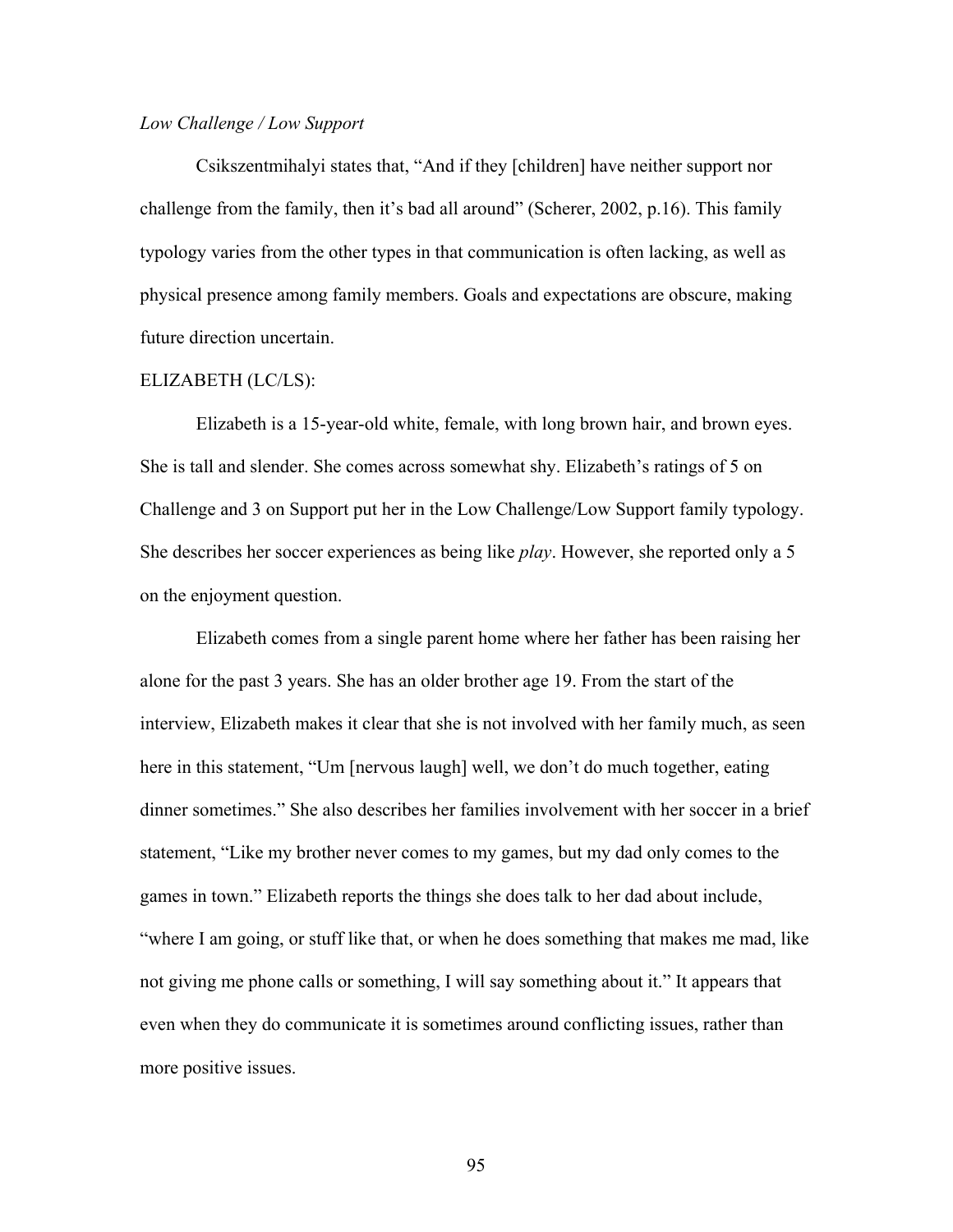In relation to soccer, Elizabeth states that her dad, "will ask who is at practice, and he will say stuff about what I should have done better in games or stuff that I did do good in games." It is interesting to note Elizabeth's perspective on her depth of communication with her dad:

*Interviewer:* Are there certain things that you seem to talk to him [dad] about in more depth?

*Elizabeth:* Maybe school, I am not sure

*Interviewer*: In your opinion do you talk to him in depth about school?

*Elizabeth*: No, not really, but that is the most I talk to him about.

 In reference to communication about expectations, she has this to say, "I mean I kind of know what they are, but that's because they come up when we are fighting or something, but I don't really talk to him about it." She is then asked [what would make her feel more comfortable talking about issues?] She replies, "I don't know. I don't really like talking really that much. I really don't think about it that much I guess so I don't really talk to anyone about it that much." As seen here in this dialogue, there may be some personality characteristics that play a part in the communication pattern of this family. For example, a shy child may in general have a hard time communicating. Elizabeth goes on to talk about her father's expectations and her own expectations. She reports that, "I guess to succeed in whatever I do that's like good I guess?" She still appears uncertain of what is expected of her. She reports expectations of herself are, "To do whatever I can, and make good grades, um well I would like to be happy with myself."

 Elizabeth speaks about whether she feels she has a choice to play soccer or not, and this is what she had to say: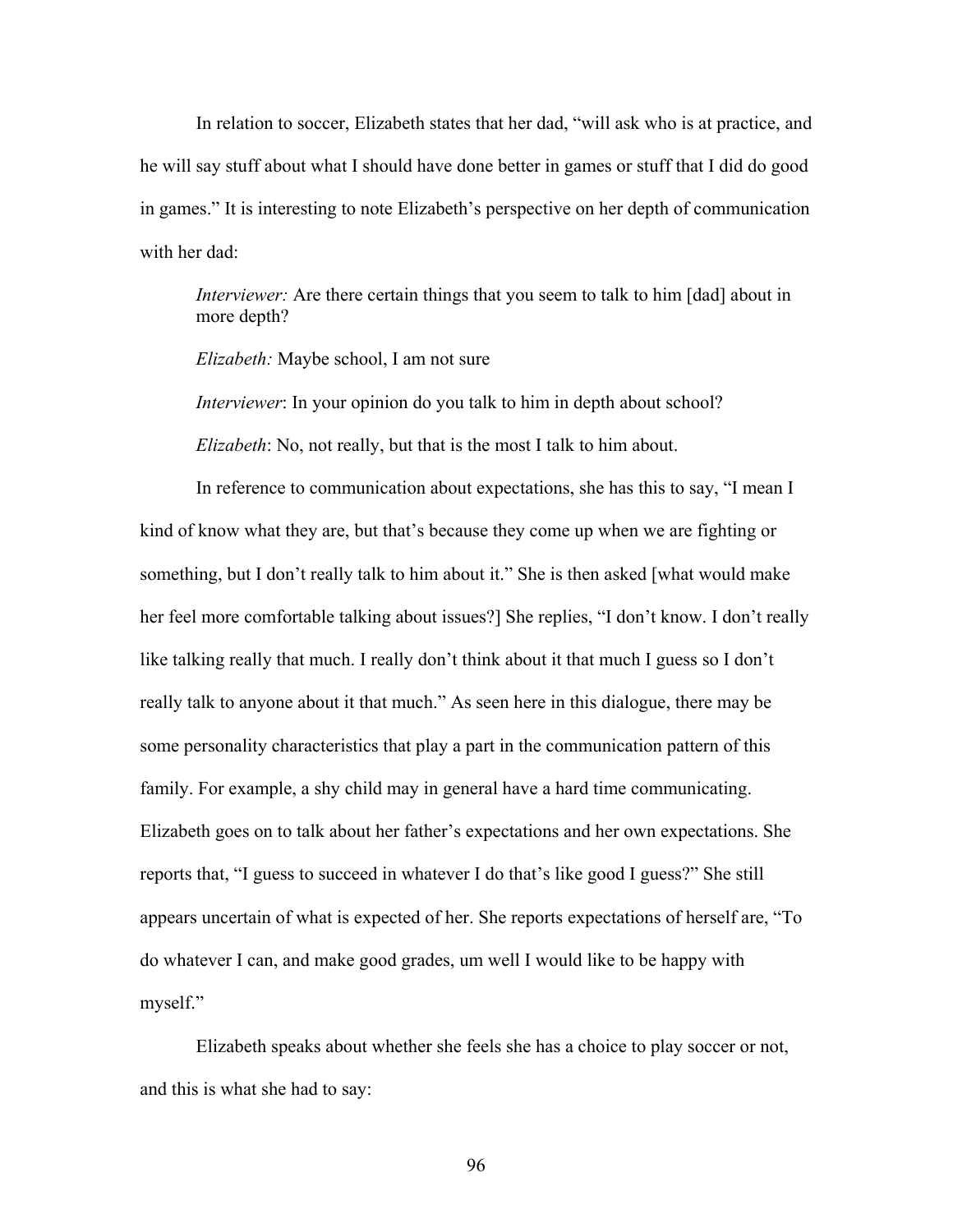Sometimes I guess, because he is always asking me if I want to do it, and I would say yes. But then whenever we are in a fight he is always saying he will take me off the soccer team or something, but he never does. Sometimes I think I do [have a choice] and sometimes I don't know.

She also explains that when she was younger her father would take her to the out-of-town games, but now that she knows the girls on the team she usually goes with one of her friends to the out-of-town games.

 When talking about goals, she reports that she does not set goals for herself, but rather, "I just kind of do whatever comes along you know, I don't really try to reach for something." However, she does explain that she and her family do try to set goals for example,

*Interviewer*: Do you guys set goals together?

*Elizabeth*: Well, like behind me [easel listed of goals] we set goals to buy furniture and stuff, but that doesn't ever happen, so that is as far as it gets. For whatever we need to do and to try to talk more, but that doesn't usually work either.

*Interviewer*: Why do you think those things don't work?

*Elizabeth*: I don't know, just whenever I feel like talking he doesn't, and when he feels like talking I don't.

*Interviewer*: So why do you think some of the goals set for buying furniture don't work?

*Elizabeth*: Because we forget about them

*Interviewer:* So do you receive any feedback about any goals?

*Elizabeth:* Well, yeah, it is just the same thing over and over again. Like we will try to and then we don't and he will say it again and then we won't.

*Interviewer:* Do you ever receive any feedback when things are going well?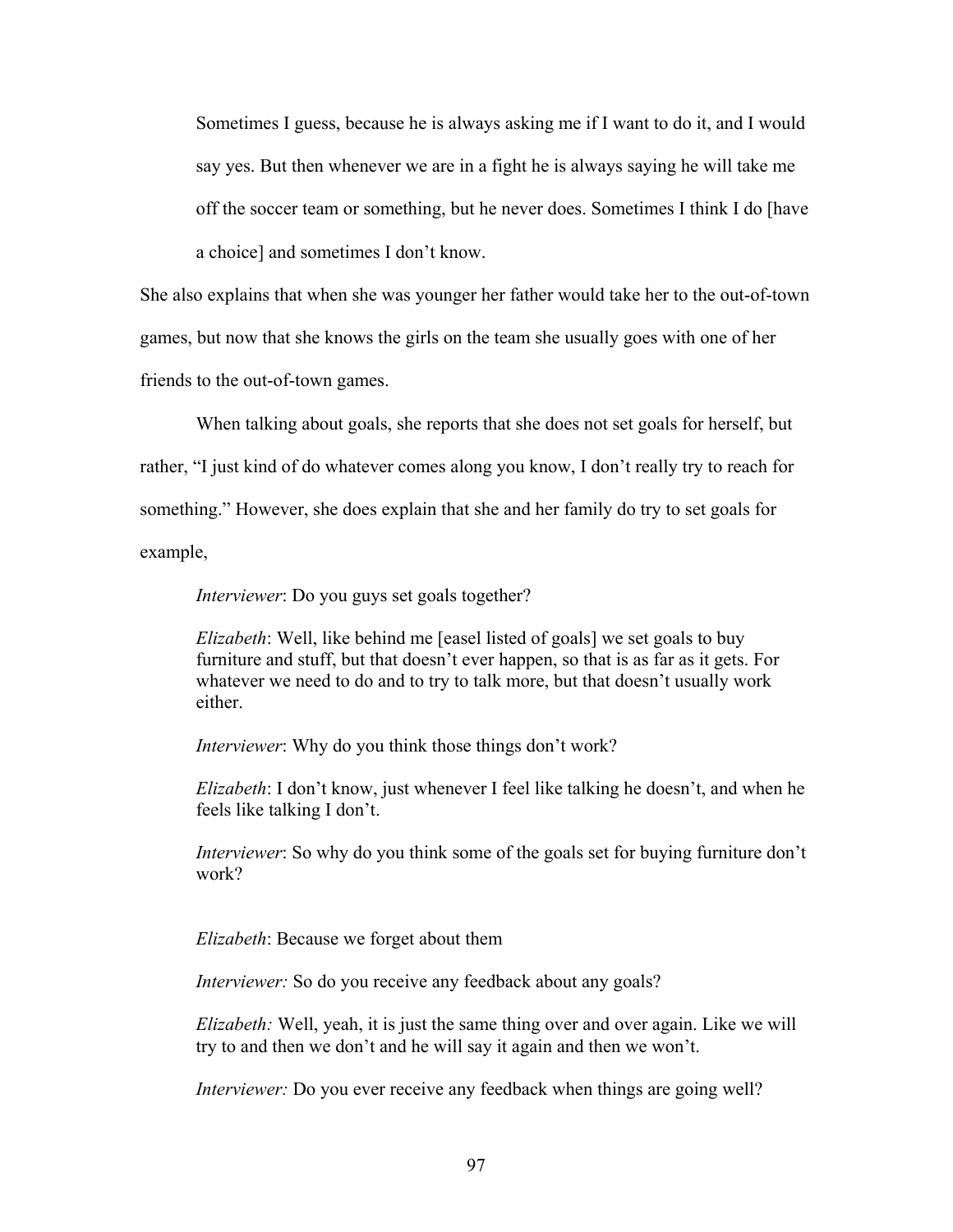*Elizabeth*: Yeah, like he will comment about it, and say something to me about it like I am doing something good, but that is pretty much it.

In conclusion of the interview, Elizabeth talks about whether her father plays a

role in whether she enjoys soccer or not.

No, [laugh] I am not trying to be mean or anything but no not really. Because he

is not there a lot, and even when he is not there I am not upset or anything. But

when he is there I will be happy, but then sometimes I wish he was not there

cause then I know if I don't play good he will say something to me about it and I

won't want to talk about it."

Elizabeth is then asked:

*Interviewer:* Do you feel if you are having an issue in general or about soccer you are able to talk to him about it?

*Elizabeth*: No, because I don't like to talk about things much and most of the stuff I would be upset about I don't think he understands, because he doesn't understand much of what I say anyway."

*Interviewer:* Is there anything that would help you talk to him more?

*Elizabeth*: I don't know. If he would listen more instead of freaking out after I say one sentence and then trying to understand things more from my point of view, I can't think of anything else."

 We will now review the interview with Elizabeth's father. Her father initially admits to the lack of family interaction with this statement, "There is soccer, uh there is soccer [laughter]. I mean they are teenagers, they're really not into doing things with their dad, and that's understandable." He also admits, "Around here because of their ages, they are very quiet and to start conversation is an achievement and flows much more smoothly with my fiance present."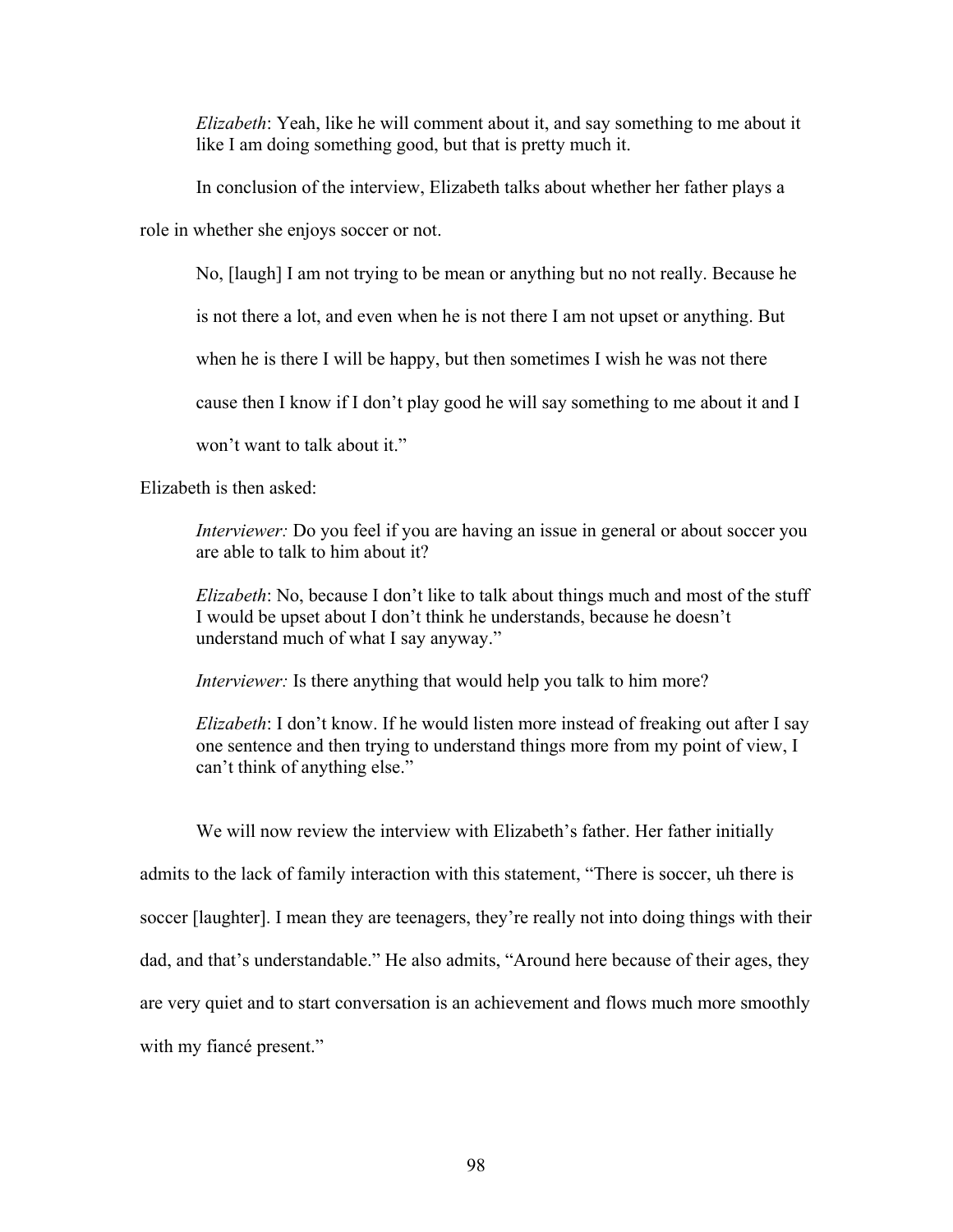The times he does spend with Elizabeth include taking her to and from school, and dinnertime. He also states that he takes, "her to soccer and to friends' houses on the weekends and to the movies." He also reports that, "This is a source of contention I do not allow her to ride in cars with guys, and a lot of her friends are able to." He also further explains the disadvantages of being a single parent, "You can't be a good cop and a bad cop, but you have to be a cop, and there is no buffer here. When one person is not getting along they cannot go to the other person [parent]."

 Elizabeth's father talks about a difficult and tragic situation that his family has been dealing with for the past three years. He presents this situation as something that has affected how his family communicates:

*Interviewer:* Are there things that you talk to Elizabeth in more depth about?

*Dad*: Well, we could have. It just doesn't happen that much now. You know we obviously had a really difficult period after my wife died and we certainly talked about that, very emotional. But we don't now it doesn't come up.

 He then proceeds to talk about what he expects of Elizabeth in relation to soccer and this is what he had to say:

To be honest there was a problem before Mike [the coach] with cliques with South Roanoke kids versus Salem kids. I told Elizabeth that I expected her to work on breaking up those cliques, that I wanted her to be more of a leader rather than a follower. . ..My instructions to her were all of this is great, but there is a quid pro quo, If I am going to spend all of this money, then you are going to be a team player.

As far as how open he is with talking about expectations he states, "they are stormy talks. I mean she is a good kid, she is very, very private about her feelings. I have no problems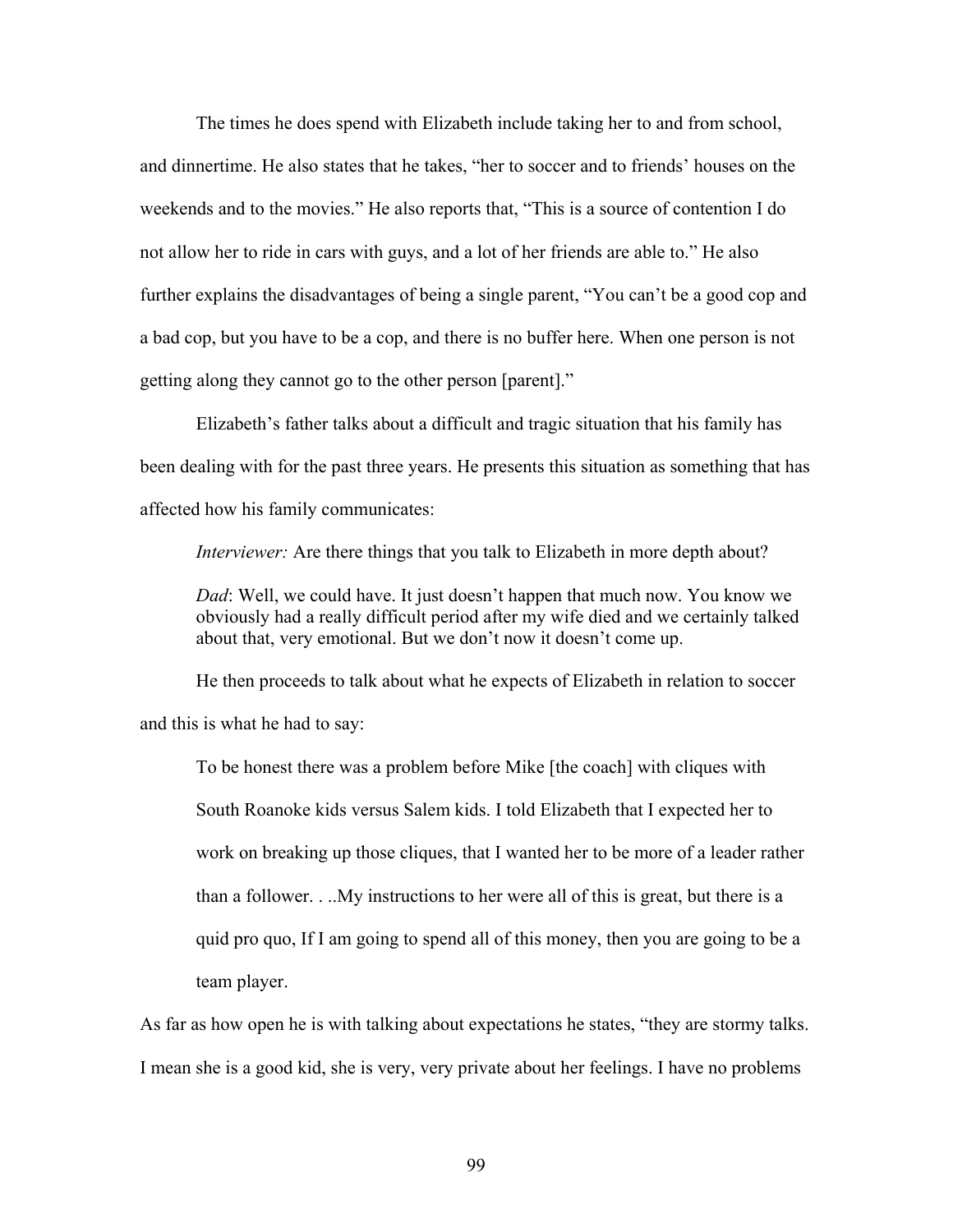trusting, I just think occasionally there is the potential for her to be led astray by a friend. . . ., so I do some strategizing about it." He also feels that she is dependable on academic matters, and that she knows what he expects of her. However, he was not sure what she expects of herself, but ultimately thought that the expectations are similar.

 He continues to report about his expectations in relation to her soccer, and this is what he states:

I just want her to improve and for the team to improve. The team was light years away from the way they were last year and it was frustrating. All we wanted, the reasonable parents wanted, and they are all not reasonable parents on this team, trust me . . .. The coach said that it is much better to work on the process and not the results of the game, and that is how I feel.

He has this to say about whether he plays a role in whether Elizabeth enjoys soccer or not:

Gosh, yeah, I mean I hope I am just on the sidelines really. It is her thing. Getting her there, and yelling go E., and taking them out to Famous Anthony's afterward is all logistical. The enjoyment is on the field I would think.

When setting goals for her, Elizabeth's father reports, "find something you are good at and figure it out. I think most of that is implied, and expect to go to college, all that has been given to her from childhood." In conclusion Elizabeth's father adds:

I think you have to understand the family context. We are coming out of something that was pretty terrible, and it is really, really hard for any parent to relate to any kid, but I think different gender parent is really hard. We sorely lack another point of view from the adult side, and a buffer and someone who can just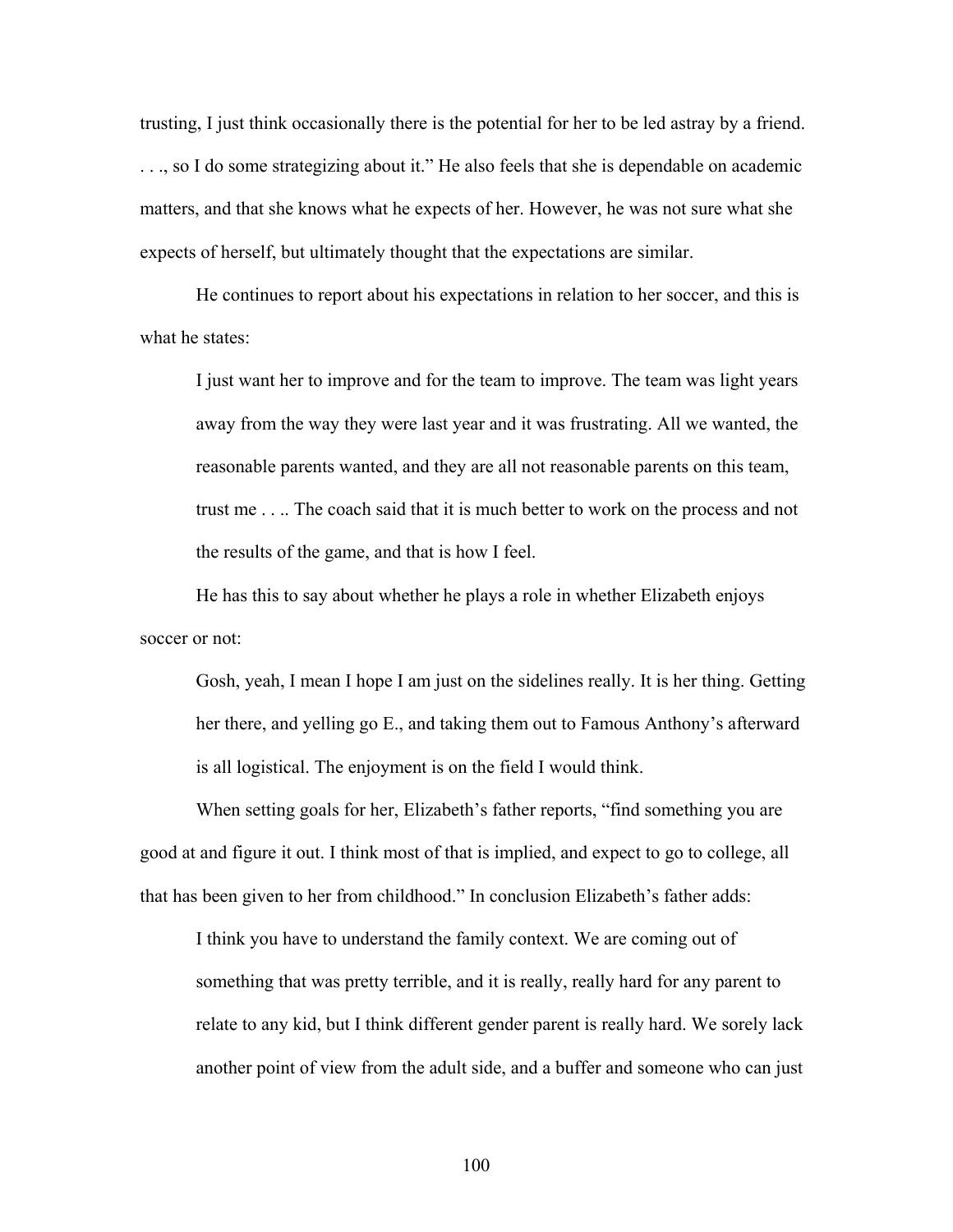change the subject [laughter] when it needs to be changed. I think it is brutally hard, I mean it is hard for me, but I think it is really hard for a kid.

As we see within this family, there are some contextual things to consider. However, taking a closer look at family interaction, communication, expectations, and goals, may better help families understand the complexities of parental influences and adolescent development. According to Csikszentmihaly in (Scherer 2002, p.16 ), "Challenge gives children vision and direction, focus and perseverance. Support gives the serenity that allows them freedom from worry and fear." Both of these parts communicate special strengths, so that the sum total will equal positive experiences for children and families.

### **Reflections of Researcher**

It was interesting to listen to other familys' experiences with soccer. I felt I could relate at many different levels with the participants. To help my reader understand my background better, I will discuss some of my experiences relating to family dynamics and soccer, which include issues presented by my participants. I will also briefly talk about my therapy background, and how that affected my research.

 My ultimate goal of this research is to hopefully help families learn healthy ways of interacting. There were points in my interviews where it felt more like I was conducting therapy rather than a research interview. Particularly when a parent would ask, "Why is it that my son talks to his mom more than to me?" I had to make a conscious effort to not take on an atmosphere where they felt like I was mediating their family dynamics, and offering suggestions, even though they are soliciting my advice.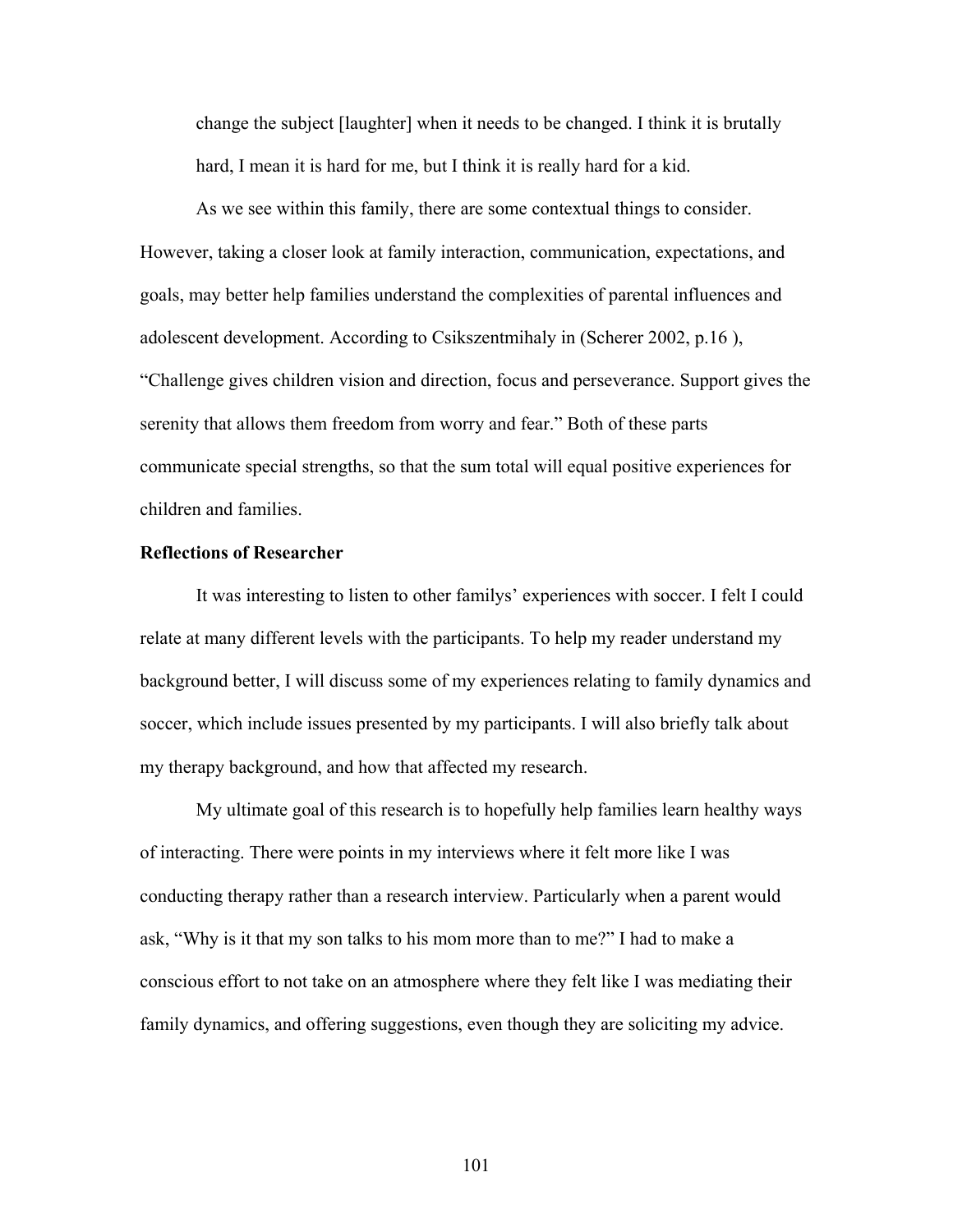My therapy skills helped in joining with the participants, as well as gave me the knowledge base to ask systemic questions. My experiences with soccer helped as well.

Both of my parents were highly involved in soccer. However, much like what the participants discuss, my dad had more of the role of challenging me, and my mom played more of the role of the supporter. I would not hesitate to say that most of our family life revolved around soccer. These were some of the most wonderful, connecting times I can remember with my family as a whole. It was apparent that we all had each others wellbeing in mind. From the age of 5-until 15 I played on a boys soccer team, including at junior high school. When I turned 16, my dad started traveling with me every weekend to Washington, Northern Virginia, or Richmond to play with high level girl's teams. I would usually practice with the guys during the week and my dad or mom would take me to play in Washington, Richmond or Northern Virginia on the weekends. My mom would take me when there was a conflict between my brother's soccer schedule and mine. I began playing Olympic Development Program soccer starting at the age of 12. The Olympic Development Program usually was focused all summer long, but I often traveled by myself because the soccer I was involved with usually did not have parents involved. So most of my summers were spent traveling and playing soccer. It was not always easy, I missed some things, including dances, birthday parties, etc. I also remember times when I felt tired and wondered what a "normal" summer felt like. I remember, very rarely, but at times, my dad being upset with how I played, and him letting me know that. However, my mom was there to tell me that I played "just fine" and to "not worry." Here was a sense of "false praise" sometimes, and I remember replying back to her, "You're my mom, you are just saying that." Money never seemed to be a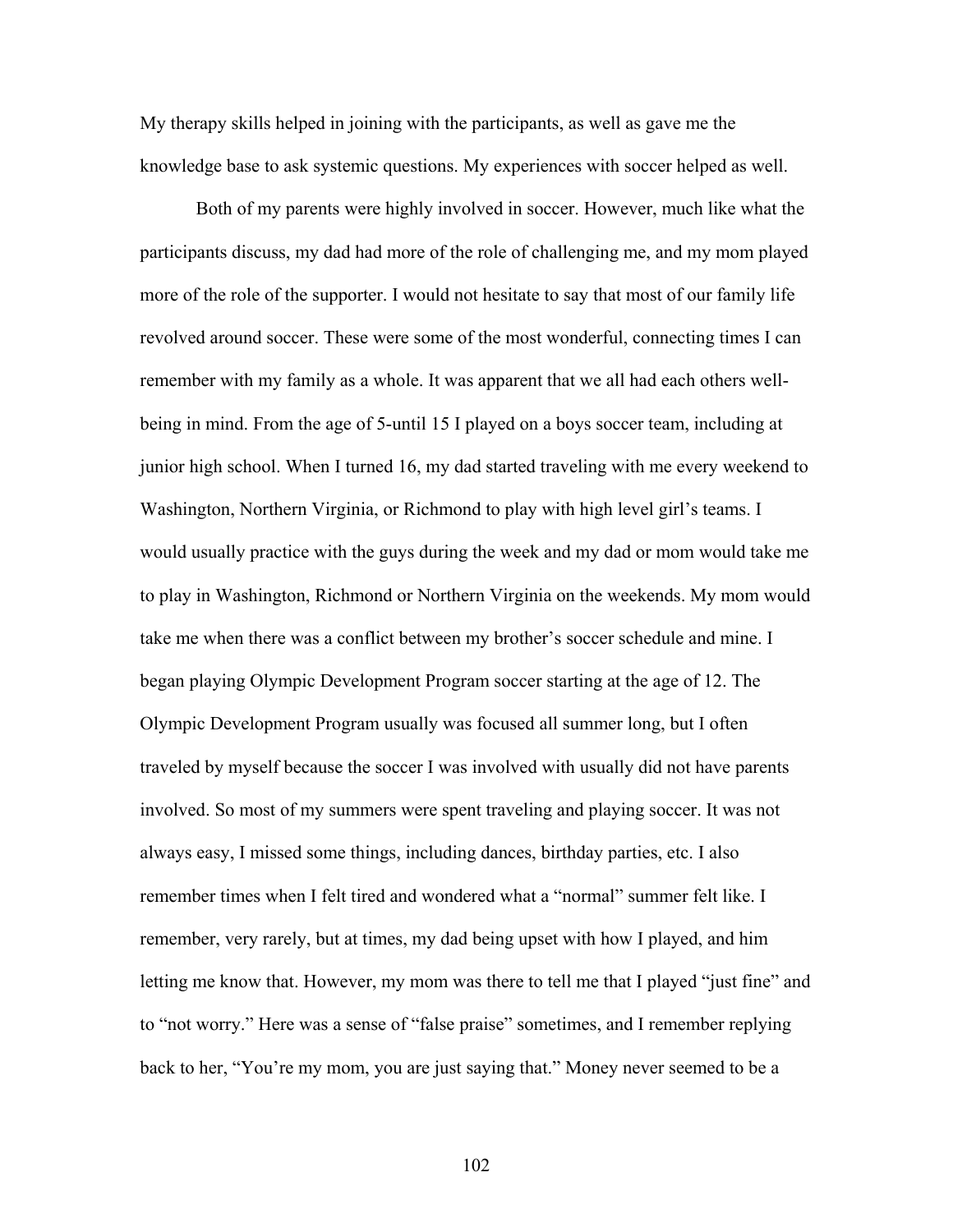factor, as well as the pressure of a college scholarship. It felt more like, this is what you are good at, let's see how far you can take it, and we will be here to provide, support and encourage the opportunities. I think my family's support, encouragement, involvement, and commitment helped me understand about hard work.

It also helped me to understand a sense of well-being, which included taking care of myself and not using alcohol, drugs, or smoking. I would also have to give an enormous credit to my older brother who modeled that well-being. I looked up to him, and he provided a strong path to follow, academically and athletically. He worked harder than anyone I have ever known. He would practice all the time, on his own or with me. And Csikszentmihalyi (2002) talks about modeling as significant for families in creating a supportive and challenging environment.

 The times we did have during out-of-town games and tournaments were filled with long car rides where we would talk, sleep and stop for food along the way. I made some great friendships through soccer and my parents also felt this social aspect. Most of their best adult friendships were made with parents of our teammates.

 Overall, I think, for me, once you get to the level of soccer my participants are at, parents almost have to be involved, as well as be supportive, or else they would not provide these opportunities. From each of these parents I sensed that they were trying as hard as they could and doing the best they knew how. Many things come into play, and hopefully, some guidance can come out of this research to help make these opportunities and experiences the most positive they can be.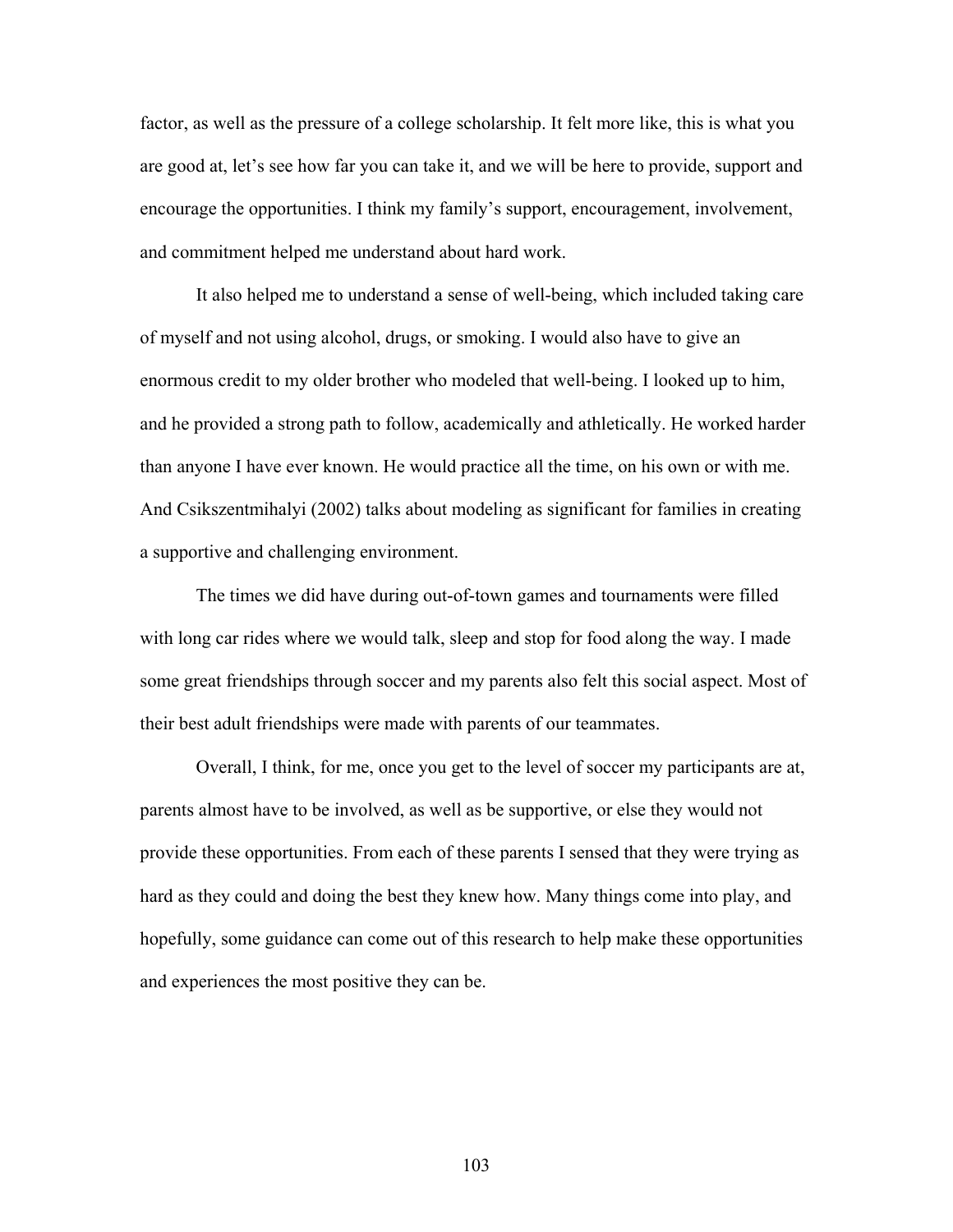#### Chapter 5

#### **Discussion and Assertions**

"The Flow model (Csikszentmihalyi 1975b) focuses on one kind of interpretation of a situation – the ability to find in it opportunities for meaningful action or challenge – which leads to the optimal experience of flow and appears to have many healthy and beneficial consequences, including a path for differentiation and growth" (Csikszentmihalyi, 1982 & Rathunde, 1988, p. 342).

#### **First Research Question**

 The first research question states, "How do adolescents experience their participation in soccer?" The Experience Sampling Questionnaire (ESQ) was used descriptively to help answer this first question, as well as information gathered from the interviews.

In general, most of the participants reported very high scores for enjoying soccer. More males reported higher scores ranging from 7 to 9 on the enjoyment question, whereas the females reported a range from 0 to 9. The females' scores seemed to linger more around the middle ranking of 5-6. Most male participant reported feeling like soccer was more like *play*, except for two males who reported that soccer felt like *both*. For the females, there was a variation with three reporting soccer feels more like *play*, four reporting soccer feels like *both work and play*, one reporting that it feels like *work*, one reporting it feels like *neither work nor play*, and one female participant failed to answer. Every participant reported that they wanted to be doing this activity (playing soccer), except one, who stated that she "had nothing else to do." (Please see Table 3 on p.40).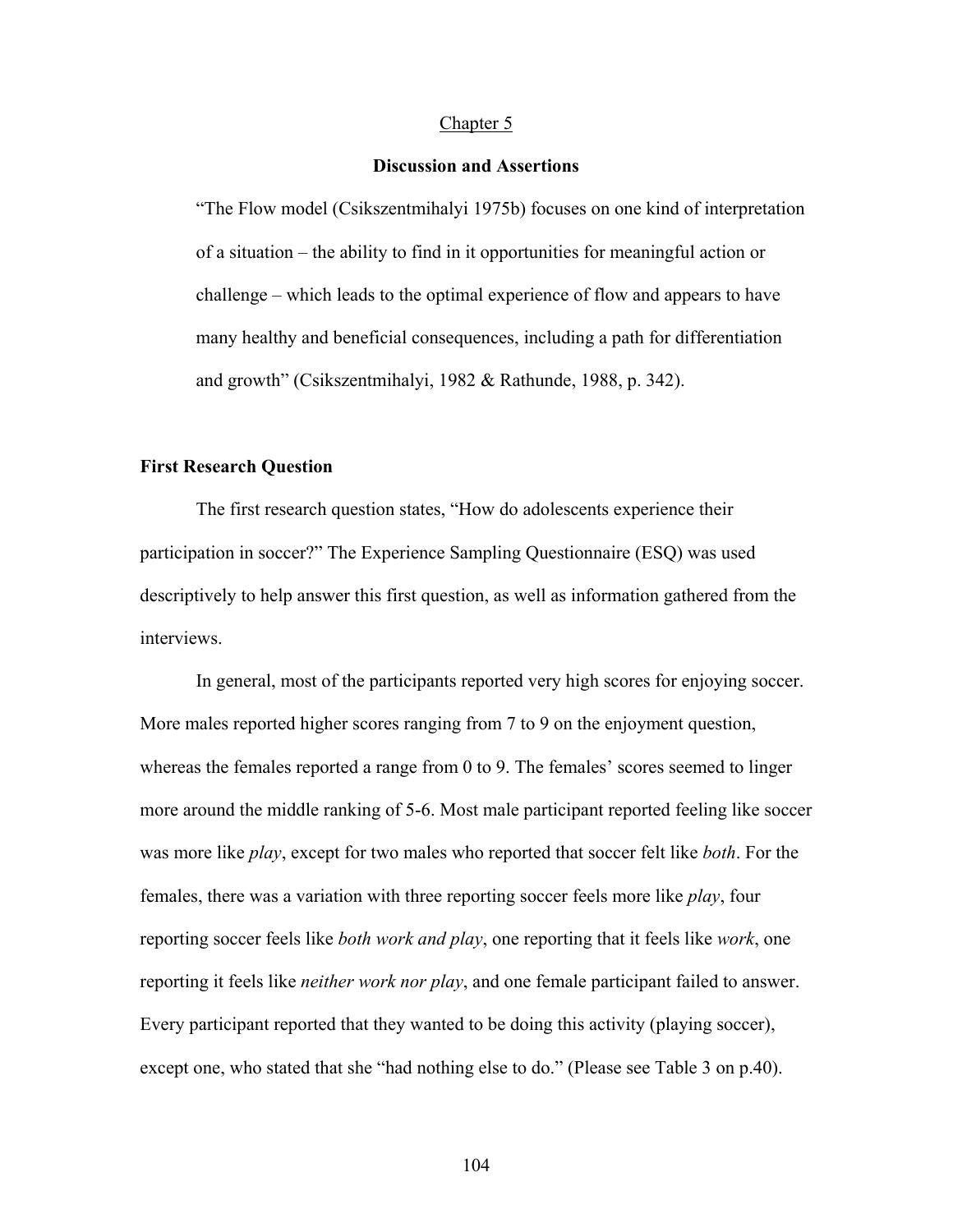Adolescents experience soccer in various ways. The importance of knowing this is that parents need to learn what it is that *their* child enjoys about the sport. Simply asking your child, "What is it about soccer that you like, and even dislike?" "What makes you happy?" can help with understanding and knowing your child better.

Several adolescents talked about playing soccer because of the friendships they have made. However females seemed to mention this as a reason more often than did males. As for males, soccer seemed to represent an opportunity to challenge himself through competition and skill advancement, and looked at soccer as something that would impact their future in some way. Some examples consist of soccer "looking good on a resume," "I want to play in college or professionally," or "I might coach sometime." Two females suggested that they may play in college if the opportunity were to come along. Other positive descriptions of soccer included enjoying spending time at tournaments, traveling, and meeting new people. Some enjoy the self-identity that comes along with being an athlete and belonging to a group, which includes "getting gear" that singles you out as part of that group.

For whatever reason a child is participating in soccer or even some other activity, helping your child understand her or his experiences will help foster an environment and characteristics to enjoy activities to their fullest. This is part of developing intrinsic motivation, specifically the optimal experience of Flow, which then will lead to fostering more of these positive experiences.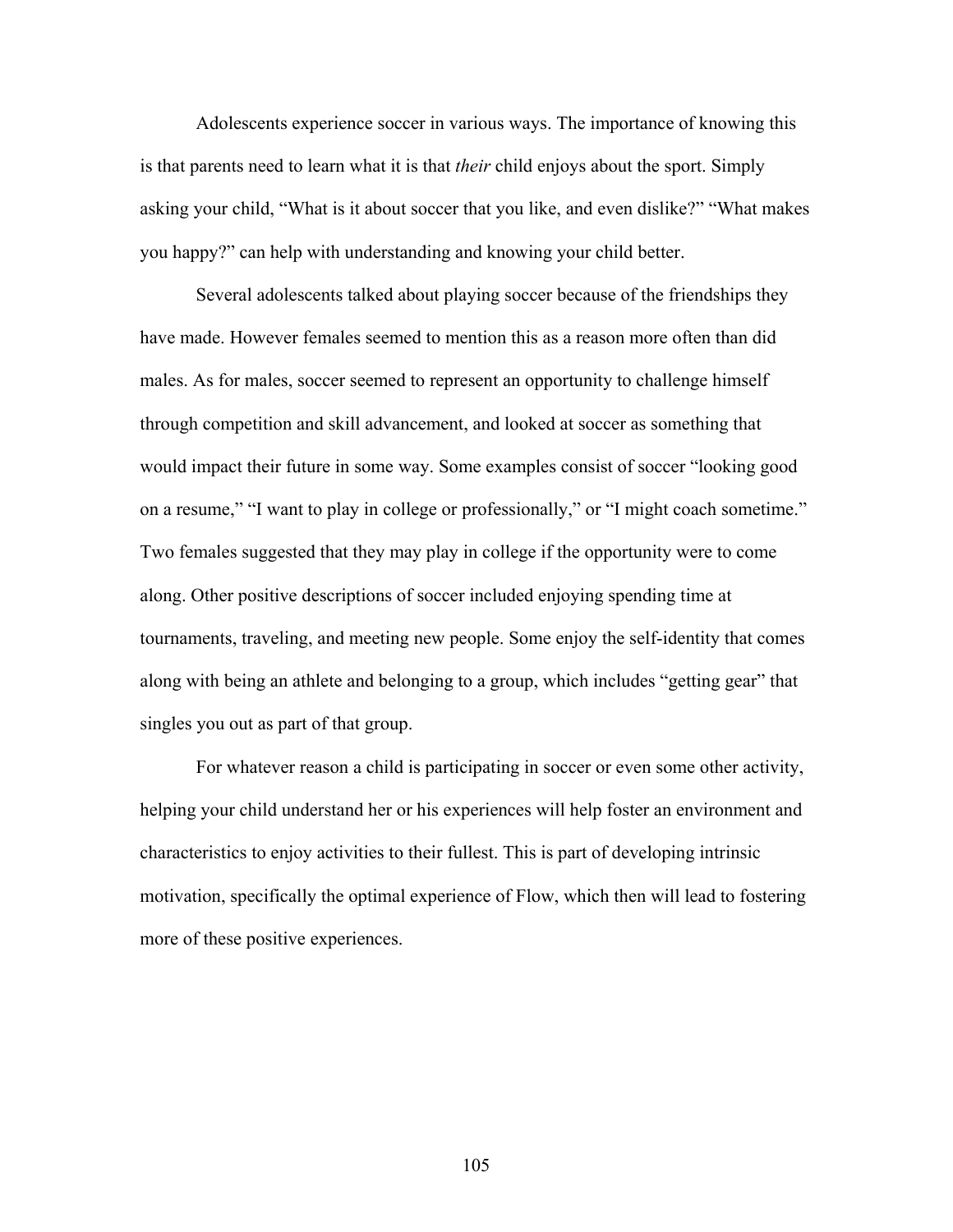#### **Second Research Question**

 The second research question asks, "How do adolescents experience family dynamics of support and challenge?" The Support /Challenge Questionnaire (SCQ) helped look at the various components of Support and Challenge, as well as be able to group the participants into the four family typology: HC/HS, HC/LS, LC/HS, LC/LS. Again, interview data was used also to assess this question. The researcher's bias needs to be made overt, in that there was the possibility of me looking for particular themes once the participants were categorized. Another point to mention is that support and challenge sometimes seemed to go hand in hand and it was hard to distinguish between the two complex terms.

Most males reported high levels of support and challenge from their families. The lowest support score was a 7 and the highest support score was an 11. The lowest challenge score was an 8 and the highest challenge score was a 12. For the females, the scores varied. The lowest support score was a 2, and the highest support score was an 11. The lowest challenge score was a 5, and the highest challenge score was a 12. Support seemed to be expressed in various forms ranging from, "they [parents] help me with my homework" to "they [parents] come to all of my games. In relation to soccer, and in life in general and regardless of category, most teens reflected that their parents were supportive. Particularly with soccer this would seem to be a given, based on the level of soccer these adolescents are playing. But I also think that if parents are supportive with a sport, then parents will be supportive in general, and vice versa, if parents are supportive in general then they are probably supportive in sport. With soccer, support seemed to be expressed or internalized as the time commitment and financial help parents provided for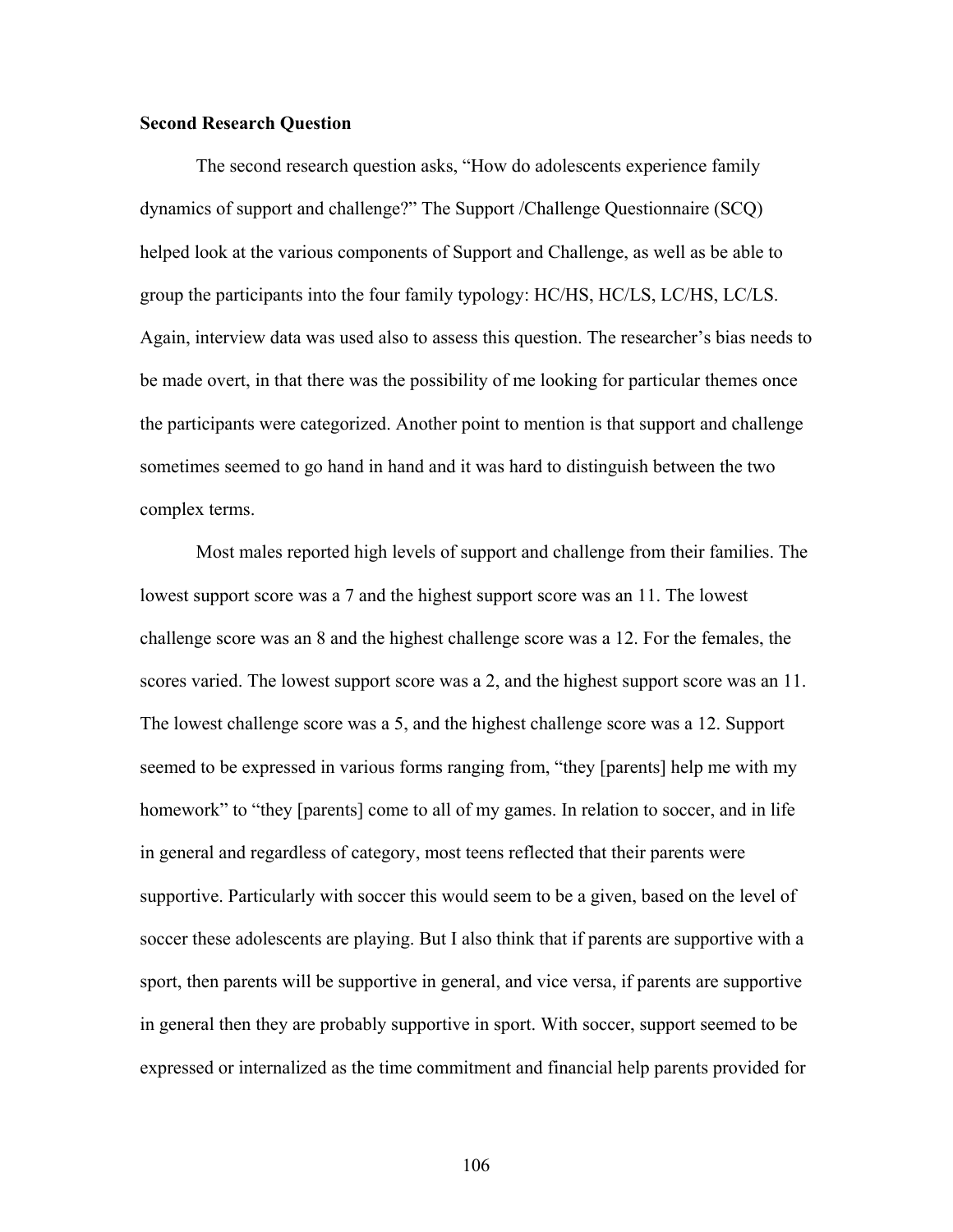their adolescent. These forms of support came in the way of coming to games, taking to teens and from practice, tournaments, and even some parents managed their adolescents' soccer teams. Money came in the form of paying Club dues, traveling expenses, and equipment expense. Communication could be seen as supportive and challenging, depending on the type of communication. For example, if a mom were to cheer for her adolescent on the soccer field, and it is positive, then the child saw it as supportive. If a parent tries to talk to the adolescent about practicing more at home, then it was viewed more as challenging.

Challenge seems to be, in some ways, more difficult to conceptualize. Challenge seems to come in the form of setting goals, high expectations, and money. For instance many adolescents expressed that their parents would tell them, "If we are spending this much money for you to play, then we expect you to work hard, and not goof off." Another example of challenge, was the idea that parents expected their child to practice more at home. Several of the participants, more males than females however, talked about how their parents expected them to practice more at home. Some participants agreed that they should, and others felt like they got enough practice with the team, and might burnout if they practiced more.

One female adolescent responded to this interview question, "Do you feel that your parents play a part in whether you enjoy soccer or not?" with, "I think so. Because if they were too serious about it and I felt like I was forced to play, then I know I would not enjoy it as much. I used to swim and I just got sick of it and my mom wanted me to keep doing it. I just quit because I didn't like it and I felt forced to do it, but I don't feel forced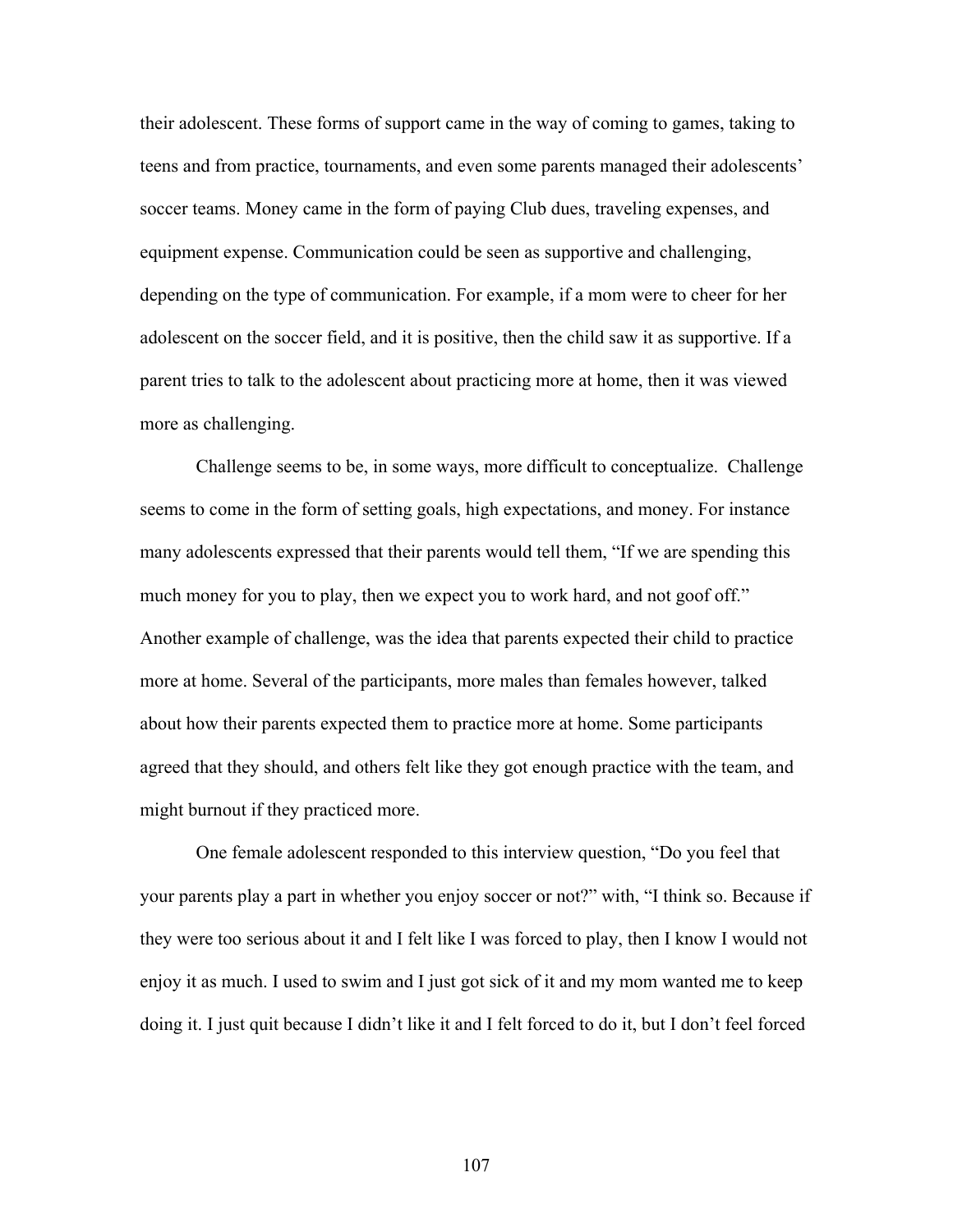to play soccer." I do not get the feeling that any of these players "felt pressures" to play soccer. I think that pressure was felt more around "school" and doing well in school.

 These complex concepts are not only hard to classify and understand, but they are also hard to find a balance between supporting enough, but not too much, and challenging enough, but not too much. I think it is a delicate balance of knowing your child's limits, and pushing her or him past their comfort zones, academically and athletically, but at the same time providing that safety zone that they know they are fully accepted.

#### **The Third Research Question**

 The third research question asks, "What are the family dynamics, as expressed by parents and teens through interviews, related to challenging and supporting their teen?"

In general, Csikszentmihalyi (2000) explains "that the most effective families appear to be those that give teenagers the sense that they are loved, together with the sense that much is expected from them. This combination is related to students' self-esteem, as well as to their feeling that their present actions contribute to the future" (Csikszentmihalyi & Schneider, 2000, p. 138).

Csikszentmihalyi and Schneiders' (2000) research expressed a difference among families across four main themes: communication, family interaction, expectations, and goals. These four themes were used to help differentiate between the classifications of support and challenge, i.e., HC/HS, HC/LS, LC/HS, and LC/LS, and were used to develop the qualitative themes.

*Communication* looked at the breadth, depth, and level of communication between family members, and *family interaction* looked at the level of involvement,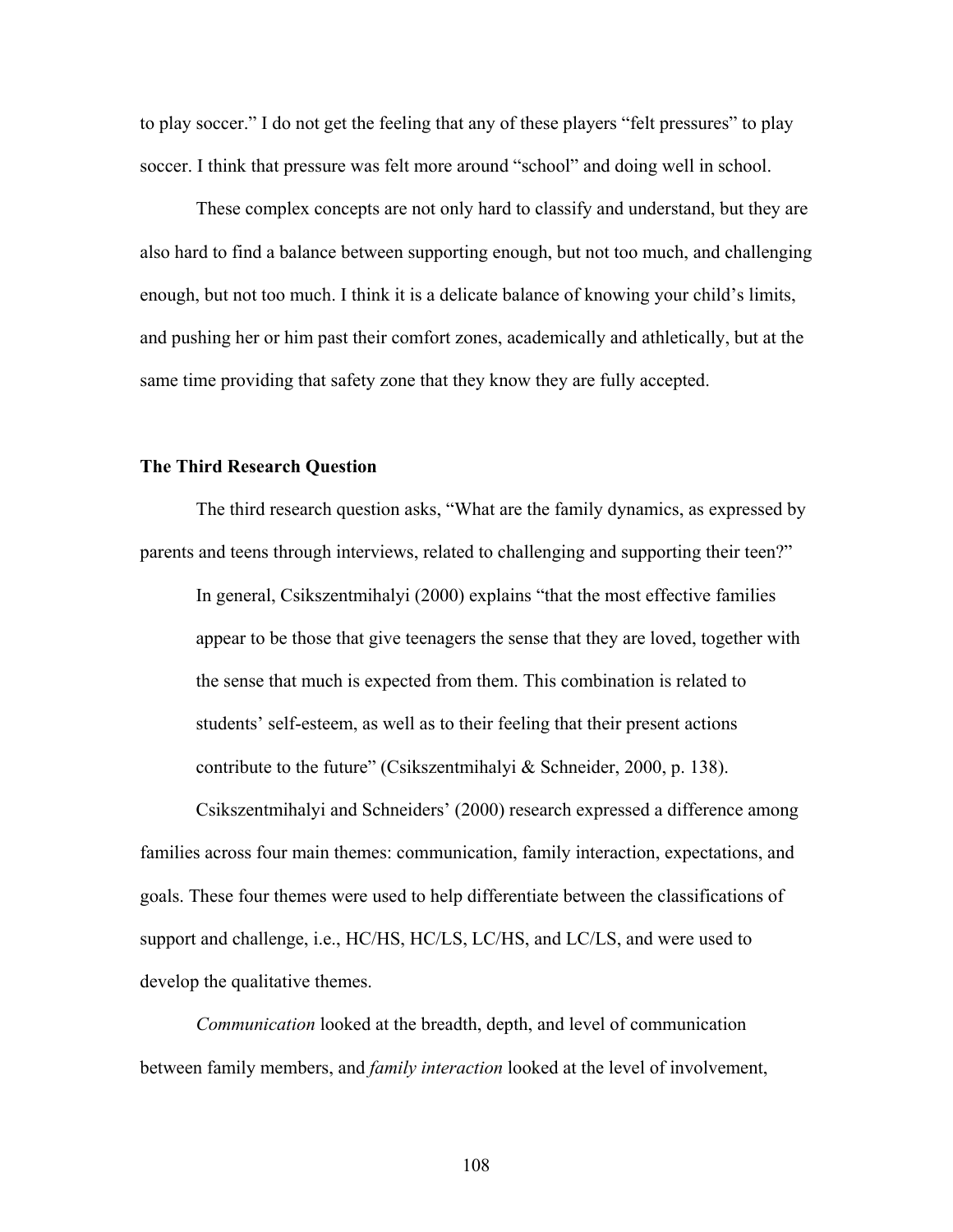including mutual involvement family members had with one another. With *expectations*, I looked at whether expectations were expressed, and if so, how they were expressed among family members. Lastly, *goal* setting was determined by whether goals were individually set, mutually set, or not set at all, as well as whether the goals appeared present-oriented and / or future-oriented.

#### **Communication**

Overall, parents tended to spend more time trying to communicate with the teen, versus the teen trying to communicate with the parent(s). Which is probably normal for most families. Again, communication is something that will be determined by personality characteristics of both parents and children. For instance, one participant expressed not talking to her parent(s) very much about anything. But she also reports that she doesn't like to talk to "anyone" about things. The father supported this statement by mentioning the shy personality of his daughter, "which can make communication difficult." Some adolescents expressed that they felt very comfortable talking to their parents about anything, at any time.

No participant, including parents, reported having designated times that they talk, but that communication usually occurred on the way to and from activities in the car and at dinner. One parent stated, "The best quality time I have with her is in the car to and from soccer practice." In the Marriage and Family Therapy literature, "family meetings" are often suggested as something that allows families to communicate mutually and consistently, and could be part of developing communication skills with families.

School seemed to be the biggest issue that every family discussed. Mom's tended to be the ones that the adolescents talked to more about school and social issues. Dad's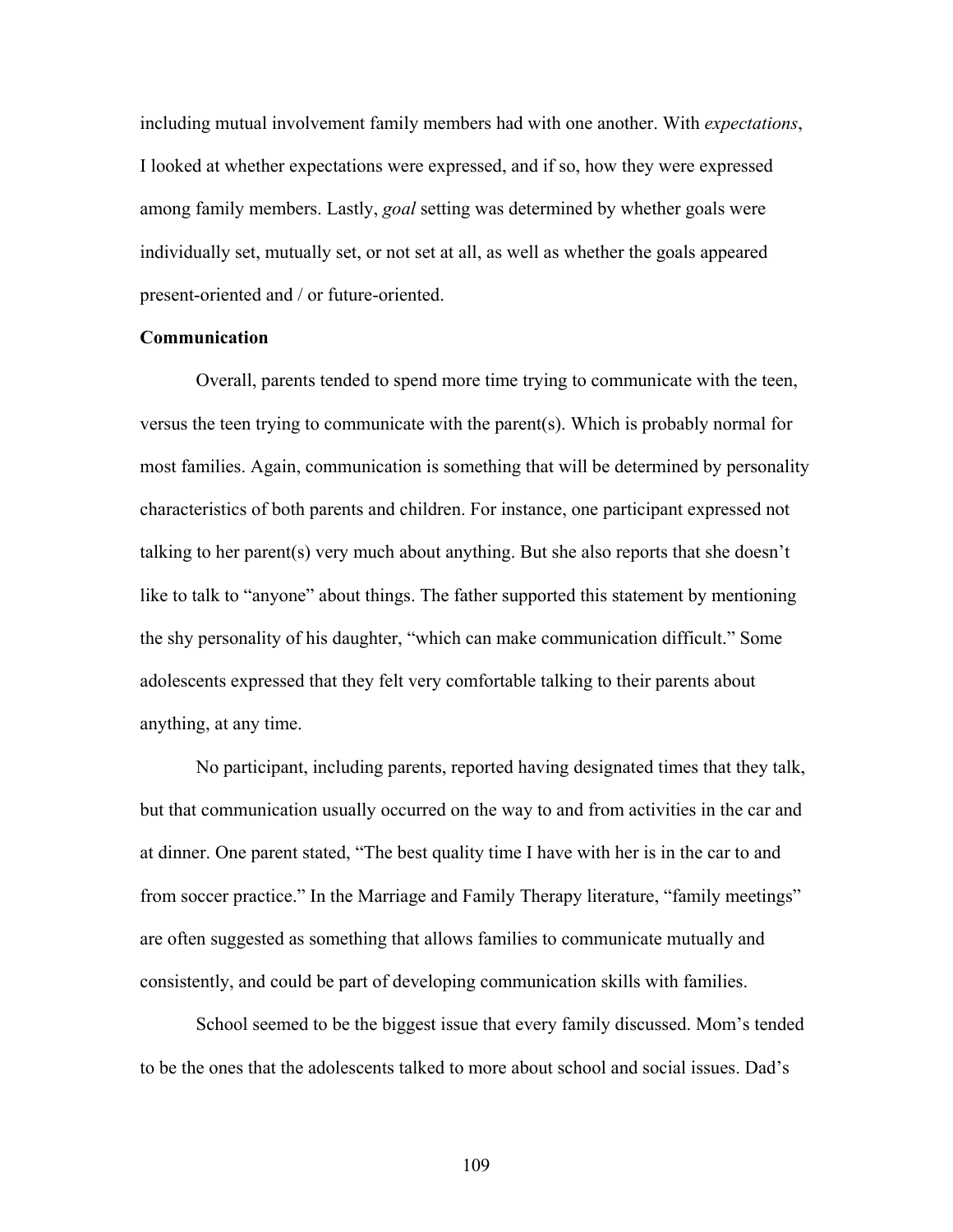appeared to be the one that adolescents talked to about sports, and this was consistent with both males and females. Dad's even admitted to this limited communication with adolescents and some appeared concern, or questioned why that was the case. For the fathers of the females, they suggested that there is a gender difference when communicating, and that "You know when they [girls] get to this age, they do not feel comfortable talking to dad about stuff."

Another parental difference found, was that moms tended to not have many outside activities, and one quote sums the idea up: "Yeah, my wife does not have no hobbies, her family is her hobby," although this mom works full-time too. Fathers however, tended to have at least one outside activity if not several.

In relation to soccer, adolescents expressed a concern for parents "yelling" on the sidelines at games. I get the sense from the interview data, as well as from my personal experiences, that this issue is "downplayed" in some form. For example, most adolescents brought this issue up as something they would not like their parent(s) to do, however, it is apparent that parents(s) continue this practice. What was interesting is that most of the adolescents, reported that *their* parents were not the ones that do the yelling on the sidelines. There were a couple of participants who reported that their parents *use* to be "bad," but that they "have gotten better." This issue was engaging to observe parents discuss the issue between themselves. The positive aspect of interviewing the parents together, when possible, was that each seemed to hold the other accountable. Overall, it was interesting to get to the conclusion that parents tend to be worse "yellers" on the sidelines when their child is around the age of 9,10, or 11 years of age. One parent reported, "I would say we were more serious about their soccer when our oldest one was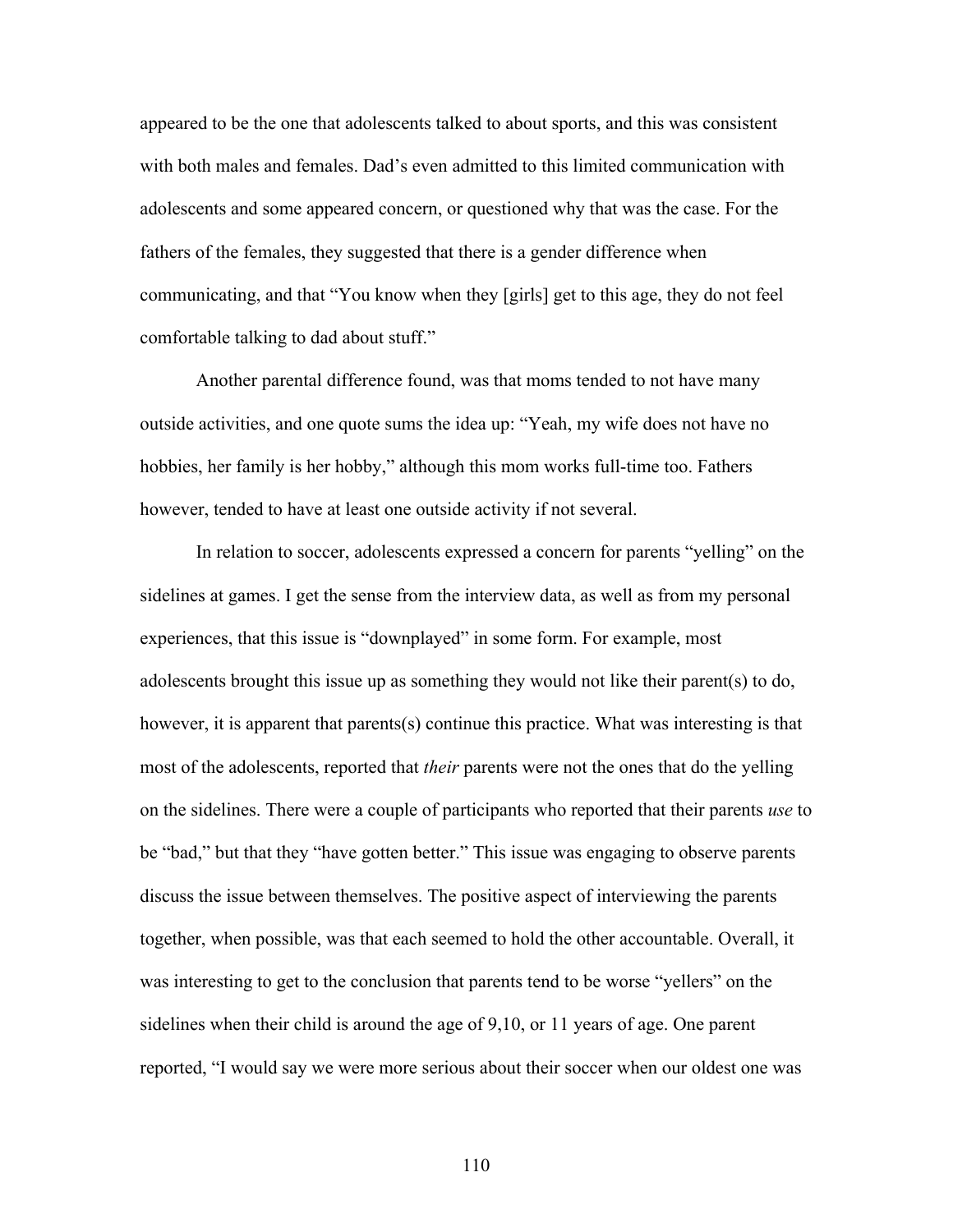8 or 9 years old, . . .I would get emotionally involved with it, and it was ridiculous.' 'But we realized it is stupid and it is a game. And we put it into perspective and just say you know you cannot live and die over a game."

It also appeared that both male and female teens had or have a hard time accepting feedback, particularly informative feedback. It also seemed that females were harder on themselves about how they play soccer. Unfortunately the way some parents handled this idea of females lacking in self-esteem was or is to give "false praise," or evaluative feedback. For example, they would tell their daughter that she played well even if she did not. Children and adolescents need to have credible feedback if they are going to trust their parents. On the other hand, males appeared confident in their abilities as soccer players, and often times think they do better than they really do (Wedemeyer, 2003). But they also had a hard time hearing informative criticism from parents. Many parents related that their child did not want to hear any thing negative in relation to how they play or played. What this sets up is for adolescents not to be able to handle appropriate feedback by adults. "Constructive criticism is crucial to not only the development of the child, but also in soccer and in life skills. They will have to take constructive criticism sometime in their life, and the longer that is postponed, the greater the detriment to the child" (Wedemeyer, 2003). One parent made the suggestion that when her son feels like he has not played well or is having a hard time listening to his parents, she suggests, "Talk to your coach." I think this is a very appropriate way to handle this situation, and I am not sure many parents offer that as a suggestion to their child. It is sometimes hard to give up that control and trust another adult to advise your child, even though you feel you know your child better. But the positive point of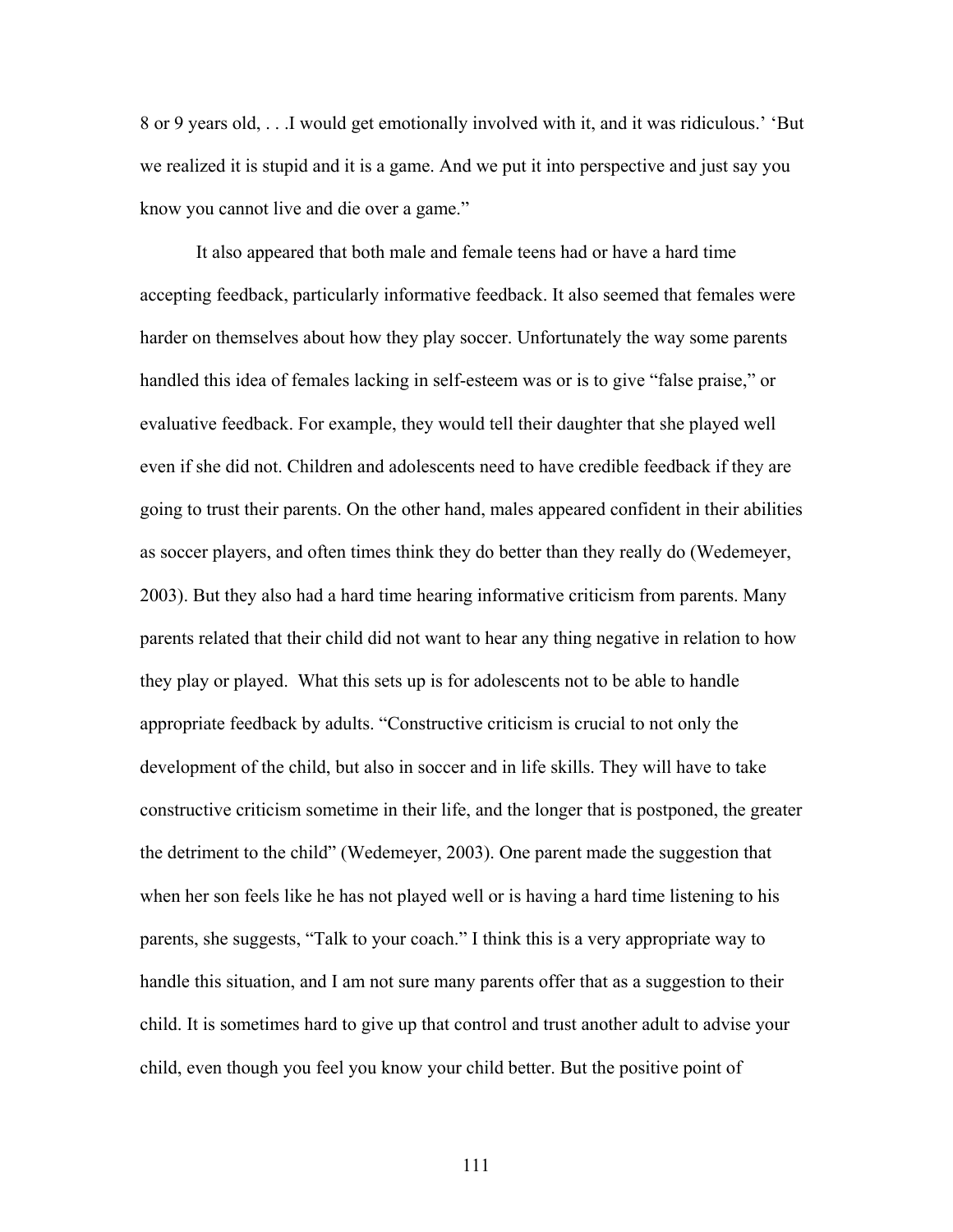directing your child to talk to the coach is that it one, puts the responsibility on the child, and two, it teaches the child to handle constructive and informative feedback (Wedemeyer, 2003). When children or even adults are unable to accept that type of communication, it really hinders the opportunities for growth and skill enhancement, whether it is academically or athletically.

 One other technique offered to parents about how to handle giving informative feedback is to do what is called the "sandwich approach" (Gould, 1995, & Wedemeyer, 2003). This is where the child receives a positive comment about play, then a corrective, informative comment, followed by another positive comment. Recognize and be aware of when your child or adolescent feels most open to talking; when are those times she or he is more talkative? Where are you when you are communicating? Who is present? What is their body language? When do they seem more closed off? Most importantly, this communication has to start at a young age. Parents need to be aware of how they can reach their child so that defensive walls are not put up. Trust needs to be established. Listening is a key component to communication too.

#### **Family Interaction**

Most families who have children or adolescents that play soccer at this level have to be pretty supportive and committed. Fortunately, along with this support are opportunities to interact as a family unit, whether it is taking your child to practice, or going to games, and especially weekend / tournament soccer trips. Csikszentmihalyi  $\&$ Schneider (2000) suggest a difference between interacting with one another, and having *mutually* involving activities. With these families, soccer was expressed as a mutually involved activity. It is important for families to keep in mind as their child grows and as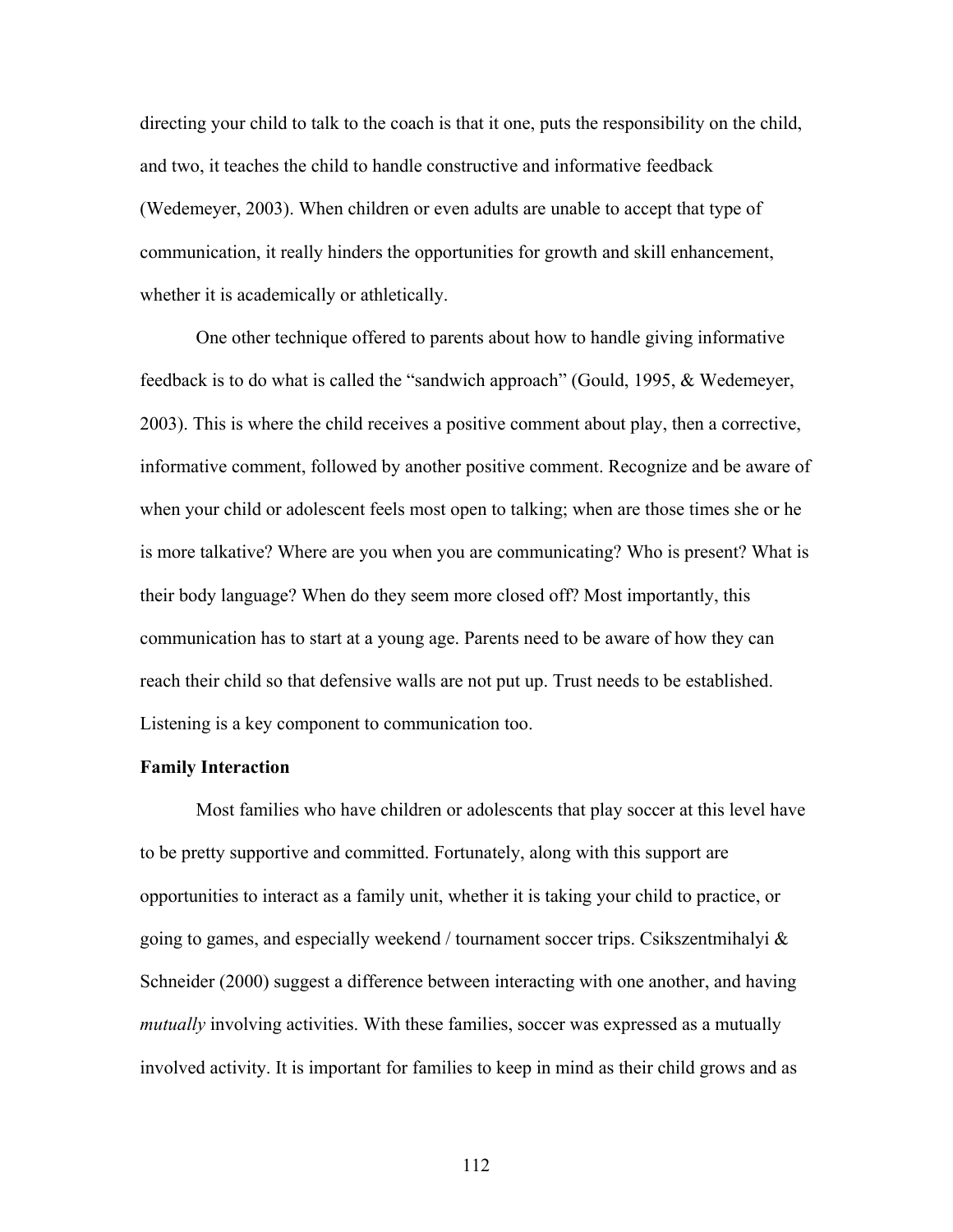interests change, it is crucial for families to find new sets of activities that will continue to keep the family group involved. Also according to Csikszentmihalyi (2002), it is also important for kids to be able to choose the activity and the level and goals of the activity. For example with soccer, if a child enjoys soccer strictly because of the social aspect of it, such as being with friends, and parents are signing their child up for more competitive levels of soccer, such as the Roanoke Stars, then it sets up potential problems. One potential problem is that motivation from the child will probably not be comparitively and adequately high, thus the potential for bringing down the level of play for the whole team. Coaches may sense the lack of motivation and problems may arise with the child's interactions with the coach. Eventually the child may become anxious, not enjoy soccer anymore because of the change in focus to be more competitive, and eventually quit soccer all together. However, if there is open communication which hopefully has been established between the parents and child starting at a young age, then the knowledge of their child's interest would lead to a more appropriate option. The more appropriate option might be signing the child up for a less competitive league, which might be more suitable for the childs' interests, thus fostering what the child enjoys about soccer (Wedemeyer, 2003).

 One of the strongest points to present is the family dynamic including *siblings.* Siblings appeared to be a new category or themes to consider when looking at family dynamics. The number of siblings, the age of siblings, and whether siblings play a sport, specifically soccer, are all points to consider. An assumption based on this issue, is that adolescents who have older siblings, such as Tracy, may have had parents who worked through some of the challenge and support issues, thus incorporating different family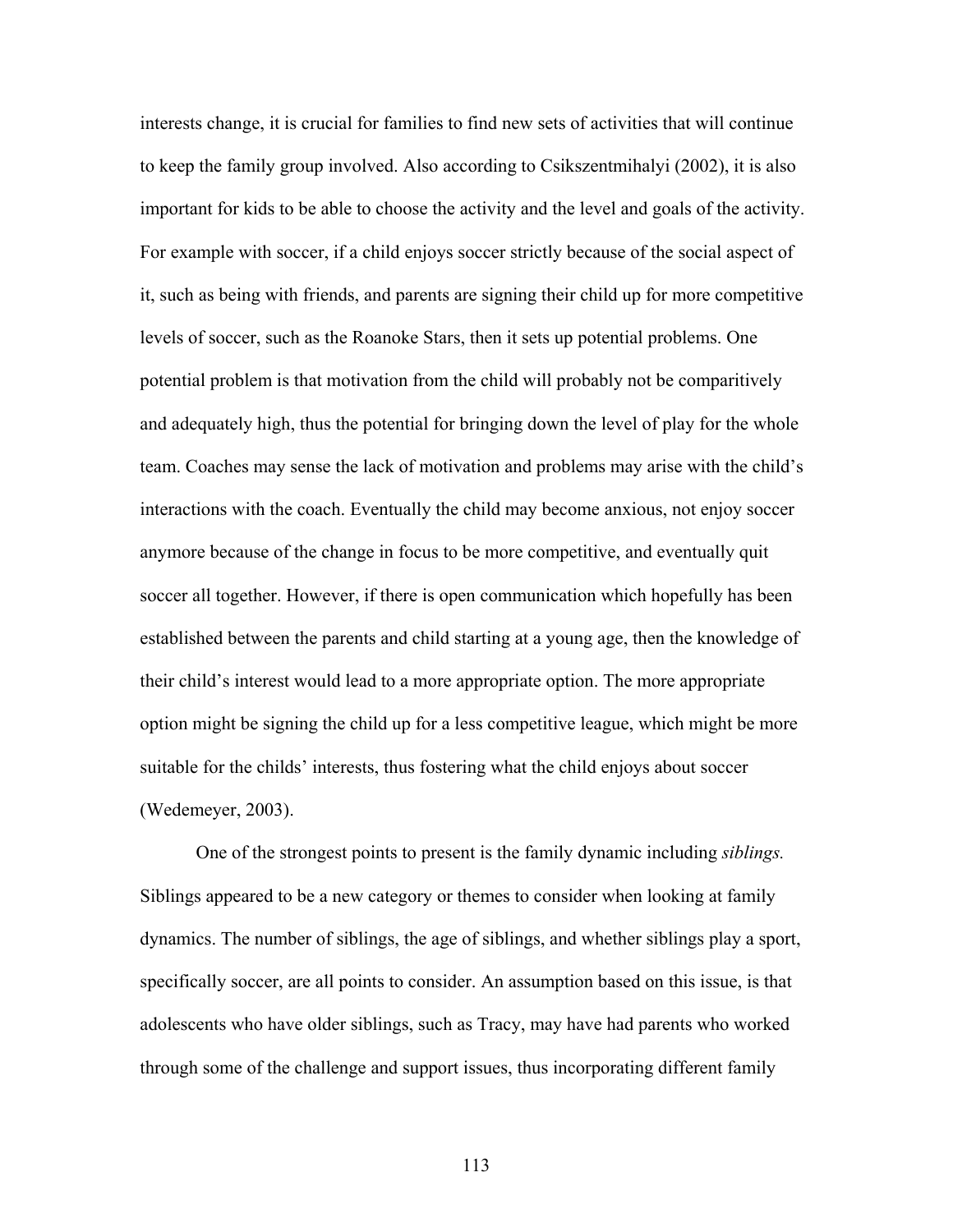dynamics with their younger children as they get older. This issue of gender can relate to other areas such as setting goals, communication, interaction, and expectations. This is a perspective not presented in Csikszentmihalyi's & Schneider's (2000) study on adolescents and work. This area warrants further investigation in future studies.

 Overall, most adolescents talked about spending time with their family eating dinner, watching TV, or having parents help with homework. Many adolescents mentioned tournament weekends as a point when they spend much of their time as a family. One suggestion to increase this opportunity for the better is suggesting that when you are talking in the car, that the radio is not on, and that the child or adolescent is not listening to a walkman. Many parents mentioned the life cycle stage of adolescents and the decline in family interaction time. Although this may be the case in some situations, soccer seems to be a strong connection for these families, and offers an avenue for time and communication together.

#### **Goals**

 When interviewing the participants about goals, most of the answers were discussed in general terms. For example, most parents wanted their child to go to college, get a good job, and be successful. As for the adolescents' answers, most of them appeared to be along the same lines. Most of the participants had some vague idea of goals, but not concretely. Most participants mentioned that they have short-term goals, and some talked about long-term goals too. Long-term goals included going to college, getting a good job, and making money. Short-term goals included doing well in school, and working hard in soccer. There was one male adolescent who actually kept a piece of paper up on his mirror to remind him of a soccer goal he is trying to reach. He also had the philosophy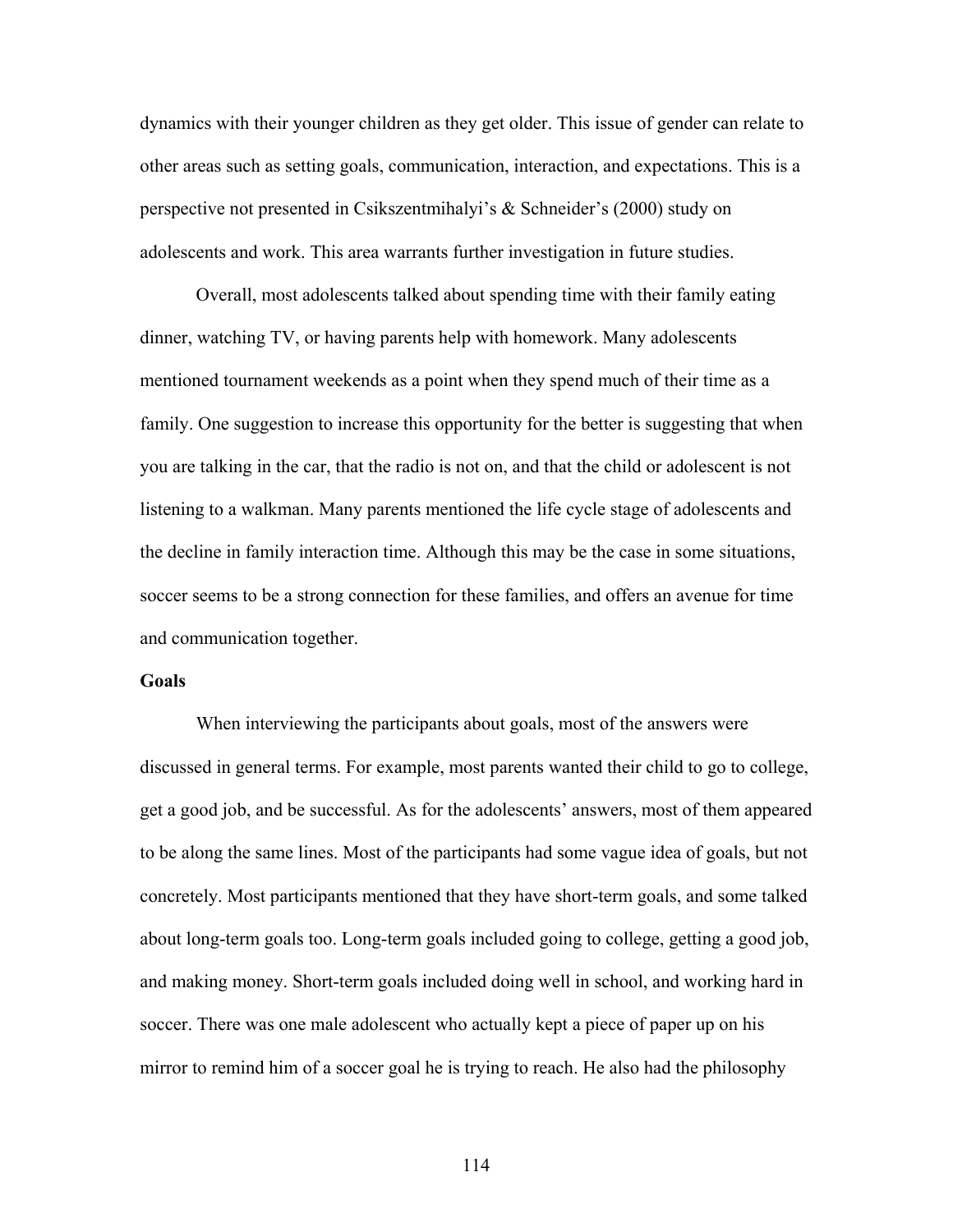that things he was doing now would influence what happened in the future, displaying a high internal locus of control. Another male adolescent talked about the same idea of what he is doing now will reflect on choices and opportunities in the future. This not only shows future-oriented goal setting, but it helps establish personal responsibility and individuation. If children only set and strive for goals that their parents set for them, then there is the potential for disappointment to follow, and possibly resentment to set in. Females seemed to have less concrete goals. One participant explained that her family tried to write down goals, but that the goal would be forgotten. This same female participant reported that she does not have any goals, and "just take things as they come." One female participant reported that she never writes goals down, but she has a mind-set of her goals. And most had goals such as doing well in school and working hard in soccer. Some adolescents were not sure what their parents' goals were for them, but knew that their parents wanted them to "do their best" and "be successful." The only problem with these type of statements is that what do those mean exactly? Csikszentmihalyi (2002) mentions the importance of children being able to set their own goals too as important for them to reach flow. I do not suggest that children or adolescents be the sole goal makers, but that there be some mutual goal setting, as well as individual goal setting. This is where communication comes into play again, in that there can be universal goals, but that a child needs to feel they have some control over their own goals too. And these need to be communicated between parents and children. For example, having parents and children go to semi-professional and professional soccer games, or watching soccer on TV. This is an opportunity to work with your child or adolescent, depending on their age, on setting goals. So when you and your child are watching the game, it is important to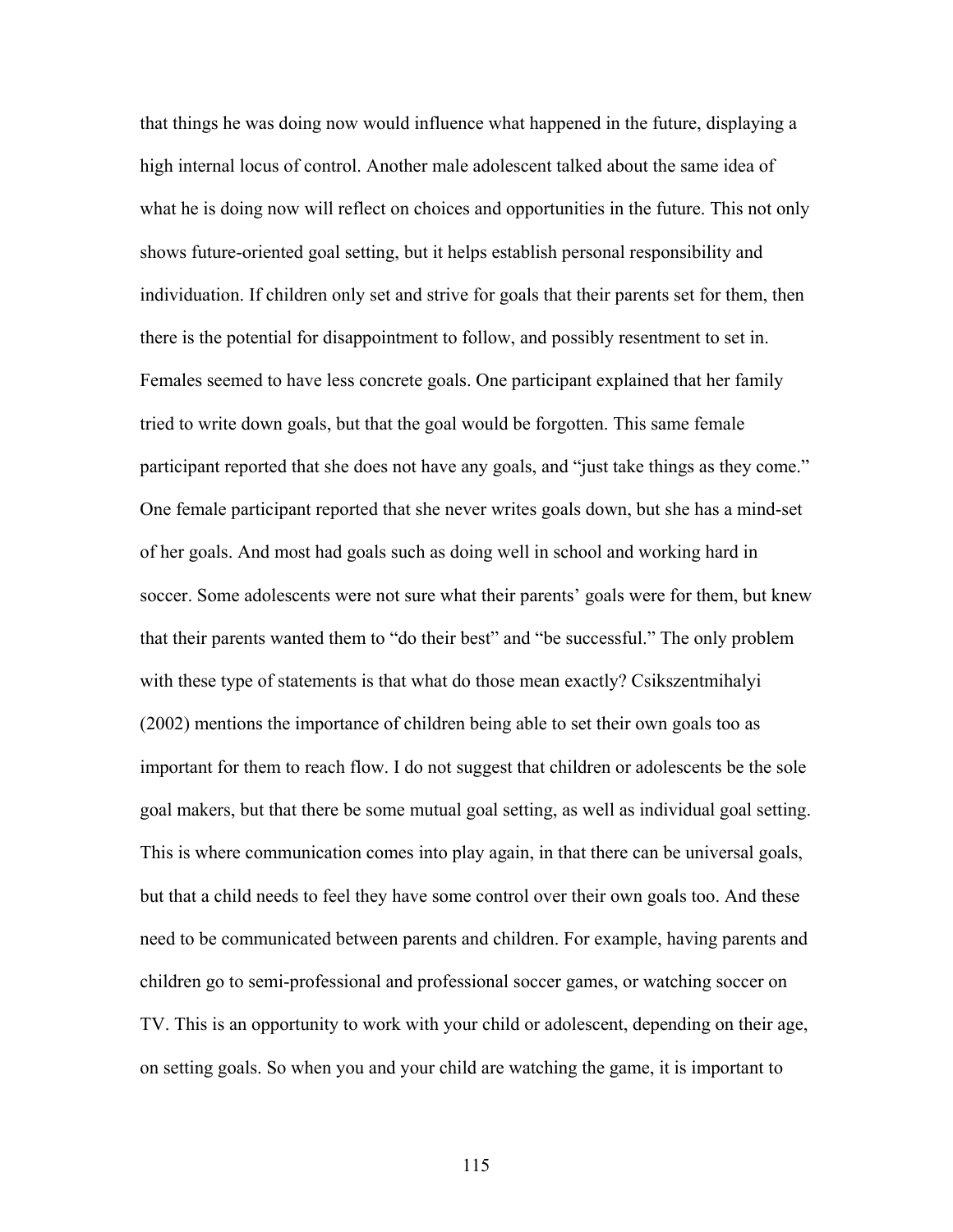watch the game with a "critical eye." This means if you have a 10-year old watching a game, have them stomp their feet when the ball gets close to the goal. Or for an older player, such as an adolescent, have them watch the game and describe what type of defense the teams are playing, e.g zonal or man-to-man defense. This also increases mutual interaction between children and parent(s). In the sport psychology literature (Gould, 1995), as well as family therapy literature, goals setting is important in the process of succeeding. Not only setting goals, including long-term and short-term, but also having an understanding of how one will achieve those goals; what are the steps that need to be taken to achieve them. Feedback is another critical component in goal setting. This is also where informative feedback is important, so goals can be adjusted and readjusted to fit skills and challenges of experiences.

 One thing that gets lost when children start playing competitive sports at any level, is the personal comparison against other players. Setting personal goals can be taught at a young age, which are more intrinsic versus extrinsicly oriented. What this allows the child to do is to feel more in control over their actions. When we compare ourselves constantly to outside sources that we do not have control over, then it sets us up to feel powerless, and often less motivated, and makes it easier to become frustrated and quit. It is also takes away the path from creating the opportunity to manipulate the environment to help achieve flow.

#### **Expectations**

Expectations seemed to fit closely with goal setting. My impression was that many parents assumed their adolescents knew what was expected of them. Sometimes this was the case that adolescents knew what their parents expected of them, and then in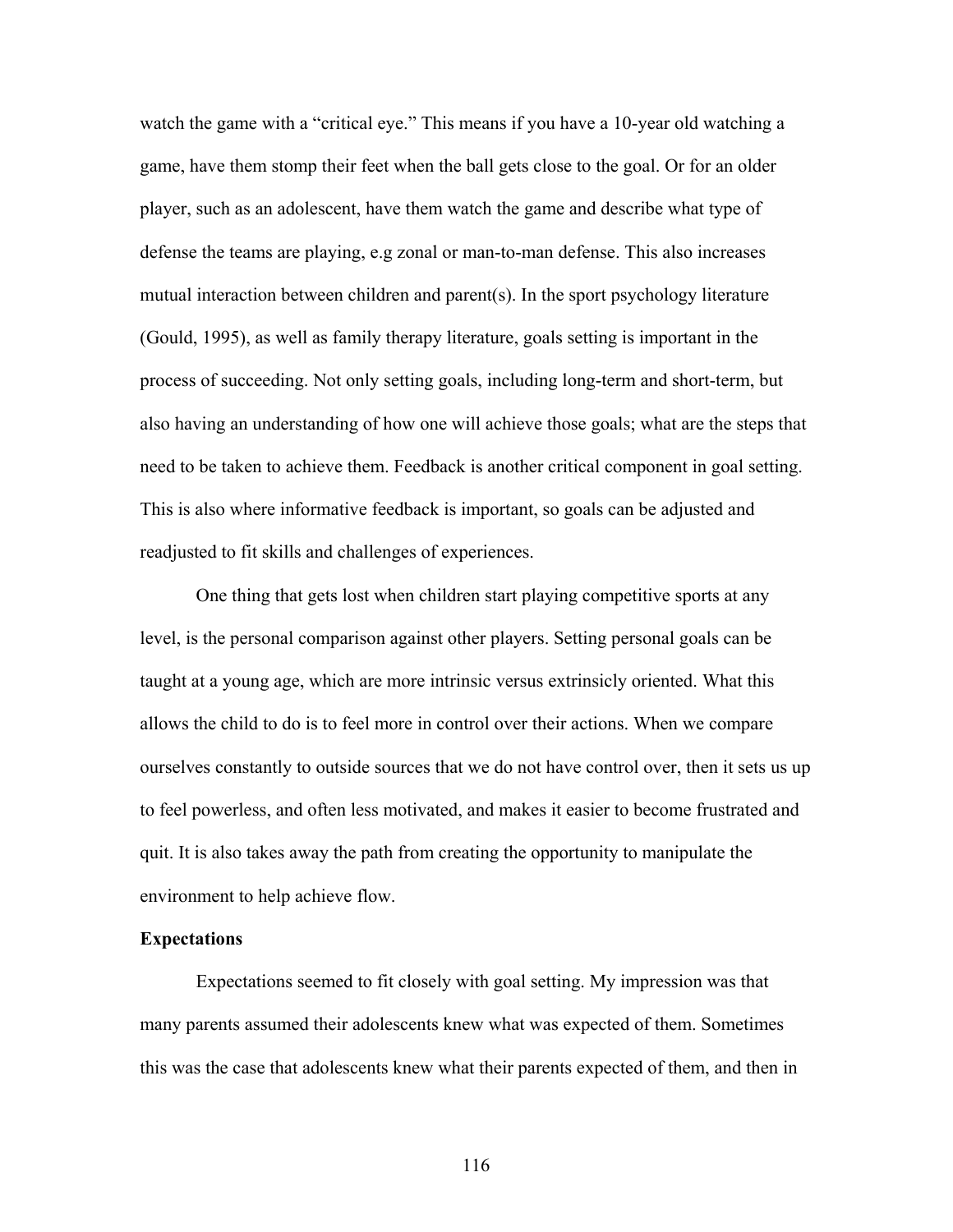other cases adolescents didn't know, but guessed what was expected of them. Even parents were not sure of what their child expected of herself/himself. A couple of parents responded to the interview question of "Do you think your expectations are similar or different than the expectations your adolescent has of him or herself?" with "I don't know." One parent even paused and stated, "Good question!"

 Expectations, I think, help establish responsibility and accountability. An example in relation to soccer, is the coach expecting the adolescent to polish her/his soccer cleats, and to bring water and shinguards to practice. This sets up for the adolescent to be responsible for these expectations from the coach. If the child does not bring water, then she may be thirsty during practice (Wedemeyer, 2003). If they don't bring shinguards they may not be allowed to participate, and if they do participate they may get injured, which leads to consequences. However, as one coach reported, is that parents often take on these responsibilities on themselves, letting the child or adolescent "off the hook." This only hinders their child or adolescent in learning individual responsibility and accountability. And the longer it is postponed, the harder it will be to teach them (Wedemeyer, 2003).

 Family interaction, goals and expectations can all trace back to communication. If there is not positive communication among family members, then family interaction, goals, and expectations will suffer as well. Each concept builds on the other.

As with any research, but sometimes specifically qualitative research, the experiences of the participants are unique. Although assertions can be made, nothing should take away the uniqueness of each one of these adolescents and families. With that said, one conclusion drawn from this study is that it was not easy to determine or make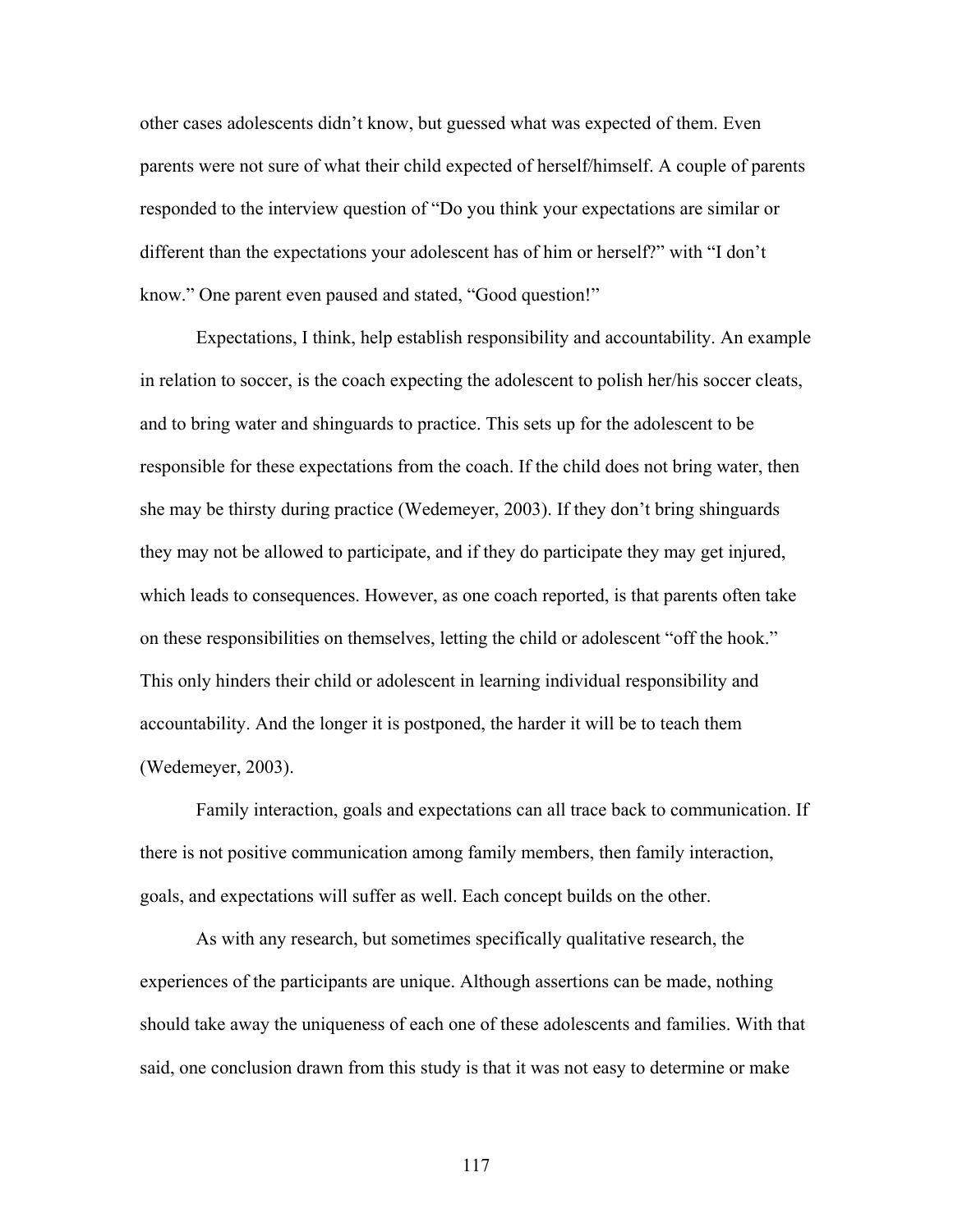classifications of the participants. And even when classifications were made and interviews completed, the distinctions were still unclear between the groups. The data presented can be interpreted in alternative ways, which will ultimately be left up to the reader to decide. Sometimes it appeared that a participant would fall into a category, but then reveal information that set him to fit in a different category.

Another area of difficulty stemmed from assessing the challenge and support characteristics of parental involvement. Again, these dynamics have many varying aspects to each of them, with individuals experiencing them each differently as well. Whenever you have a didactic relationship, such as with parent(s) and adolescent(s), it is essential to consider the different personalities interacting with one another. Realizing this, no one model will be able to encompass all these differences. However, understanding that issue, what may help is developing models which consists of ideas based on possible diversified characteristics of individuals and family dynamics.

The determined significance of this study will be decided based on the reader and her /his interpretation. For example, potentially the results could be used to develop a psychoeducational program for parents and children involved in sport. To date, there are few limited educational programs set up for parents who have children involved in sport. One such program, currently offered in larger cities, requires parents to attend a one-time meeting before their child's sport season. Parents must sign a contract of sport-personlike conduct in order for their child to participate. The issue is that this program is neither educational nor in-depth, nor is it continued throughout the child's sport season. Often times, as the season goes on, parents forget the rules of conduct that they signed earlier in the season.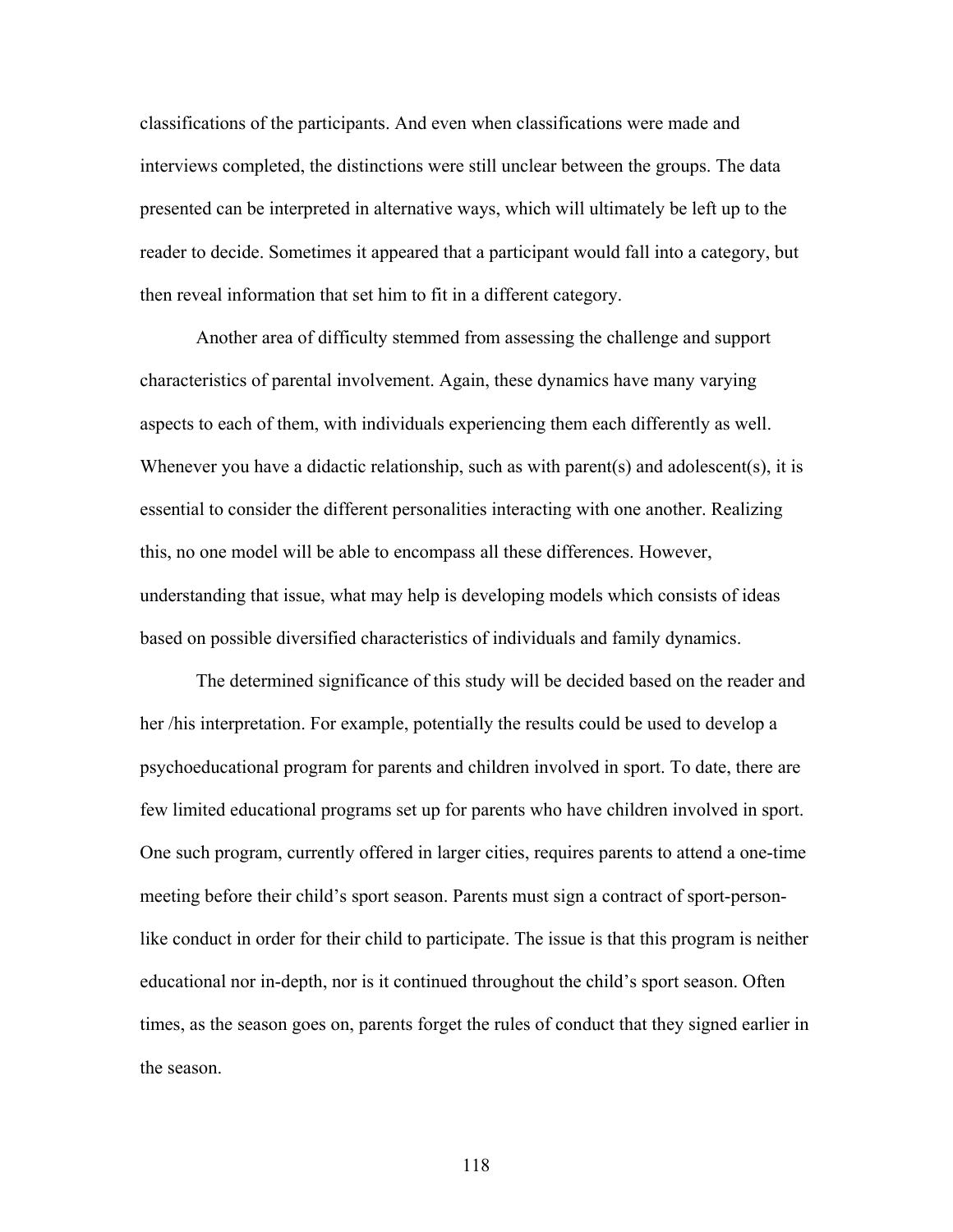Not only will these findings help in regard to sport, but they will have a significant impact on other areas of adolescence and parenting such as school. This point has been presented earlier in this proposal by Csikszentmihalyi's (2002) research. Other areas of will include family therapy, sport psychology, and other helping professionals who may work with parents and children.

Although this researcher hopes to fill gaps in the literature, there are several limitations to the current study. First, there is the lack of the variability amongthe participants. Soccer has been mostly a middle- to upper-class sport, which will more than likely rule out lower-income families in this study. There is also the limitation of only interviewing athletes who are playing at a higher level of soccer than recreational league players, thus, looking at athletes who are already invested significantly in the sport of soccer.

 Additionally, the scores from the Support /Challenge Questionnaire did not yield the distinct means that Csikszentmihalyi  $\&$  Schneider (2000) used in their study of adolescents in Becoming Adult. Therefore, the scores obtained in this study were modified to the best possible variance across the four family typologies. The descriptive The descriptive analyses from the questionnaires were also taken into consideration in categorizing the participants into the four typologies. For example, whether a participant reported they experienced soccer as play, work, both, or neither. The enjoyment question was also used to help determine into which category they were categorized. Again, more participants may have offered a larger variance across the four family typologies, thus producing more reliable results.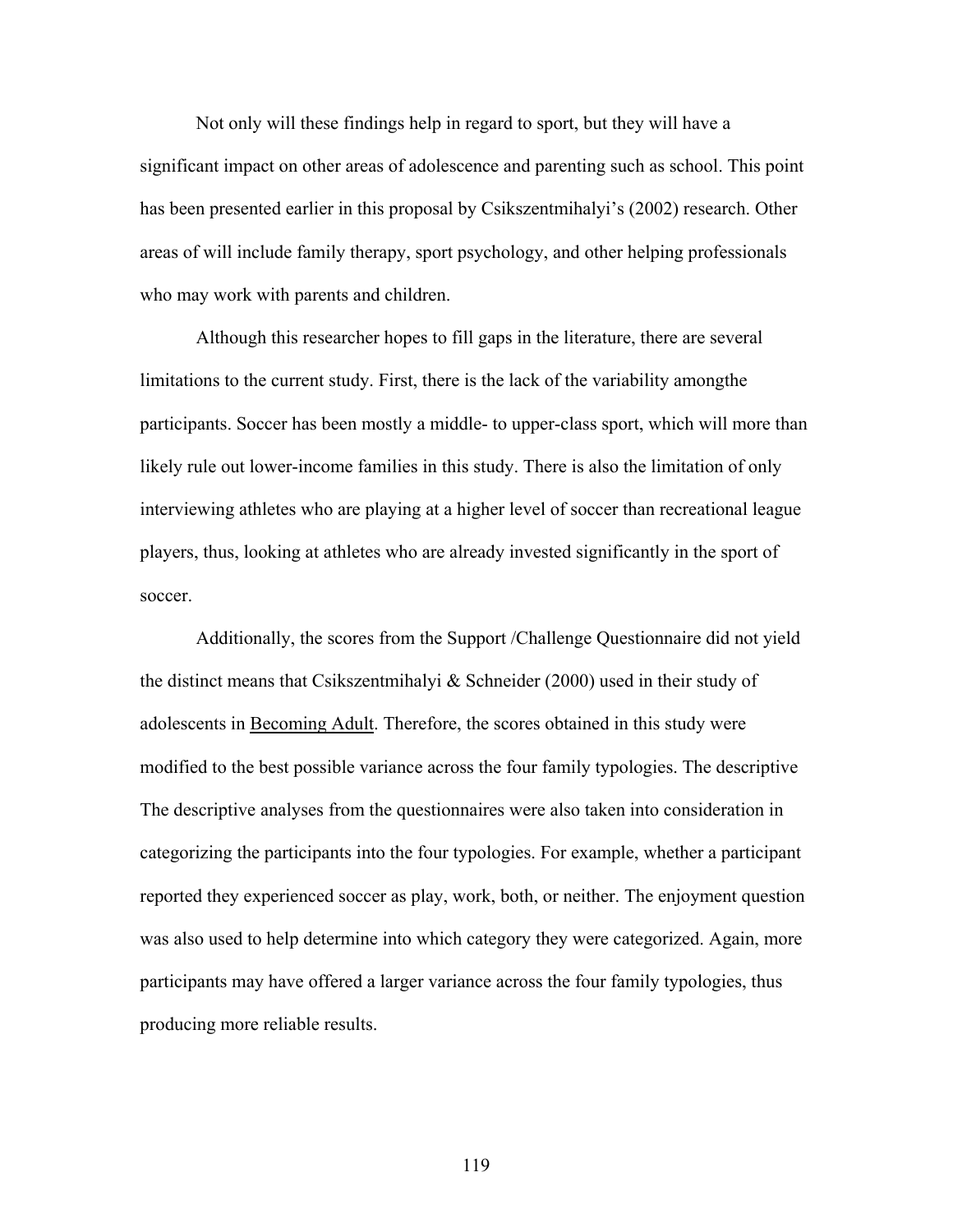Another shortcoming deals with the time limitation of this study, thus restricting the number of interviews conducted. Ideally, this study would include more participants, look at different sports, different SES, different skill levels, and possibly include longitudinal data and observations.

### **Conclusion**

Ultimately, to sum up in one sentence the best conclusion drawn from this research is the magnitude of parents knowing their own child, which is a continual work in progress that develops at a young age and changes and grows.

Flow is the feeling people get when they are intrinsically involved in an activity. This phenomenon occurs when a person's skill level matches the level of challenge of the particular activity (Gould, 1995). However, it is a prerequisite that both the skills of the person be high, as well as the challenge be high. It has been hypothesized that one can manipulate the environment so that Flow occurs. This can be said about family dynamics, and creating opportunities and an environment for Flow to occur, particularly for adolescent's which was the focus of this research.

 I focused on assessing support and challenge characteristics of the family dynamics, and then looking at specific themes including: (a) Family interaction, (b) Communication, (c) Expectations, and (d) Goals. Csikszentmihalyi & Schneider (2000) looked at the four family typology of High Challenge / High Support, High Challenge / Low Support, Low Challenge / High Support, Low Challenge / Low Support in order to categorize different family dynamics.

 It has been suggested that the most opportune environment for adolescents to have positive experiences, such as Flow, occur in High Challenging and High Support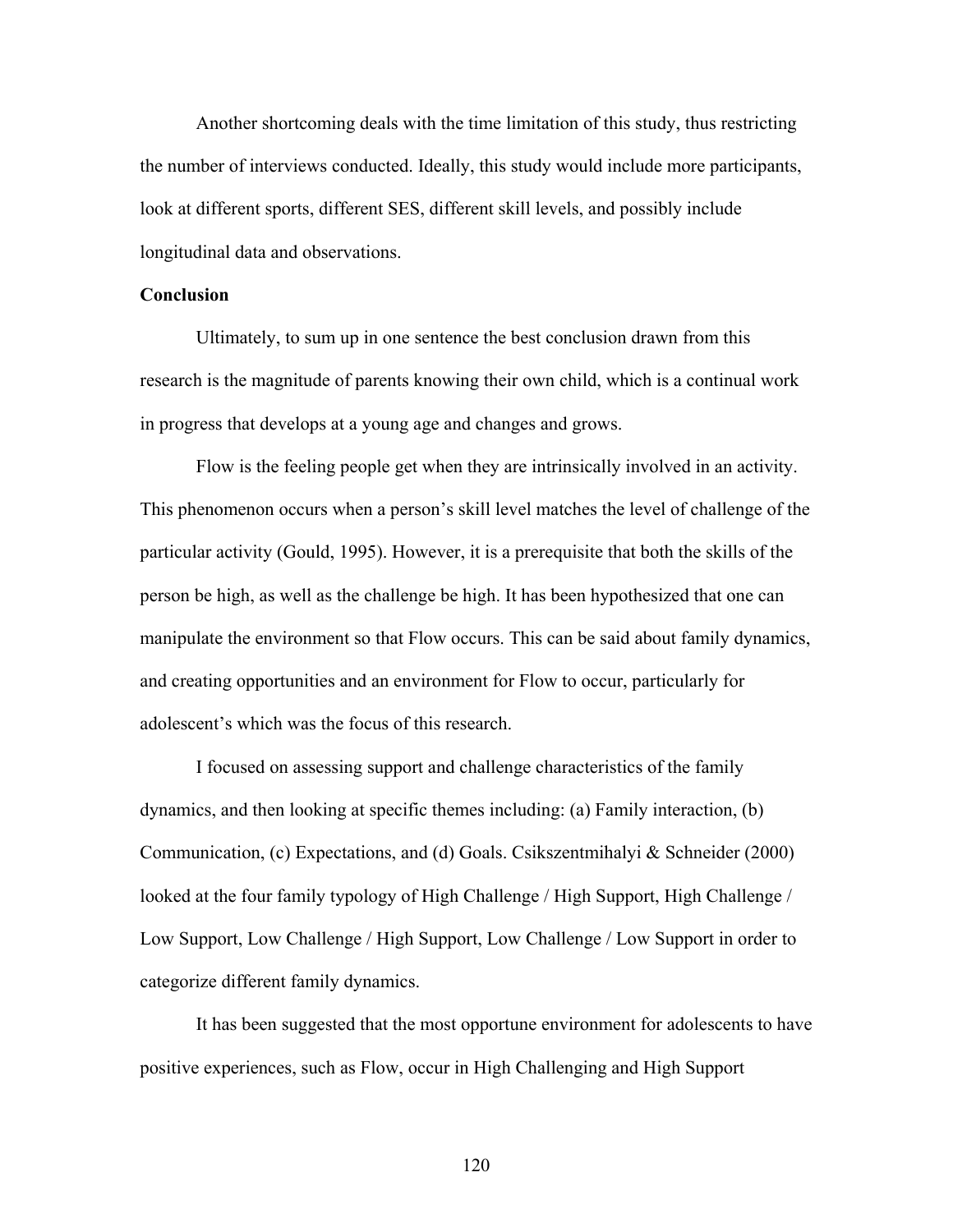families. These characteristics include creating opportunities for family members to explore individual interests, but at the same time creating an environment where the individual feels safe enough to take those risks to explore and push oneself past their comfort zone. To establish present and future oriented goals that are challenging and are provided with credible and concrete feedback. (Sagor, 2002,  $&$  Cskiskzentmihalyi  $&$ Schneider 2000).

#### **Quick Tips for Parents**

 Parents can start off this positive process by modeling for their children and creating their own "flow" experiences. This includes talking and communicating about your own life and the positive experiences you are having, so that your child sees that being an adult is worthwhile. Start at an early age. What is it that your child finds genuinely enjoyable, and how can you increase those opportunities? Have your child define enjoyment in their own sense. Express to them it is okay to try things, and help challenge them to push past their own safety zone. Talk to them about what support and challenge looks like to them. Discuss expectations and consequences. Discuss challenging, but achievable goals and the steps necessary to accomplish them. Let the goals be clearly defined. Spend time in mutual activities, and as the child grows, change the activities accordingly.

 Ideally these initiatives will start at a young age, and develop over time so that their child becomes a happy, successful adult. There is no one set formula to follow unfortunately, which leaves much up to the parents and families finding a balance which includes understanding who their child really is, what makes them happy, and what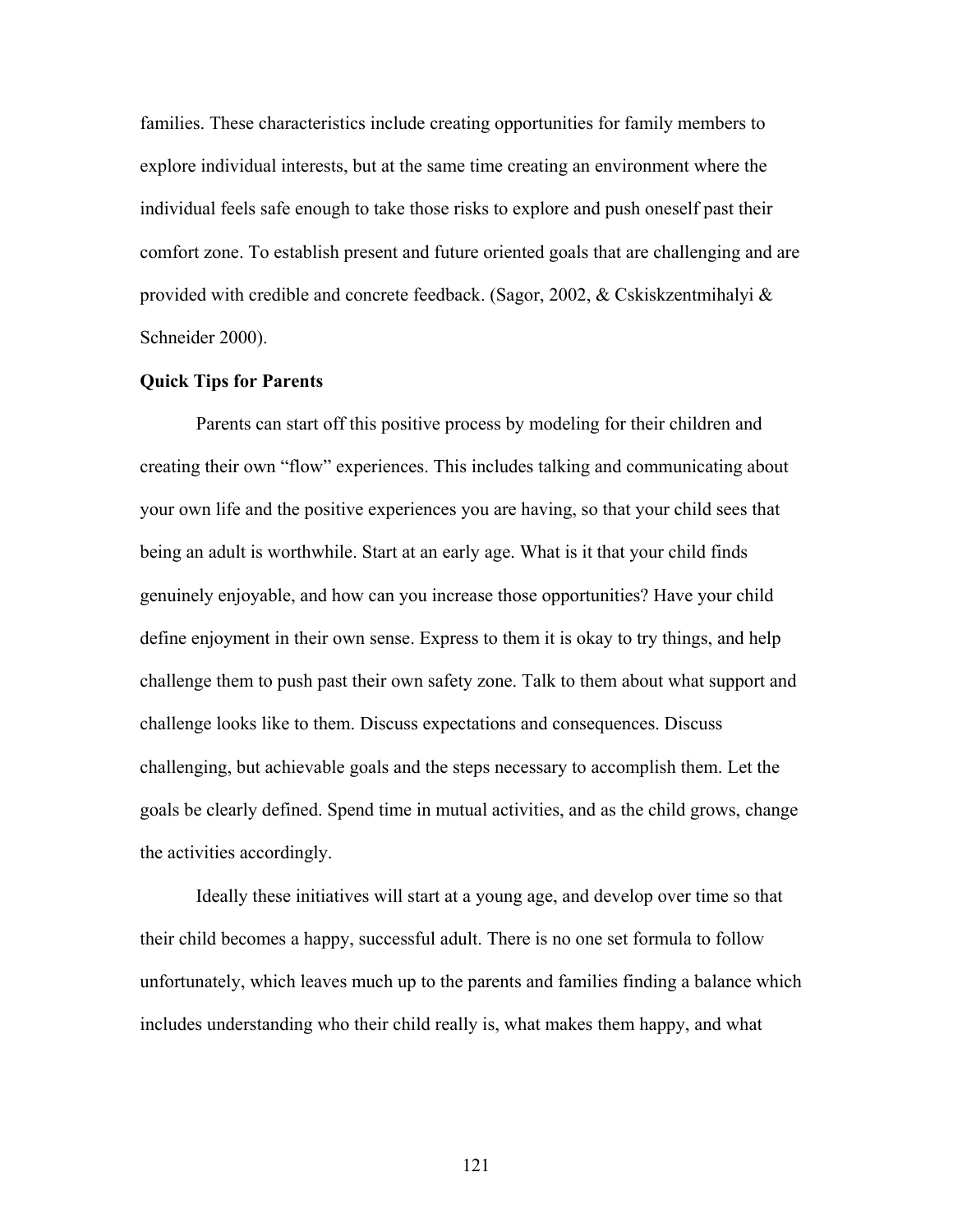makes them motivated to succeed. Ultimately, these family dynamics, through modeling, will be passed down from generation to generation!

#### **Implications**

From the information and knowledge gained from this research, several implications appear warrented. The first area includes the sports field. Specifically targeted towards the soccer community, such as parents, children, coaches, and youth organizations. The second area includes implications for the mental health field including marriage and family therapists, sport psychologists, and other helping professions. The third area involves future research.

#### *Soccer Implications*

One of the issues that stuck out most for me was the point that parents tended to "be at their worst" when their child was involved with sports around that age of 9-11 years old. Several parents and teens referenced this time period when parents were considered "more obnoxious", "yelled more", and "lived and died by each game." There may be several reasons behind this stage of intensity, one being that that is the age when sports start dividing kids into recreation leagues, and more advanced leagues, like the travelling Star. It may also be that parents "learn" appropriate behavior as the child progresses through sports. Maybe parents feel less in control with their child playing sports at earlier ages, versus when they get older and are probably better skilled and display more control themselves on the athletic field. In some cases, such as suggested in these research findings, children and teens begin to tell their parents what is okay and not okay to do at their games. However, another point to consider is that this seems unusual for parents to display "poor conduct" at games when their child is at such a young age of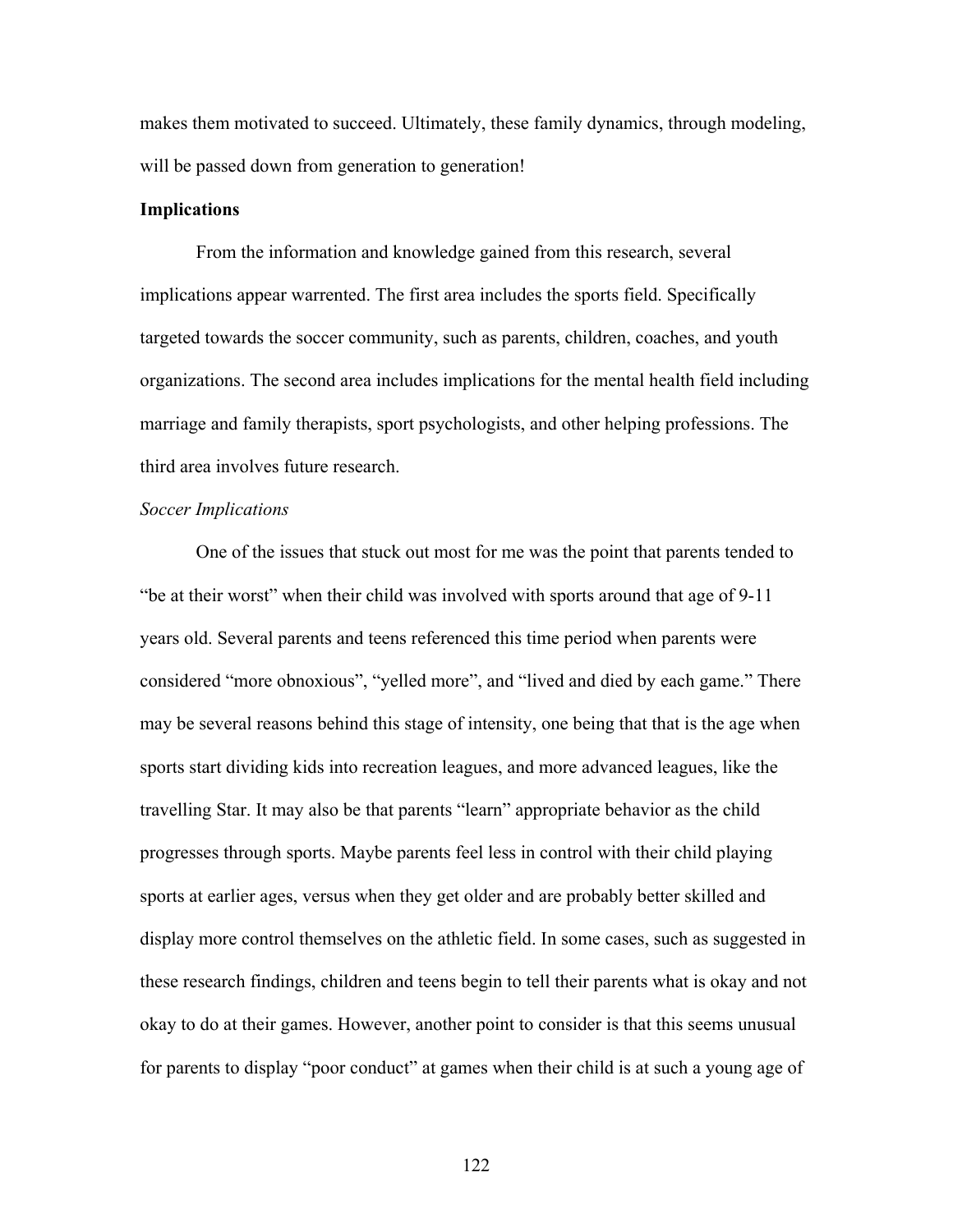9-11 years old instead of when the child is more around the age of High School and College. The reason to bring this up is because when the child is closer to College age, "scholarship" and higher advancement is more in question, thus the idea of "more involvement" and "more hopes" playing key roles with the parents. This is interesting to note, particularly for future sport and parental education.

#### *Practicing at home outside of scheduled practice*

 Another point to address is the idea that many parents brought up the issue of wanting their child to practice more outside of regular scheduled practices. Almost every parent within this study brought this to attention, as well as the teens recognizing that this is what their parents wanted too. In several cases, the teens felt like they were practicing "enough", and some teens presented the idea that they felt "pushed" to do so. One parent wondered if her son "loved" soccer so much, then he would want to practice all the time. Again, soccer is a sport that has potential to be year round, depending on the different levels the child /teen makes. One female adolescent expressed at one point two years ago wanting to quit soccer because of the year round commitment. Then her schedule changed and it was not year round anymore, so she reported that she was having "more fun" this year with the less commitment time. Some kids may not practice more because the part they enjoy the most is being with friends, so the idea of practicing by themselves seems unnecessary or uninteresting. If some kids/teens are pushed to practice more on their own time, it may lessen the enjoyment they get out of playing, possibly leading to burnout or defensiveness of parental involvement. Then again, this issue of practicing more may need to be a goal that is set both by the parent(s) and the teen.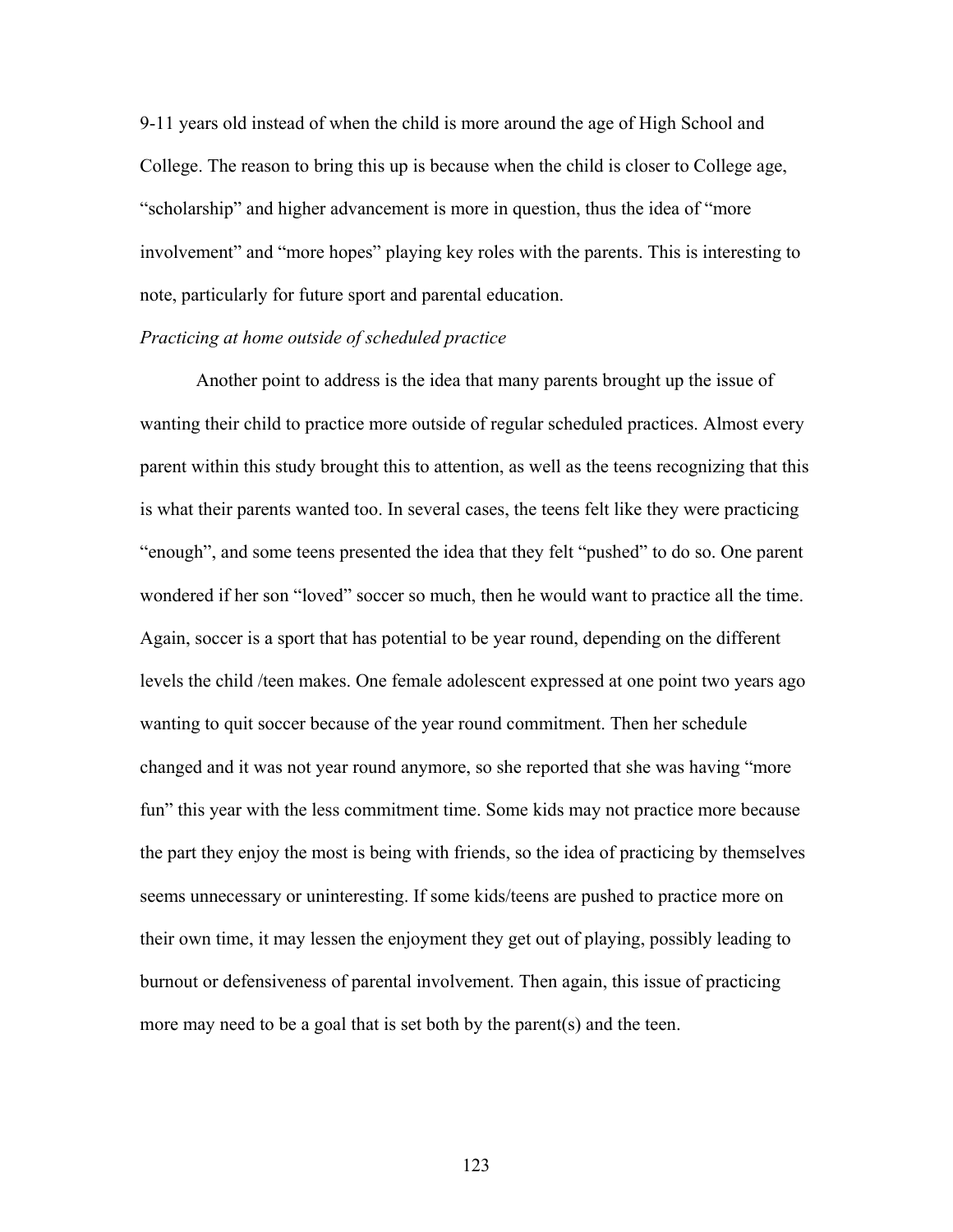#### *Friendships made through soccer*

 This brings me to the third issue of friendships made through soccer. Surprisingly, every parent mentioned how important and beneficial it was for their teen to meet "different" people through [travel] soccer. This seemed to be a point at the top of the list for both parents and the teens. Some parents discussed that their own best friends were made from their childs' travel soccer. Considering the amount of time parents spend at practices, games, and tournaments, their own friendships develop. The teens also communicated that some of their best friendships had or were made through travel soccer. This gives the sense of developing a community around sport /soccer. This is something that seems to generate throughout the years as far as one of the reasons children and teens participate in sports. This must be kept in the forefront of importance for children and teens- regardless of age- and parents.

#### *Travel time*

 Communication is probably the second most consistent implication mentioned in this research. Most parents reported that it was the "travel time" for soccer that allowed more breadth and depth of communication with their teen. Every parent and teen stated that the car was where they felt they talked to their teen or parent the "most". However, it was the "away" games that allowed for hours in the car to "talk". This implication crosses over into therapy implications as well. Many parents talk about not having "quality time" with their family or children, but sometimes it may be hidden, such as in the fact of using down time, like travelling in a car, to enhance your relationship with your children /child/teen.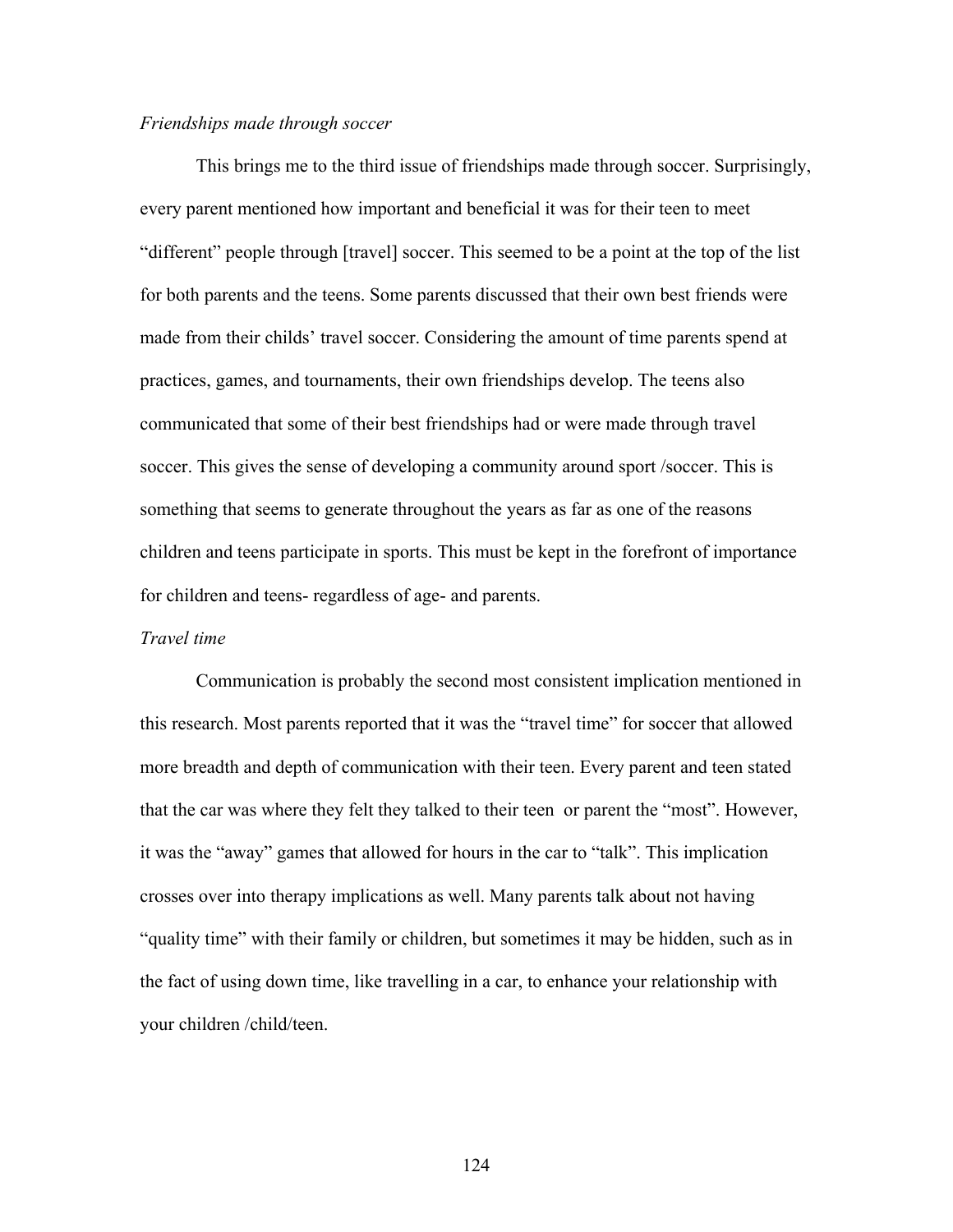#### *Played badly*

Two last important points worth mentioning include kids pointing out that the only time they would not like their mom or dad at a soccer game would be if they played "badly". The second point is that most parents reported that they would make their child do something else if they did not play soccer. Both of these points are worthy of awareness. For one, some parents question whether their child or teen "wants" them at their soccer game /event. But according to this sample of teens, every teen reported that the only time they would not like to have their parent(s) at a game is if they played poorly, which in the teens eyes, may disappoint the parent(s). This points to the idea that children / teens want to please their parents, regardless of the family typology they fall into. The other issue is that some parents see being involved in "something" is important for their teen. Some parents see the idea of "idle teens will find trouble." This concept is consequential because we need to understand what children and teens enjoy about soccer, and how we can enhance that, particularly through parental involvement, so that they will continue to be involved in sport to help develop competent, healthy, and successful people.

#### *Therapy Implications*

 Anytime you talk about parents and children, important information can emanate from it. Throughout the interviews it was hard not to feel like I was conducting therapy sessions. Some parents actually listened in on their child's interview, stating evidence such as, "I was listening to what you were asking her, but I could not hear what she answered." This is telling in and of itself, displaying a lack of communication, yet a desire to know what their child is thinking or feeling, and a lack of boundaries. Other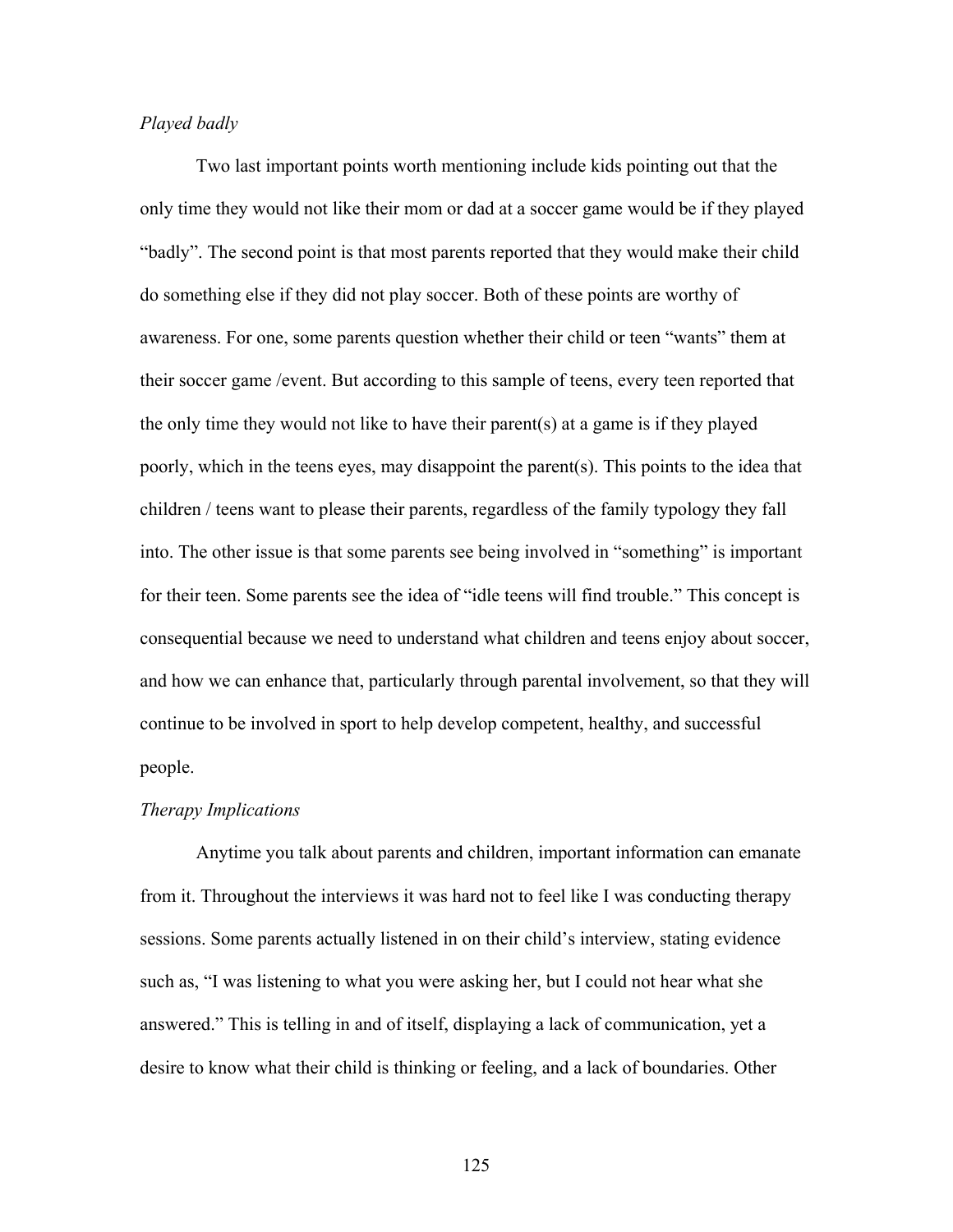parents wanted to know what their child said in her or his interview and would simply ask, "What did she /he say?" in reference to an interview question.

 One relevant issue, which stuck out, was the standard answer from parents about the expectations they have for their child. Every parent stated that they, "want their child to do their best." This issue is also presented in Csikszentmihalyi & Schneider (2002), in which they also report that most parents expect or want "their child to do their best." However, the question comes in as to "how do they define their child doing their best?" This point is also reflected in the lack of clarity contributed by the parents in these interviews. Some teens expressed dealing with issues or things when they come up, and having no "goals or plans." The teens that reported this lack of goal setting or future oriented site, lacked communication with parents as well. Very few parents related to the word "feedback" when discussing goals and expectations. This is an area where family therapists could potentially focus on when working with parents and children / teens. *Communication in the car* 

 As mentioned in the soccer implication section, communication in the car seemed prevalent. However, there may be an uniqueness to the sport of soccer or other sports that travel. Often times in the Star Traveling schedule a team may play one game in Richmond on a Sunday afternoon, which means driving up Sunday morning for three and half hours, and then playing the game, and then driving back from Richmond Sunday night. One parent reported distinctly "looking forward to all day Sunday trips and enjoying the whole experience; the game, the car ride, the stopping for food." I personally experienced this issue with my parents. I remember my dad talking about missing a function with friends on a Saturday night, which was often the case. His friends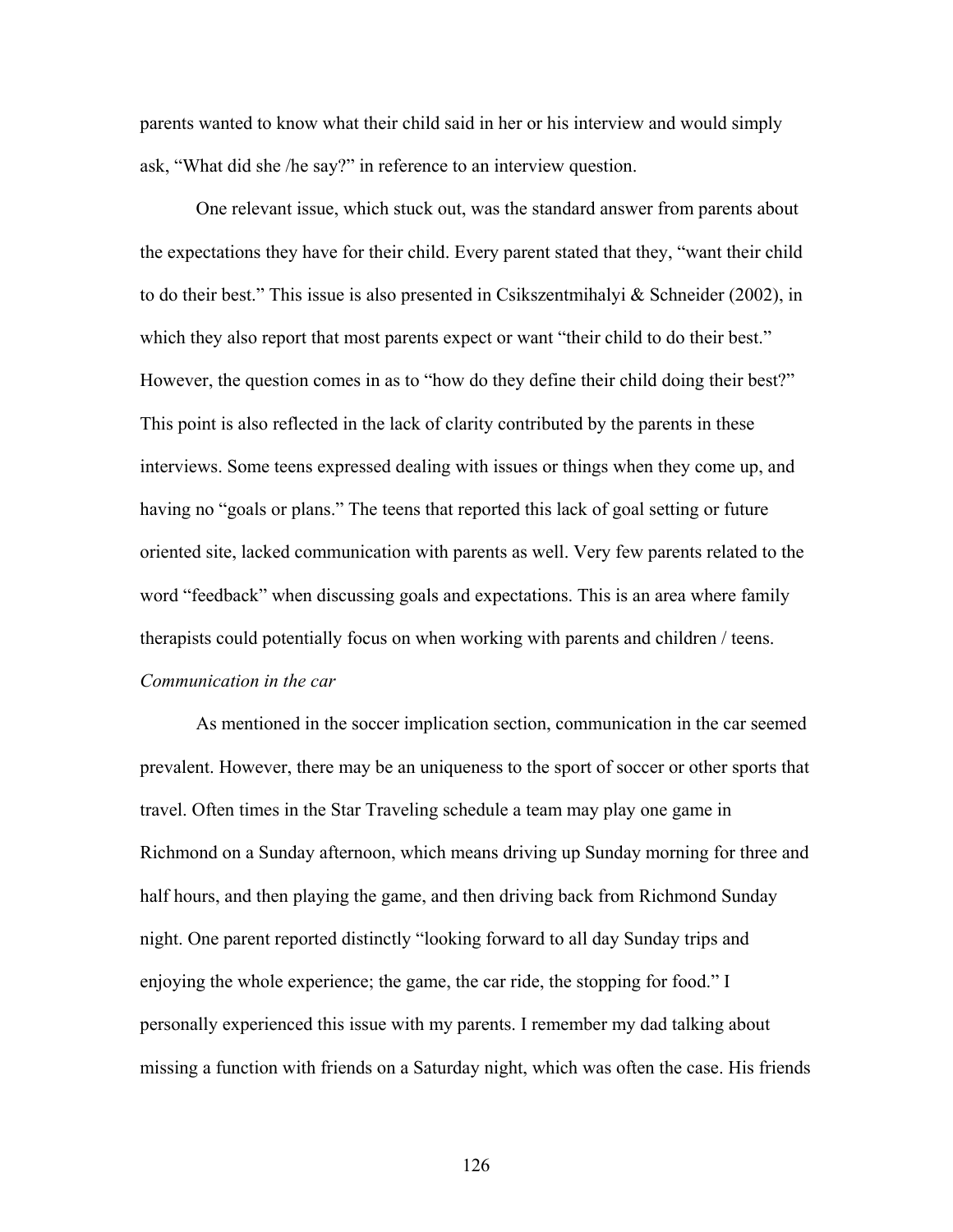actually asked him why he chooses to go with his kids rather than attend the function(s), and he said I wouldn't miss it for the world. He would often relate that he enjoyed this weekend trips more than anything, but had a hard time explaining to people who could not understand. Which in turn made me feel good about our relationship. It also made me want to work hard and play hard. There were also many times my mom would tell stories to me and my brother as we traveled up the road. My parents also made many friendships with other parents from the soccer team. Personally, getting a hotel room, and being with my friends and having my parents there too seemed neat. There was a ritual or consistency and structure to the trips. I consider myself very close to my family, and I wonder if it would be that way if it had not been for soccer.

 Often people question in today's society whether families are doing "too much", and not having "quality time" to spend with one another. I think, in some cases it may be better when they are at least doing something. Teens in this study also related to "talking" more to their parents when they are being taken to and from practice. Therapists may help families recognize "quality time(s)" so as to utilize it to the fullest extent. Therapists may also help families know how to use the times better. What are issues you could talk about? How do you communicate to your child? When and how to challenge, when and how to support, and when and how to do both.

#### *Sport Psychology Implications*

Parents also related to the similar idea from Cskikszentmihalyi (2000) about idol teens finding something to entertain themselves and sometimes it includes finding "trouble" to entertain themselves. Several parents made references to this idea in that they would make their teen do "something" if not soccer. These parents talked about not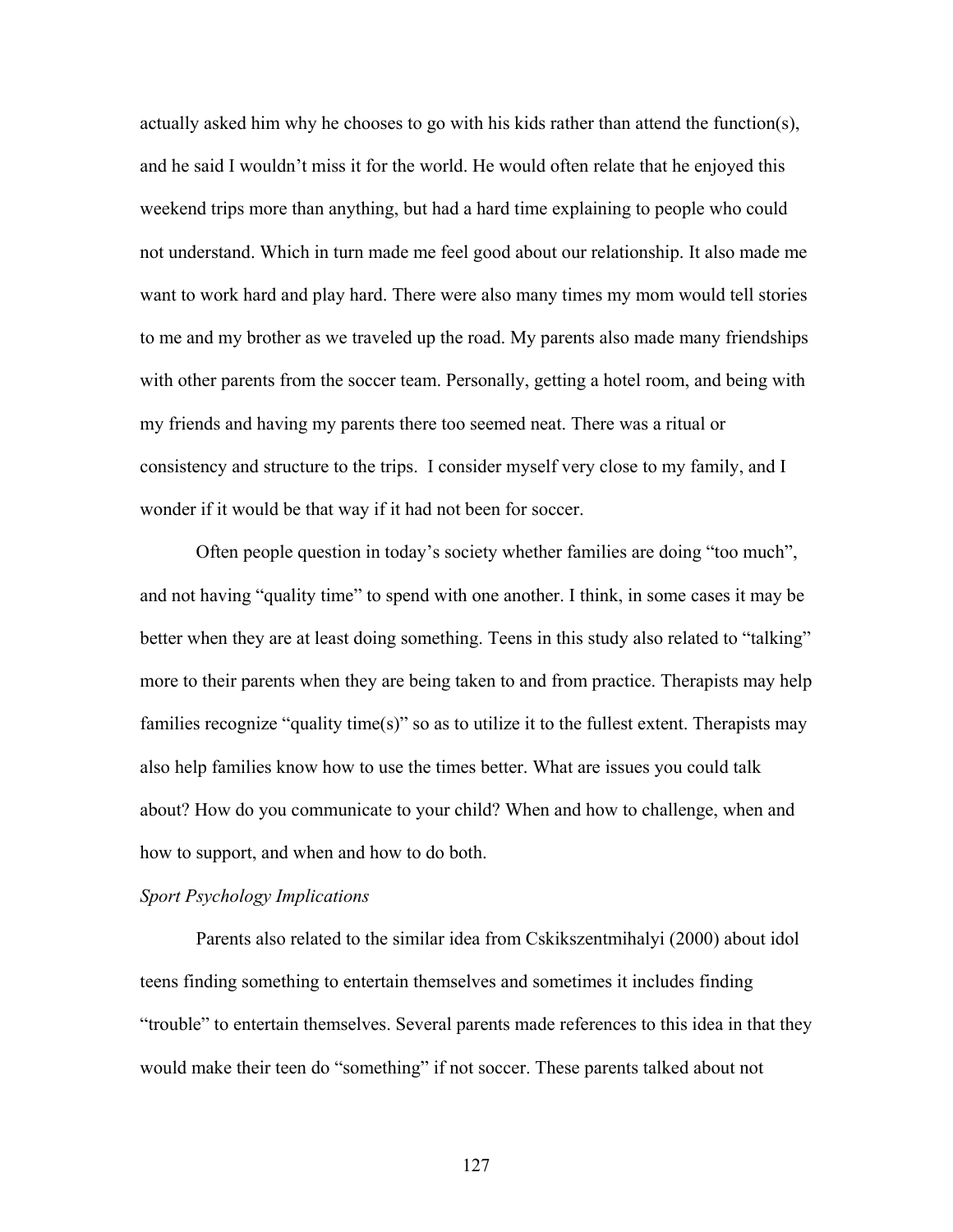allowing their teen to "just do nothing" after school. There are many positive aspects of having a child involved in an activity such as soccer. One includes expanding the opportunity for Flow to occur. This by Csikszentmihalyi & Schneider(2002) is one of the best gifts you can give your child. It helps offer the environment to being a happy and successful adult. Along with this, soccer can increase mind and body connection. It provides an opportunity to learn mental and physical skills. These skills include mental and physical relaxation, concentration, perseverance, and motivation. It also teaches teamwork, individual work, goal setting, confidence, and competence. Soccer offers an opportunity to push physical limits through exercise, and learn appropriate social skills, such as winning and losing. There are mental and physical pressures too, which relate to real world issues, and learning respect for coach, teammates, and opponents. Learning to fuel your body and mind to perform at a high level, competing against others, yet connecting with friends who may have similar goals, and expanding that network of friends, and increasing opportunities to meet new and different people. Most importantly it is finding a balance within your family system, and then fine tuning that balance to figure out what works for your particular family.

#### *Research Implications*

As with any research, you can always go further and dig deeper. The biggest concern stems from the reliability of the accounts and answers from the parents and the teens. My personal assessment is that parents were far more concerned about how they answered my interview questions than the teens. Several parents even commented on their concern of whether they were "giving me good information." In the world of research there is the term "triangulation" in relation to gathering data. Most of these teen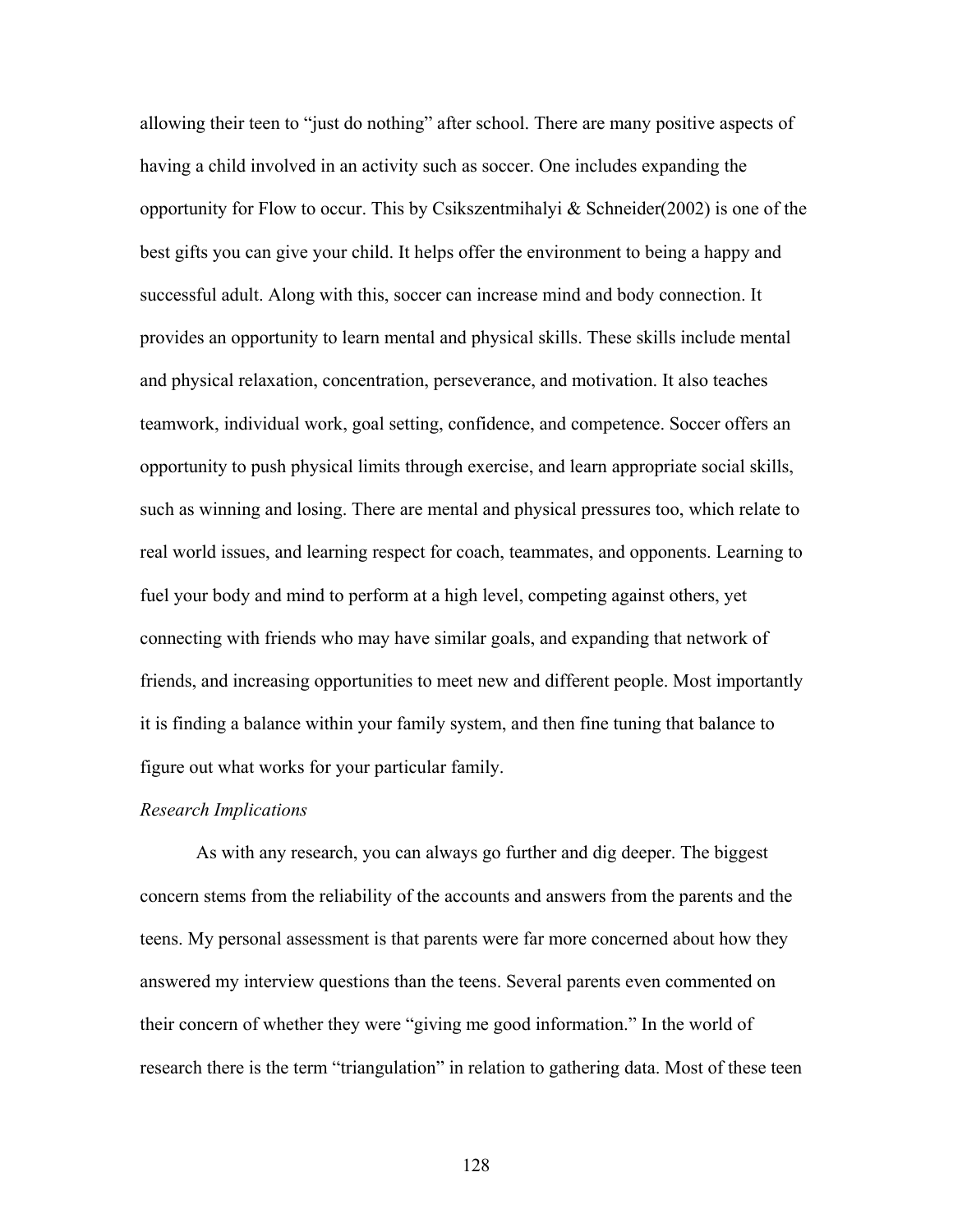soccer players had been coached by my brother at one point or another. Therefore, he also knew the parents. With respect to confidentiality, he reported on some of the worst parents he has had to deal with. One set of parents I actually interviewed. They happen to fall in the category of High Challenge and High Support. They appeared to be the "best" example of how parents should be as far as being involved with their children / teen in sports. I found this interesting because it countered my brother's experience with them from a coaches point of view. I also had parents talk about or make comments about other parents in the interviews. This was interesting because some parents contradicted what other parents stated in the interviews. Some potential directions this could head into include a focus group for the parents possibly to keep each other accountable. And there is also the perspective of the coach that could produce valuable information, which would be another way to triangulate data. Another valuable source of information could be collected from observing games.

Another point of interest stemming from this study included how Moms never, if rarely, had any outside activities, where as the Dads often had more than one if not several outside activities. This is interesting to note, and could be further explored to understand the dynamics and implications of the family system. Along with this idea is that Moms usually knew less about soccer than the fathers, which was recognized by the teens. This may need further exploration for education purposes, such as in a parent psychoeducation group. However, Moms seemed to sit more at games which points to the idea that they are less vocally and physically involved. Dad's usually described their behavior at soccer games as in the way of standing and, at times, pacing the sideline, offering more "advice" to their teen. These ideas represents some possible gender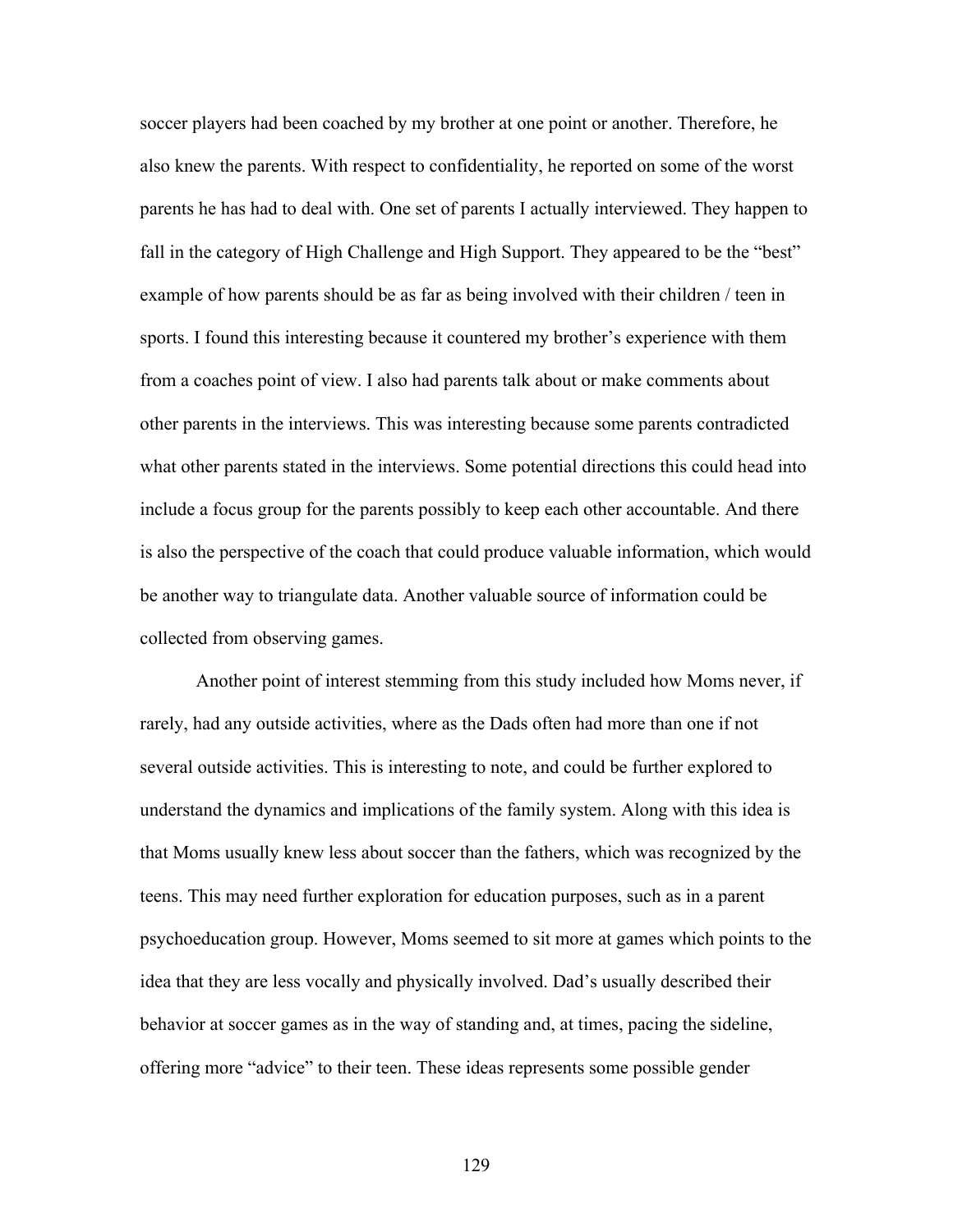differences that may need further probing to understand. Many teens, male and female, also illustrated the idea that they talked more with their mom's about a larger breadth of issues such as school and friends, and for the most part talked in more depth about these issues, and more often than with their Dads. Several teens mentioned that they talked with their dad's more about sports, such as soccer. When asked why the difference in communication, neither teens nor parents could answer the question, which implies a need for further study.

Another area of further study may include the experience, knowledge, and education of the parents about sports/soccer. This could potentially be addressed in a parent psychoeducation group developed specifically for parents who have children involved in sports / soccer. Along with this is the suggestion and further study into siblings of athletes. Most of the families interviewed had siblings involved in sport or even soccer, and this posed specific issues, such as parents having to "split" time between the siblings around travel and practice. All of these points combined are important to consider when looking at the overall picture in creating the most positive environment for children and parents in relation to their family system and soccer. Csikszentmihalyi  $\&$ Schneider (2000) sum it up in this quote, "... the atmosphere parents create in the family can make a positive difference in their children's adult lives, regardless of what disadvantages the family may suffer. . . . it is worthwhile to explore the complexities of family dynamics in greater depth because the way in which children experience interactions at home may have a decisive impact on their future and well-being" (p.139).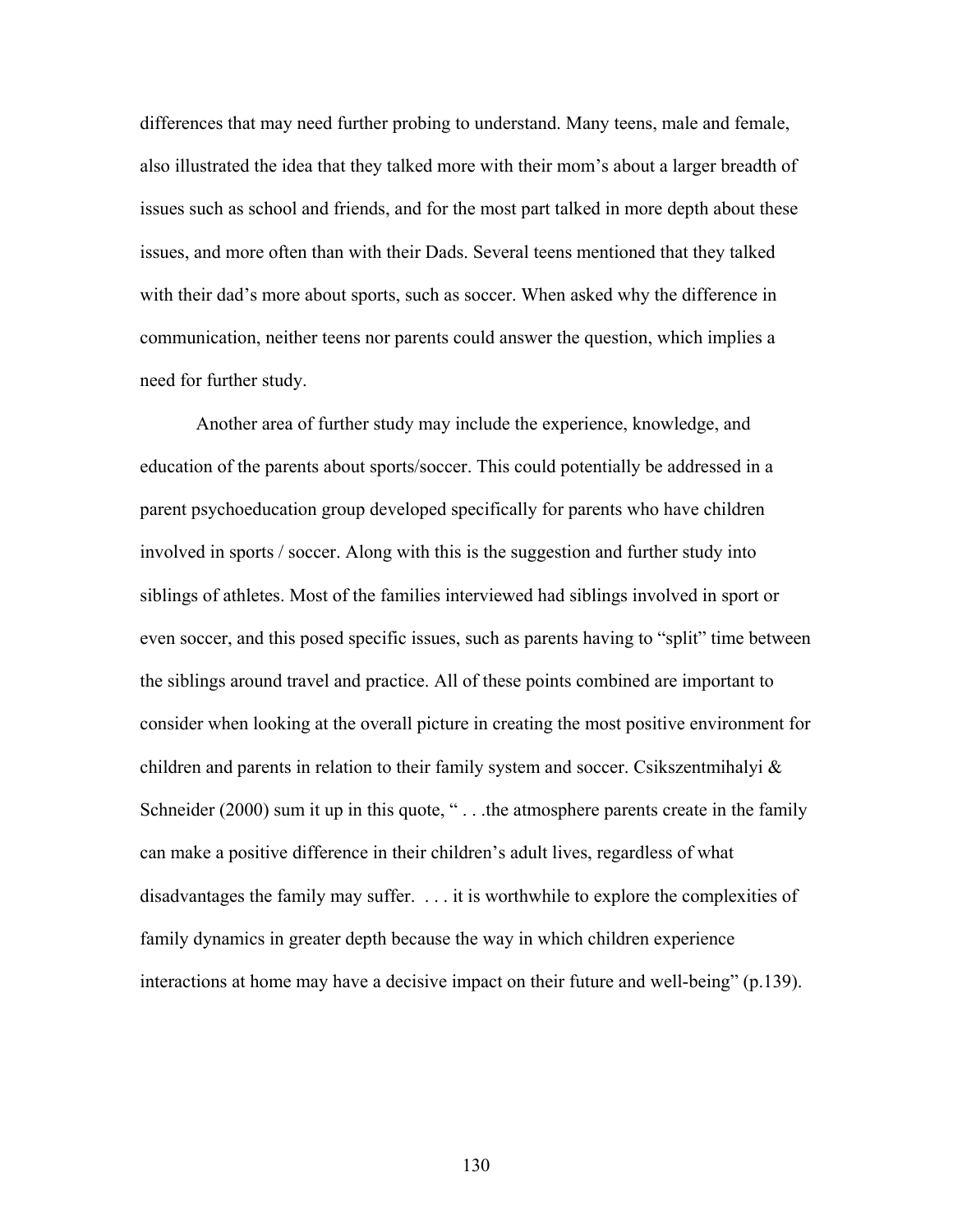#### *References*

- Begley, S., & McCormick, J. (1986, June2).Going with the flow. *Newsweek*, 68- 69.
- Briggs, B. (2001, July 2). *Kid athletes stressed out Pushy parents blamed*. *Denver Post*. Retrieved November 14, 2001, from the First Search database, http://newfirstsearch.oclc.org
- Brown, C. H. (1998). Basic systems theory for the sport psychologist *Journal of Applied Sport Psychology, 10*(Suppl.), S66.
- Brown, C.H.(2001). Clinical cross-training: Compatibility of sport and family systems psychology*. Journal of Professional Psychology: Research and Practice, 32*(1), 19-26.
- Brustad, R. (1988). Affective outcomes in competitive youth sport: The influence of intrapersonal and socialization factors. *Journal of Sport and Exercise Psychology, 10*, 307-321.
- Brustad, R. (1992). Integrating socialization influences into the study of children's motivation in sport. *Journal of Sport and Exercise Psychology, 4,* 59- 77.
- Brustad, R. (1993). Who Will Go Out and Play? Parental and psychological influences on children's attraction to physical activity. *Pediatric Exercise Science, 5*, 210-223.
- Brustad, R., & Weigand, D. (1989). *Relationship of parental attitudes and affective patterns to levels of intrinsic motivation in young male and female athletes*. Paper presented at the meeting of the North American Society for the Psychology of Sport and Physical Activity, Kent, OH.
- Cahill, B., & Pearl, A. (1993). *Intensive participation in children's sports*. Champaign, IL: Human Kinetics.
- Coppel, D.(1995). Relationship issues in sport: A marital therapy model. In S. M. Murphy (Ed.), *Sport psychology interventions* (pp. 193-204).Champaign, IL: Human Kinetics.
- Csikszentmihalyi, M. (1983). Toward a psychology of optimal experience. In L. Wheeler (Ed.), *Review of personality and social psychology*, 3. Beverly Hills, Sage.
- Csikszentmihalyi, M.(1985). Reflections on enjoyment. *Perspectives in Biology and Medicine, 28* (4), 489-497.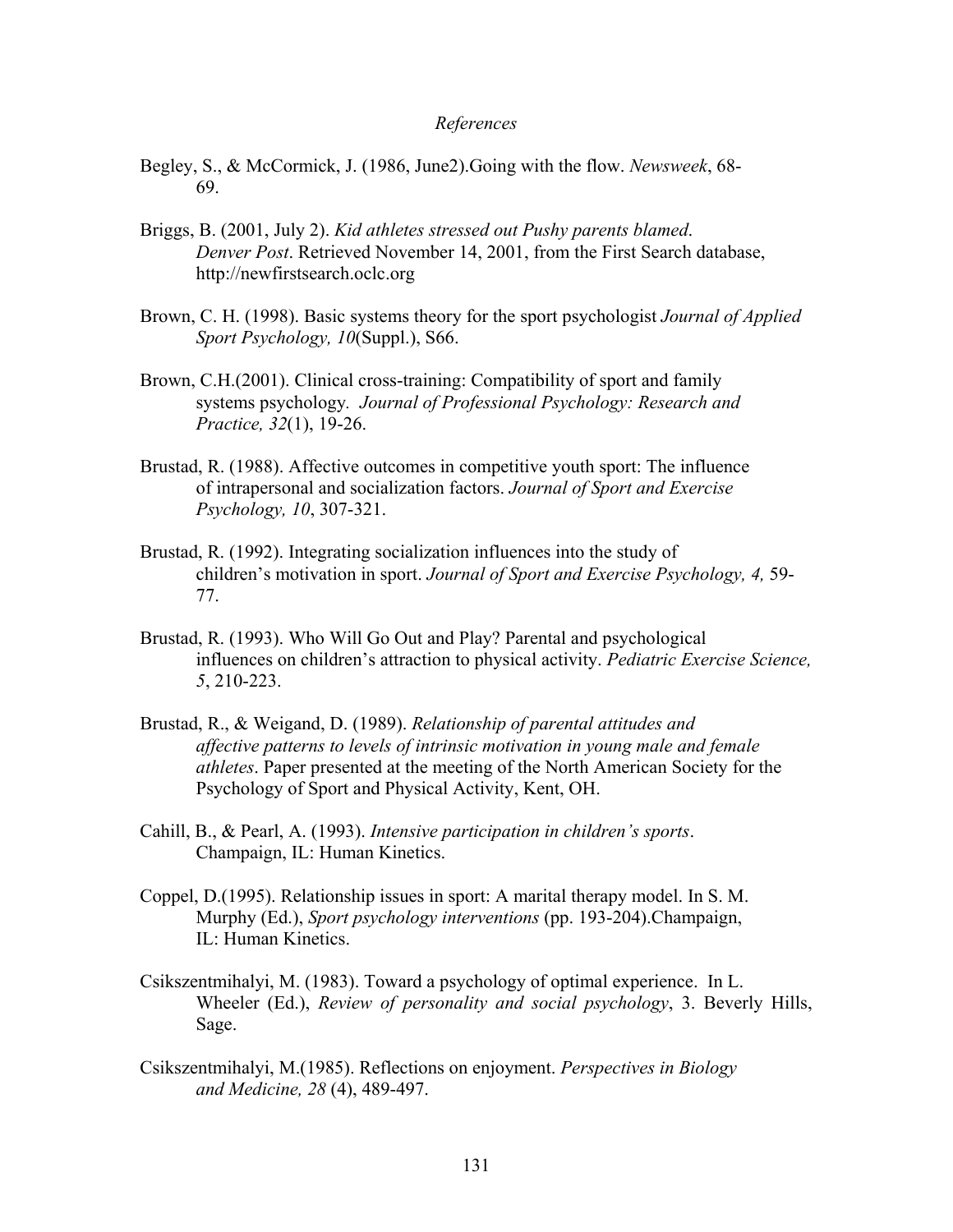- Csikszentmihalyi, M. (1990). *Flow: the psychology of optimal experience*. New York, Harper & Row.
- Csikszentmihalyi, M., & Csikszentmihalyi, I.S.(1988). *Optimal experience: psychological studies of flow in consciousness. New York,* Cambridge University.
- Csikszentmihalyi, M., & Schneider, B. (2000). *Becoming adult: How teenagers prepare for the world of work. New York, NY*: Basic Books.
- Damon, W. (1995). *Greater expectations: Overcoming the culture of indulgence in America's homes and schools*. *New York, NY*: Free Press.
- Deacon, J., Branswell, B., McClelland, S., & Smart, D. (2001, March 26). Rink rage: Screaming, shouting and hitting – abusive parents are spoiling their kids' sports*. Maclean's*, p20, Retrieved November 14, 2001, from Infotrac database.
- Duda, J. L. (1987). Toward a developmental theory of children's motivation in sport. *Journal of Sport Psychology, 9,* 130-145.
- Eccles, J. S., & Harold, R. D. (1991). Gender differences in sport involvement: Applying the Eccles expectancy-value model. *Journal of Applied Sport Psychology, 3*, 7-35.
- Faucette, N., & Osinski, A. (1987). Adult spectator verbal behavior during a mustang league world series. *Journal of Applied Research in Coaching and Athletics, 2*(3), 141-152.
- Fish, L. S. (2000). Hierarchical relationship development: Parents and children. *Journal of Marital and Family Therapy, 26*(4), 501-510.
- Frick, D. S., Goff, S. J., & Oppliger, R. (1996). Running and its effect of family life. *Archives of Family Medicine, 5*, 385-389.
- Hanlon, T. (1994) *Sport parent*. Champaign, IL: Human Kinetics.
- Harter, S. (1982). The perceived competence scale for children. *Child Development, 53*, 87-97.
- Hays, K. (1998). *Integrating exercise, sports, movement and mind: Therapeutic unity*. New York, Haworth.
- Hellstedt, C.(1987). The coach / parent / athlete Relationship. *The Sport Psychologist, 1,* 151-160.
- Hellstedt, J. C. (1995). Invisible players: A family systems model. In S.M. Murphy (Ed.), *Sport psychology interventions (*pp. 117-147). Champaign, IL: Human Kinetics.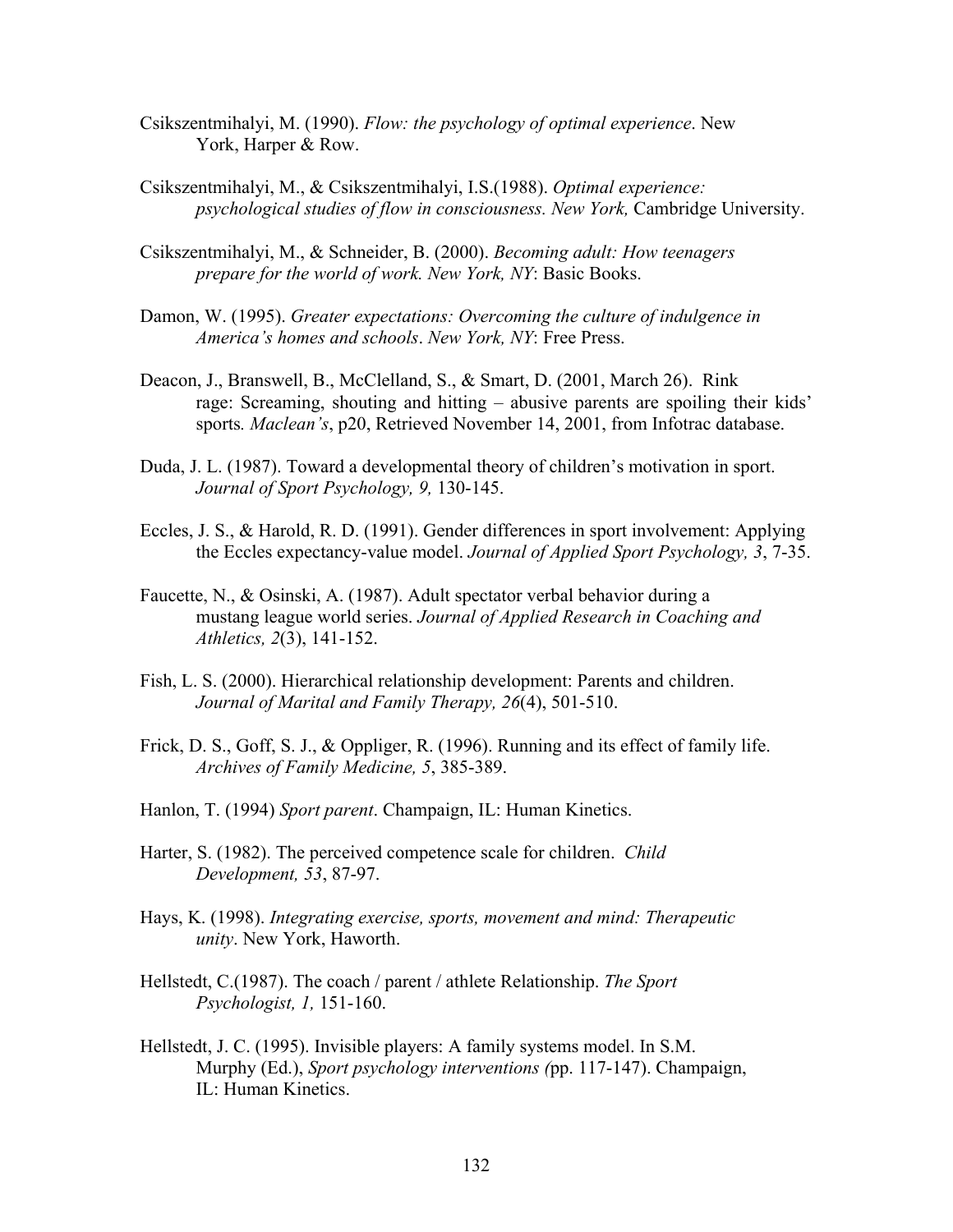- Humphrey, J.(1993). *Sports for children: A guide for adults*. Charles C. Thomas Publisher.
- Imber-Black, E. (1988*). Families and larger systems: A family therapist's guide through the labrynth.* New York: Guilford.
- Kamm, R. (1998). A developmental and psychoeducational approach to reducing conflict and abuse in little league and youth sports. *Sport Psychiatry, 7* (4), 891- 918.
- Landers, D.(1976). *Social problems in athletics*. Chicago, University of Illinois.
- Leff, S., & Hoyle, R.(1995). Young athletes' perceptions of parental support and pressure. *Journal of Youth and Adolescence, 24*, 187-201.
- Lewko, J., & Greendorfer, S.(1988). Family influences in sport socialization of children and adolescents. In: *Children in Sport (3rd ed.),pp. 287-300.* F.L. Smoll, R.A. Magill, & M.J. Ash (Eds.). Champaign, IL: Human Kinetics.
- Libman, S. (1998). Adult participation in youth sports: A developmental perspective. *Sport Psychiatry, 7*(4), 725-744.
- Magill, R., Ash, M., & Smoll, F. (1988). *Children in sport*. Champaign, IL Human Kinetics.
- Martens, R. (1977). *Sport competition anxiety test.* Champaign, IL: Human Kinetics.
- Martens, R.(1978). *Joy and sadness in children's sports*. Champaign, IL:

Human Kinetics.

- McElroy, M., & Kirkendall, D. (1981). Conflict in perceived parent / child sport ability judgments. *Journal of Sport Psychology, 3*, 244-247.
- McElroy, M. (1982). Consequences of perceived parental pressure on the self esteem of youth sport participants. *American Correlation Theory Journal, 36*(6), 164-167.
- Merriam, S. (1998*). Qualitative research and case study applications in education*. San Francisco, Jossey-Bass.
- Murphy, S. (1995). *Sport psychology: Psychological interventions*. Chicago, Human Kinetics.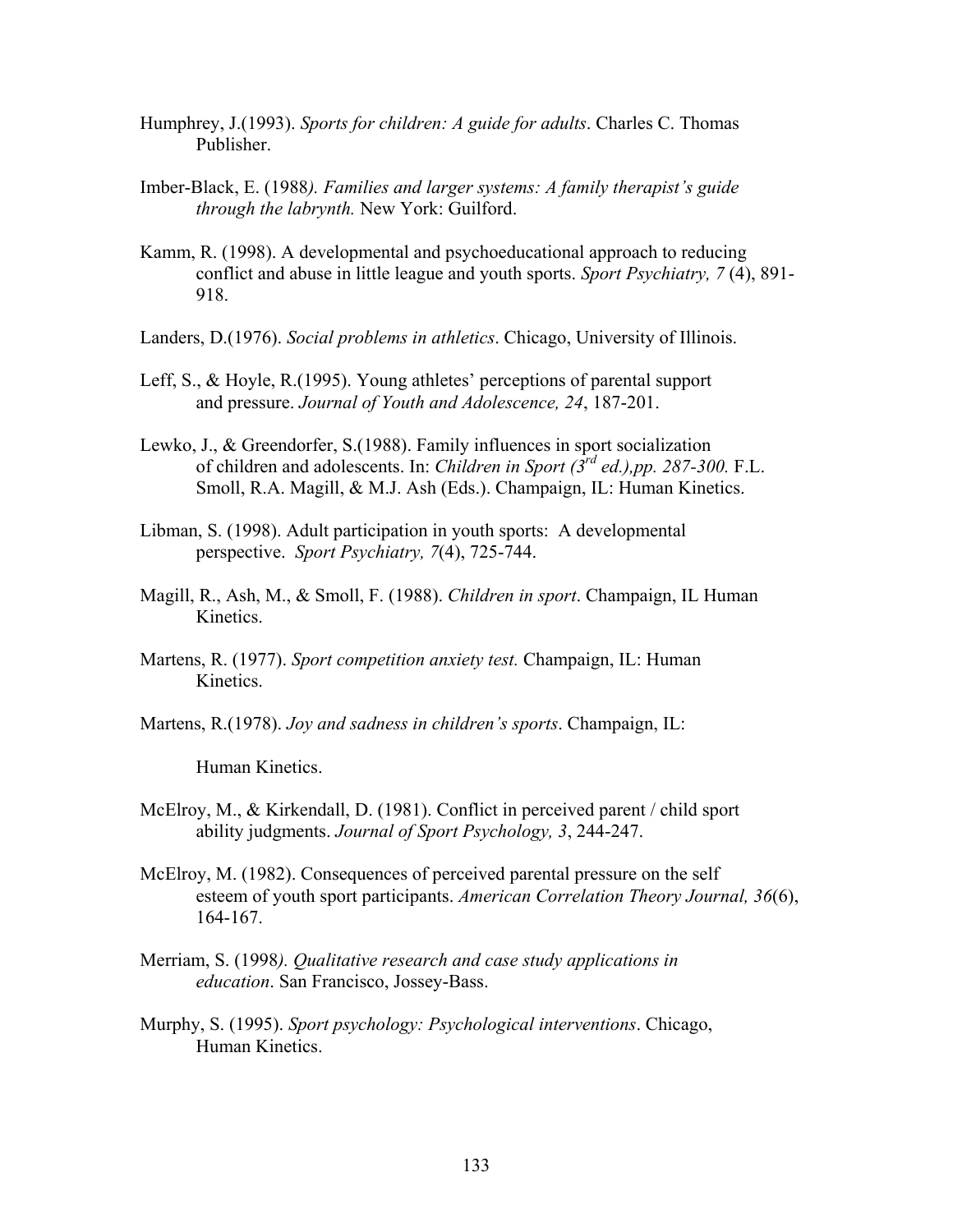- Newsweek (2000, July 24). Parents behaving badly: The hockey-dad killing in Massachusetts highlights a problem in kids' sports: out-of-control adults. *Family, p47.* Retrieved November 14, 2001, http://web2.infotrac.galegroup.com
- Patriksson, G.(1981). Socialization to sports involvement. *Journal of Sport Science,* 27-32.
- Power, T., & Woogler, C.(1994). Parenting practices and age-group swimming: a correlational study. *Research Quarterly for Exercise and Sport, 65*, 59-66.
- Rathunde, K. (1996). Family context and talented adolescents' optimal experience in school-related activities. *Journal of Research on Adolescence, 6*(4), 603-626.
- Roberts, G. C. (1992). *Motivation in sport and exercise*. Champaign, IL: Human Kinetics.
- Robinson, T., & Carron, A. (1982). Personal and situational factors associated with dropping out versus maintaining participation in competitive sport. *Journal of Sport Psychology, 4*, 364-378.
- Rosenburg, M. (1980). *Conceiving the self*. New York: Basic Books.
- Rossman, G., & Ralls, S. (1998). *Learning in the field: An introduction to qualitative research.* Thousand Oaks, CA: Sage.
- Rotella, R., & Bunker, L.(1987). *Parenting your superstar: How to help your child get the most out of sports*. Champaign, IL: Leisure Press.
- Russell, W. (1996). The utility of family therapy in the field of sport psychology. *Family Therapy, 23*(1), 38-42.
- Sagor, R. (1993). *At-risk students: Reaching and teaching them*. Swampscott, MA: Watersun Press.
- Sagor, R. (2002). Lessons from skateboarders: What motivates young people to master the challenges of sports? *Educational Leadership, 2002,* September, 34- 38.
- Scanlan, T., & Lewthwaite, R. (1984). Social psychological aspects of competition for male youth sport participants: Predictors of competitive stress. *Journal of Sport Psychology, 6*, 208-226.
- Scanlan, T., & Simons, J.(1989). The construct of sport enjoyment. *Journal of Motivation in sport and Exercise*, 199-215.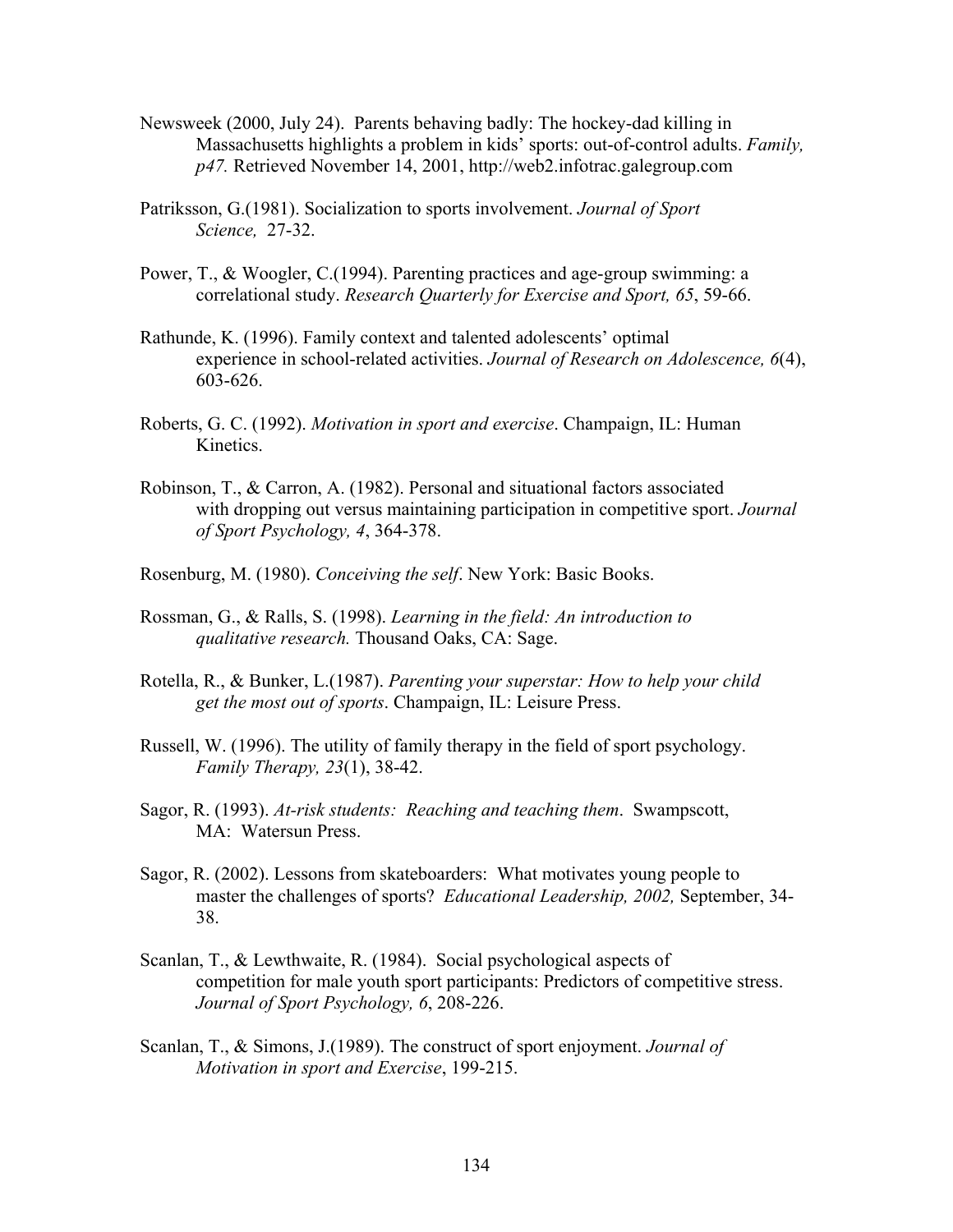- Scherer, M. (2002). Do students care about learning? A conversation with Mihalyi Csikszentmihalyi. *Educational Leadership, 2002,* September, 12-17.
- Singer, R. (1984). *Sustaining motivation in sport*. Florida: Sport Consultants International, Inc.
- Schindler-Zimmerman, T., Walshe, W., & Protinsky, H. (1990). Strategic intervention in an athletic system. *Journal of Strategic and Systemic Therapies, 9(*2), 1-7.
- Schmidt, G., and Stein, G. (1991). Sport Commitment : A model integrating enjoyment, dropout, and burnout. *Journal of Sport and Exercise Psychology, 8*, 254-265.
- Smith, R., Smoll, F., & Smith, N.(1989*). Parents' complete guide to youth sports*. Costa Mesa, CA: HDL Publishing.
- Smoll, F., & Smith, R.(1978). *Psychological perspectives in youth sports*. Washington, D.C.: Hemisphere Publishing Corporation.
- Smoll, F., Smith, N.J., & Smith, R.(1983). *Kidsports*: *A survival guide for parents*. Addison-Wesley Publishing Company.
- Robinson, T. T., & Carron, A. V. (1982). Personal and situational factors associated with dropping out versus maintaining participation in competitive sport. *Journal of Sport Psychology, 4*, 364-378.
- Robinson, D., & Howe, B. (1989) Appraisal variable / affect relationships in youth sport: A test of weiner's attributional model. *Journal of Sport and Exercise Psychology, 11*, 431-443.
- Russel, W. (1996). The utility of family therapy in the field of sport psychology. *Family Therapy, 23* (1), 37-42.
- Wankel, L., & Kreisel, P. (1985). Factors underlying enjoyment of youth sports: Sport and age group comparisons. *Journal of Sport Psychology, 7*, 51-64.
- Wedemeyer, L. (2003). South Dakota Head Women's Soccer Coach. National Youth Development Staff.
- Weigand, D., & Broadhurst, C. (1998). The relationship among perceived competence, instrinsic motivation, and control perceptions in youth soccer. *International Journal of Sport Psychology, 29*, 324-338.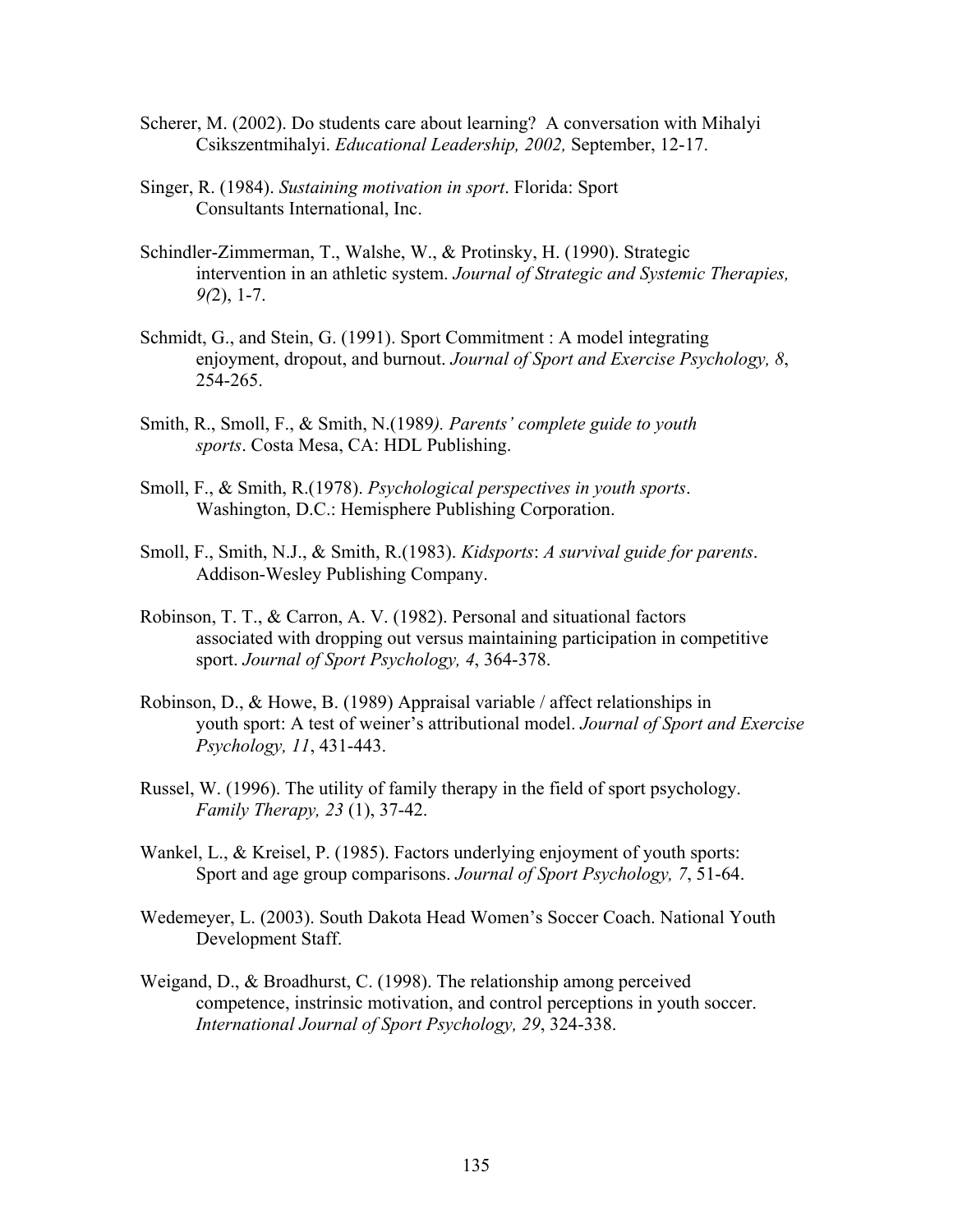- Weiss, M., & Gould, D.(1986). *Sport for children and youths*. Champaign, IL: Human Kinetics.
- Wylleman, J (2000). Interpersonal relationships in sport: Uncharted territory in sport psychology research. *International Journal of Sport Psychology, 31*, 555- 572.
- Wynne, L. (1986). *Systems consultation: A new perspective for family therapy*. New York: Guilford.
- Zimmerman, T.S., & Protinsky, H.O. (1993).Uncommon sports psychology: Consultation using family theory and techniques. *The American Journal of Family Therapy, 21*, 161-174.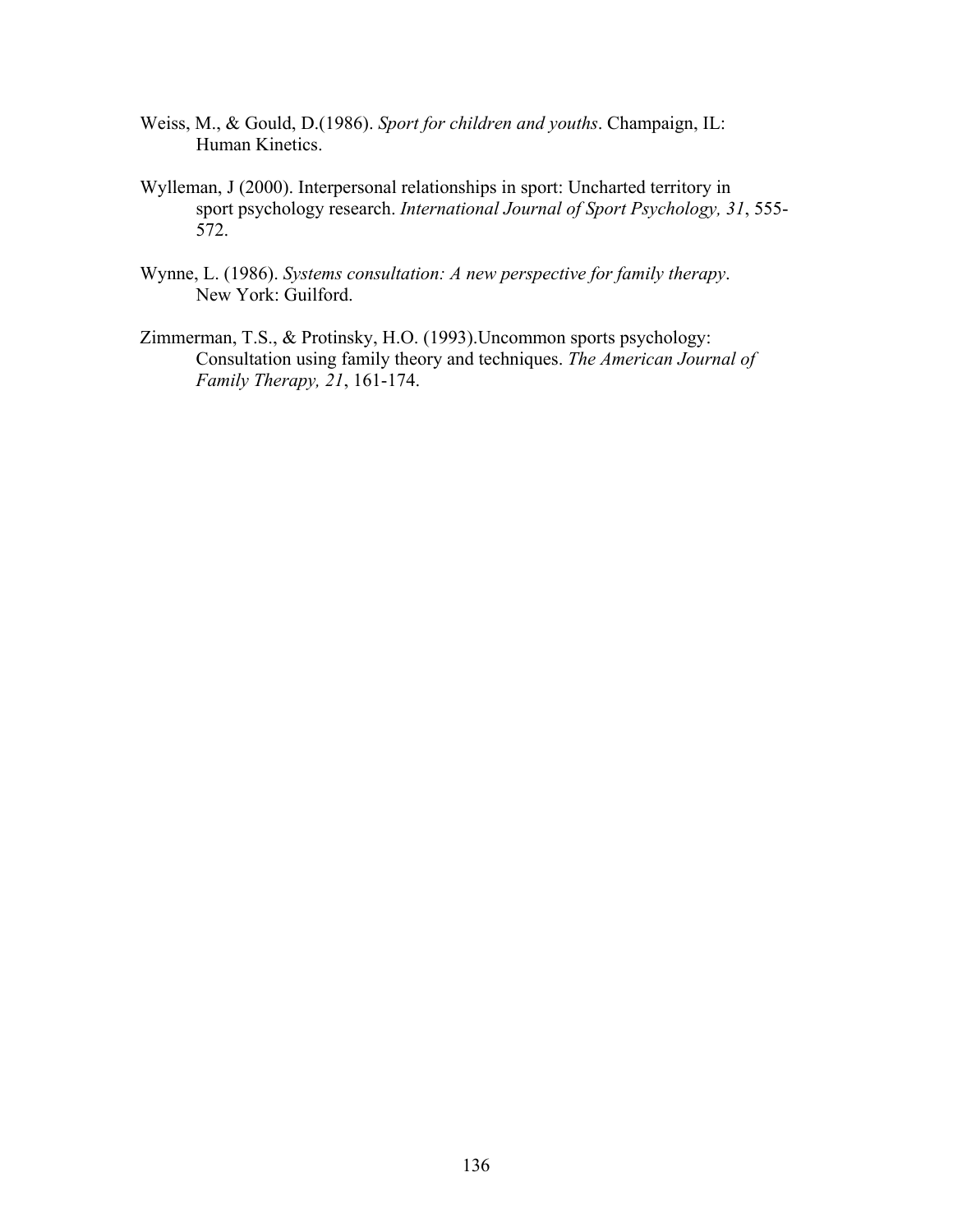# Appendix A

## NAME AND PHONE NUMBER\_\_\_\_\_\_\_\_\_\_\_\_\_\_\_\_\_\_

## *General Feelings Toward Soccer Questionnaire*

#### **Over the past month has soccer felt . . .**

More like work ( ) More like play ( ) Both ( ) Neither ( )

| How well were you concentrating?              |  |  | not at all very much<br>0 1 2 3 4 5 6 7 8 9 |  |  |  |
|-----------------------------------------------|--|--|---------------------------------------------|--|--|--|
| Were you living up to expectations of others? |  |  | 0 1 2 3 4 5 6 7 8 9                         |  |  |  |
| Was it hard to concentrate?                   |  |  | 0 1 2 3 4 5 6 7 8 9                         |  |  |  |
| Did you feel self-conscious or embarrassed?   |  |  | 0 1 2 3 4 5 6 7 8 9                         |  |  |  |
| Did you feel good about yourself?             |  |  | 0 1 2 3 4 5 6 7 8 9                         |  |  |  |
| Did you enjoy what you were doing?            |  |  | 0 1 2 3 4 5 6 7 8 9                         |  |  |  |
| Were you living up to your expectations?      |  |  | 0 1 2 3 4 5 6 7 8 9                         |  |  |  |
| Did you feel in control?                      |  |  | 0 1 2 3 4 5 6 7 8 9                         |  |  |  |

### **Were you playing soccer over the past month because . . .**

You wanted to ( ) You had to ( ) You had nothing else to do ( )

#### **Describe your mood over the past month in relation to playing soccer:**

|               | Very | Quite | Some | Neither |          | Very           | Quite | Some | Neither |
|---------------|------|-------|------|---------|----------|----------------|-------|------|---------|
| Happy         |      |       |      |         | Sad      |                |       |      |         |
| Weak          |      |       |      |         | Strong   |                |       |      |         |
| Passive       |      |       |      |         | Active   |                |       |      |         |
| Lonely        |      |       |      |         | Sociable |                |       |      |         |
| Ashamed       |      |       |      |         | Proud    |                |       |      |         |
| Involved      |      |       |      |         | Detached |                |       |      |         |
| Excited       |      |       |      |         | Bored    |                |       |      |         |
| Clear         |      |       |      |         | Confused |                |       |      |         |
| Worried       |      |       |      |         | Relaxed  |                |       |      |         |
| Competitive ( |      |       |      |         |          | Cooperative () |       |      |         |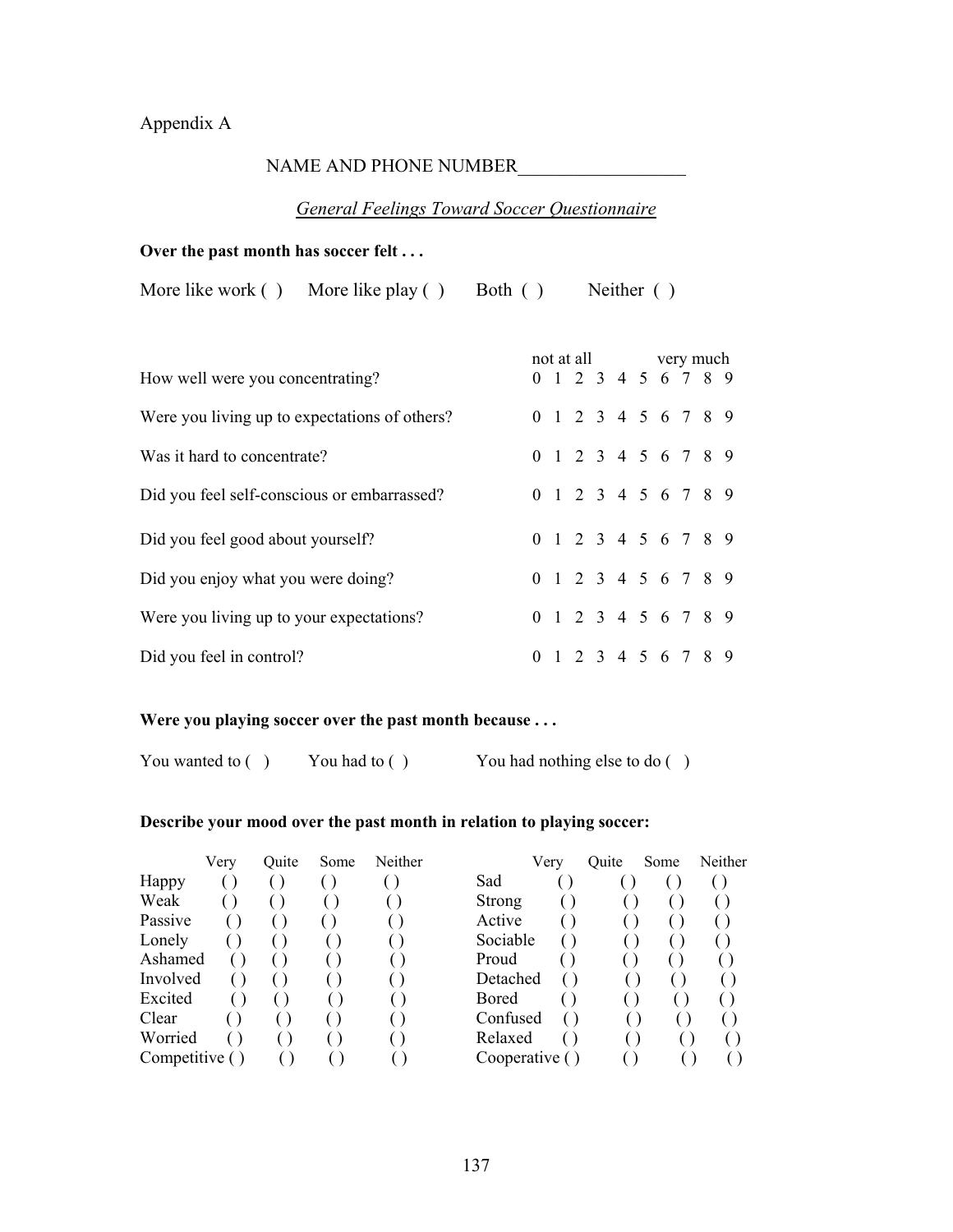### **Indicate how you felt about soccer over the past month:**

|                                                 |                      | Low |  |                   |  |  | High |  |
|-------------------------------------------------|----------------------|-----|--|-------------------|--|--|------|--|
| Challenges of the activity                      |                      |     |  | 1 2 3 4 5 6 7 8 9 |  |  |      |  |
| Your skills in the activity                     |                      |     |  | 1 2 3 4 5 6 7 8 9 |  |  |      |  |
|                                                 | Not at all Very much |     |  |                   |  |  |      |  |
| Was this activity important to you?             |                      |     |  | 1 2 3 4 5 6 7 8 9 |  |  |      |  |
| How difficult did you find this activity?       |                      |     |  | 1 2 3 4 5 6 7 8 9 |  |  |      |  |
| Were you succeeding at what you were doing?     |                      |     |  | 1 2 3 4 5 6 7 8 9 |  |  |      |  |
| Did you wish you had been doing something else? |                      |     |  | 1 2 3 4 5 6 7 8 9 |  |  |      |  |
| Was this activity interesting?                  |                      |     |  | 1 2 3 4 5 6 7 8 9 |  |  |      |  |

### **Would you have played soccer over the past month if you had a choice?**

Yes () I would have chosen to play soccer

No ( ) I would have chosen to do \_\_\_\_\_\_\_\_\_\_\_\_\_\_\_\_\_\_\_\_\_

Has anything happened, or have you done anything which could have affected how you feel about soccer?

 $\mathcal{L}_\text{max}$  , and the contribution of the contribution of the contribution of the contribution of the contribution of the contribution of the contribution of the contribution of the contribution of the contribution of t

 $\mathcal{L}_\text{max} = \mathcal{L}_\text{max} = \mathcal{L}_\text{max} = \mathcal{L}_\text{max} = \mathcal{L}_\text{max} = \mathcal{L}_\text{max} = \mathcal{L}_\text{max} = \mathcal{L}_\text{max} = \mathcal{L}_\text{max} = \mathcal{L}_\text{max} = \mathcal{L}_\text{max} = \mathcal{L}_\text{max} = \mathcal{L}_\text{max} = \mathcal{L}_\text{max} = \mathcal{L}_\text{max} = \mathcal{L}_\text{max} = \mathcal{L}_\text{max} = \mathcal{L}_\text{max} = \mathcal{$ 

 $\mathcal{L}_\text{max}$  , and the contribution of the contribution of the contribution of the contribution of the contribution of the contribution of the contribution of the contribution of the contribution of the contribution of t

 $\mathcal{L}_\text{max}$  , and the contribution of the contribution of the contribution of the contribution of the contribution of the contribution of the contribution of the contribution of the contribution of the contribution of t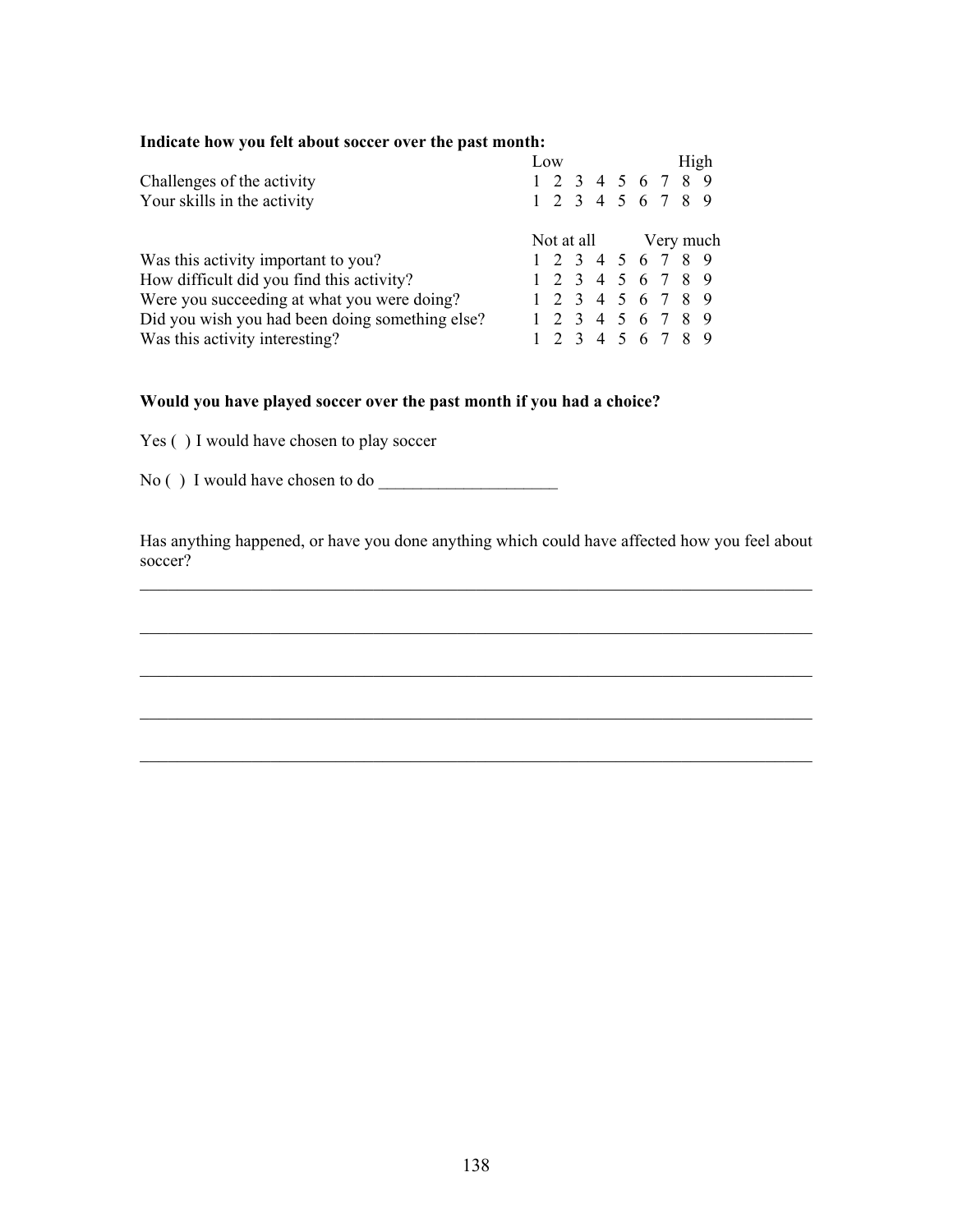Appendix B

# Support and Challenge Dynamics Questionnaire

Answer each question on how you generally feel about your family, with stating "agree" or "disagree".

|                                                                       | Agree | Disagree |
|-----------------------------------------------------------------------|-------|----------|
| 1. $(+ S)$ Others notice when I'm feeling down, even if I don't       |       |          |
| say anything.                                                         |       |          |
| 2. $(+ C)$ We enjoy playing competitive games.                        |       |          |
| (- S) It is difficult to relax and be myself.<br>3.                   |       |          |
| (- C) We have few interests and hobbies outside of the home.<br>4.    |       |          |
| $(+ S)$ I feel appreciated for who I am.<br>5.                        |       |          |
| 6. $(+ C)$ We express our opinions about current events, even         |       |          |
| when they differ.                                                     |       |          |
| 7. (- S) The only time I'm noticed is when there is a problem.        |       |          |
| 8. $(+ S)$ If I have a problem, I get special attention and help.     |       |          |
| 9. (- C) Others lack ambition and self-discipline.                    |       |          |
| 10. (- C) I don't care if others think I'm "soft" or lazy.            |       |          |
| 11. $(+ S)$ I do things I like to do without feeling embarrassed.     |       |          |
| 12. (- S) Day-to-day life is disorganized and unpredictable.          |       |          |
| 13. $(+ C)$ We ask each other's ideas before making important         |       |          |
| decisions.                                                            |       |          |
| 14. (- C) It's hard to find privacy when I need to concentrate        |       |          |
| and finish some work.                                                 |       |          |
| 15. $(+ C)$ I'm expected to use my time wisely.                       |       |          |
| 16. (- S) Others can't be counted on.                                 |       |          |
| 17. $(+ S)$ We try not to hurt each other's feelings.                 |       |          |
| 18. $(+ S)$ I am made to feel special on birthdays and holidays.      |       |          |
| 19. (- S) There are many fights and arguments.                        |       |          |
| 20. $(+ S)$ No matter what happens, I know I'll be loved              |       |          |
| and accepted.                                                         |       |          |
| 21. $(+ C)$ It's important to be self-confident and independent       |       |          |
| to earn respect.                                                      |       |          |
| 22. $(+ S)$ Our home is full of things that hold special memories.    |       |          |
| 23. $(+)$ We are willing to help each other out when                  |       |          |
| something needs to be done.                                           |       |          |
| 24. $(+ S)$ We compromise when our schedules conflict.                |       |          |
| 25. $(+ C)$ Individual accomplishments are noticed.                   |       |          |
| 26. $(+ S)$ We enjoy having dinner together and talking.              |       |          |
| 27. $( + C)$ Others expect to be good at what they do.                |       |          |
| 28. $(+ C)$ I'm expected to do my best.                               |       |          |
| 29. $(+ C)$ I'm given responsibility for making important             |       |          |
| decisions affecting my life.                                          |       |          |
| 30. $( + C)$ I try to make other family members proud.                |       |          |
| 31. $( + C)$ I'm encouraged to get involved in extracurricular activ. |       |          |
| 32. $( + C)$ I'm respected for being a hard worker.                   |       |          |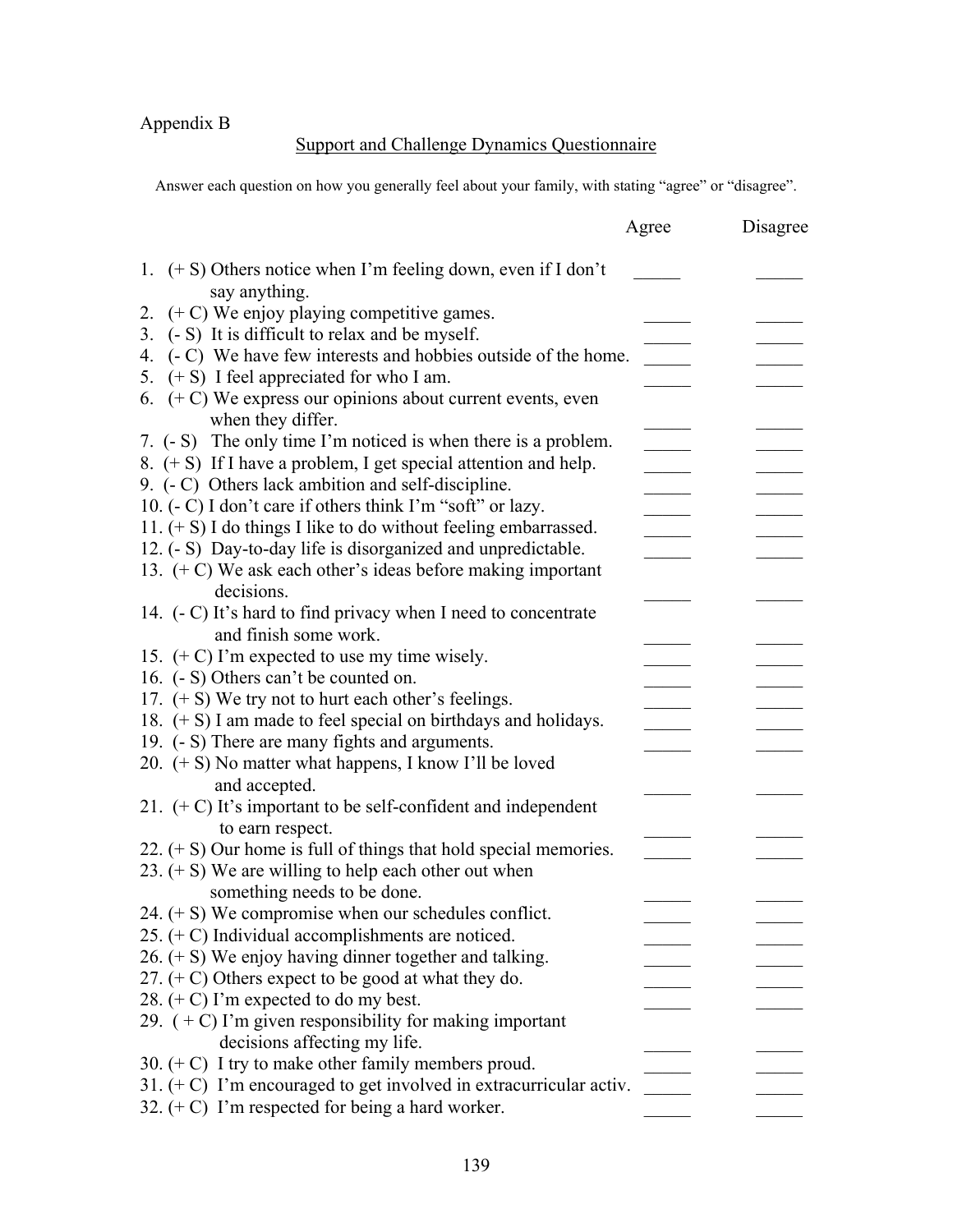# **Appendix C**

### **Parental Involvement in Youth Sports The Athletes Interview Guide**

Date: Place: Interviewer: Pseudonym:

### **Family Interaction**

- 1.) What kinds of things/activities do you do with your family? Does that include your parents being involved with soccer? How much time would you say you spend with your family over the course of a week? How much time would you say you spend alone?
- 2.) How much time would you say you are involved with soccer on average per week? How much time would you say your parents are involved with your soccer on average per week?
- 3.) Do your parents play any sports or participate in any activities?

### **Communication**

- 4.) (Frequency) How much time, on average, do you think you spend talking or communicating with your parents over the course of a week? Are there times you find yourself talking to them more? (i.e at dinner, in the car, etc)
- 5.) (Breadth) What type of things/subjects/issues do you talk about with your parents? Does this include soccer?
- 6.) (Depth) Are there certain things (subjects) that you and your parents talk in more depth about? (Examples)
- 7.) Do you talk with your parents about your soccer? What do you seem to talk about most in relation to your soccer?(e.g. how you are playing, if you are having fun?, etc.). When do you talk about soccer? (e.g. before a game, after a game, in the car, etc.)
- 8.) Describe your parent's behavior when they attend a soccer game.
- 9.) Do you talk openly with you parents about expectations in general and in relation to soccer? If not, why not?

### **Expectations**

10.)What do you think your parents expect of you in general? What do you expect of yourself in general? What do you expect of yourself in relation to soccer? What are your parent's expectations of you in relation to soccer? Do you feel these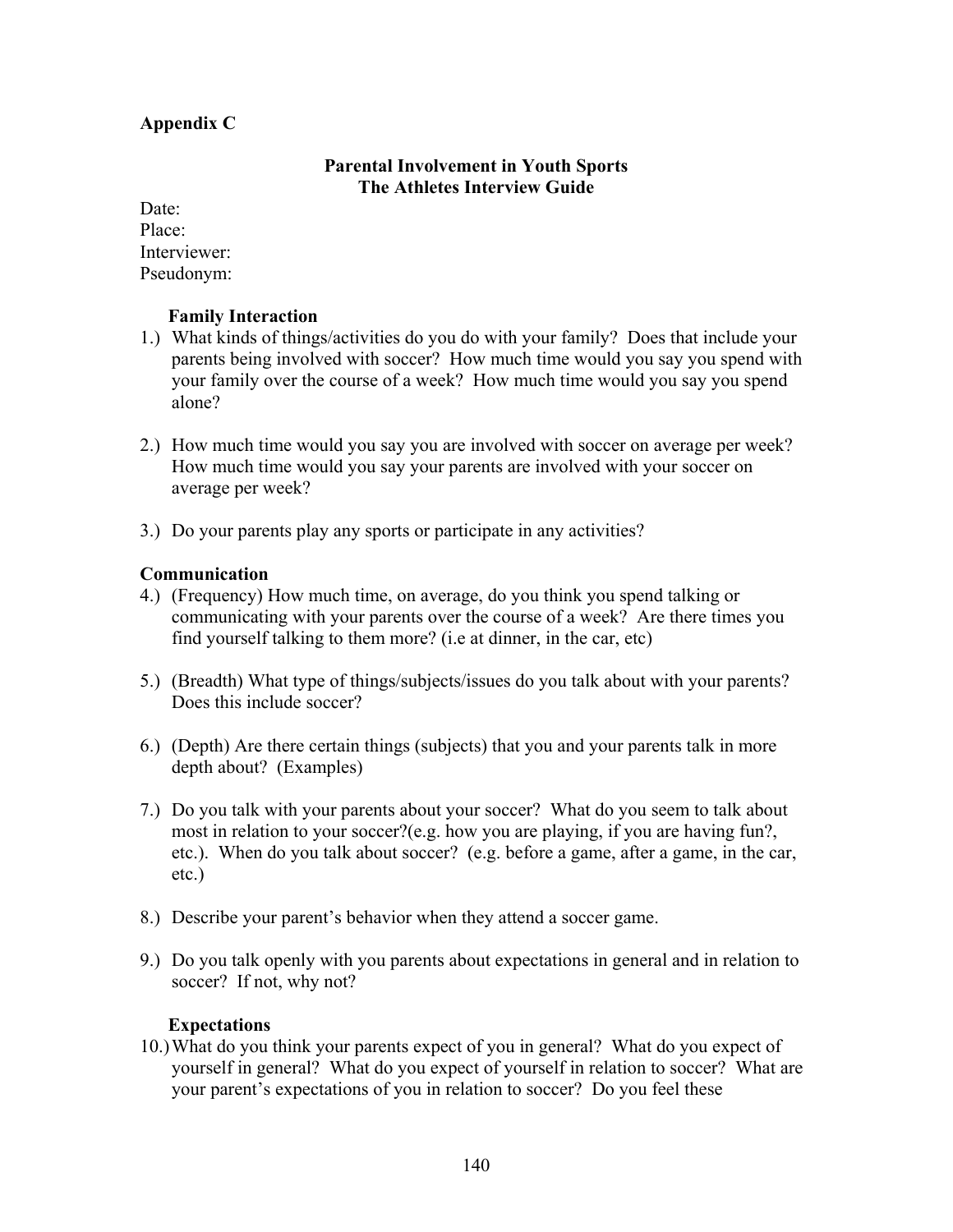expectations are the same or different than your parents expectations? Do you feel you have a choice about your involvement in soccer?

- 11.)Describe your parent's investment/involvement in relation to your soccer.
- 12.)How do you see soccer as related to your future? How do you think your parents see soccer as related to your future?

#### **Goals**

13.)Do you set goals? What kind of goals have you set? What kind of goals do you Think you parents have set for you? Have you and your parents established goals about your involvement in soccer? What kind of feedback do you receive about your goals and your parents' goals?

#### 14.)

- Do you feel your parents play a part in whether you enjoy soccer or not? Why or why not?
- 15.) Do you talk openly with your parents about your expectations? Do you talk openly with your parents about their expectations?
- 16.)What can parents do or not do to increase or support enjoyment for you in your soccer experiences?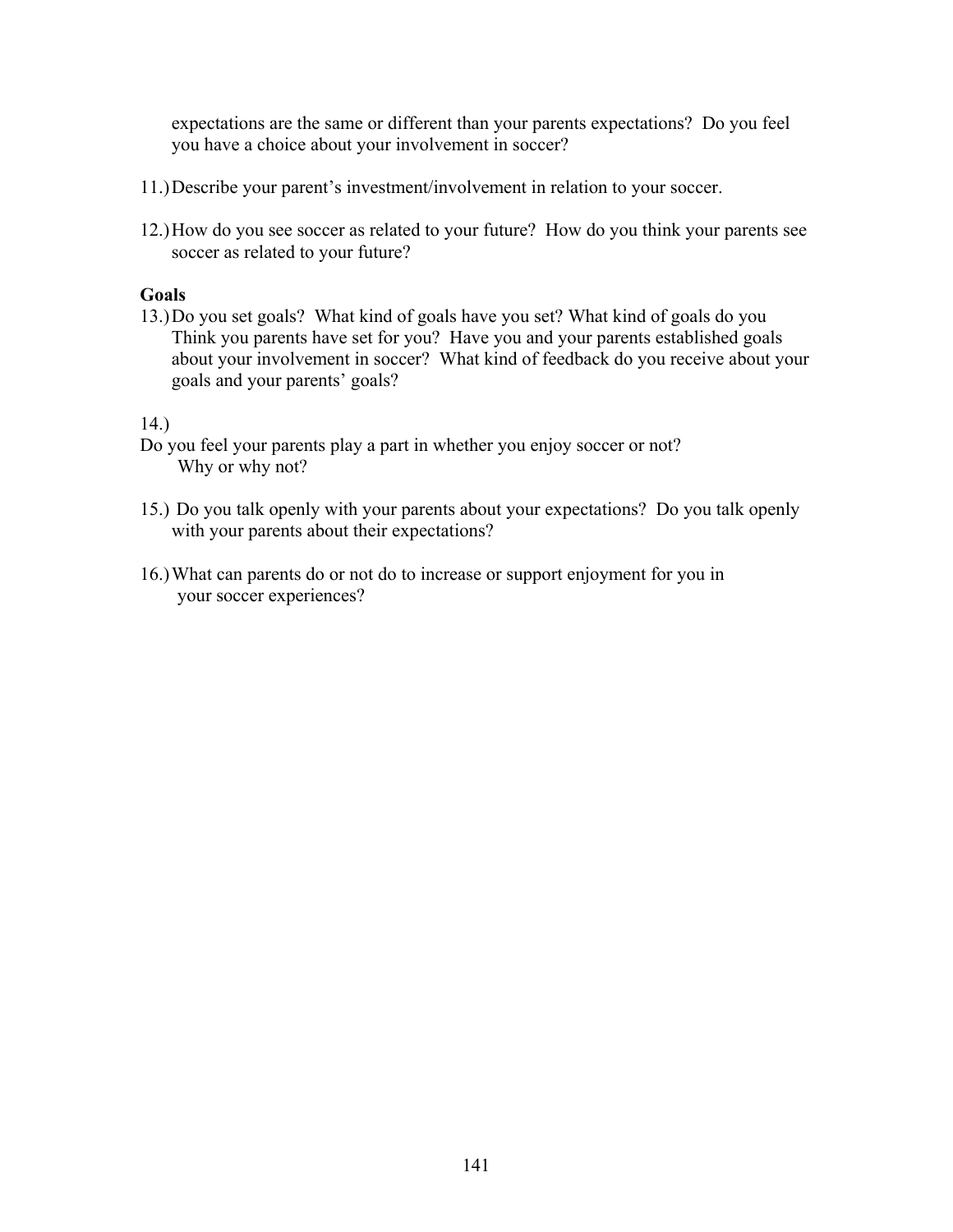# **Appendix D**

# **Parental Involvement in Youth Sports The Parents Interview Guide**

Date: Place: Interviewer: Pseudonym:

# **Family Interaction**

- 1.) What kinds of things/activities do you do with your family? Does that include being involved with your adolescents soccer? How much time would you say you spend with your adolescent over the course of a week?
- 2.) How much time would you say you are involved with soccer on average per week?
- 3.) Do you participate in any activities?

# **Communication**

- 4.) (Frequency) How much time do you think you spend talking or communicating with your adolescent over the course of a week, on average? Are there times you find yourself talking to them more? (i.e. at dinner, in the car, etc.)
- 5.) (Breadth) What type of things/subjects/issues do you talk about with your adolescent? Does this include soccer?
- 6.) (Depth) Are there certain things that you and your adolescent talk in more depth about? (Examples)
- 7.) Do you talk with your adolescent about soccer? What do you seem to talk about most in relation to their soccer? (e.g. how they are playing, if they are having fun?, etc.). When do you seem to talk about soccer the most? (e.g. before a game, after a game, in the car, etc.)
- 8.) Describe your behavior when you attend your adolescent's soccer games?
- 9.) Do you talk openly with your adolescent about expectations in general and in relation to soccer? If not, why not?

## **Expectations**

- 10.) What do you expect of your adolescent in general? What are your expectations for your adolescent in relation to soccer? Do you feel that these expectations are the same or different than your adolescents expectations?
- 11.) Describe your investment / involvement in your adolescents' sport?
- 12.) How do you see soccer as related to your adolescent's future?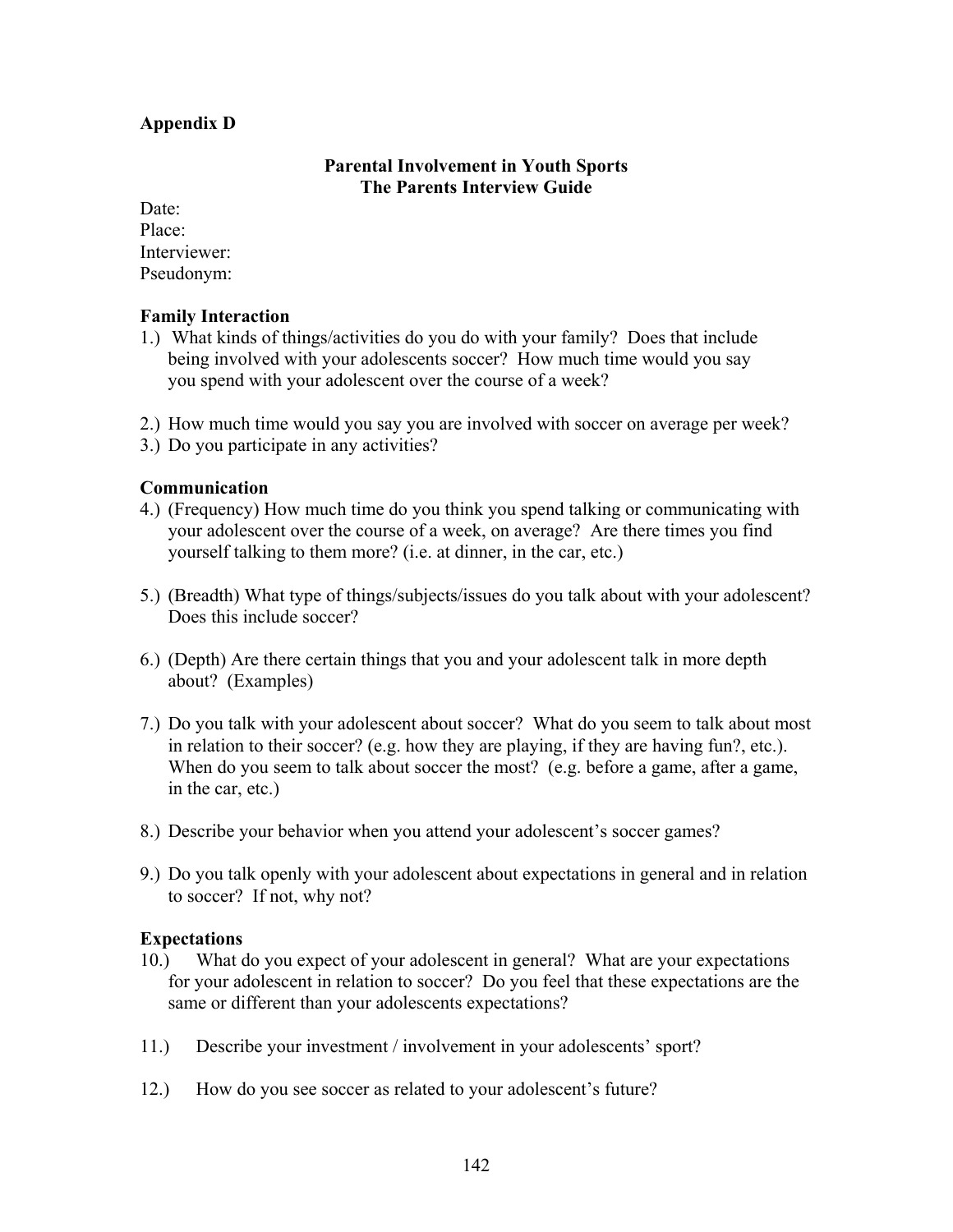# **Clarity** 13.) I

- Describe your parenting in relation to setting goals for your child?
- 14.) Do you feel you play a part in whether your adolescent enjoys soccer or not? Why or why not?
- 15.) Do you talk openly with your child about your expectations for them?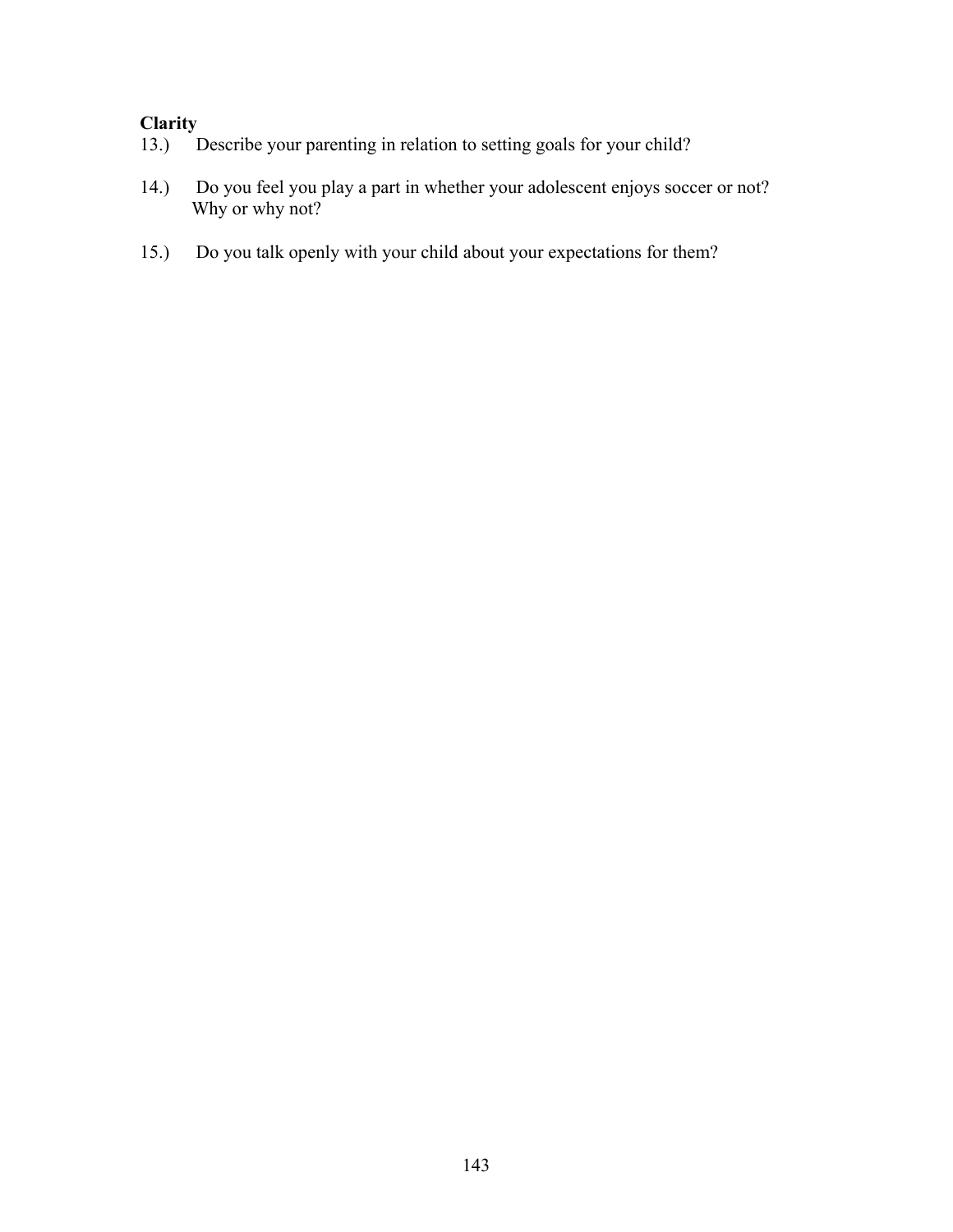# **Appendix E**

Cover letter to parents and / or Guardians

Hello,

My name is Liz Wedemeyer Moon, and I am currently a  $3<sup>rd</sup>$  year Doctoral Candidate in the marriage and family therapy program at Virginia Tech. I am in the process of writing my dissertation in the area of parental involvement in youth sports.

#### Purpose of Study:

To learn more about parental involvement and youth sports. I am specifically interested in the experiences of the athletes, and how they describe their parent's involvement. I am also interested in the parent's perceptions of their involvement in relation to their teen's participation in soccer. My hopes are to learn what family dynamics are most conducive to supporting an environment where optimal experience may take place in the sports arena for adolescents.

 Your child will be filling out two questionnaires, and will possibly be chosen for a follow-up interview. If you are interested in your child participating, please read the consent form and assent form, fill-out, sign and return, in an envelope, with your child to his or her next soccer event, whether it is a game or practice. Also please read the parent consent form, and provide information if you and your spouse are willing to be chosen for a possible interview.

If you have any questions at all, please feel free to contact me at (540) 265-0265. Thank you for your time and participation!

Sincerely,

Elizabeth W. Moon, MS, MS Doctoral Candidate Department of Human Development Marriage and Family Therapy

Janet Sawyers, PhD Doctoral Committee Chairperson Department of Human Development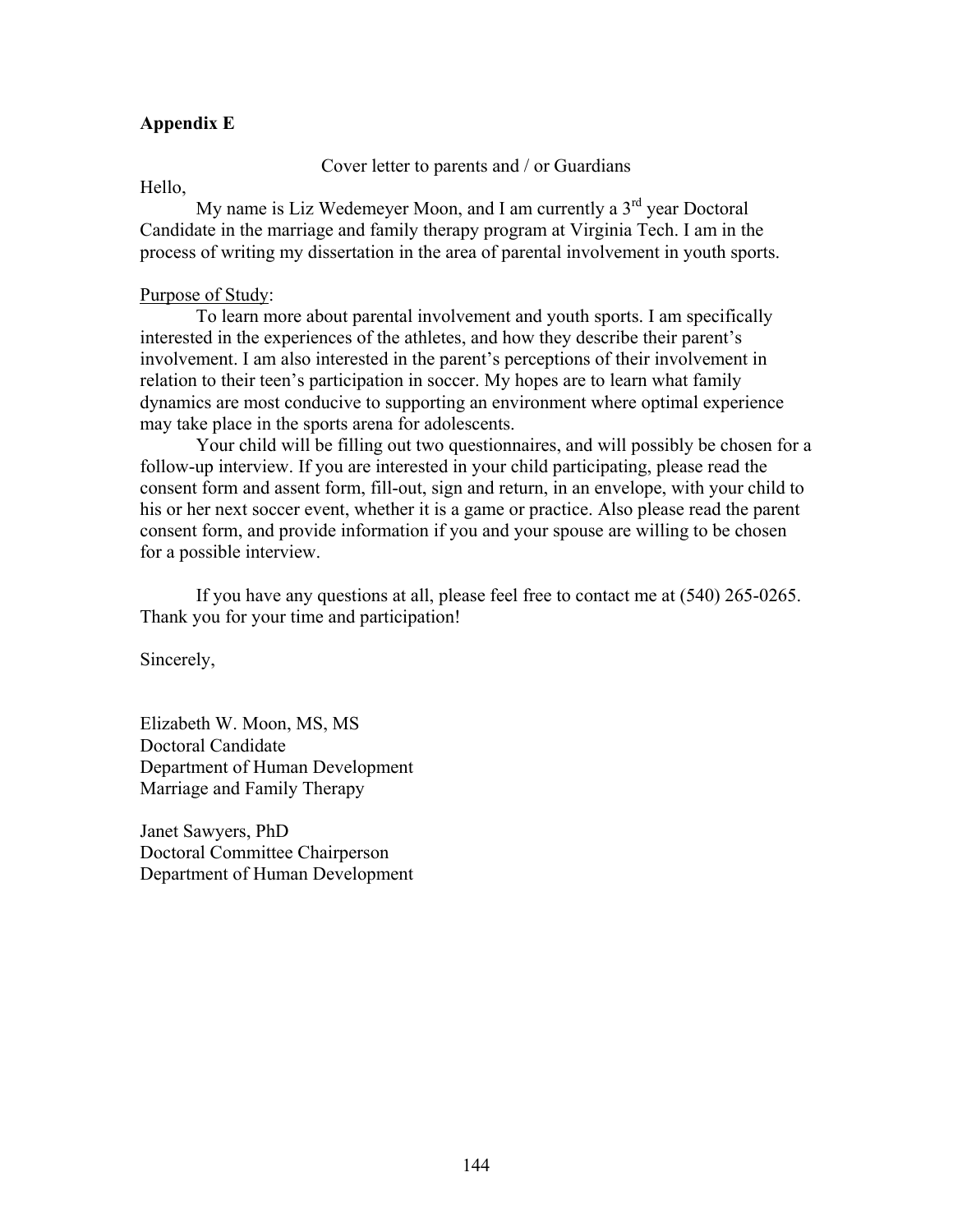# **Appendix E**

# **Parental and Guardian Permission Form**

**Project Title:** Flow: Family Dynamics and Adolescent Participation in Soccer

**Principal Investigators:** Elizabeth W. Moon Doctoral Candidate in Marriage and Family Therapy at Virginia Tech, and Dr. Janet Sawyers Assistant Professor, Human Development and Family Studies

- 1. I hereby agree to have my child participate in two questionnaires and an interview in connection with the project known as *Flow: Family Dynamics and Adolescent Participation in Soccer*. I understand that my childs' participation is voluntary, and they will be asked about experiences related to questions of their parents involvement in their sport experiences.
- 2. I understand that my child will be asked to participate in two questionnaires, which will take approximately 10 minutes, as well as possibly at least 1 interview, which will take no longer than 60 minutes.
- 3. I understand that my child can withdraw from the project and the interview at any time without penalty of any kind. In the event that they withdraw from the interview or project, any tape made of the interview will be destroyed, and no transcript will be made of the interview.
- 4. I understand that neither myself nor my child will receive any compensation for participation in this project.
- 5. I understand that there are no known risks to participating in this project, though it may be difficult at times to discuss negative experiences they wish to share. I also understand that the benefits of this project are great, as your childs' experiences may help inform other youth sport participants, coaches, parents, sport psychologists, and marriage and family therapists in understanding how we can enhance and support enjoyment of sport for young athletes.
- 6. I understand the interview will be audiotaped. In the interview, your child will be identified by a pseudonym so that they may remain anonymous in any transcript, tape, and reference to any information contained in the interview.
- 7. This project has been approved, as required, by the Institutional Review Board for Research Involving Human Subjects at Virginia Polytechnic Institute and State University, by the Department of Educational Leadership and Policy Studies.
- 8. If I feel my child has not been treated according to the descriptions in this form, or that their rights as a participant in the research have been violated during the course of this project, I know I can contact Dr. David Moore, Chair, IRB, Research Division,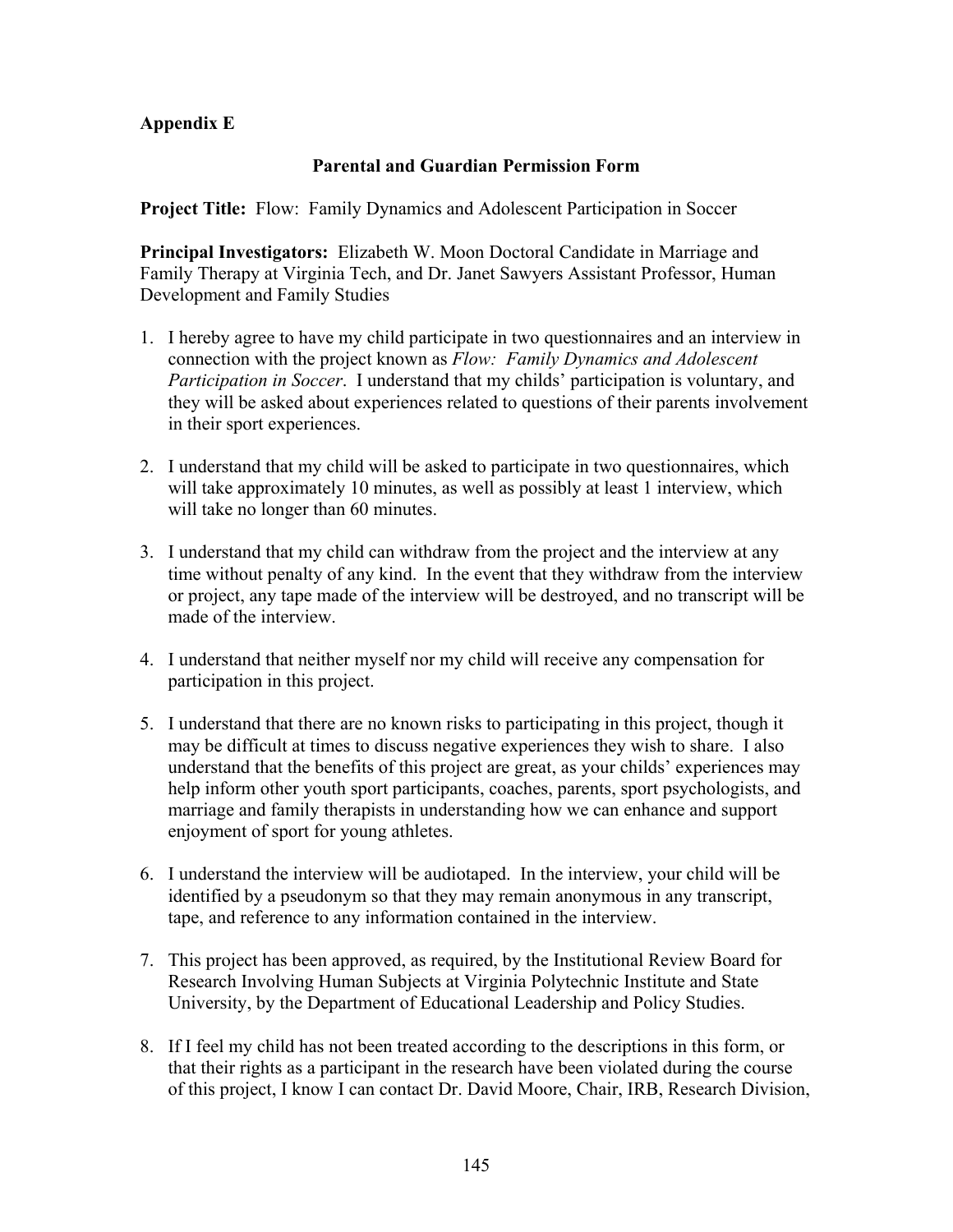Virginia Tech, or Elizabeth W. Moon, or Dr. Janet sawyers, the Principal Investigators, at the phone numbers listed below.

9. I voluntarily agree to have my child participate in this study and agree to questionnaires and interviews according to the terms outlined above. I have read and understand the Informed Consent and conditions of this project. I have had all my questions answered. I hereby acknowledge the above and give my voluntary consent for my childs' participation in this project.

\* Please indicate permission for your child to be involved in a follow-up interview if contacted by checking  $YES$  NO .

\* Please indicate if you and your spouse are willing to be involved in a follow-up interview if contacted YES NO TO NO.

\* If you checked YES to either of these, please write your name, child's name and phone number for contact purposes. Thank you so much for your participation!

| Name:               | Spouse / Partners' name:                                                                                                          |
|---------------------|-----------------------------------------------------------------------------------------------------------------------------------|
| Child's name:       |                                                                                                                                   |
| Phone number:       |                                                                                                                                   |
| Signature           | Date                                                                                                                              |
| Signature           | Date                                                                                                                              |
| $\sim$ 1 1 $\sim$ 1 | 그 사람들은 그 사람들은 아이들이 아니라 아이들이 아니라 아이들이 아니라 아이들이 아니라 아이들이 아니라 아이들이 아니라 아이들이 아니라 아이들이 아니라 아이들이 아니라 아이들이 아니라 아이들이 아니라<br>$\sim$ $\sim$ |

Should I have any questions about the research project or procedures, I may contact:

Elizabeth W. Moon Dr. Janet Sawyers Dr. David Moore ewedemey@vt.edu

Principal Investigator Principal Investigator Chair, IRB (540) 265-0265 (540) 231-3194 (540) 231-4991

Participants will be given a copy or duplicate original of this consent form.

You may request a summary of the results of the study. If you or your child is interested, you may contact me by phone or e-mail.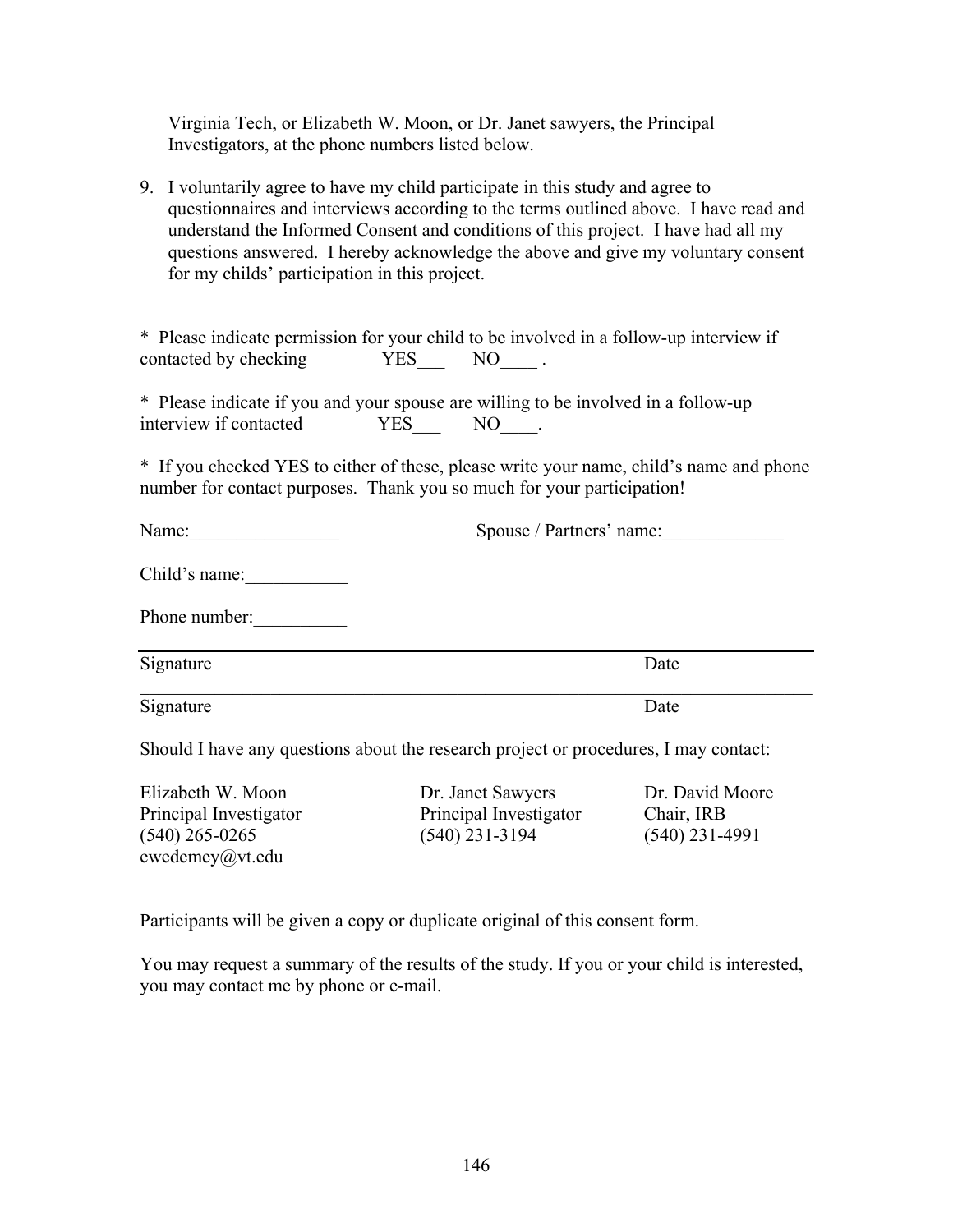#### **Appendix F**

#### RESEARCH STUDY

# Family Dynamics and Adolescent Participation in Soccer Researcher: Elizabeth W. Moon, Ph.D. Candidate Virginia Polytechnic University

#### Minor Participant's Assent Form

I am being asked to read the following material to ensure that I am informed of the nature of this research study and of how I will participate in it, if I assent to do so. Signing this form will indicate that I have been so informed and that I give my assent. Federal regulations require written assent prior to participation in this research study so that I can know the nature and the risks of my participation and can decide to participate or not to participate in a free and informed manner.

#### Purpose

 I am being invited to voluntarily participate in the above-titled research project. My mother/father/guardian is aware of my participation in the study and has given permission for me to participate. The purpose of this study is to explore the experiences of young athletes and their parental involvement of their sporting experience(s). Procedure

 If I agree to participate, I will be asked to participate in completing two questionnaires and possibly at least one interview, and possibly another follow-up interview. My participation is strictly voluntary, and I may end the participation at any time.

#### **Confidentiality**

 All tapes and transcripts will be kept strictly confidential. The tapes will be destroyed after the study is completed. I understand that a pseudonym will be substituted for my real name.

 I have read and understood the above information. My signature below indicates that I agree to participate in this research study.

Child's Name (please print) Date

 $\mathcal{L}_\text{max}$  , where  $\mathcal{L}_\text{max}$  and  $\mathcal{L}_\text{max}$ 

 $\mathcal{L}_\text{max}$ 

Signature

Parent's Name (please print) Date

Parent's Signature

| * Should you have any questions about the research project or procedures, you may contact: |                        |                  |  |  |
|--------------------------------------------------------------------------------------------|------------------------|------------------|--|--|
| Elizabeth W. Moon                                                                          | Dr. Janet Sawyers      | Dr. David Moore  |  |  |
| Principal Investigator                                                                     | Principal Investigator | Chair. IRB       |  |  |
| $(540)$ 265-0265                                                                           | $(540)$ 231-3194       | $(540)$ 231-4991 |  |  |
| ewedemey@vt.edu                                                                            |                        |                  |  |  |

 $\mathcal{L}_\text{max}$  and the contract of the contract of the contract of the contract of the contract of the contract of the contract of the contract of the contract of the contract of the contract of the contract of the contrac

\_\_\_\_\_\_\_\_\_\_\_\_\_\_\_\_\_\_\_\_\_\_\_\_\_\_\_\_\_\_\_\_\_ \_\_\_\_\_\_\_\_\_\_\_\_\_

\*You may request a summary of the results of the study after completion by contacting me by phone or e-mail.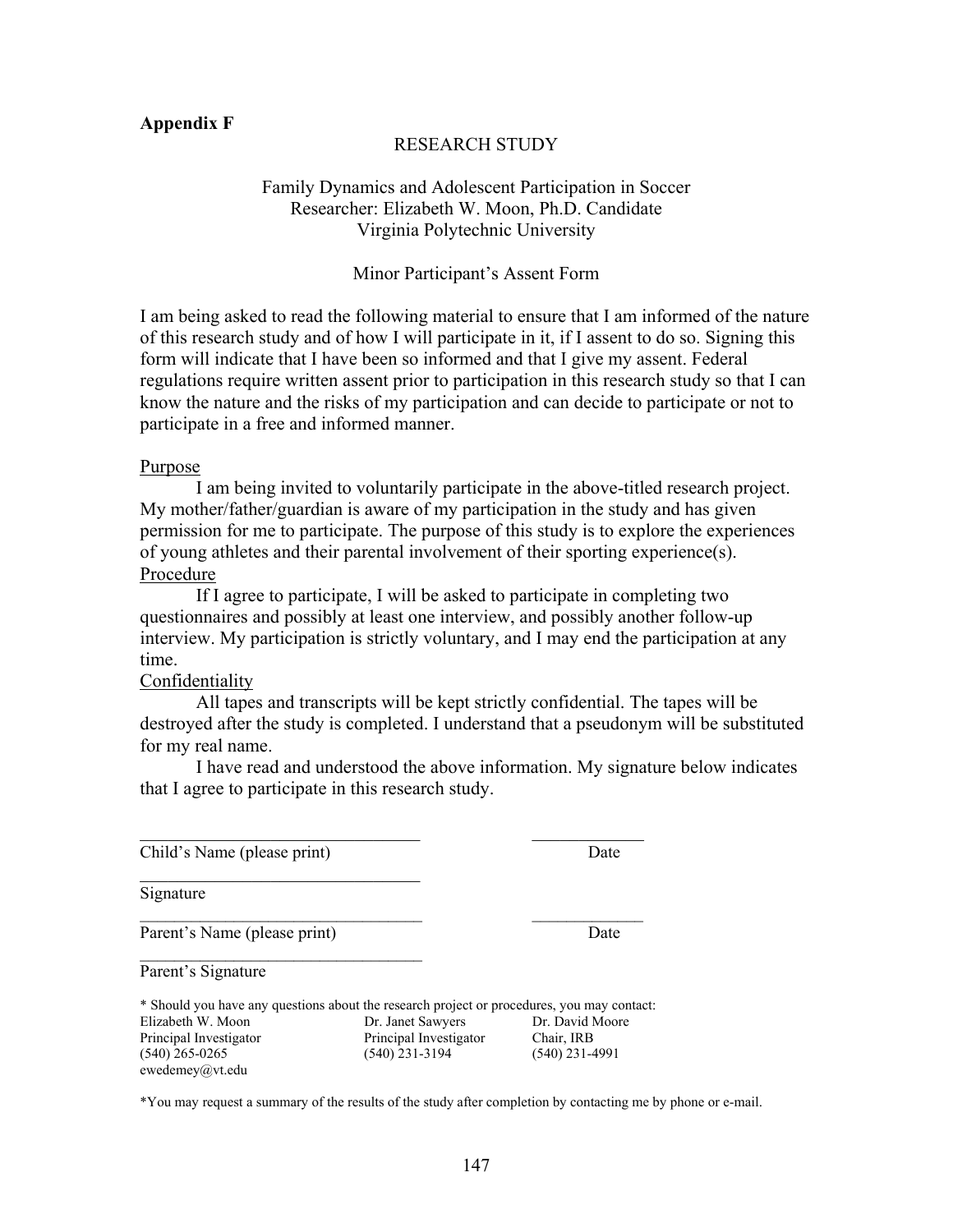Curriculum Vita

Elizabeth W. Moon 225 Frontier Road Roanoke, VA 24012 (540) 265-0265 (H) ewedemey@vt.edu

# **Objective**

To further my education, my experience and ability to work with families, couples, and individuals through in-depth theory, research and practice.

# **Education**

| University of North Carolina at Greensboro<br>Major: Human Development and Family Studies                                                                                                                                                                                                                                                                                                   | <b>BS</b> | May, 1996  |  |  |
|---------------------------------------------------------------------------------------------------------------------------------------------------------------------------------------------------------------------------------------------------------------------------------------------------------------------------------------------------------------------------------------------|-----------|------------|--|--|
| University of North Carolina at Greensboro<br>Degree in Sport Psychology                                                                                                                                                                                                                                                                                                                    | <b>MS</b> | July, 1998 |  |  |
| East Carolina University<br>Degree in Marriage and Family Therapy                                                                                                                                                                                                                                                                                                                           | <b>MS</b> | May, 2000  |  |  |
| Virginia Tech<br>Degree in Marriage and Family Therapy                                                                                                                                                                                                                                                                                                                                      | Ph.D.     | May, 2003  |  |  |
| <b>Awards Received</b>                                                                                                                                                                                                                                                                                                                                                                      |           |            |  |  |
| ECU Book Exchange Academic Scholarship<br>Based on grade point average of undergraduate and graduate students in the School of<br>Human Environmental Sciences.                                                                                                                                                                                                                             |           | 1998-2000  |  |  |
| UNCG Academic Scholarship: E. Louise Lowe<br>1994-1996<br>Student with highest grade point average in the major of Human Development and<br>Family Studies.                                                                                                                                                                                                                                 |           |            |  |  |
| <b>UNCG Academic Scholarship: Second Century Scholar</b><br>1992-1994<br>Students with high academic achievements who made a positive influence in the school and<br>community. I was a Spartan Hero where I coached underserved youth soccer through the<br>YMCA volunteer program. I was a volunteer coach for a U-12 youth girls soccer team with the<br>emphasis of being a role model. |           |            |  |  |

| Nelson E. Bobb Academic and Athletic Scholarship            | 1995-1996 |
|-------------------------------------------------------------|-----------|
| Highest grade point average of all athletes attending UNCG. |           |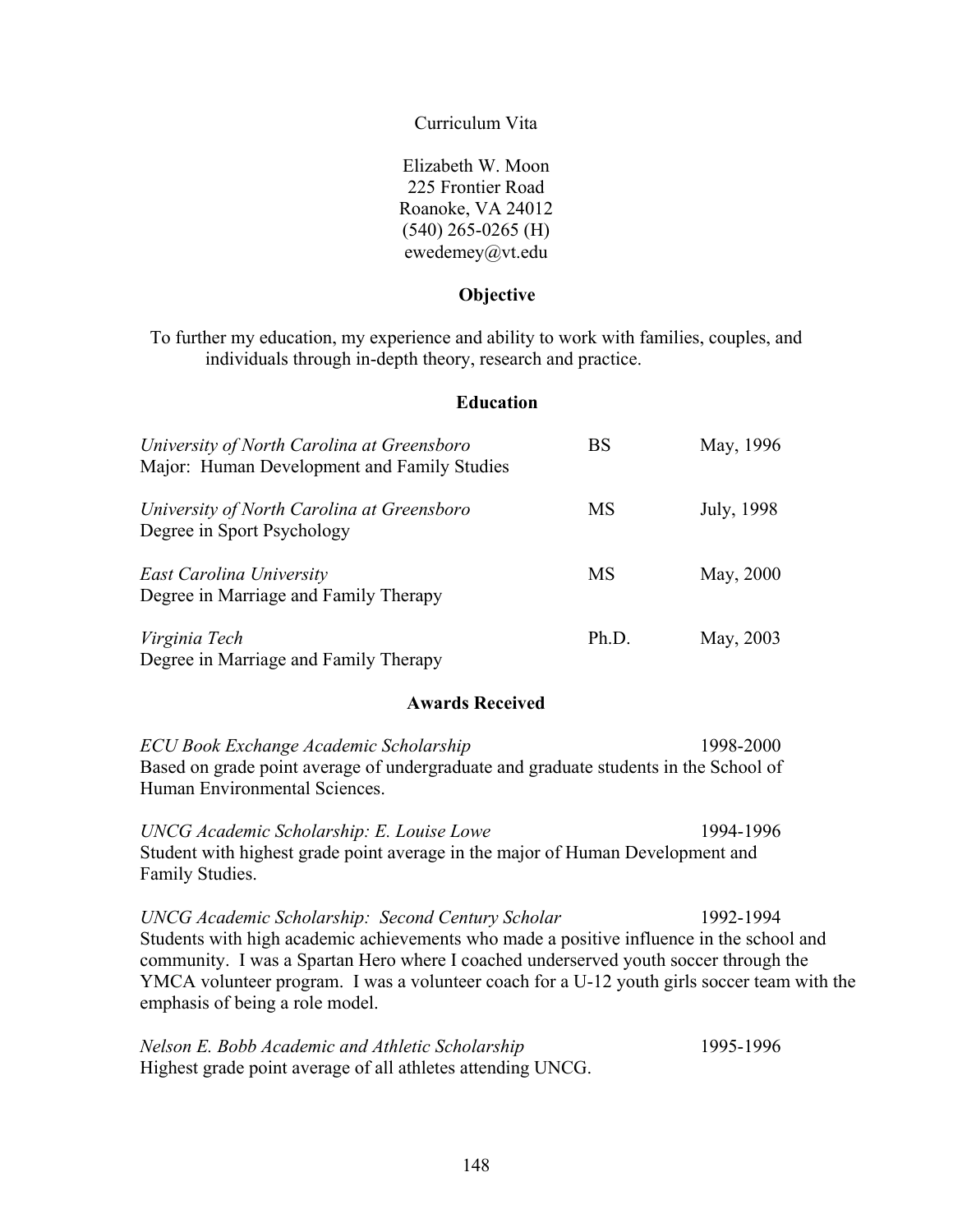*NCAA Academic All-American* 1995-1996 A combination of playing for a nationally ranked Division I soccer program, and academic accomplishments.

*UNCG Coaches Award* 1995-1996 For academic leadership off the soccer field, as well as athletic leadership on the soccer field.

# *UNCG Soccer Hall of Fame* 1995-1996

For outstanding athlete and student.

*Phi Beta Omicron* 2000-2003 Inducted into honor society for grade point average and community service.

# **Professional Experience**

*Research Assistant, University of North Carolina at Green*sboro 1996-1997 Collected data and research for Daniel Gould, PhD. Assisted in small group team enhancement training sessions (e.g. UNCG Baseball team)

*Sport Psychologist for UNCG Women's Soccer Team* 1997-1998 Conducted group sessions with team, as well as individual consultations. Worked on skill enhancement. Worked on techniques such as relaxation, breathing, positive selftalk, and imagery.

*Supervisor and Mentor for Project Effort, UNCG* 1997-1998 Worked with Project Effort, which dealt with underserved youth at Elementary school age through Middle School age. Used sport activities to help underserved youth with social skills and personal responsibility. Mentored children at school as well as out of school, and worked with parents and teachers. Worked on setting goals and achieving those goals.

*Supervisor for Junior Teaching Fellows tutoring program, ECU* 1998-1999 Supervised and mentored Junior Teaching Fellows. Students in the Education Department have to apply to the NC Teaching Fellows program. These students have to maintain a certain grade point average, and take part in many extracurricular activities, including tutoring, mentoring, and taking part in teaching seminars and conferences. The program is designed to prepare students to become highly effective teachers.

# *Medical Family Therapy Intern* 1999-2000

Conducted psychotherapy sessions for families, couples, individuals, and women's group. Participate in clinical discussions pertaining to current issues in psychiatry and Marriage and Family Therapy, collaborating with other professionals.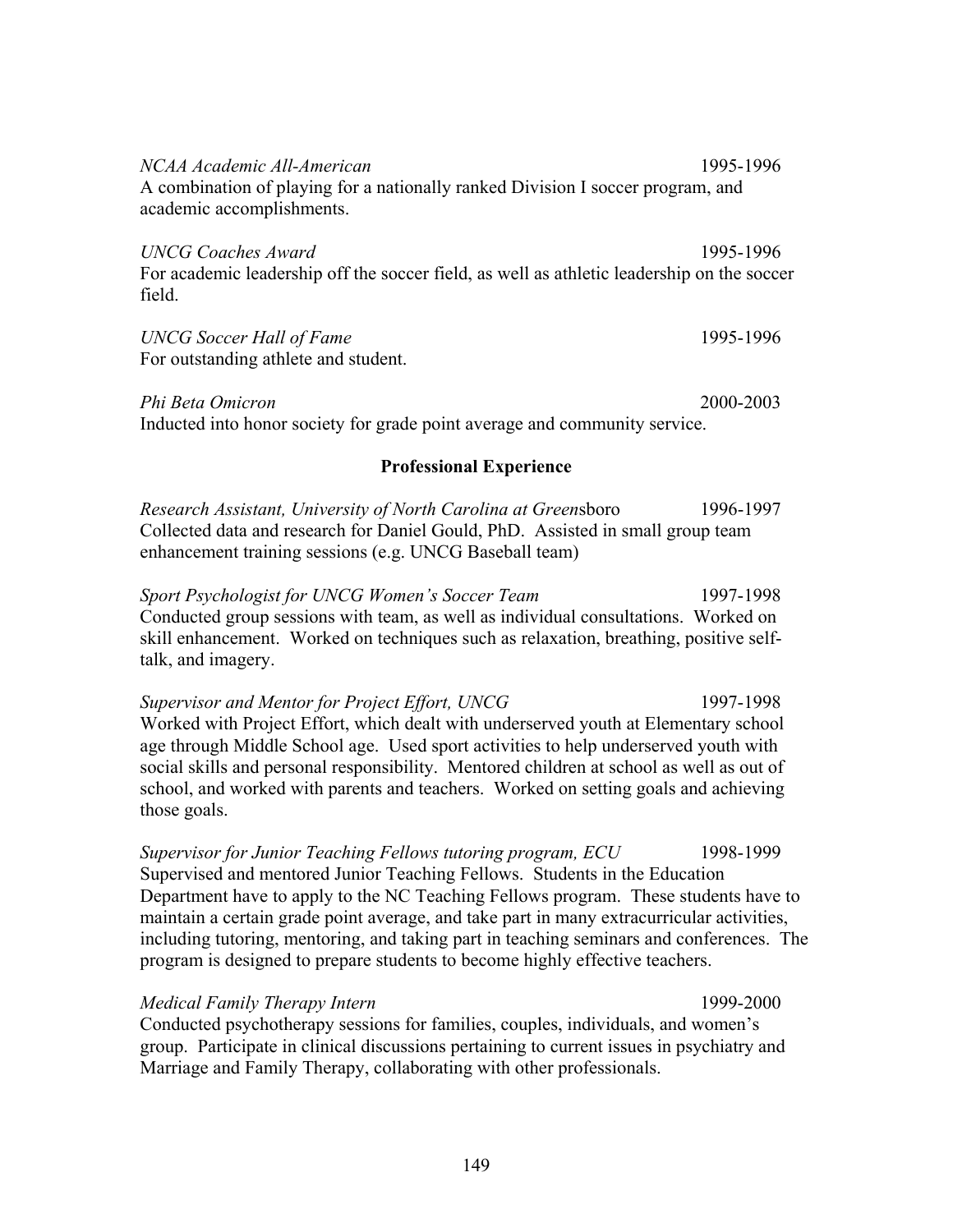*Research Assistant, Virginia Polytechnic Institute* 2000-2001 Conducted and assisted in research for Anne Prouty, Ph.D. Reviewed literature on breast cancer and relationships. Assisted in survey data in relation to marriage and family therapy graduate program assessments.

*Group Leader for Adult Development and Aging Program* 2000-2002 Conducted reminiscent therapy groups for older adults. Assisted in conducting and analyzing research.

*Administrative Assistant for Department Head* 2000-2002 Worked with and assisted Fred Piercy, Ph.D. Departmental Head of Human Development and Family Studies at Virginia Tech.

*Co-chaired Conference Quint State* 2001-2002 Co-directed and co-facilitated a student-run and student-organized conference for five graduate Universities including: Virginia Tech, UNCGreensboro, University of Tennessee, Auburn University, and University of Georgia.

*Family Therapy Intern for Family Services of the Roanoke Valley* 2002-2003 Conduct individual, couple, family, and child therapy sessions. Work with alternative school of  $5<sup>th</sup>$  graders to  $12<sup>th</sup>$  graders. Conduct and facilitate group sessions in relation to drug and alcohol abuse. Also facilitate and lead Youth Connection groups. Group sessions also include anger management, goal development, problem solving and mediation. Facilitate and lead psychoeducational support group for parents of alternative school students. Conduct play therapy sessions for children at satellite site for Family Services in Buchannan, Virginia. Issues include child sexual abuse, aggressive behavior, school issues, parent-child relationship issues, etc..

## **Research Experience**

#### *Research Assistant*

Collected data and conducted research for Olympic studies, i.e. interviewed Women's Olympic Gold medal Soccer Team. Looked at the expectations of different Olympic programs, i.e. why the teams that expected to do well did poorly, and the teams with low expectations did well. Collected interview packets and analyzed data for National level youth swimming program assessing athlete dropout rates.

#### *Research Assistant*

Assisting with development of a questionnaire to assess initiate-avoid patterns of couples communication. Helped with a validity study comparing new questionnaire with questionnaires of more established validity. Distributed and collected questionnaire packets, entered data into SPSS PC file, participated in data analysis.